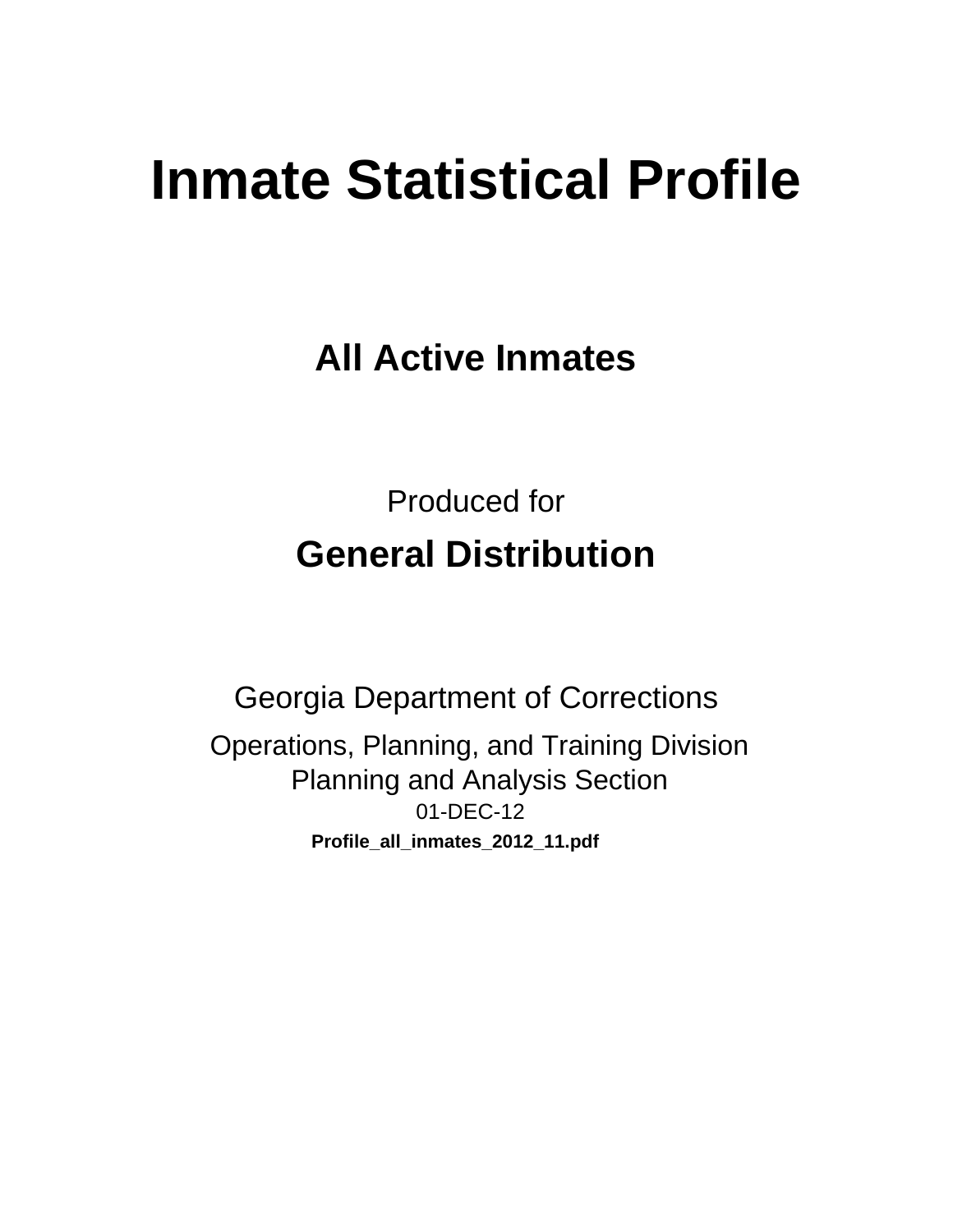#### **Inmate Statistical Profile 01-DEC-12** Contents

**All Active Inmates** 

Produced for General Distribution

# **Table of Contents**

|    | <b>Demographic information</b>                                       |
|----|----------------------------------------------------------------------|
|    | 5 Current age, broken out in ten year age groups                     |
|    | 6 Race group                                                         |
|    | 7 Marital status, self-reported at entry to prison                   |
|    | 8 Number of children, self-reported at entry to prison               |
|    | 9 Religious affiliation, self-reported at entry to prison            |
|    | 10 Home county - self-reported at entry to prison                    |
|    | 15 Socioeconomic class, self-reported at entry to prison             |
|    | 16 Environment to age 16, self-reported at entry to prison           |
|    | 17 Guardian status to age 16, self-reported at entry to prison       |
|    | 18 Employment status before prison, self-reported at entry to prison |
|    | 19 Age at admission                                                  |
|    | 21 Height, measured at entry to prison                               |
|    | 22 Weight, measured at entry to prison                               |
|    | 24 Military service                                                  |
|    | <b>Correctional information</b>                                      |
|    | 25 Type of admission to prison                                       |
|    | 26 Current / last security status                                    |
|    | 27 Current / last institution type                                   |
|    | 28 Institution type - transitional centers                           |
|    | 29 Institution type - county prisons                                 |
| 31 | Institution type - state prisons                                     |
|    | 33 Institution type - private prisons                                |
|    | 34 Institution type - pre-release centers                            |
|    | 35 Institution type - inmate boot camp                               |
|    | 36 Number of disciplinary reports                                    |
|    | 37 Number of transfers                                               |
|    | 38 Number of escapes                                                 |
|    | 40 Probable future release type of still active inmates              |
|    | 41 Time served in current (or last) institution                      |
|    | Educational, psychological and physical information                  |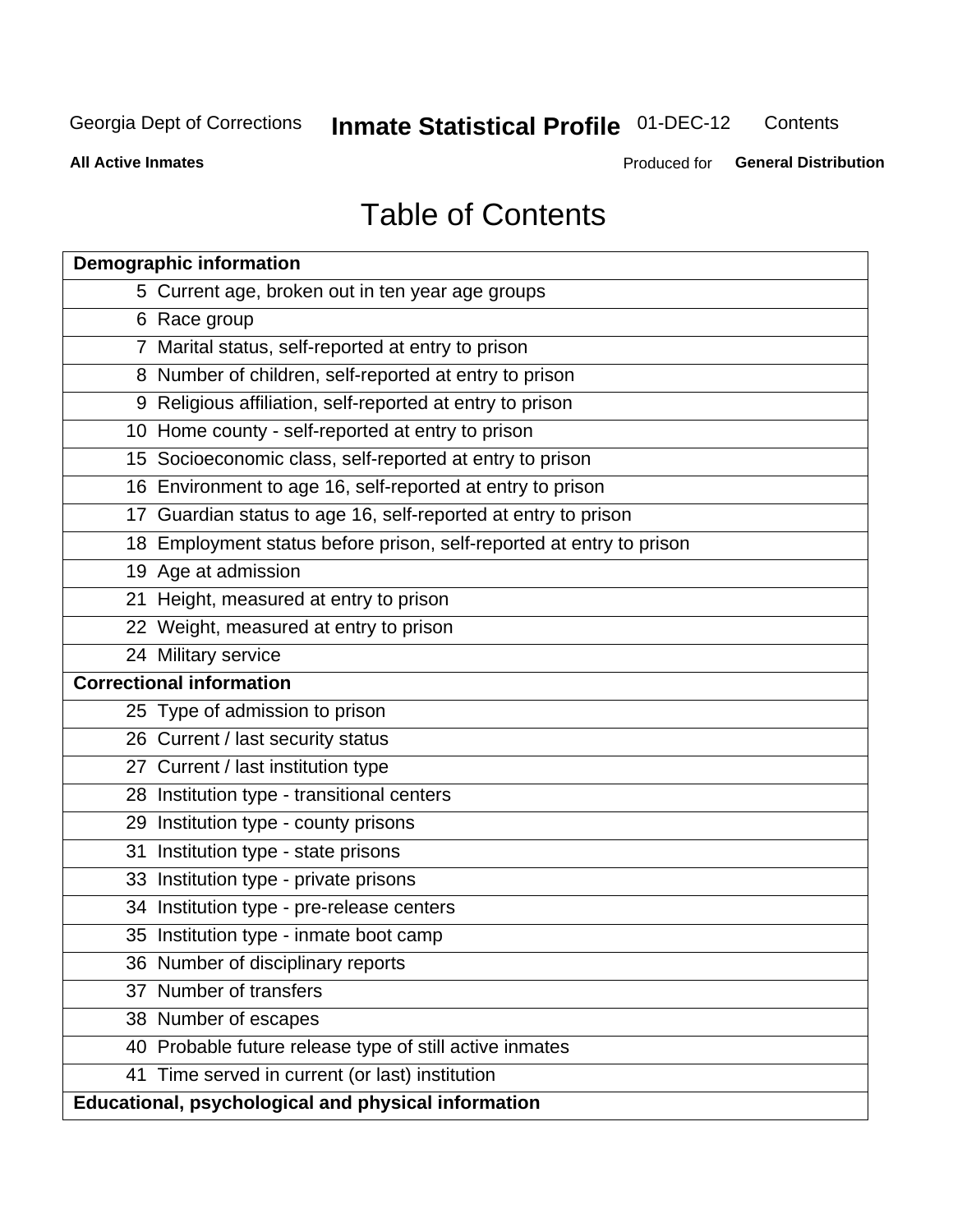#### **Inmate Statistical Profile 01-DEC-12** Contents

**All Active Inmates** 

Produced for General Distribution

# **Table of Contents**

| <b>Educational, psychological and physical information</b>       |
|------------------------------------------------------------------|
| 39 Culture fair IQ scores                                        |
| 42 Highest grade level attained                                  |
| 43 Culture fair IQ scores                                        |
| 44 Wide Range Achievement Test (WRAT) reading score              |
| 45 Wide Range Achievement Test (WRAT) math score                 |
| 46 Wide Range Achievement Test (WRAT) spelling score             |
| 47 Scope of substance abuse - summary                            |
| 48 Scope of substance abuse - detail                             |
| 49 Current / last mental health treatment level                  |
| 50 PULHESDWIT medical scale - 'P' overall condition ('P'hysical) |
| 51 PULHESDWIT medical scale - 'U' upper body                     |
| 52 PULHESDWIT medical scale - 'L' lower body                     |
| 53 PULHESDWIT medical scale - 'H' hearing                        |
| 54 PULHESDWIT medical scale - 'E' vision                         |
| 55 PULHESDWIT medical scale -'S' psychiatric                     |
| 56 PULHESDWIT medical scale - 'D' dental                         |
| 57 PULHESDWIT medical scale - 'W' work ability                   |
| 58 PULHESDWIT medical scale - 'I' impairment                     |
| 59 PULHESDWIT medical scale - 'T' transportability               |
| 60 Criminality in family, self-reported                          |
| 61 Alcoholism in family, self-reported                           |
| 62 Drug abuse in family, self-reported                           |
| 63 Subjected to frequent beatings, self-reported                 |
| 64 Father absent during inmate's childhood                       |
| 65 Mother absent during inmate's childhood                       |
| 66 Inmate diagnosed as manipulative                              |
| 67 Inmate diagnosed as assaultive                                |
| <b>Crimes and criminal history information</b>                   |
| 68 Number of prior Georgia incarcerations                        |
| 69 Prison sentence in years                                      |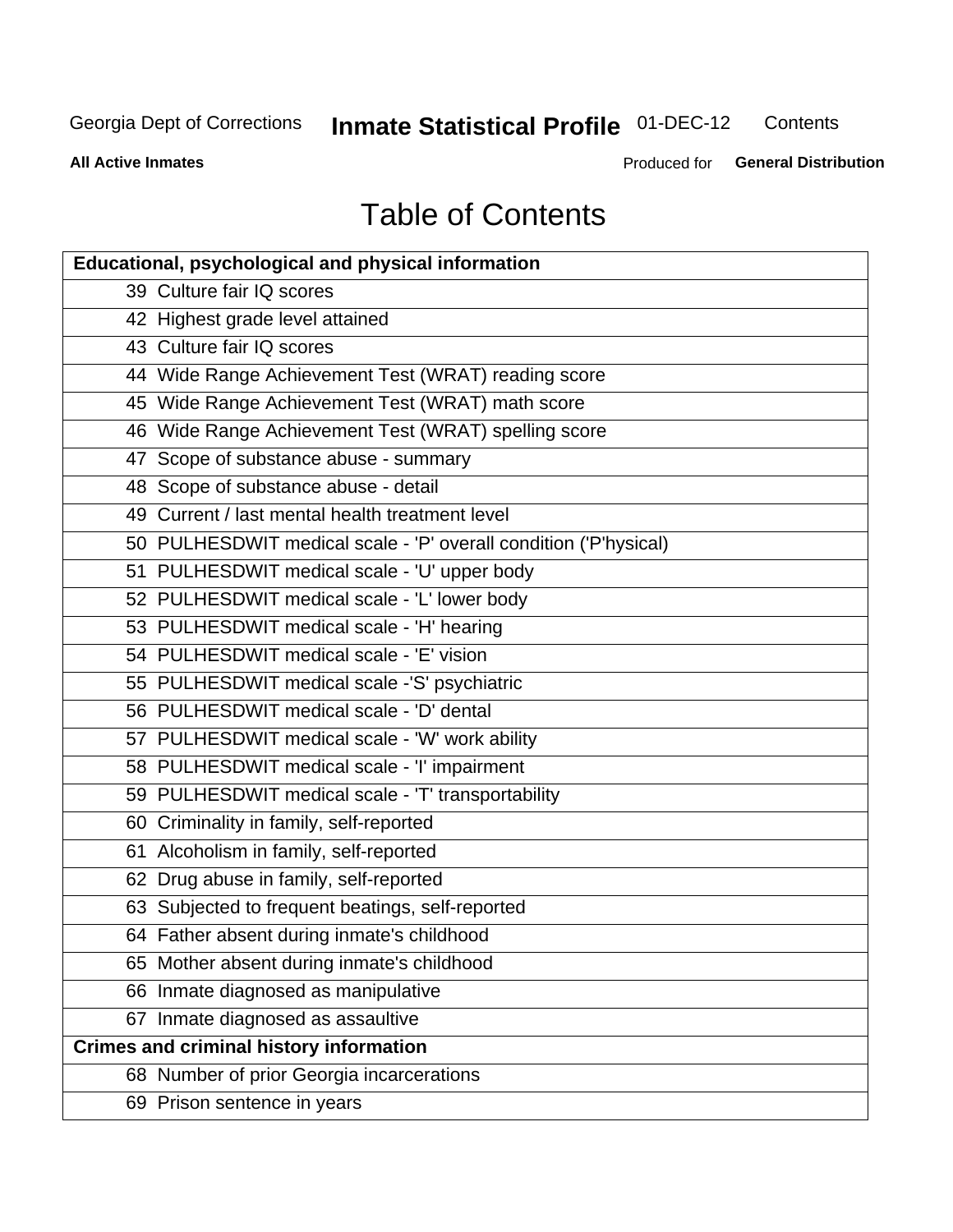#### **Inmate Statistical Profile 01-DEC-12** Contents

**All Active Inmates** 

Produced for General Distribution

# **Table of Contents**

| <b>Crimes and criminal history information</b>                 |
|----------------------------------------------------------------|
| 70 Primary offense, broken out into felonies vs misdemeanors   |
| 71 Primary offense, broken out into six broad crime categories |
| 72 Primary offense, detailed offense code                      |
| 81 County of conviction of primary offense                     |
| 86 Circuit of conviction of primary offense                    |
| 88 Years served (jail + prison) in this incarceration          |
| <b>Medical information</b>                                     |
| 89 Results of most recent HIV test                             |
| 90 Results of most recent tuberculosis test                    |
| 91 Results of most recent syphilis test                        |
| 92 Results of most recent Hepatitis-C test                     |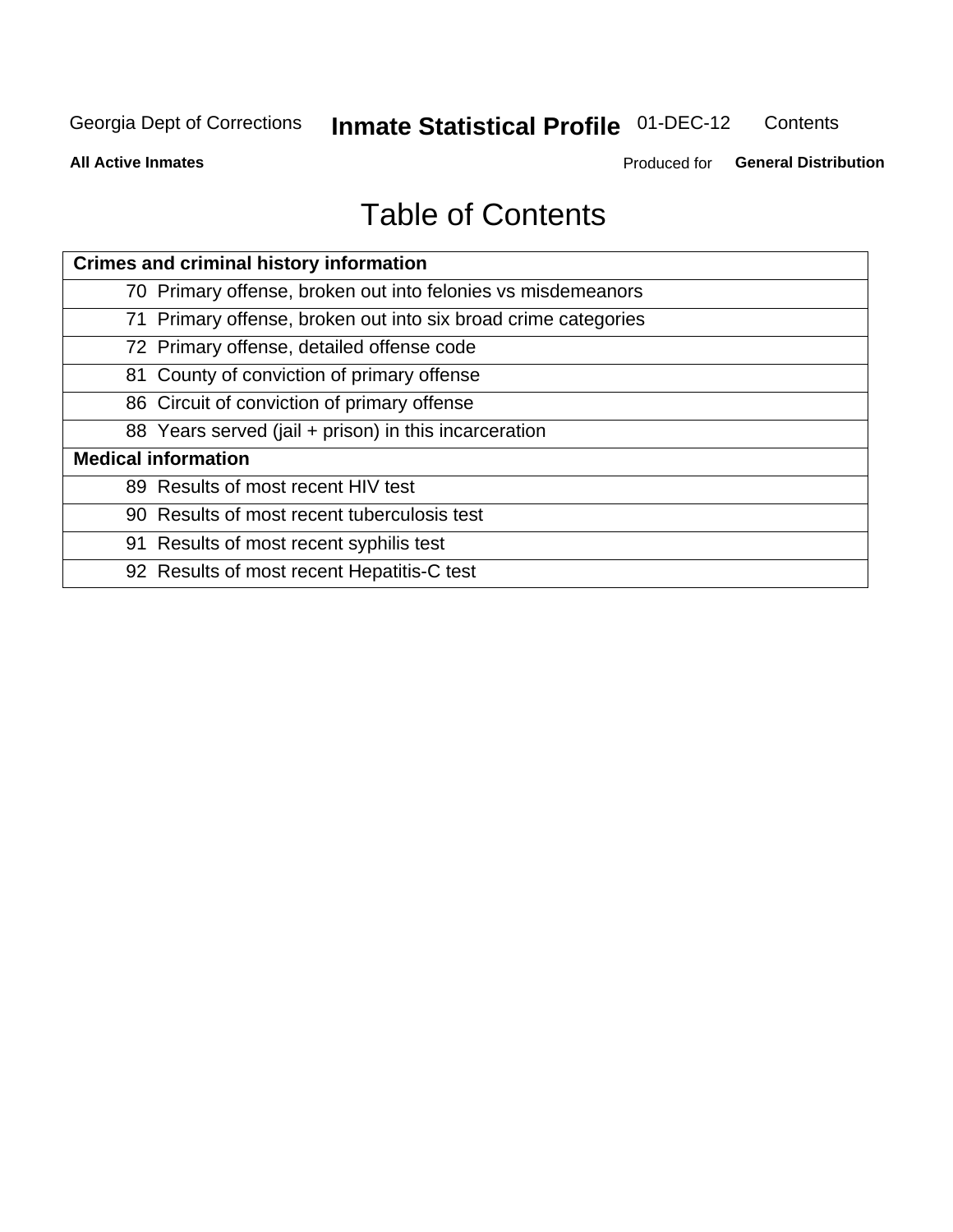#### **All Active Inmates**

#### Produced for General Distribution

### Current age, broken out in ten-year age groups

COL % - percent each COUNT is of its particular column

|                          |              | <b>Male</b> |        |              | <b>Female</b> |          | <b>Total</b> |               |
|--------------------------|--------------|-------------|--------|--------------|---------------|----------|--------------|---------------|
| <b>Current Age</b>       | <b>Count</b> | Col %       | Row %  | <b>Count</b> | Col %         | Row %    | <b>Total</b> | Col %         |
| <b>Teens (1-19)</b>      | 1,002        | 1.87%       | 97.38% | 27           | 0.69%         | 2.62%    | 1,029        | 1.79%         |
| <b>Twenties (20-29)</b>  | 16,730       | 31.20%      | 94.00% | 1,067        | 27.33%        | $6.00\%$ | 17,797       | 30.94%        |
| <b>Thirties (30-39)</b>  | 15,596       | 29.09%      | 92.34% | 1,293        | 33.12%        | 7.66%    |              | 16,889 29.36% |
| <b>Forties (40-49)</b>   | 11,508       | 21.46%      | 91.91% | 1,013        | 25.95%        | 8.09%    | 12,521       | 21.77%        |
| <b>Fifties (50-59)</b>   | 6,533        | 12.18%      | 94.05% | 413          | 10.58%        | 5.95%    | 6,946        | 12.07%        |
| <b>Sixties (60-69)</b>   | 1,710        | 3.19%       | 95.69% | 77           | 1.97%         | 4.31%    | 1,787        | 3.11%         |
| Seventy + (70 and above) | 541          | 1.01%       | 97.48% | 14           | 0.36%         | $2.52\%$ | 555          | 0.96%         |
| <b>Total Reported</b>    | 53,620       | 100%        | 93.21% | 3,904        | 100%          | 6.79%    | 57,524       | 100%          |

| <b>Not Reported</b>   |        |       | 42     |
|-----------------------|--------|-------|--------|
| <b>Total</b><br>Grand | 53,661 | 3,905 | 57,566 |

| <b>Mean</b><br>(average) | 36.84    | 36.98 | 36.85      |
|--------------------------|----------|-------|------------|
| Median (middle)          | つん<br>vu | 36    | 35         |
| Mode<br>(most frequent)  | n,<br>◡▴ | 29    | - 20<br>⊾ت |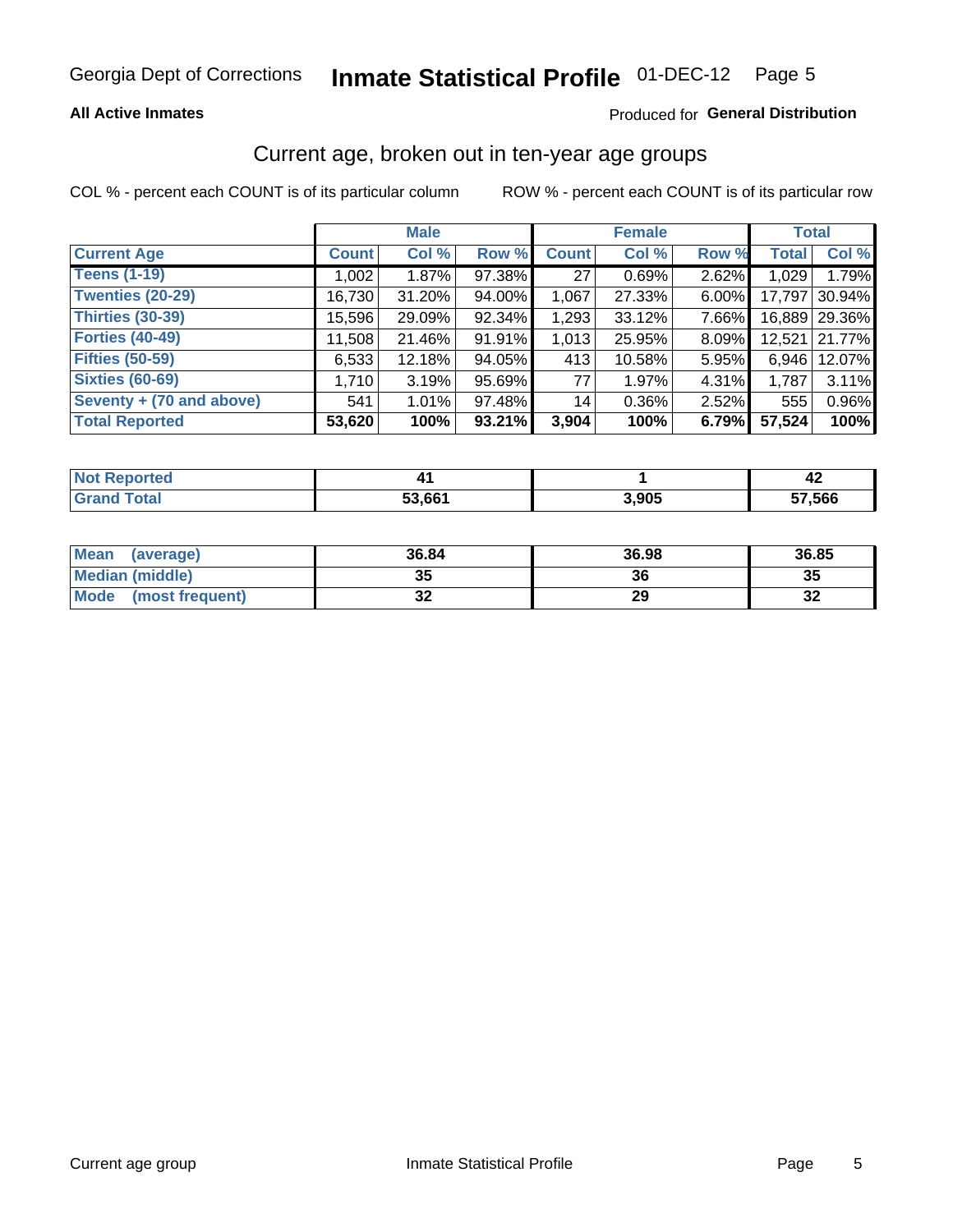#### **Inmate Statistical Profile 01-DEC-12** Page 6

#### **All Active Inmates**

#### Produced for General Distribution

### Race group

COL % - percent each COUNT is of its particular column

|                                   |                 | <b>Male</b> |         |             | <b>Female</b> |        |              | <b>Total</b> |
|-----------------------------------|-----------------|-------------|---------|-------------|---------------|--------|--------------|--------------|
| <b>Race Group</b>                 | <b>Count</b>    | Col %       |         | Row % Count | Col %         | Row %  | <b>Total</b> | Col %        |
| <b>White</b>                      | 17,337          | 32.31%      | 89.24%  | 2,091       | 53.55%        | 10.76% | 19,428       | 33.75%       |
| <b>Black</b><br>2                 | 33,685          | 62.77%      | 95.16%  | 1,715       | 43.92%        | 4.84%  | 35,400       | 61.49%       |
| <b>Other</b><br>5.                | 49              | .09%        | 87.50%  |             | .18%          | 12.50% | 56           | .10%         |
| <b>Asian</b><br>6                 | 151             | .28%        | 93.79%  | 10          | .26%          | 6.21%  | 161          | .28%         |
| <b>Unknown</b><br>9               |                 | $.01\%$     | 100.00% |             |               |        |              | .01%         |
| <b>Hispanic</b><br>10             | 2,409           | 4.49%       | 96.79%  | 80          | 2.05%         | 3.21%  | 2,489        | 4.32%        |
| <b>Native American</b><br>$12 \,$ | 29 <sub>1</sub> | $.05\%$     | 93.55%  | 2           | .05%          | 6.45%  | 31           | .05%         |
| <b>Total Reported</b>             | 53,661          | 100%        | 93.22%  | 3,905       | 100%          | 6.78%  | 57,566       | 100%         |

| <b>Not Reported</b> |        |       |        |
|---------------------|--------|-------|--------|
| Total               | 53,661 | 3,905 | 57,566 |

| M.<br>____ | . | ------- |
|------------|---|---------|
|            |   |         |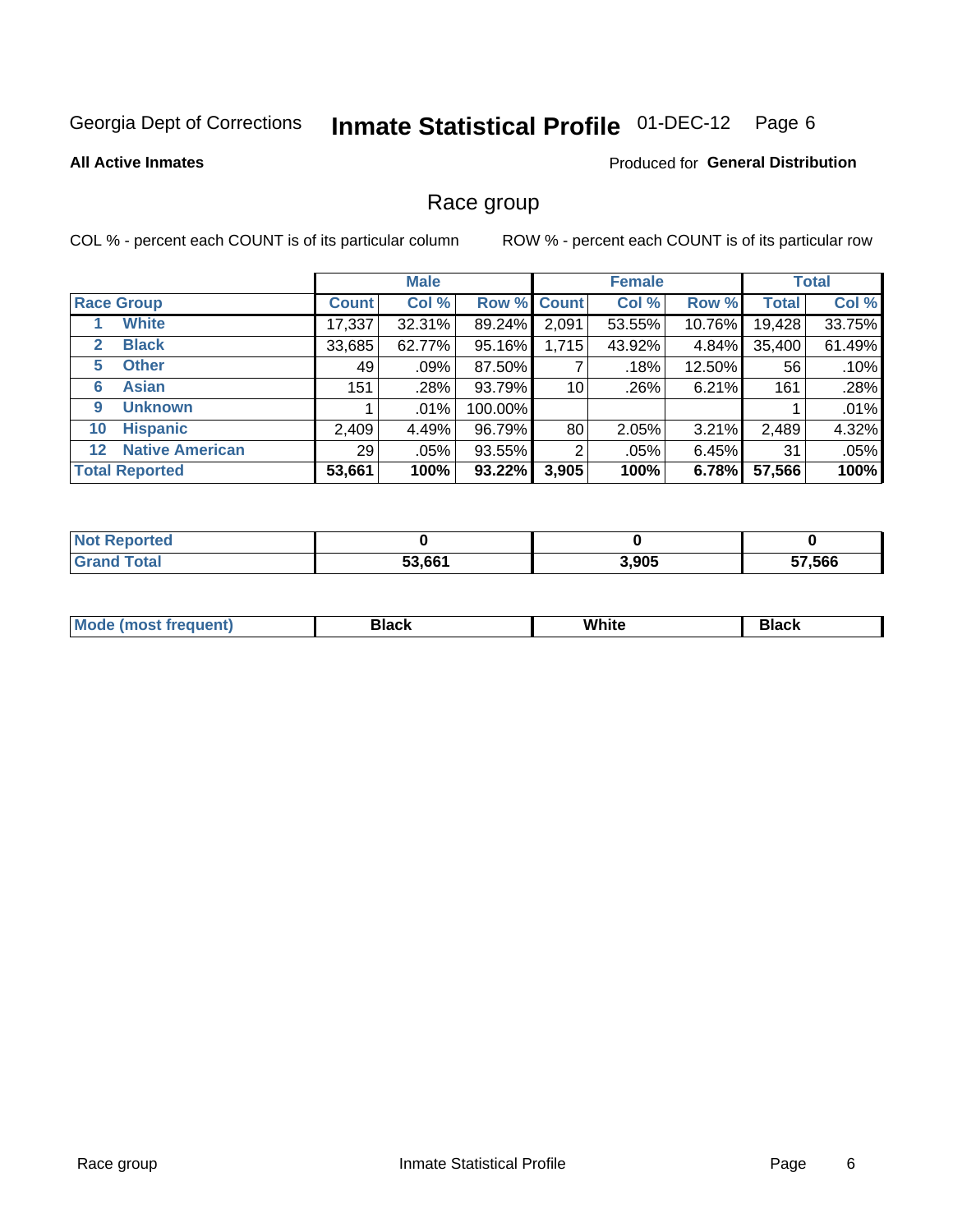# Inmate Statistical Profile 01-DEC-12 Page 7

**All Active Inmates** 

#### Produced for General Distribution

### Marital status, self-reported at entry to prison

COL % - percent each COUNT is of its particular column

|                            |              | <b>Male</b> |        |              | <b>Female</b> |        |              | <b>Total</b> |
|----------------------------|--------------|-------------|--------|--------------|---------------|--------|--------------|--------------|
| <b>Marital Status</b>      | <b>Count</b> | Col %       | Row %  | <b>Count</b> | Col %         | Row %  | <b>Total</b> | Col %        |
| <b>Unknown</b><br>$\bf{0}$ | 596          | 1.11%       | 84.54% | 109          | 2.79%         | 15.46% | 705          | 1.22%        |
| <b>Divorced</b><br>D       | 5,126        | 9.55%       | 88.49% | 667          | 17.08%        | 11.51% | 5,793        | 10.06%       |
| <b>Married</b><br>M        | 7,301        | 13.61%      | 91.84% | 649          | 16.62%        | 8.16%  | 7,950        | 13.81%       |
| <b>S</b> Separated         | 1,901        | 3.54%       | 85.48% | 323          | 8.27%         | 14.52% | 2,224        | 3.86%        |
| <b>Unmarried</b><br>U      | 38,267       | 71.31%      | 95.04% | 1,998        | 51.17%        | 4.96%  | 40,265       | 69.95%       |
| <b>Widow</b><br>W          | 470          | .88%        | 74.72% | 159          | 4.07%         | 25.28% | 629          | 1.09%        |
| <b>Total Reported</b>      | 53,661       | 100%        | 93.22% | 3,905        | 100%          | 6.78%  | 57,566       | 100%         |

| orted<br>NO |        |       |       |
|-------------|--------|-------|-------|
| $\sim$ 100  | 52.664 | 2 OUE | 7.566 |

| <b>Mode (most frequent)</b><br>Unmarried<br>Unmarried<br>Jnmarried |
|--------------------------------------------------------------------|
|--------------------------------------------------------------------|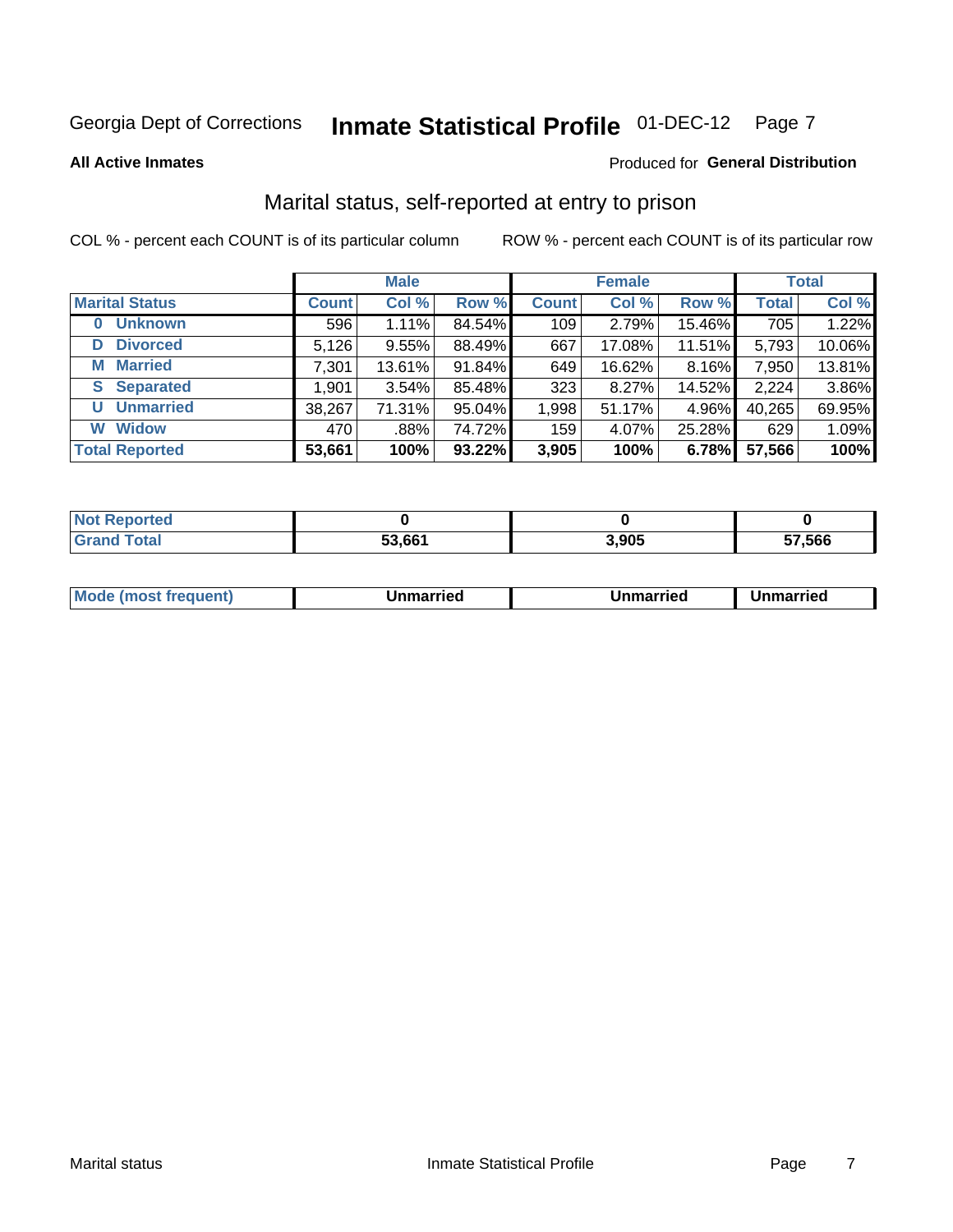# Inmate Statistical Profile 01-DEC-12 Page 8

#### **All Active Inmates**

#### **Produced for General Distribution**

# Number of children, self reported at entry to prison

COL % - percent each COUNT is of its particular column

|                           |              | <b>Male</b> |        |              | <b>Female</b> |        | <b>Total</b> |               |
|---------------------------|--------------|-------------|--------|--------------|---------------|--------|--------------|---------------|
| <b>Number of Children</b> | <b>Count</b> | Col %       | Row %  | <b>Count</b> | Col %         | Row %  | <b>Total</b> | Col %         |
| 10                        | 21,960       | 41.33%      | 94.80% | 1,205        | 30.91%        | 5.20%  | 23,165       | 40.61%        |
|                           | 11,990       | 22.56%      | 94.29% | 726          | 18.62%        | 5.71%  |              | 12,716 22.29% |
| $\overline{2}$            | 8,749        | 16.46%      | 91.06% | 859          | 22.03%        | 8.94%  | 9,608        | 16.85%        |
| $\overline{\mathbf{3}}$   | 5,154        | 9.70%       | 89.18% | 625          | 16.03%        | 10.82% | 5,779        | 10.13%        |
| $\overline{\mathbf{4}}$   | 2,637        | 4.96%       | 90.62% | 273          | 7.00%         | 9.38%  | 2,910        | 5.10%         |
| 5                         | 1,297        | 2.44%       | 92.31% | 108          | 2.77%         | 7.69%  | 1,405        | 2.46%         |
| $6\phantom{1}6$           | 662          | 1.25%       | 92.33% | 55           | 1.41%         | 7.67%  | 717          | 1.26%         |
| 7                         | 286          | 0.54%       | 93.16% | 21           | 0.54%         | 6.84%  | 307          | 0.54%         |
| 8                         | 169          | 0.32%       | 90.86% | 17           | 0.44%         | 9.14%  | 186          | 0.33%         |
| 9                         | 101          | 0.19%       | 98.06% | 2            | 0.05%         | 1.94%  | 103          | 0.18%         |
| 10                        | 57           | 0.11%       | 91.94% | 5            | 0.13%         | 8.06%  | 62           | 0.11%         |
| Over 10                   | 76           | 0.14%       | 96.20% | 3            | 0.08%         | 3.80%  | 79           | 0.14%         |
| <b>Total Reported</b>     | 53,138       | 100%        | 93.16% | 3,899        | 100%          | 6.84%  | 57,037       | 100%          |

| N    | にへへ<br>ວ∠ວ |       | 529    |
|------|------------|-------|--------|
| υιαι | 53.661     | 3.905 | 57,566 |

| <b>Mean</b><br>(average) | l.35 | 1.38 |  |  |
|--------------------------|------|------|--|--|
| Median (middle)          |      |      |  |  |
| Mode<br>(most frequent)  |      |      |  |  |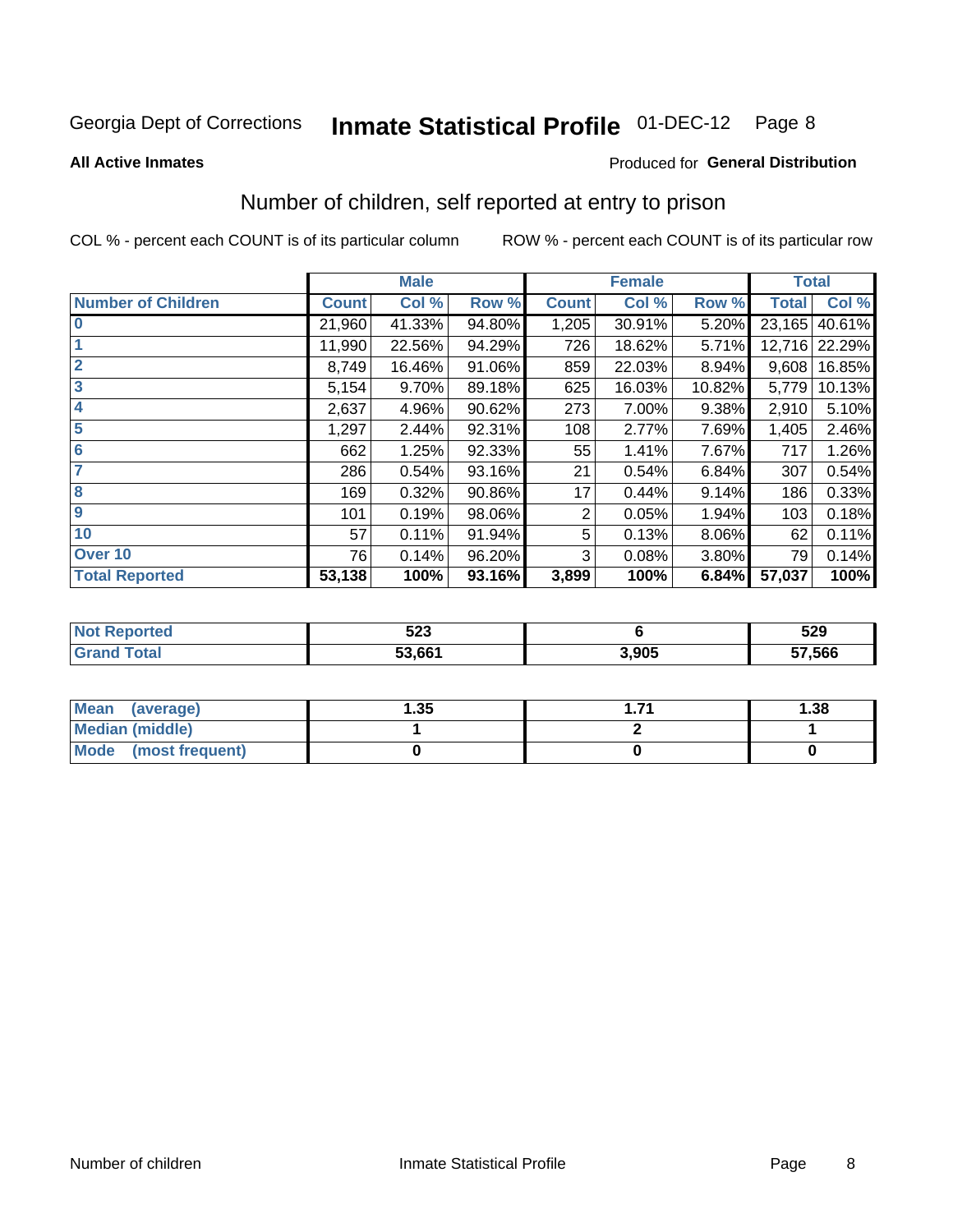#### **Inmate Statistical Profile 01-DEC-12** Page 9

#### **All Active Inmates**

#### Produced for General Distribution

### Religious affiliation, self-reported at entry to prison

COL % - percent each COUNT is of its particular column

|                         |                              |              | <b>Male</b> |                  |                | <b>Female</b> |        |              | <b>Total</b> |
|-------------------------|------------------------------|--------------|-------------|------------------|----------------|---------------|--------|--------------|--------------|
|                         | <b>Religious Affiliation</b> | <b>Count</b> | Col %       | Row <sup>%</sup> | <b>Count</b>   | Col %         | Row %  | <b>Total</b> | Col %        |
| 1                       | <b>Islam</b>                 | 1,034        | 4.13%       | 97.36%           | 28             | 1.00%         | 2.64%  | 1,062        | 3.82%        |
| $\overline{2}$          | <b>Catholic</b>              | 1,289        | 5.15%       | 89.02%           | 159            | 5.70%         | 10.98% | 1,448        | 5.21%        |
| $\overline{\mathbf{3}}$ | <b>Baptist</b>               | 12,488       | 49.91%      | 87.21%           | 1,832          | 65.64%        | 12.79% | 14,320       | 51.49%       |
| 4                       | <b>Methodist</b>             | 528          | 2.11%       | 87.27%           | 77             | 2.76%         | 12.73% | 605          | 2.18%        |
| $\overline{5}$          | <b>EpiscopIn</b>             | 36           | .14%        | 83.72%           | 7              | .25%          | 16.28% | 43           | .15%         |
| $6\overline{6}$         | <b>Presbytrn</b>             | 74           | .30%        | 91.36%           | $\overline{7}$ | .25%          | 8.64%  | 81           | .29%         |
| 7                       | <b>Chc Of God</b>            | 465          | 1.86%       | 78.15%           | 130            | 4.66%         | 21.85% | 595          | 2.14%        |
| 8                       | <b>Holiness</b>              | 848          | 3.39%       | 82.33%           | 182            | 6.52%         | 17.67% | 1,030        | 3.70%        |
| $\boldsymbol{9}$        | <b>Jewish</b>                | 40           | .16%        | 95.24%           | 2              | $.07\%$       | 4.76%  | 42           | .15%         |
| 10                      | <b>Anglican</b>              | 11           | .04%        | 84.62%           | 2              | .07%          | 15.38% | 13           | .05%         |
| 11                      | <b>Grk Orthdx</b>            | 4            | .02%        | 80.00%           | 1              | .04%          | 20.00% | 5            | .02%         |
| 12                      | <b>Hindu</b>                 | 9            | .04%        | 100.00%          |                |               |        | 9            | .03%         |
| 13                      | <b>Buddhist</b>              | 36           | .14%        | 78.26%           | 10             | .36%          | 21.74% | 46           | .17%         |
| 14                      | <b>Taoist</b>                |              | .03%        | 100.00%          |                |               |        | 7            | .03%         |
| 15                      | <b>Shintoist</b>             | 3            | .01%        | 100.00%          |                |               |        | 3            | .01%         |
| 16                      | <b>Seven D Ad</b>            | 85           | .34%        | 92.39%           | 7              | .25%          | 7.61%  | 92           | .33%         |
| 17                      | <b>Jehovah Wt</b>            | 301          | 1.20%       | 89.32%           | 36             | 1.29%         | 10.68% | 337          | 1.21%        |
| 18                      | <b>Latr Day S</b>            | 34           | .14%        | 89.47%           | 4              | .14%          | 10.53% | 38           | .14%         |
| 20                      | <b>Other Prot</b>            | 4,004        | 16.00%      | 93.81%           | 264            | 9.46%         | 6.19%  | 4,268        | 15.35%       |
| 96                      | <b>None</b>                  | 3,725        | 14.89%      | 98.86%           | 43             | 1.54%         | 1.14%  | 3,768        | 13.55%       |
|                         | <b>Total Reported</b>        | 25,021       | 100%        | 89.96%           | 2,791          | 100%          | 10.04% | 27,812       | 100%         |

| 28,640            | 114   | 29,754 |
|-------------------|-------|--------|
| 5366 <sup>4</sup> | 3,905 | 57,566 |

| Mode (most frequent) | <b>3aptist</b> | 3aptist | <b>Baptist</b> |
|----------------------|----------------|---------|----------------|
|                      |                |         |                |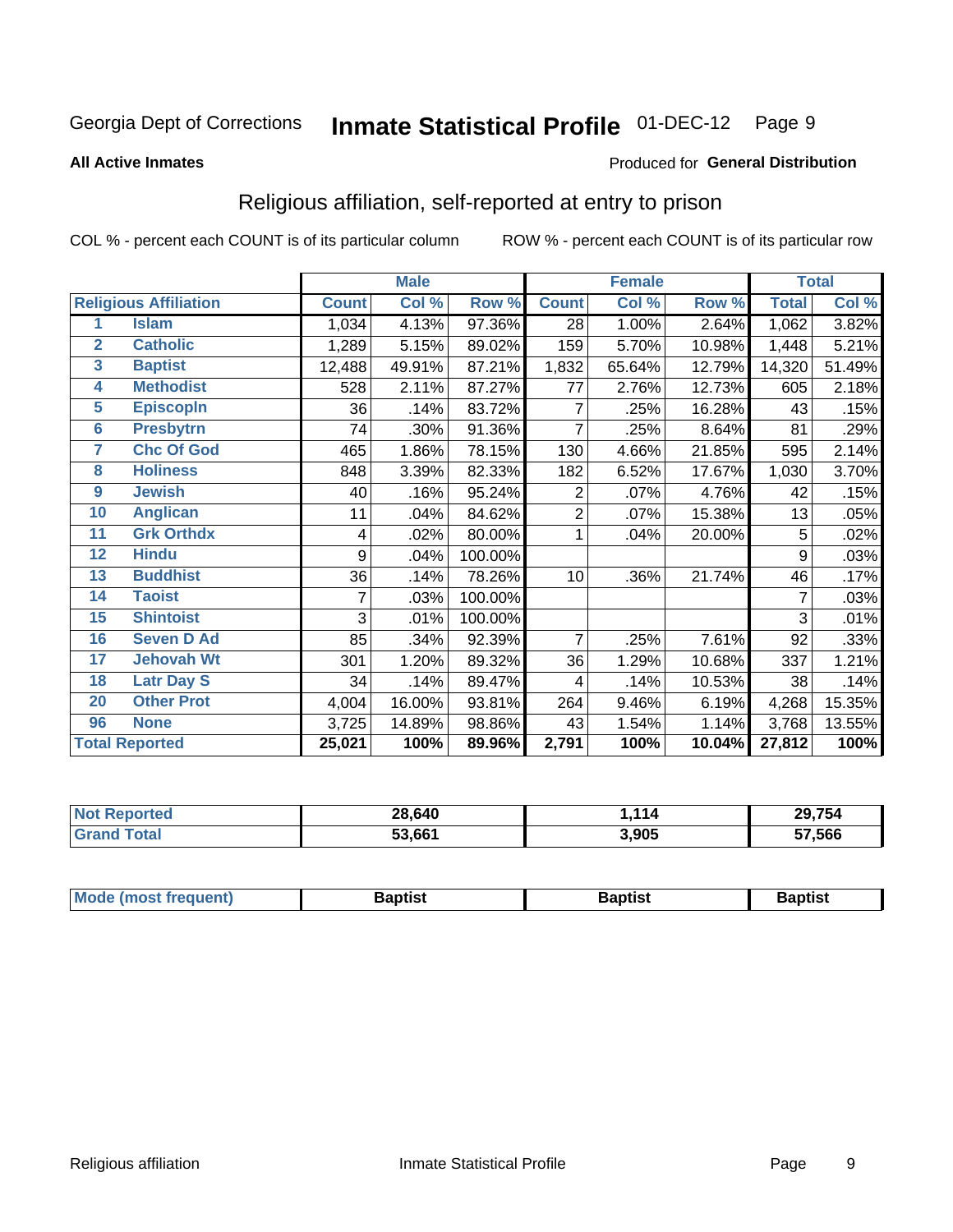# Inmate Statistical Profile 01-DEC-12 Page 10

#### **All Active Inmates**

#### Produced for General Distribution

### Home county, self-reported at entry to prison

COL % - percent each COUNT is of its particular column

|     |                             |              | <b>Male</b> |                  |                | <b>Female</b> |        | <b>Total</b> |        |
|-----|-----------------------------|--------------|-------------|------------------|----------------|---------------|--------|--------------|--------|
|     | <b>Home County</b>          | <b>Count</b> | Col %       | Row <sup>%</sup> | <b>Count</b>   | Col %         | Row %  | <b>Total</b> | Col %  |
| 000 | <b>Unknown</b>              | 5,601        | 10.44%      | 94.53%           | 324            | 8.30%         | 5.47%  | 5,925        | 10.29% |
| 001 | <b>Appling County</b>       | 116          | .22%        | 96.67%           | 4              | .10%          | 3.33%  | 120          | .21%   |
| 002 | <b>Atkinson County</b>      | 44           | .08%        | 95.65%           | $\overline{c}$ | .05%          | 4.35%  | 46           | .08%   |
| 003 | <b>Bacon County</b>         | 70           | .13%        | 93.33%           | 5              | .13%          | 6.67%  | 75           | .13%   |
| 004 | <b>Baker County</b>         | 21           | .04%        | 100.00%          |                |               |        | 21           | .04%   |
| 005 | <b>Baldwin County</b>       | 300          | .56%        | 94.34%           | 18             | .46%          | 5.66%  | 318          | .55%   |
| 006 | <b>Banks County</b>         | 45           | .08%        | 93.75%           | 3              | .08%          | 6.25%  | 48           | .08%   |
| 007 | <b>Barrow County</b>        | 265          | .49%        | 90.44%           | 28             | .72%          | 9.56%  | 293          | .51%   |
| 008 | <b>Bartow County</b>        | 587          | 1.09%       | 88.67%           | 75             | 1.92%         | 11.33% | 662          | 1.15%  |
| 009 | <b>Ben Hill County</b>      | 198          | .37%        | 93.84%           | 13             | .33%          | 6.16%  | 211          | .37%   |
| 010 | <b>Berrien County</b>       | 96           | .18%        | 92.31%           | 8              | .20%          | 7.69%  | 104          | .18%   |
| 011 | <b>Bibb County</b>          | 1,212        | 2.26%       | 95.43%           | 58             | 1.49%         | 4.57%  | 1,270        | 2.21%  |
| 012 | <b>Bleckley County</b>      | 79           | .15%        | 92.94%           | $\,6$          | .15%          | 7.06%  | 85           | .15%   |
| 013 | <b>Brantley County</b>      | 52           | .10%        | 81.25%           | 12             | .31%          | 18.75% | 64           | .11%   |
| 014 | <b>Brooks County</b>        | 141          | .26%        | 97.92%           | 3              | .08%          | 2.08%  | 144          | .25%   |
| 015 | <b>Bryan County</b>         | 138          | .26%        | 93.24%           | 10             | .26%          | 6.76%  | 148          | .26%   |
| 016 | <b>Bulloch County</b>       | 365          | .68%        | 92.88%           | 28             | .72%          | 7.12%  | 393          | .68%   |
| 017 | <b>Burke County</b>         | 216          | .40%        | 98.18%           | 4              | .10%          | 1.82%  | 220          | .38%   |
| 018 | <b>Butts County</b>         | 168          | .31%        | 92.82%           | 13             | .33%          | 7.18%  | 181          | .31%   |
| 019 | <b>Calhoun County</b>       | 66           | .12%        | 95.65%           | 3              | .08%          | 4.35%  | 69           | .12%   |
| 020 | <b>Camden County</b>        | 113          | .21%        | 90.40%           | 12             | .31%          | 9.60%  | 125          | .22%   |
| 021 | <b>Candler County</b>       | 118          | .22%        | 92.91%           | 9              | .23%          | 7.09%  | 127          | .22%   |
| 022 | <b>Carroll County</b>       | 597          | 1.11%       | 89.77%           | 68             | 1.74%         | 10.23% | 665          | 1.16%  |
| 023 | <b>Catoosa County</b>       | 248          | .46%        | 89.21%           | 30             | .77%          | 10.79% | 278          | .48%   |
| 024 | <b>Charlton County</b>      | 53           | .10%        | 96.36%           | $\overline{c}$ | .05%          | 3.64%  | 55           | .10%   |
| 025 | <b>Chatham County</b>       | 2,153        | 4.01%       | 96.20%           | 85             | 2.18%         | 3.80%  | 2,238        | 3.89%  |
| 026 | <b>Chattahoochee County</b> | 27           | .05%        | 96.43%           | 1              | .03%          | 3.57%  | 28           | .05%   |
| 027 | <b>Chattooga County</b>     | 263          | .49%        | 88.55%           | 34             | .87%          | 11.45% | 297          | .52%   |
| 028 | <b>Cherokee County</b>      | 428          | .80%        | 92.04%           | 37             | .95%          | 7.96%  | 465          | .81%   |
| 029 | <b>Clarke County</b>        | 484          | .90%        | 93.98%           | 31             | .79%          | 6.02%  | 515          | .89%   |
| 030 | <b>Clay County</b>          | 45           | .08%        | 97.83%           | 1              | .03%          | 2.17%  | 46           | .08%   |
| 031 | <b>Clayton County</b>       | 1,565        | 2.92%       | 93.49%           | 109            | 2.79%         | 6.51%  | 1,674        | 2.91%  |
| 032 | <b>Clinch County</b>        | 60           | .11%        | 96.77%           | $\overline{2}$ | .05%          | 3.23%  | 62           | .11%   |
| 033 | <b>Cobb County</b>          | 2,159        | 4.02%       | 91.37%           | 204            | 5.22%         | 8.63%  | 2,363        | 4.10%  |
| 034 | <b>Coffee County</b>        | 262          | .49%        | 93.24%           | 19             | .49%          | 6.76%  | 281          | .49%   |
| 035 | <b>Colquitt County</b>      | 249          | .46%        | 95.77%           | 11             | .28%          | 4.23%  | 260          | .45%   |
| 036 | <b>Columbia County</b>      | 248          | .46%        | 90.84%           | 25             | .64%          | 9.16%  | 273          | .47%   |
| 037 | <b>Cook County</b>          | 134          | .25%        | 94.37%           | $\bf 8$        | .20%          | 5.63%  | 142          | .25%   |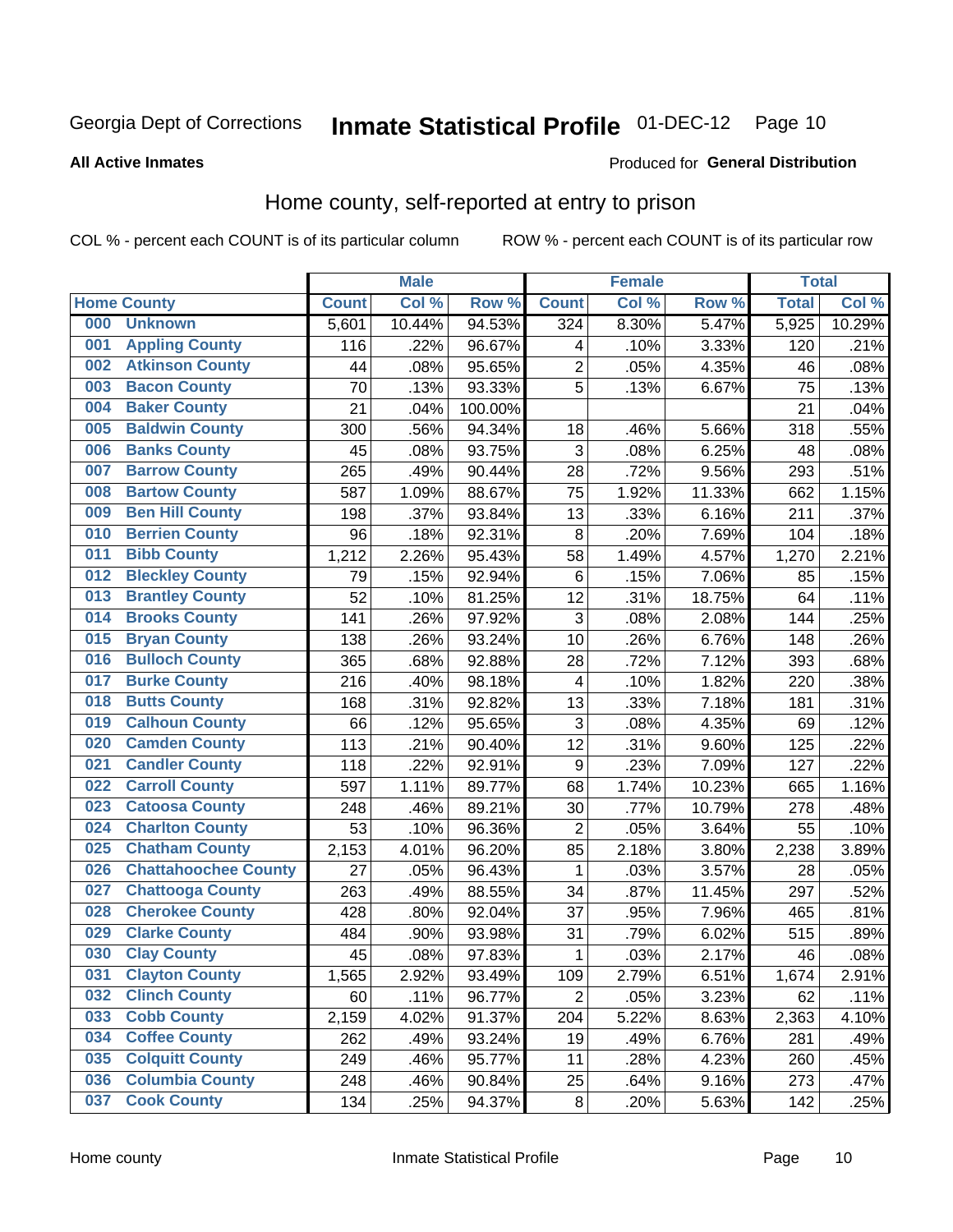# Inmate Statistical Profile 01-DEC-12 Page 11

**All Active Inmates** 

#### Produced for General Distribution

### Home county, self-reported at entry to prison

COL % - percent each COUNT is of its particular column

|     |                         |              | <b>Male</b> |         |                  | <b>Female</b> |        | <b>Total</b> |         |
|-----|-------------------------|--------------|-------------|---------|------------------|---------------|--------|--------------|---------|
|     | <b>Home County</b>      | <b>Count</b> | Col %       | Row %   | <b>Count</b>     | Col %         | Row %  | <b>Total</b> | Col %   |
| 038 | <b>Coweta County</b>    | 455          | .85%        | 92.67%  | 36               | .92%          | 7.33%  | 491          | $.85\%$ |
| 039 | <b>Crawford County</b>  | 34           | .06%        | 87.18%  | 5                | .13%          | 12.82% | 39           | .07%    |
| 040 | <b>Crisp County</b>     | 221          | .41%        | 95.67%  | 10               | .26%          | 4.33%  | 231          | .40%    |
| 041 | <b>Dade County</b>      | 74           | .14%        | 90.24%  | 8                | .20%          | 9.76%  | 82           | .14%    |
| 042 | <b>Dawson County</b>    | 88           | .16%        | 90.72%  | 9                | .23%          | 9.28%  | 97           | .17%    |
| 043 | <b>Decatur County</b>   | 303          | .56%        | 91.82%  | 27               | .69%          | 8.18%  | 330          | .57%    |
| 044 | <b>Dekalb County</b>    | 3,191        | 5.95%       | 93.88%  | 208              | 5.33%         | 6.12%  | 3,399        | 5.90%   |
| 045 | <b>Dodge County</b>     | 156          | .29%        | 90.17%  | 17               | .44%          | 9.83%  | 173          | .30%    |
| 046 | <b>Dooly County</b>     | 75           | .14%        | 88.24%  | 10               | .26%          | 11.76% | 85           | .15%    |
| 047 | <b>Dougherty County</b> | 950          | 1.77%       | 94.81%  | 52               | 1.33%         | 5.19%  | 1,002        | 1.74%   |
| 048 | <b>Douglas County</b>   | 690          | 1.29%       | 91.03%  | 68               | 1.74%         | 8.97%  | 758          | 1.32%   |
| 049 | <b>Early County</b>     | 83           | .15%        | 95.40%  | 4                | .10%          | 4.60%  | 87           | .15%    |
| 050 | <b>Echols County</b>    | 13           | .02%        | 100.00% |                  |               |        | 13           | .02%    |
| 051 | <b>Effingham County</b> | 204          | .38%        | 95.33%  | 10               | .26%          | 4.67%  | 214          | .37%    |
| 052 | <b>Elbert County</b>    | 148          | .28%        | 93.08%  | 11               | .28%          | 6.92%  | 159          | .28%    |
| 053 | <b>Emanuel County</b>   | 169          | .31%        | 93.37%  | 12               | .31%          | 6.63%  | 181          | .31%    |
| 054 | <b>Evans County</b>     | 80           | .15%        | 93.02%  | 6                | .15%          | 6.98%  | 86           | .15%    |
| 055 | <b>Fannin County</b>    | 93           | .17%        | 88.57%  | 12               | .31%          | 11.43% | 105          | .18%    |
| 056 | <b>Fayette County</b>   | 188          | .35%        | 89.52%  | 22               | .56%          | 10.48% | 210          | .36%    |
| 057 | <b>Floyd County</b>     | 689          | 1.28%       | 89.60%  | 80               | 2.05%         | 10.40% | 769          | 1.34%   |
| 058 | <b>Forsyth County</b>   | 211          | .39%        | 86.48%  | 33               | .85%          | 13.52% | 244          | .42%    |
| 059 | <b>Franklin County</b>  | 131          | .24%        | 93.57%  | 9                | .23%          | 6.43%  | 140          | .24%    |
| 060 | <b>Fulton County</b>    | 5,492        | 10.23%      | 94.69%  | 308              | 7.89%         | 5.31%  | 5,800        | 10.08%  |
| 061 | <b>Gilmer County</b>    | 113          | .21%        | 91.87%  | 10               | .26%          | 8.13%  | 123          | .21%    |
| 062 | <b>Glascock County</b>  | 9            | .02%        | 90.00%  | 1                | .03%          | 10.00% | 10           | .02%    |
| 063 | <b>Glynn County</b>     | 368          | .69%        | 94.85%  | 20               | .51%          | 5.15%  | 388          | .67%    |
| 064 | <b>Gordon County</b>    | 275          | .51%        | 88.42%  | 36               | .92%          | 11.58% | 311          | .54%    |
| 065 | <b>Grady County</b>     | 201          | .37%        | 94.81%  | 11               | .28%          | 5.19%  | 212          | .37%    |
| 066 | <b>Greene County</b>    | 107          | .20%        | 92.24%  | 9                | .23%          | 7.76%  | 116          | .20%    |
| 067 | <b>Gwinnett County</b>  | 1,854        | 3.46%       | 92.19%  | 157              | 4.02%         | 7.81%  | 2,011        | 3.49%   |
| 068 | <b>Habersham County</b> | 109          | .20%        | 91.60%  | 10               | .26%          | 8.40%  | 119          | .21%    |
| 069 | <b>Hall County</b>      | 661          | 1.23%       | 91.42%  | 62               | 1.59%         | 8.58%  | 723          | 1.26%   |
| 070 | <b>Hancock County</b>   | 62           | .12%        | 93.94%  | 4                | .10%          | 6.06%  | 66           | .11%    |
| 071 | <b>Haralson County</b>  | 127          | .24%        | 92.70%  | 10               | .26%          | 7.30%  | 137          | .24%    |
| 072 | <b>Harris County</b>    | 114          | .21%        | 93.44%  | 8                | .20%          | 6.56%  | 122          | .21%    |
| 073 | <b>Hart County</b>      | 119          | .22%        | 94.44%  | $\overline{7}$   | .18%          | 5.56%  | 126          | .22%    |
| 074 | <b>Heard County</b>     | 56           | .10%        | 86.15%  | $\boldsymbol{9}$ | .23%          | 13.85% | 65           | .11%    |
| 075 | <b>Henry County</b>     | 593          | 1.11%       | 93.09%  | 44               | 1.13%         | 6.91%  | 637          | 1.11%   |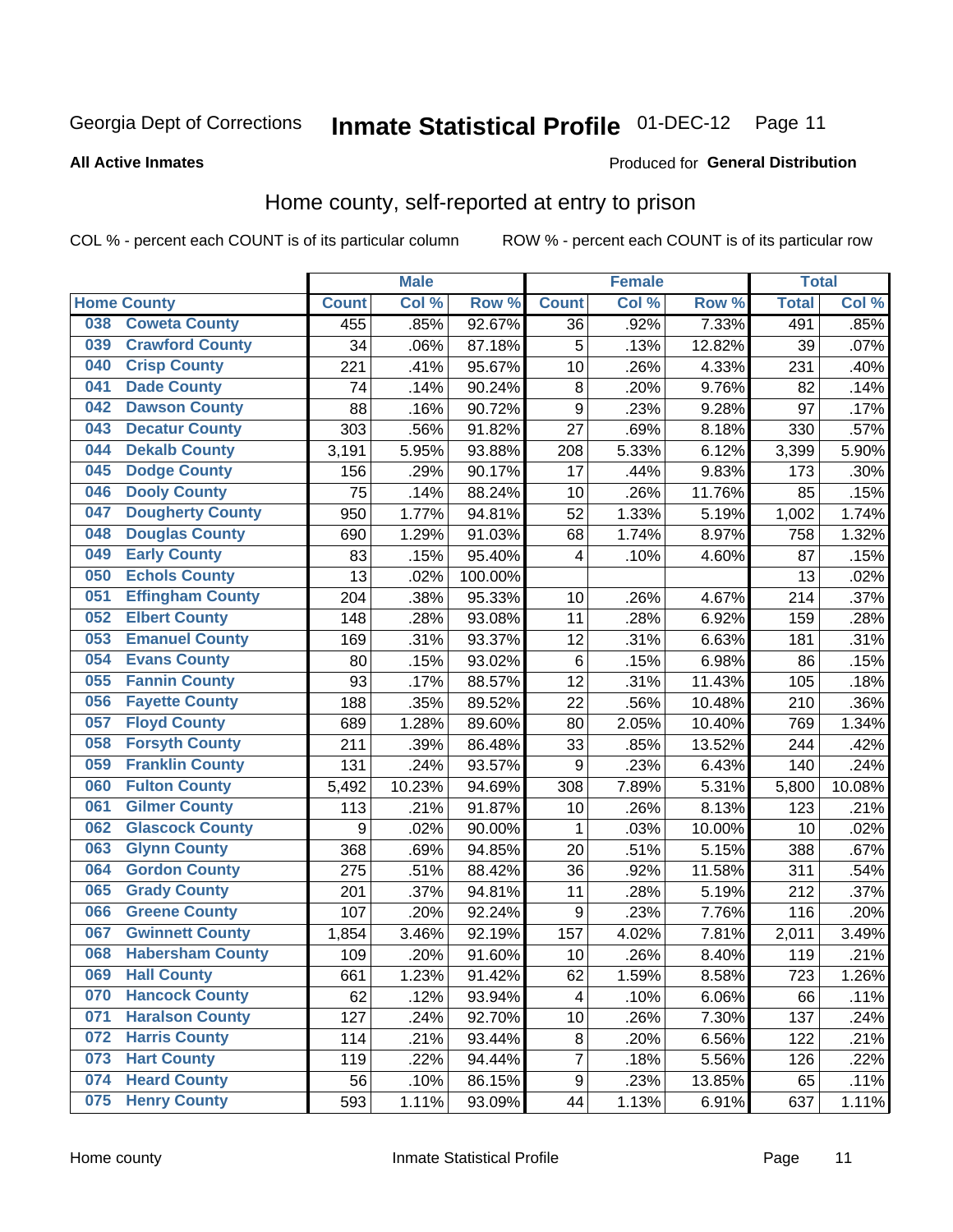# Inmate Statistical Profile 01-DEC-12 Page 12

#### **All Active Inmates**

#### Produced for General Distribution

### Home county, self-reported at entry to prison

COL % - percent each COUNT is of its particular column

|                  |                          |              | <b>Male</b> |        |                  | <b>Female</b> |        | <b>Total</b> |       |
|------------------|--------------------------|--------------|-------------|--------|------------------|---------------|--------|--------------|-------|
|                  | <b>Home County</b>       | <b>Count</b> | Col %       | Row %  | <b>Count</b>     | Col %         | Row %  | <b>Total</b> | Col % |
| 076              | <b>Houston County</b>    | 535          | 1.00%       | 91.30% | 51               | 1.31%         | 8.70%  | 586          | 1.02% |
| 077              | <b>Irwin County</b>      | 75           | .14%        | 97.40% | $\overline{2}$   | .05%          | 2.60%  | 77           | .13%  |
| 078              | <b>Jackson County</b>    | 224          | .42%        | 88.89% | 28               | .72%          | 11.11% | 252          | .44%  |
| 079              | <b>Jasper County</b>     | 80           | .15%        | 94.12% | 5                | .13%          | 5.88%  | 85           | .15%  |
| 080              | <b>Jeff Davis County</b> | 68           | .13%        | 93.15% | 5                | .13%          | 6.85%  | 73           | .13%  |
| 081              | <b>Jefferson County</b>  | 195          | .36%        | 95.12% | 10               | .26%          | 4.88%  | 205          | .36%  |
| 082              | <b>Jenkins County</b>    | 75           | .14%        | 93.75% | 5                | .13%          | 6.25%  | 80           | .14%  |
| 083              | <b>Johnson County</b>    | 42           | .08%        | 91.30% | 4                | .10%          | 8.70%  | 46           | .08%  |
| 084              | <b>Jones County</b>      | 139          | .26%        | 92.67% | 11               | .28%          | 7.33%  | 150          | .26%  |
| 085              | <b>Lamar County</b>      | 58           | .11%        | 86.57% | 9                | .23%          | 13.43% | 67           | .12%  |
| 086              | <b>Lanier County</b>     | 47           | .09%        | 97.92% | $\mathbf{1}$     | .03%          | 2.08%  | 48           | .08%  |
| 087              | <b>Laurens County</b>    | 308          | .57%        | 91.94% | 27               | .69%          | 8.06%  | 335          | .58%  |
| 088              | <b>Lee County</b>        | 97           | .18%        | 91.51% | 9                | .23%          | 8.49%  | 106          | .18%  |
| 089              | <b>Liberty County</b>    | 275          | .51%        | 94.50% | 16               | .41%          | 5.50%  | 291          | .51%  |
| 090              | <b>Lincoln County</b>    | 23           | .04%        | 79.31% | $\,6$            | .15%          | 20.69% | 29           | .05%  |
| 091              | <b>Long County</b>       | 50           | .09%        | 94.34% | 3                | .08%          | 5.66%  | 53           | .09%  |
| 092              | <b>Lowndes County</b>    | 524          | .98%        | 94.58% | 30               | .77%          | 5.42%  | 554          | .96%  |
| 093              | <b>Lumpkin County</b>    | 87           | .16%        | 92.55% | 7                | .18%          | 7.45%  | 94           | .16%  |
| 094              | <b>Macon County</b>      | 85           | .16%        | 96.59% | 3                | .08%          | 3.41%  | 88           | .15%  |
| 095              | <b>Madison County</b>    | 146          | .27%        | 91.82% | 13               | .33%          | 8.18%  | 159          | .28%  |
| 096              | <b>Marion County</b>     | 49           | .09%        | 90.74% | 5                | .13%          | 9.26%  | 54           | .09%  |
| 097              | <b>Mcduffie County</b>   | 185          | .34%        | 94.87% | 10               | .26%          | 5.13%  | 195          | .34%  |
| 098              | <b>Mcintosh County</b>   | 77           | .14%        | 97.47% | $\overline{2}$   | .05%          | 2.53%  | 79           | .14%  |
| 099              | <b>Meriwether County</b> | 190          | .35%        | 94.06% | 12               | .31%          | 5.94%  | 202          | .35%  |
| 100              | <b>Miller County</b>     | 38           | .07%        | 97.44% | 1                | .03%          | 2.56%  | 39           | .07%  |
| 101              | <b>Mitchell County</b>   | 228          | .42%        | 93.06% | 17               | .44%          | 6.94%  | 245          | .43%  |
| 102              | <b>Monroe County</b>     | 148          | .28%        | 94.27% | $\boldsymbol{9}$ | .23%          | 5.73%  | 157          | .27%  |
| 103              | <b>Montgomery County</b> | 76           | .14%        | 93.83% | 5                | .13%          | 6.17%  | 81           | .14%  |
| 104              | <b>Morgan County</b>     | 117          | .22%        | 92.13% | 10               | .26%          | 7.87%  | 127          | .22%  |
| 105              | <b>Murray County</b>     | 190          | .35%        | 87.96% | 26               | .67%          | 12.04% | 216          | .38%  |
| 106              | <b>Muscogee County</b>   | 1,318        | 2.46%       | 94.96% | 70               | 1.79%         | 5.04%  | 1,388        | 2.41% |
| 107              | <b>Newton County</b>     | 624          | 1.16%       | 91.90% | 55               | 1.41%         | 8.10%  | 679          | 1.18% |
| 108              | <b>Oconee County</b>     | 51           | .10%        | 94.44% | 3                | .08%          | 5.56%  | 54           | .09%  |
| 109              | <b>Oglethorpe County</b> | 67           | .12%        | 89.33% | 8                | .20%          | 10.67% | 75           | .13%  |
| 110              | <b>Paulding County</b>   | 334          | .62%        | 90.76% | 34               | .87%          | 9.24%  | 368          | .64%  |
| 111              | <b>Peach County</b>      | 124          | .23%        | 96.12% | 5                | .13%          | 3.88%  | 129          | .22%  |
| $\overline{112}$ | <b>Pickens County</b>    | 119          | .22%        | 88.81% | 15               | .38%          | 11.19% | 134          | .23%  |
| 113              | <b>Pierce County</b>     | 75           | .14%        | 90.36% | $\bf 8$          | .20%          | 9.64%  | 83           | .14%  |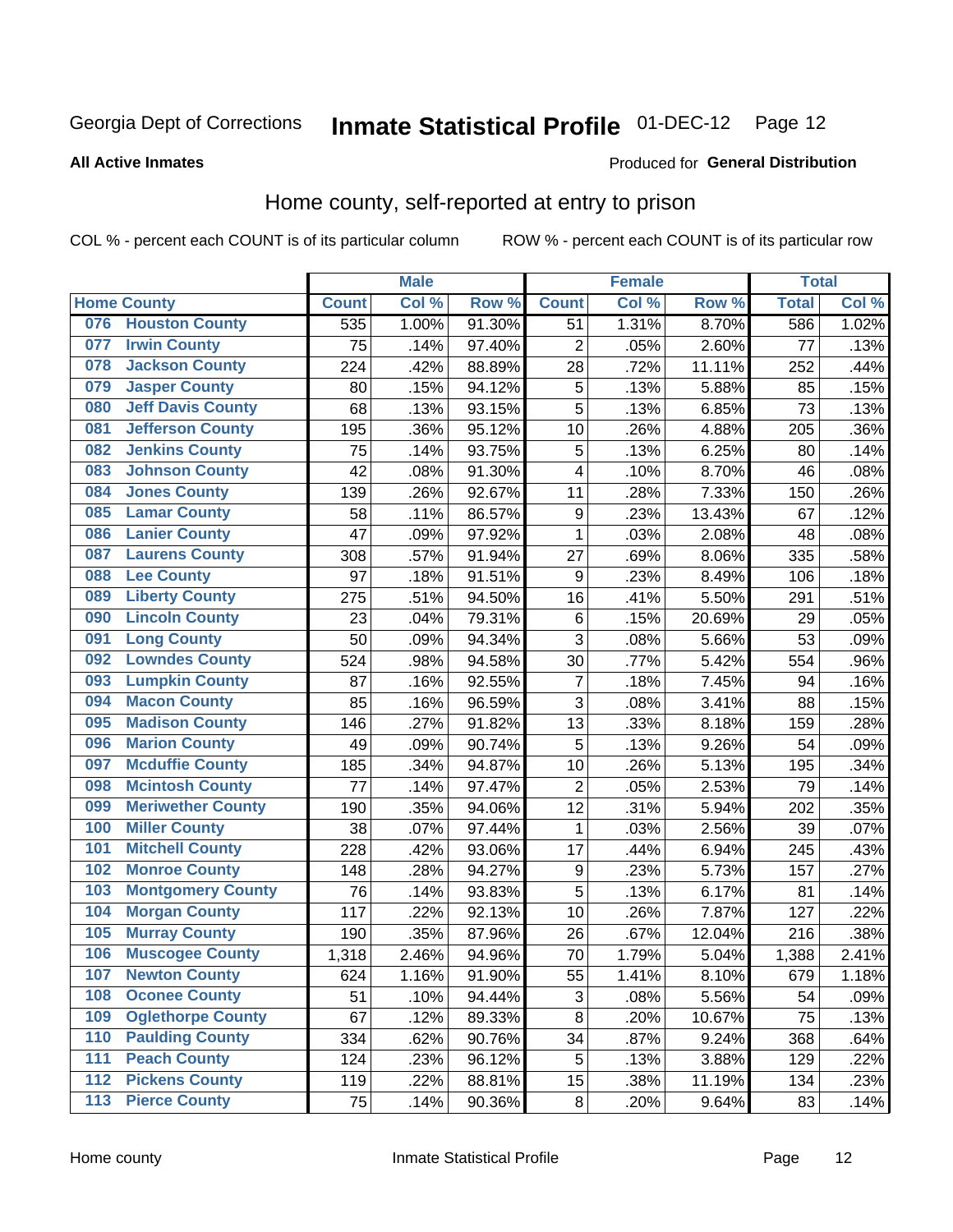# Inmate Statistical Profile 01-DEC-12 Page 13

#### **All Active Inmates**

#### Produced for General Distribution

### Home county, self-reported at entry to prison

COL % - percent each COUNT is of its particular column

|                    |                          |              | <b>Male</b> |                  |                  | <b>Female</b> |        | <b>Total</b> |         |
|--------------------|--------------------------|--------------|-------------|------------------|------------------|---------------|--------|--------------|---------|
| <b>Home County</b> |                          | <b>Count</b> | Col %       | Row <sup>%</sup> | <b>Count</b>     | Col %         | Row %  | <b>Total</b> | Col %   |
| 114                | <b>Pike County</b>       | 55           | .10%        | 94.83%           | 3                | .08%          | 5.17%  | 58           | .10%    |
| 115                | <b>Polk County</b>       | 250          | .47%        | 89.29%           | 30               | .77%          | 10.71% | 280          | .49%    |
| 116                | <b>Pulaski County</b>    | 77           | .14%        | 88.51%           | 10               | .26%          | 11.49% | 87           | .15%    |
| 117                | <b>Putnam County</b>     | 164          | .31%        | 93.18%           | 12               | .31%          | 6.82%  | 176          | .31%    |
| 118                | <b>Quitman County</b>    | 19           | .04%        | 100.00%          |                  |               |        | 19           | .03%    |
| 119                | <b>Rabun County</b>      | 51           | .10%        | 82.26%           | 11               | .28%          | 17.74% | 62           | .11%    |
| 120                | <b>Randolph County</b>   | 76           | .14%        | 95.00%           | 4                | .10%          | 5.00%  | 80           | .14%    |
| 121                | <b>Richmond County</b>   | 1,752        | 3.26%       | 94.81%           | 96               | 2.46%         | 5.19%  | 1,848        | 3.21%   |
| 122                | <b>Rockdale County</b>   | 377          | .70%        | 91.06%           | 37               | .95%          | 8.94%  | 414          | .72%    |
| 123                | <b>Schley County</b>     | 22           | .04%        | 95.65%           | 1                | .03%          | 4.35%  | 23           | .04%    |
| 124                | <b>Screven County</b>    | 138          | .26%        | 92.62%           | 11               | .28%          | 7.38%  | 149          | .26%    |
| 125                | <b>Seminole County</b>   | 62           | .12%        | 86.11%           | 10               | .26%          | 13.89% | 72           | .13%    |
| 126                | <b>Spalding County</b>   | 527          | .98%        | 92.46%           | 43               | 1.10%         | 7.54%  | 570          | .99%    |
| 127                | <b>Stephens County</b>   | 140          | .26%        | 92.72%           | 11               | .28%          | 7.28%  | 151          | .26%    |
| 128                | <b>Stewart County</b>    | 34           | .06%        | 100.00%          |                  |               |        | 34           | .06%    |
| 129                | <b>Sumter County</b>     | 241          | .45%        | 95.63%           | 11               | .28%          | 4.37%  | 252          | .44%    |
| 130                | <b>Talbot County</b>     | 61           | .11%        | 95.31%           | 3                | .08%          | 4.69%  | 64           | .11%    |
| 131                | <b>Taliaferro County</b> | 10           | .02%        | 90.91%           | $\mathbf{1}$     | .03%          | 9.09%  | 11           | .02%    |
| 132                | <b>Tattnall County</b>   | 163          | .30%        | 94.77%           | $\boldsymbol{9}$ | .23%          | 5.23%  | 172          | .30%    |
| 133                | <b>Taylor County</b>     | 78           | .15%        | 90.70%           | 8                | .20%          | 9.30%  | 86           | .15%    |
| 134                | <b>Telfair County</b>    | 113          | .21%        | 94.17%           | 7                | .18%          | 5.83%  | 120          | .21%    |
| 135                | <b>Terrell County</b>    | 79           | .15%        | 95.18%           | 4                | .10%          | 4.82%  | 83           | .14%    |
| 136                | <b>Thomas County</b>     | 237          | .44%        | 95.18%           | 12               | .31%          | 4.82%  | 249          | .43%    |
| 137                | <b>Tift County</b>       | 253          | .47%        | 96.56%           | 9                | .23%          | 3.44%  | 262          | .46%    |
| 138                | <b>Toombs County</b>     | 326          | .61%        | 90.56%           | 34               | .87%          | 9.44%  | 360          | .63%    |
| 139                | <b>Towns County</b>      | 32           | .06%        | 84.21%           | 6                | .15%          | 15.79% | 38           | .07%    |
| 140                | <b>Treutlen County</b>   | 67           | .12%        | 87.01%           | 10               | .26%          | 12.99% | 77           | .13%    |
| 141                | <b>Troup County</b>      | 562          | 1.05%       | 93.51%           | 39               | 1.00%         | 6.49%  | 601          | 1.04%   |
| $\overline{142}$   | <b>Turner County</b>     | 77           | .14%        | 95.06%           | 4                | .10%          | 4.94%  | 81           | .14%    |
| 143                | <b>Twiggs County</b>     | 64           | .12%        | 92.75%           | 5                | .13%          | 7.25%  | 69           | .12%    |
| 144                | <b>Union County</b>      | 59           | .11%        | 81.94%           | 13               | .33%          | 18.06% | 72           | .13%    |
| 145                | <b>Upson County</b>      | 163          | .30%        | 94.22%           | 10               | .26%          | 5.78%  | 173          | $.30\%$ |
| 146                | <b>Walker County</b>     | 358          | .67%        | 90.86%           | 36               | .92%          | 9.14%  | 394          | .68%    |
| 147                | <b>Walton County</b>     | 449          | .84%        | 92.01%           | 39               | 1.00%         | 7.99%  | 488          | .85%    |
| 148                | <b>Ware County</b>       | 297          | .55%        | 95.19%           | 15               | .38%          | 4.81%  | 312          | .54%    |
| 149                | <b>Warren County</b>     | 41           | .08%        | 91.11%           | 4                | .10%          | 8.89%  | 45           | .08%    |
| 150                | <b>Washington County</b> | 193          | .36%        | 91.04%           | 19               | .49%          | 8.96%  | 212          | .37%    |
| 151                | <b>Wayne County</b>      | 138          | .26%        | 93.24%           | 10               | .26%          | 6.76%  | 148          | .26%    |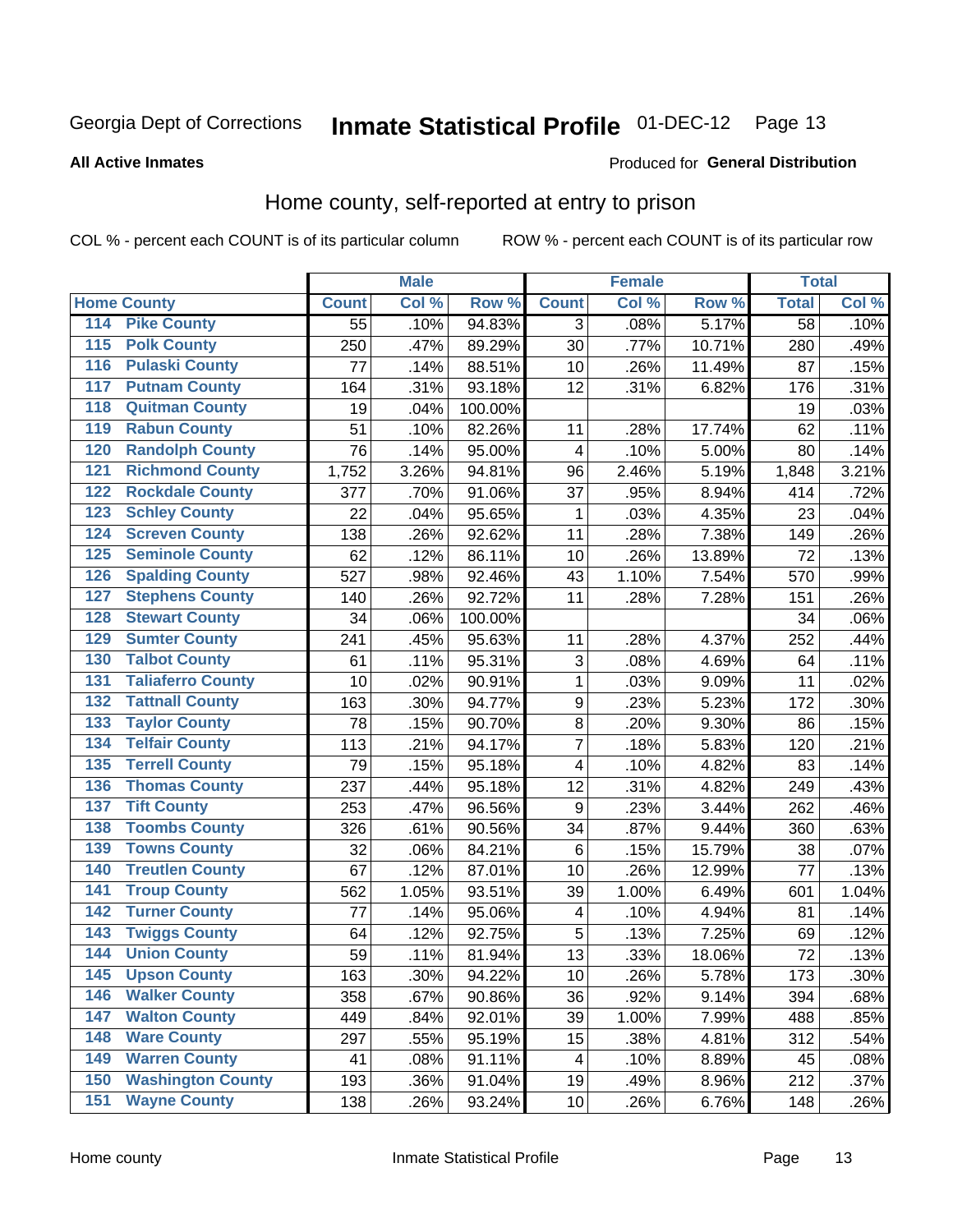# Inmate Statistical Profile 01-DEC-12 Page 14

**All Active Inmates** 

#### Produced for General Distribution

### Home county, self-reported at entry to prison

COL % - percent each COUNT is of its particular column

|     |                             |              | <b>Male</b> |         |              | <b>Female</b> |        | <b>Total</b> |       |
|-----|-----------------------------|--------------|-------------|---------|--------------|---------------|--------|--------------|-------|
|     | <b>Home County</b>          | <b>Count</b> | Col %       | Row %   | <b>Count</b> | Col %         | Row %  | <b>Total</b> | Col % |
| 152 | <b>Webster County</b>       | 12           | .02%        | 100.00% |              |               |        | 12           | .02%  |
| 153 | <b>Wheeler County</b>       | 30           | .06%        | 85.71%  | 5            | .13%          | 14.29% | 35           | .06%  |
| 154 | <b>White County</b>         | 89           | .17%        | 92.71%  | 7            | .18%          | 7.29%  | 96           | .17%  |
| 155 | <b>Whitfield County</b>     | 536          | 1.00%       | 90.24%  | 58           | 1.49%         | 9.76%  | 594          | 1.03% |
| 156 | <b>Wilcox County</b>        | 62           | .12%        | 89.86%  |              | .18%          | 10.14% | 69           | .12%  |
| 157 | <b>Wilkes County</b>        | 57           | .11%        | 89.06%  | 7            | .18%          | 10.94% | 64           | .11%  |
| 158 | <b>Wilkinson County</b>     | 57           | .11%        | 98.28%  |              | .03%          | 1.72%  | 58           | .10%  |
| 159 | <b>Worth County</b>         | 102          | .19%        | 93.58%  | 7            | .18%          | 6.42%  | 109          | .19%  |
| 999 | <b>Other Custody/Out Of</b> | 276          | .51%        | 91.39%  | 26           | .67%          | 8.61%  | 302          | .52%  |
|     | <b>State</b>                |              |             |         |              |               |        |              |       |
|     | <b>Total Rported</b>        | 53,661       | 100%        | 93.22%  | 3,905        | 100%          | 6.78%  | 57,566       | 100%  |

| τeα |        |       |        |
|-----|--------|-------|--------|
|     | 53.661 | 3,905 | 57,566 |

| Mode<br><b>Tequent)</b><br>ns | nown | mown | เทown |
|-------------------------------|------|------|-------|
|                               |      |      |       |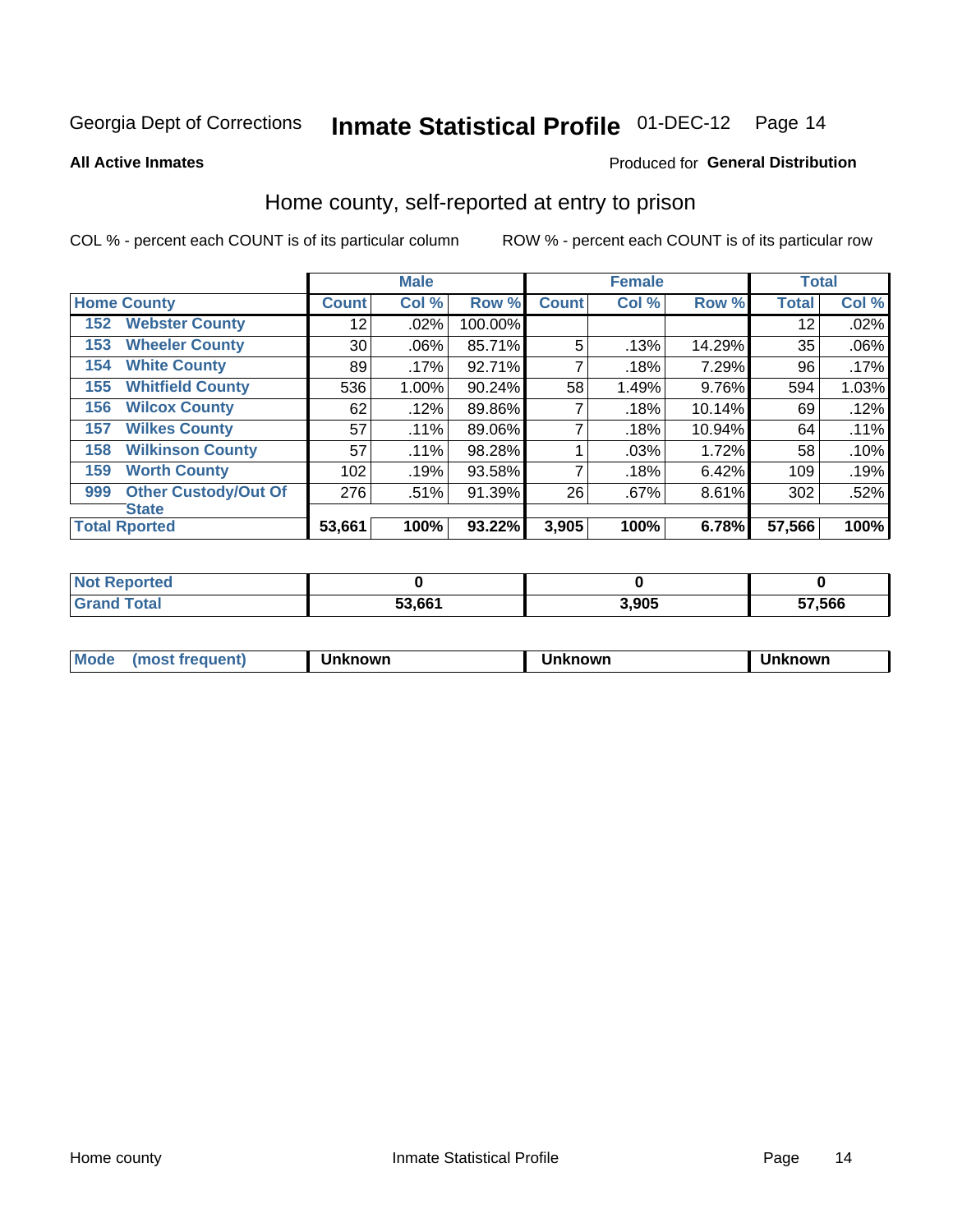# Inmate Statistical Profile 01-DEC-12 Page 15

#### **All Active Inmates**

#### Produced for General Distribution

### Socioeconomic class, self-reported at entry to prison

COL % - percent each COUNT is of its particular column

|                            |        | <b>Male</b> |           |                 | <b>Female</b> |          |        | <b>Total</b> |
|----------------------------|--------|-------------|-----------|-----------------|---------------|----------|--------|--------------|
| <b>Socioeconomic Class</b> | Count  | Col %       | Row %     | <b>Count</b>    | Col %         | Row %    | Total  | Col %        |
| <b>Welfare</b>             | 2,009  | 9.73%       | $95.71\%$ | 90 <sub>1</sub> | 9.73%         | $4.29\%$ | 2,099  | 9.73%        |
| <b>Occ Employ</b>          | 849    | $4.11\%$    | $99.18\%$ |                 | .76%          | .82%     | 856    | 3.97%        |
| <b>Minimum Std</b><br>3    | 8,541  | 41.36%      | $96.64\%$ | 297             | 32.11%        | 3.36%    | 8,838  | 40.96%       |
| <b>Middle</b><br>4         | 9,253  | 44.80%      | 94.57%    | 531             | 57.41%        | $5.43\%$ | 9.784  | 45.34%       |
| <b>Total Reported</b>      | 20,652 | 100%        | 95.71%    | 925             | 100%          | 4.29%    | 21.577 | 100%         |

| <b>Not Reported</b> | 33.009 | 2,980 | 35,989 |
|---------------------|--------|-------|--------|
| Total               | 53,661 | 3,905 | 57,566 |

| Mi<br>____<br>____ |
|--------------------|
|--------------------|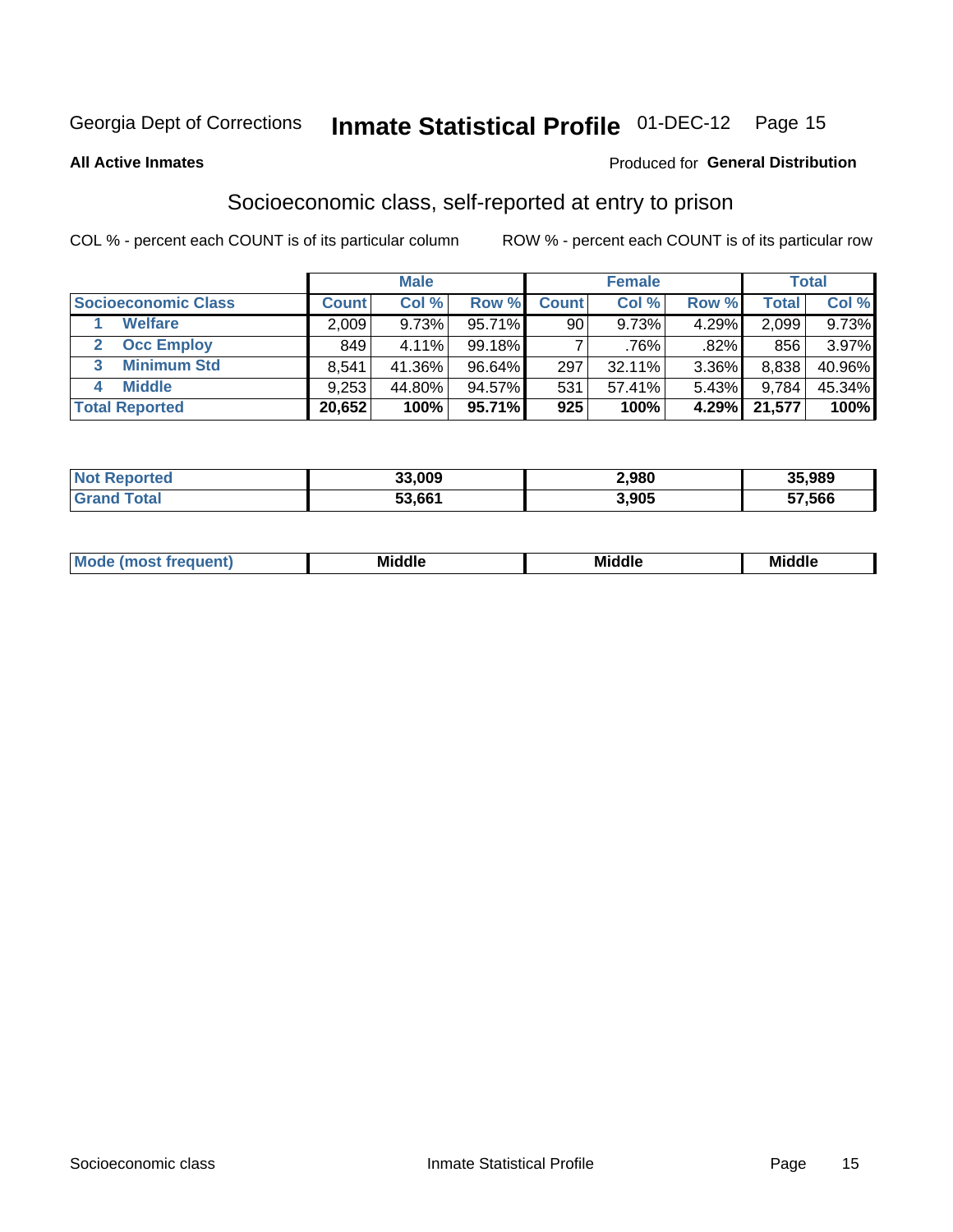# Inmate Statistical Profile 01-DEC-12 Page 16

#### **All Active Inmates**

#### Produced for General Distribution

### Environment to age 16, self-reported at entry to prison

COL % - percent each COUNT is of its particular column

|                                    |              | <b>Male</b> |        |              | <b>Female</b> |       |              | <b>Total</b> |
|------------------------------------|--------------|-------------|--------|--------------|---------------|-------|--------------|--------------|
| <b>Environment to age 16</b>       | <b>Count</b> | Col %       | Row %  | <b>Count</b> | Col %         | Row % | <b>Total</b> | Col %        |
| <b>Rural/Farm</b>                  | 760          | 3.65%       | 96.45% | 28           | $3.02\%$      | 3.55% | 788          | $3.62\%$     |
| <b>Rural/Nfarm</b><br>$\mathbf{2}$ | 1,115        | 5.35%       | 91.54% | 103          | 11.10%        | 8.46% | 1,218        | 5.60%        |
| S.M.S.A<br>3                       | 7,568        | 36.33%      | 97.56% | 189          | 20.37%        | 2.44% | 7,757        | 35.64%       |
| <b>Urban</b><br>4                  | 4,623        | 22.19%      | 93.22% | 336          | 36.21%        | 6.78% | 4,959        | 22.79%       |
| <b>Small Town</b><br>5.            | 6,768        | 32.49%      | 96.14% | 272          | 29.31%        | 3.86% | 7,040        | 32.35%       |
| <b>Total Reported</b>              | 20,834       | 100%        | 95.74% | 928          | 100%          | 4.26% | 21,762       | 100%         |

| <b>Not Reported</b> | 32,827 | 2,977 | 35,804 |
|---------------------|--------|-------|--------|
|                     | 53,661 | 3,905 | 57,566 |

| Mo | M<br>______ | Irhan<br>rva<br>______ | M<br>______ |
|----|-------------|------------------------|-------------|
|    |             |                        |             |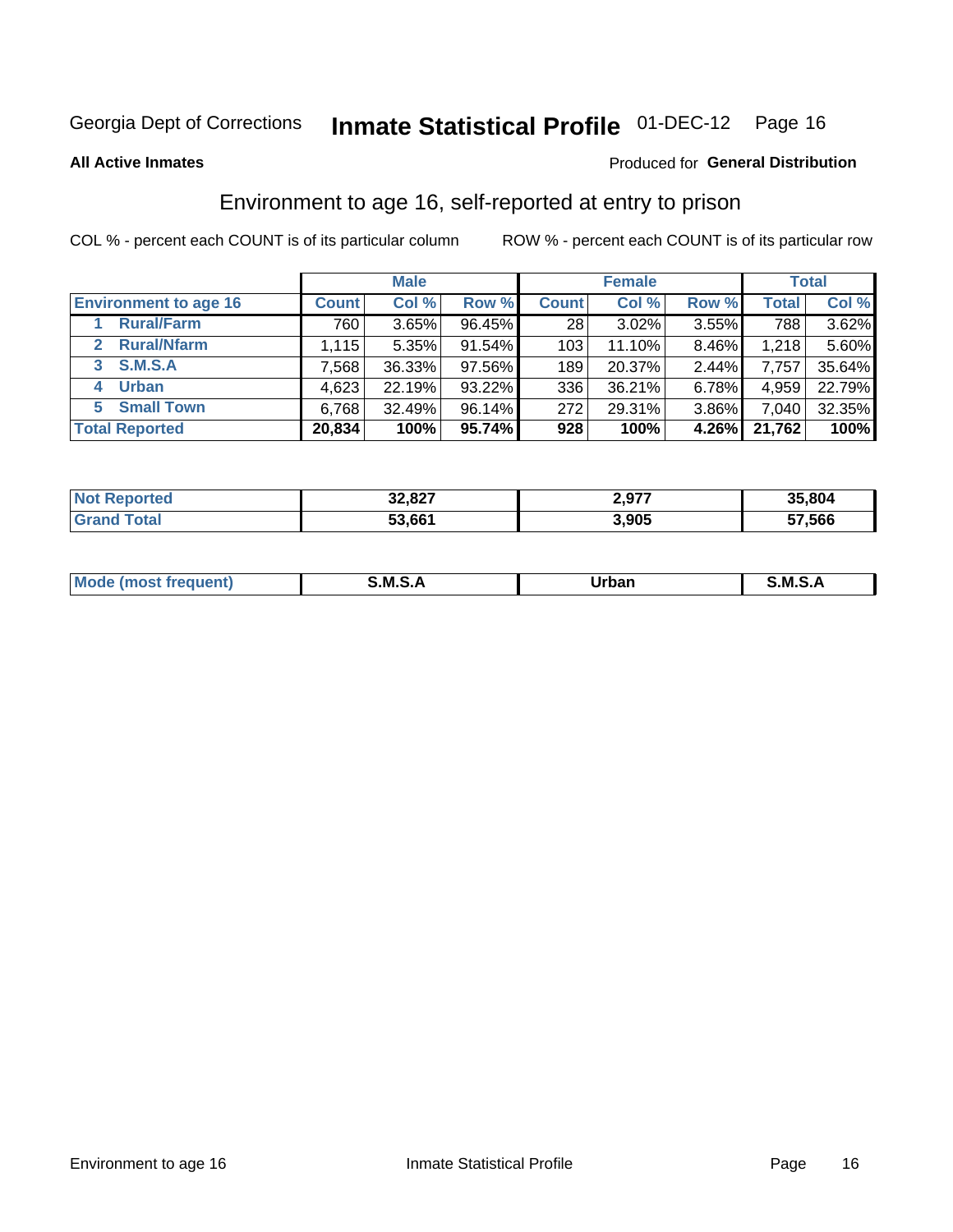# Inmate Statistical Profile 01-DEC-12 Page 17

#### **All Active Inmates**

#### Produced for General Distribution

### Guardian status to age 16, self-reported at entry to prison

COL % - percent each COUNT is of its particular column

|                                  |              | <b>Male</b> |           |              | <b>Female</b> |       |              | <b>Total</b> |
|----------------------------------|--------------|-------------|-----------|--------------|---------------|-------|--------------|--------------|
| <b>Guardian Status To Age 16</b> | <b>Count</b> | Col %       | Row %     | <b>Count</b> | Col %         | Row % | <b>Total</b> | Col %        |
| 1 Orphanage                      | 13           | $.07\%$     | 100.00%   |              |               |       | 13           | .07%         |
| 2 Father Only                    | 557          | 3.06%       | 97.72%    | 13           | 2.91%         | 2.28% | 570          | 3.05%        |
| <b>3 Both Parents</b>            | 7,089        | 38.92%      | $97.28\%$ | 198          | 44.30%        | 2.72% | 7,287        | 39.05%       |
| <b>4 Mother Only</b>             | 8,001        | 43.93%      | 98.02%    | 162          | 36.24%        | 1.98% | 8,163        | 43.74%       |
| <b>6 Oth Female</b>              | 473          | 2.60%       | 98.34%    | 8            | 1.79%         | 1.66% | 481          | 2.58%        |
| <b>7 Oth Male</b>                | 82           | .45%        | 98.80%    |              | $.22\%$       | 1.20% | 83           | .44%         |
| 8 Step-Parents                   | 180          | .99%        | 99.45%    |              | .22%          | .55%  | 181          | $.97\%$      |
| 9 Foster Home                    | 305          | 1.67%       | 97.76%    | ⇁            | 1.57%         | 2.24% | 312          | 1.67%        |
| <b>10 Grand Parents</b>          | 1,514        | 8.31%       | 96.37%    | 57           | 12.75%        | 3.63% | 1,571        | 8.42%        |
| <b>Total Reported</b>            | 18,214       | 100%        | 97.6%     | 447          | 100%          | 2.4%  | 18,661       | 100%         |

| <b>rteg</b><br>NO | ,447   | 3,458 | 38,905 |
|-------------------|--------|-------|--------|
| . Gr              | 53,661 | 3,905 | 57.566 |

| Mode | วทIv<br>Mot | <b>Both Parents</b><br>Parents | lM.<br>Only<br>. |
|------|-------------|--------------------------------|------------------|
|      |             |                                |                  |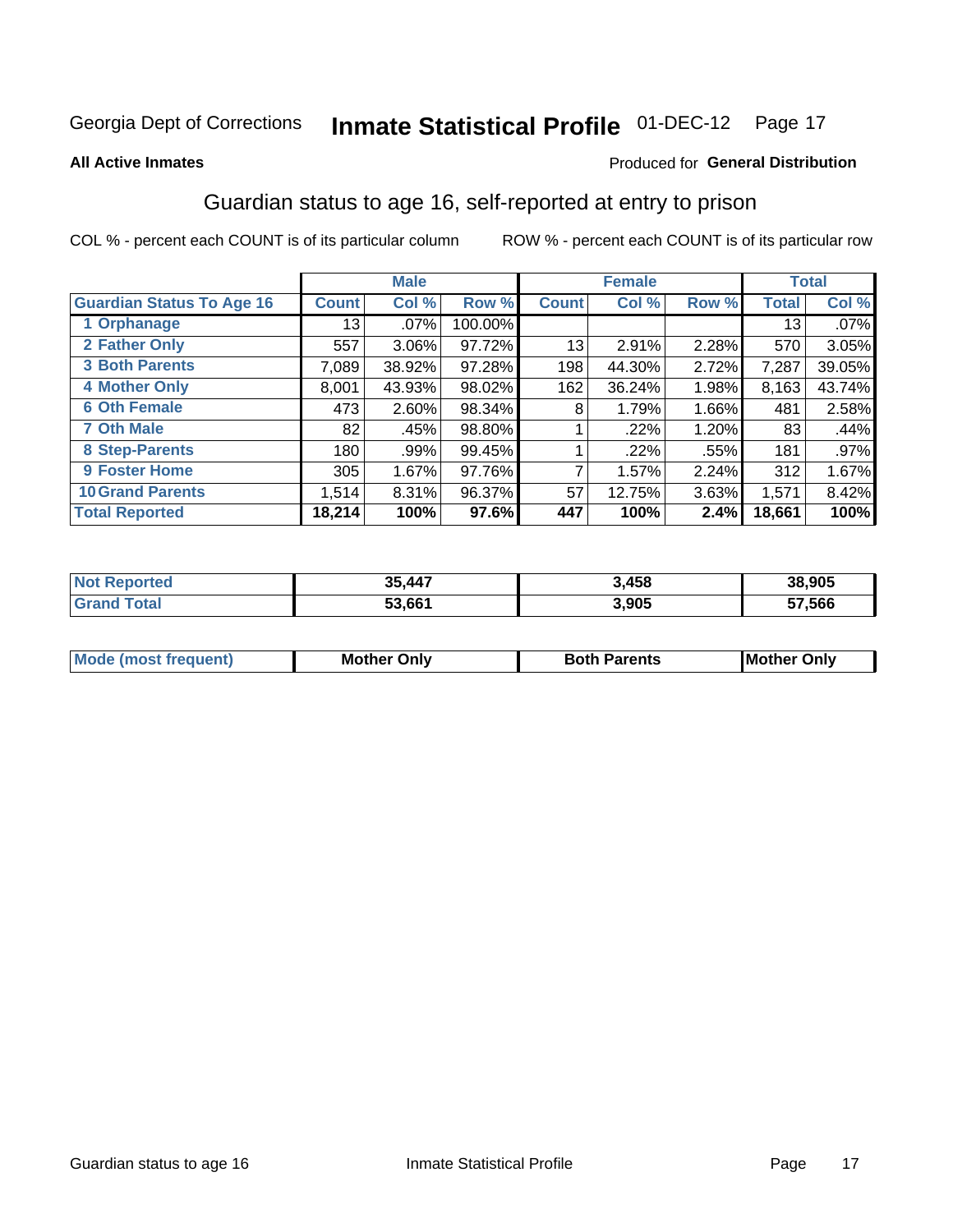#### **Inmate Statistical Profile 01-DEC-12** Page 18

#### **All Active Inmates**

#### Produced for General Distribution

### Employment status before prison, self-reported at entry to prison

COL % - percent each COUNT is of its particular column

|                                  |              | <b>Male</b> |        |              | <b>Female</b> |          |        | <b>Total</b> |
|----------------------------------|--------------|-------------|--------|--------------|---------------|----------|--------|--------------|
| <b>Employment Status</b>         | <b>Count</b> | Col %       | Row %  | <b>Count</b> | Col %         | Row %    | Total  | Col %        |
| <b>Full Time</b>                 | 21,393       | 48.71%      | 96.54% | 767          | 26.37%        | 3.46%    | 22,160 | 47.32%       |
| <b>Part Time</b><br>$\mathbf{2}$ | 4,367        | 9.94%       | 96.17% | 174          | 5.98%         | 3.83%    | 4.541  | 9.70%        |
| Unempl $<$ 6m<br>3               | 3,379        | 7.69%       | 97.24% | 96           | 3.30%         | 2.76%    | 3,475  | 7.42%        |
| Unempl > 6m<br>4                 | 7,246        | 16.50%      | 84.69% | 1,310        | 45.03%        | 15.31%   | 8,556  | 18.27%       |
| <b>Never Workd</b><br>5          | 4,563        | 10.39%      | 96.33% | 174          | 5.98%         | $3.67\%$ | 4,737  | 10.12%       |
| <b>Student</b><br>6              | 1,034        | 2.35%       | 92.07% | 89           | 3.06%         | 7.93%    | 1,123  | 2.40%        |
| <b>Incapable</b><br>7            | 1,937        | 4.41%       | 86.63% | 299          | 10.28%        | 13.37%   | 2,236  | 4.77%        |
| <b>Total Reported</b>            | 43,919       | 100%        | 93.79% | 2,909        | 100%          | 6.21%    | 46,828 | 100%         |

| <b>orted</b><br>∗ NO). | ),742  | 996   | 10,738 |
|------------------------|--------|-------|--------|
| $T$ otol $T$           | 53,661 | 3,905 | 57,566 |

| <b>Mode (most frequent)</b> | the contract of the contract of the contract of the contract of the contract of the contract of the contract of | -6m<br>.<br>_____<br>$\sim$ $\sim$ | <b>Time</b> |
|-----------------------------|-----------------------------------------------------------------------------------------------------------------|------------------------------------|-------------|
|                             |                                                                                                                 |                                    |             |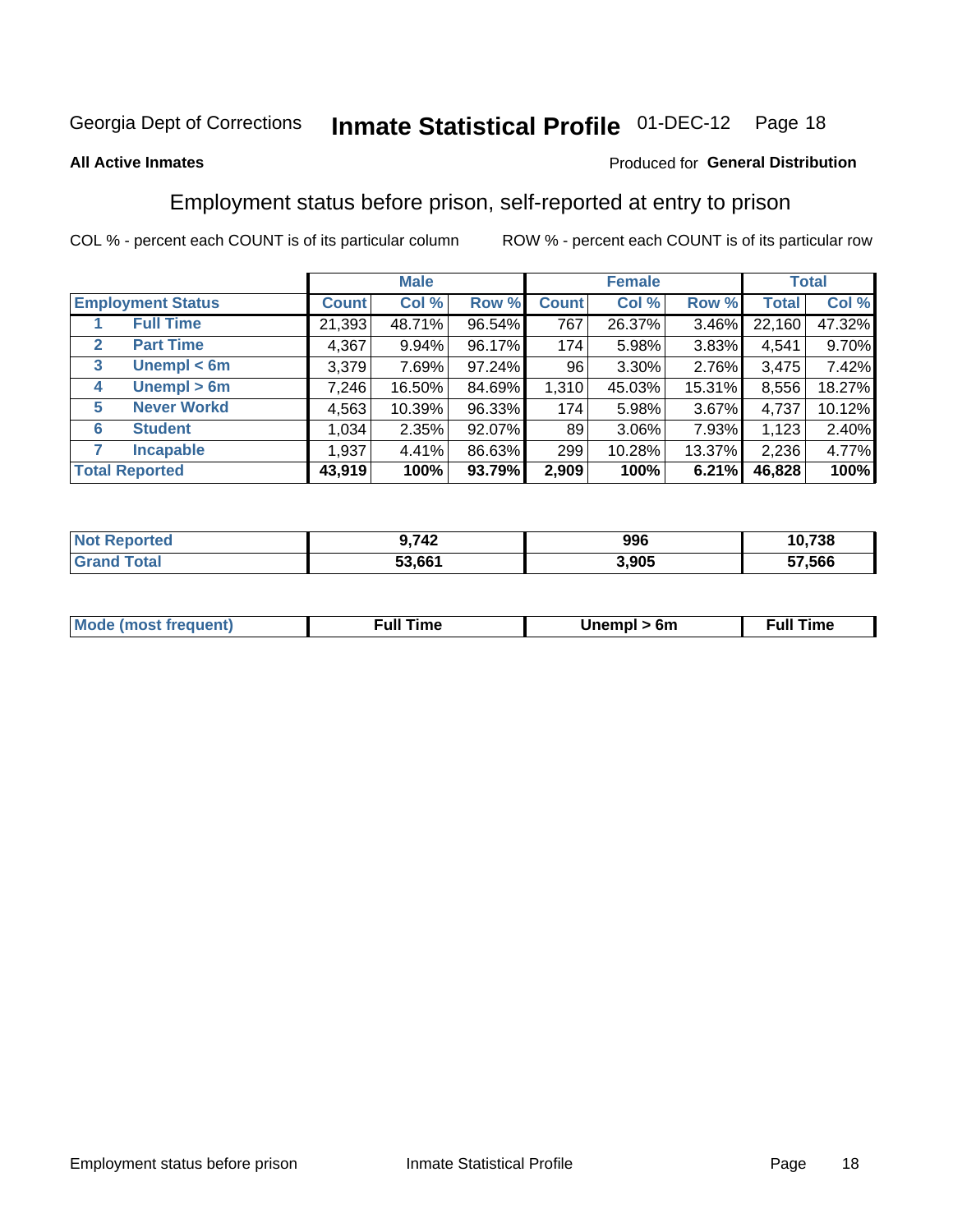#### **All Active Inmates**

Produced for General Distribution

### Age at admission

COL % - percent each COUNT is of its particular column

|                         |              | <b>Male</b> |        |              | <b>Female</b> |        |              | <b>Total</b> |
|-------------------------|--------------|-------------|--------|--------------|---------------|--------|--------------|--------------|
| <b>Age At Admission</b> | <b>Count</b> | Col %       | Row %  | <b>Count</b> | Col %         | Row %  | <b>Total</b> | Col %        |
| 14                      | 19           | 0.04%       | 95.00% | 1            | 0.03%         | 5.00%  | 20           | 0.03%        |
| 15                      | 63           | 0.12%       | 98.44% | $\mathbf 1$  | 0.03%         | 1.56%  | 64           | 0.11%        |
| 16                      | 191          | 0.36%       | 95.98% | 8            | 0.20%         | 4.02%  | 199          | 0.35%        |
| $\overline{17}$         | 736          | 1.37%       | 96.84% | 24           | 0.61%         | 3.16%  | 760          | 1.32%        |
| $\overline{18}$         | 1,559        | 2.91%       | 97.32% | 43           | 1.10%         | 2.68%  | 1,602        | 2.78%        |
| 19                      | 2,247        | 4.19%       | 97.06% | 68           | 1.74%         | 2.94%  | 2,315        | 4.02%        |
| $\overline{20}$         | 2,440        | 4.55%       | 95.16% | 124          | 3.18%         | 4.84%  | 2,564        | 4.45%        |
| $\overline{21}$         | 2,419        | 4.51%       | 94.83% | 132          | 3.38%         | 5.17%  | 2,551        | 4.43%        |
| $\overline{22}$         | 2,451        | 4.57%       | 94.78% | 135          | 3.46%         | 5.22%  | 2,586        | 4.49%        |
| 23                      | 2,214        | 4.13%       | 94.21% | 136          | 3.48%         | 5.79%  | 2,350        | 4.08%        |
| $\overline{24}$         | 2,127        | 3.96%       | 93.91% | 138          | 3.53%         | 6.09%  | 2,265        | 3.93%        |
| 25                      | 2,044        | 3.81%       | 94.37% | 122          | 3.13%         | 5.63%  | 2,166        | 3.76%        |
| $\overline{26}$         | 1,956        | 3.65%       | 94.49% | 114          | 2.92%         | 5.51%  | 2,070        | 3.60%        |
| $\overline{27}$         | 1,912        | 3.56%       | 93.68% | 129          | 3.30%         | 6.32%  | 2,041        | 3.55%        |
| 28                      | 1,851        | 3.45%       | 92.83% | 143          | 3.66%         | 7.17%  | 1,994        | 3.46%        |
| 29                      | 1,763        | 3.29%       | 92.40% | 145          | 3.71%         | 7.60%  | 1,908        | 3.31%        |
| 30                      | 1,812        | 3.38%       | 93.45% | 127          | 3.25%         | 6.55%  | 1,939        | 3.37%        |
| $\overline{31}$         | 1,714        | 3.19%       | 92.80% | 133          | 3.41%         | 7.20%  | 1,847        | 3.21%        |
| 32                      | 1,606        | 2.99%       | 92.19% | 136          | 3.48%         | 7.81%  | 1,742        | 3.03%        |
| 33                      | 1,486        | 2.77%       | 92.41% | 122          | 3.13%         | 7.59%  | 1,608        | 2.79%        |
| 34                      | 1,415        | 2.64%       | 91.17% | 137          | 3.51%         | 8.83%  | 1,552        | 2.70%        |
| 35                      | 1,326        | 2.47%       | 91.96% | 116          | 2.97%         | 8.04%  | 1,442        | 2.51%        |
| 36                      | 1,305        | 2.43%       | 91.64% | 119          | 3.05%         | 8.36%  | 1,424        | 2.47%        |
| $\overline{37}$         | 1,225        | 2.28%       | 91.55% | 113          | 2.89%         | 8.45%  | 1,338        | 2.32%        |
| 38                      | 1,182        | 2.20%       | 93.07% | 88           | 2.25%         | 6.93%  | 1,270        | 2.21%        |
| 39                      | 1,148        | 2.14%       | 91.40% | 108          | 2.77%         | 8.60%  | 1,256        | 2.18%        |
| 40                      | 1,129        | 2.10%       | 90.68% | 116          | 2.97%         | 9.32%  | 1,245        | 2.16%        |
| 41                      | 1,087        | 2.03%       | 90.58% | 113          | 2.89%         | 9.42%  | 1,200        | 2.08%        |
| 42                      | 1,032        | 1.92%       | 91.17% | 100          | 2.56%         | 8.83%  | 1,132        | 1.97%        |
| 43                      | 967          | 1.80%       | 91.40% | 91           | 2.33%         | 8.60%  | 1,058        | 1.84%        |
| 44                      | 961          | 1.79%       | 90.83% | 97           | 2.48%         | 9.17%  | 1,058        | 1.84%        |
| 45                      | 879          | 1.64%       | 91.28% | 84           | 2.15%         | 8.72%  | 963          | 1.67%        |
| 46                      | 849          | 1.58%       | 90.80% | 86           | 2.20%         | 9.20%  | 935          | 1.62%        |
| 47                      | 794          | 1.48%       | 89.92% | 89           | 2.28%         | 10.08% | 883          | 1.53%        |
| 48                      | 741          | 1.38%       | 90.48% | 78           | 2.00%         | 9.52%  | 819          | 1.42%        |
| 49                      | 681          | 1.27%       | 93.16% | 50           | 1.28%         | 6.84%  | 731          | 1.27%        |
| 50                      | 626          | 1.17%       | 91.79% | 56           | 1.43%         | 8.21%  | 682          | 1.18%        |
| 51                      | 531          | 0.99%       | 91.71% | 48           | 1.23%         | 8.29%  | 579          | 1.01%        |
| 52                      | 470          | 0.88%       | 90.04% | 52           | 1.33%         | 9.96%  | 522          | 0.91%        |
| 53                      | 450          | 0.84%       | 91.65% | 41           | 1.05%         | 8.35%  | 491          | 0.85%        |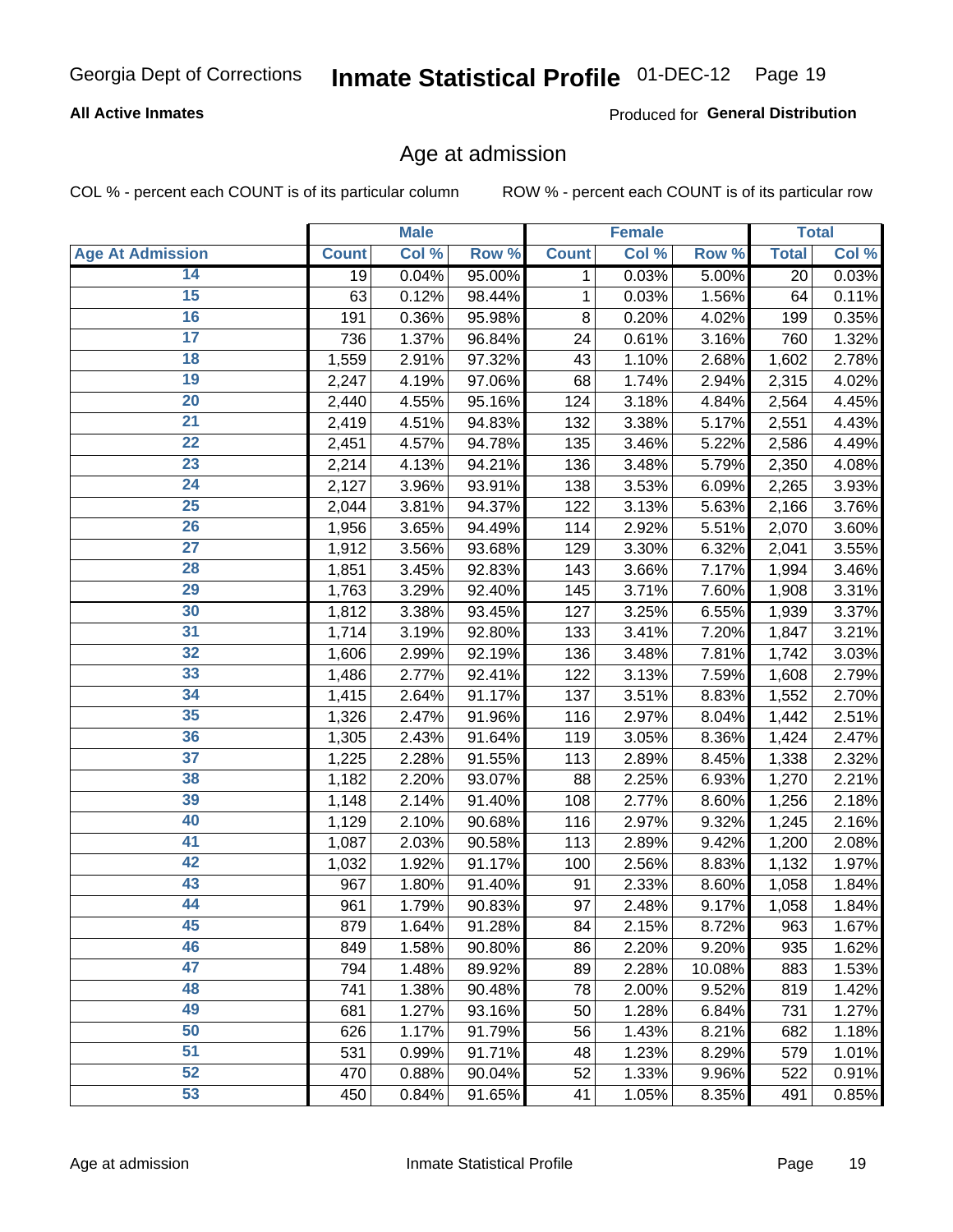#### **All Active Inmates**

Produced for General Distribution

# Age at admission

COL % - percent each COUNT is of its particular column

|                         | <b>Male</b>             |       |                  | <b>Female</b>             |       | <b>Total</b> |                |       |
|-------------------------|-------------------------|-------|------------------|---------------------------|-------|--------------|----------------|-------|
| <b>Age At Admission</b> | <b>Count</b>            | Col % | Row <sup>%</sup> | <b>Count</b>              | Col % | Row %        | <b>Total</b>   | Col % |
| 54                      | $\overline{372}$        | 0.69% | 93.70%           | $\overline{25}$           | 0.64% | 6.30%        | 397            | 0.69% |
| 55                      | 303                     | 0.56% | 92.94%           | 23                        | 0.59% | 7.06%        | 326            | 0.57% |
| 56                      | 261                     | 0.49% | 92.23%           | 22                        | 0.56% | 7.77%        | 283            | 0.49% |
| 57                      | 235                     | 0.44% | 96.31%           | 9                         | 0.23% | 3.69%        | 244            | 0.42% |
| 58                      | 187                     | 0.35% | 94.92%           | 10                        | 0.26% | 5.08%        | 197            | 0.34% |
| 59                      | 156                     | 0.29% | 92.86%           | 12                        | 0.31% | 7.14%        | 168            | 0.29% |
| 60                      | 117                     | 0.22% | 92.86%           | 9                         | 0.23% | 7.14%        | 126            | 0.22% |
| 61                      | 123                     | 0.23% | 93.18%           | 9                         | 0.23% | 6.82%        | 132            | 0.23% |
| 62                      | 94                      | 0.18% | 95.92%           | 4                         | 0.10% | 4.08%        | 98             | 0.17% |
| 63                      | 70                      | 0.13% | 100.00%          |                           |       |              | 70             | 0.12% |
| 64                      | 62                      | 0.12% | 95.38%           | $\ensuremath{\mathsf{3}}$ | 0.08% | 4.62%        | 65             | 0.11% |
| 65                      | 48                      | 0.09% | 92.31%           | 4                         | 0.10% | 7.69%        | 52             | 0.09% |
| 66                      | 33                      | 0.06% | 89.19%           | 4                         | 0.10% | 10.81%       | 37             | 0.06% |
| 67                      | 37                      | 0.07% | 100.00%          |                           |       |              | 37             | 0.06% |
| 68                      | 30                      | 0.06% | 93.75%           | $\overline{2}$            | 0.05% | 6.25%        | 32             | 0.06% |
| 69                      | 37                      | 0.07% | 100.00%          |                           |       |              | 37             | 0.06% |
| 70                      | 20                      | 0.04% | 86.96%           | $\overline{3}$            | 0.08% | 13.04%       | 23             | 0.04% |
| $\overline{71}$         | 11                      | 0.02% | 100.00%          |                           |       |              | 11             | 0.02% |
| $\overline{72}$         | 12                      | 0.02% | 92.31%           | 1                         | 0.03% | 7.69%        | 13             | 0.02% |
| $\overline{73}$         | 10                      | 0.02% | 100.00%          |                           |       |              | 10             | 0.02% |
| 74                      | $\,8\,$                 | 0.01% | 100.00%          |                           |       |              | 8              | 0.01% |
| 75                      | 6                       | 0.01% | 100.00%          |                           |       |              | 6              | 0.01% |
| 76                      | $\overline{7}$          | 0.01% | 100.00%          |                           |       |              | $\overline{7}$ | 0.01% |
| $\overline{77}$         | 5                       | 0.01% | 100.00%          |                           |       |              | $\overline{5}$ | 0.01% |
| 78                      | $\overline{\mathbf{4}}$ | 0.01% | 100.00%          |                           |       |              | 4              | 0.01% |
| 79                      | 1                       | 0.01% | 50.00%           | 1                         | 0.03% | 50.00%       | $\overline{2}$ | 0.01% |
| $\overline{82}$         | $\overline{2}$          | 0.01% | 100.00%          |                           |       |              | $\overline{2}$ | 0.01% |
| 84                      | $\mathbf{1}$            | 0.01% | 100.00%          |                           |       |              | $\mathbf{1}$   | 0.01% |
| <b>Total Reported</b>   | 53,660                  | 100%  | 93.22%           | 3,904                     | 100%  | 6.78%        | 57,564         | 100%  |

| тео<br>'N ( |        |       |        |
|-------------|--------|-------|--------|
| <b>otal</b> | 53,661 | 3,905 | 57,566 |

| <b>Mean</b><br>(average) | 32.14 | 34.36   | 32.29     |
|--------------------------|-------|---------|-----------|
| Median (middle)          | 30    | ົ<br>აა | 30        |
| Mode<br>(most frequent)  | ∸∸    | 29      | ne.<br>LL |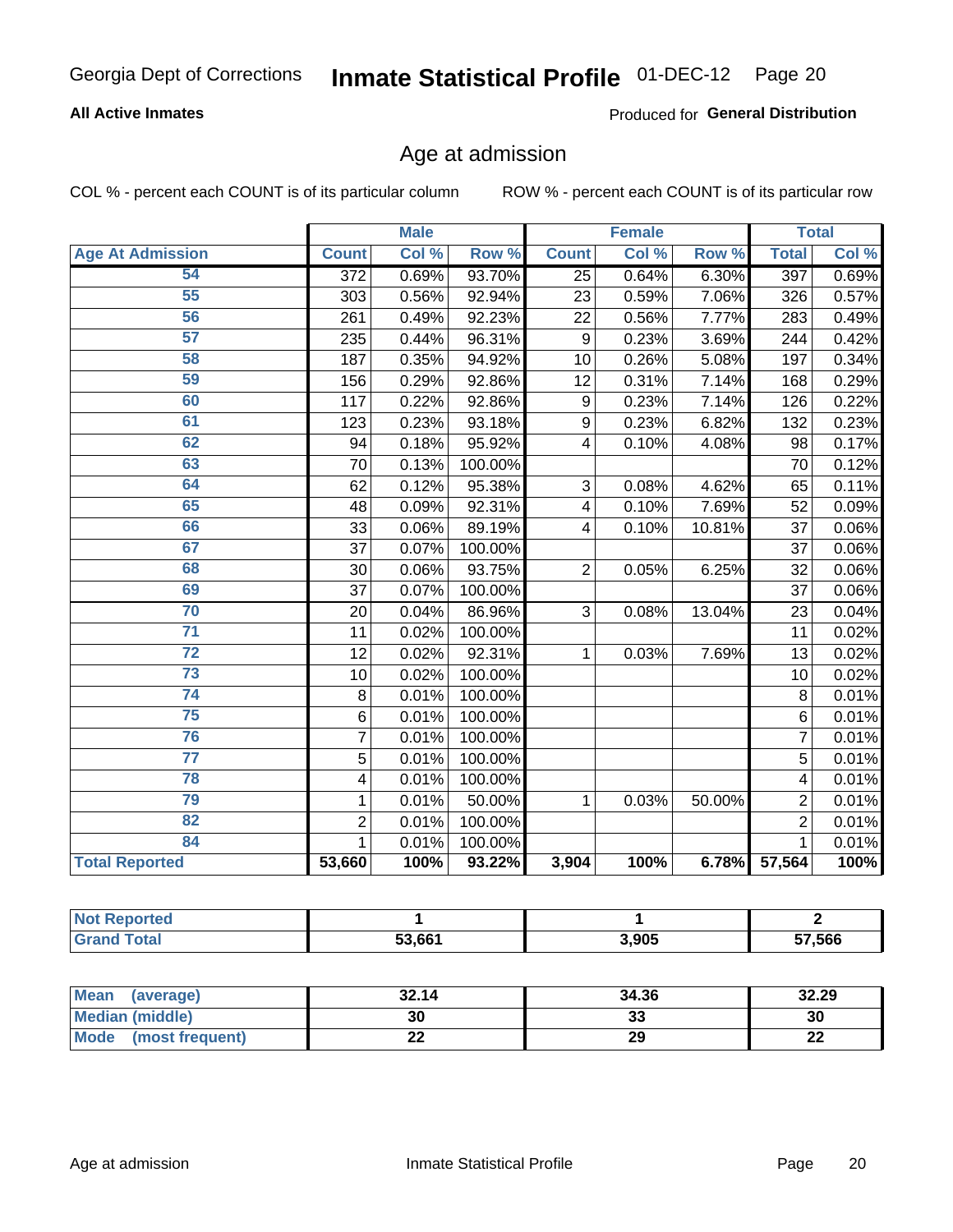#### **All Active Inmates**

#### Produced for General Distribution

### Height, measured at entry to prison

COL % - percent each COUNT is of its particular column

|                       | <b>Male</b>      |        |         | <b>Female</b> |        |        | <b>Total</b>   |          |
|-----------------------|------------------|--------|---------|---------------|--------|--------|----------------|----------|
| <b>Height</b>         | <b>Count</b>     | Col %  | Row %   | <b>Count</b>  | Col %  | Row %  | <b>Total</b>   | Col %    |
| 4'10"                 | 3                | 0.02%  | 15.79%  | 16            | 7.69%  | 84.21% | 19             | 0.15%    |
| 4'11''                | 12               | 0.10%  | 15.79%  | 64            | 30.77% | 84.21% | 76             | 0.60%    |
| 5'02"                 | $\overline{2}$   | 0.02%  | 66.67%  | 1             | 0.48%  | 33.33% | 3              | 0.02%    |
| 5'03''                | $\mathbf 2$      | 0.02%  | 100.00% |               |        |        | $\overline{2}$ | 0.02%    |
| 5'05''                | $\boldsymbol{9}$ | 0.07%  | 100.00% |               |        |        | 9              | 0.07%    |
| 5'06''                | 9                | 0.07%  | 100.00% |               |        |        | 9              | 0.07%    |
| 5'07''                | 13               | 0.10%  | 100.00% |               |        |        | 13             | 0.10%    |
| 5'08''                | 16               | 0.13%  | 100.00% |               |        |        | 16             | 0.13%    |
| 5'09''                | 15               | 0.12%  | 100.00% |               |        |        | 15             | 0.12%    |
| 5'10''                | 6,111            | 48.65% | 98.77%  | 76            | 36.54% | 1.23%  | 6,187          | 48.45%   |
| 5'11''                | 6,318            | 50.30% | 99.20%  | 51            | 24.52% | 0.80%  | 6,369          | 49.88%   |
| 6'00''                | 13               | 0.10%  | 100.00% |               |        |        | 13             | 0.10%    |
| 6'01''                | 8                | 0.06%  | 100.00% |               |        |        | 8              | 0.06%    |
| 6'02''                | $\,6$            | 0.05%  | 100.00% |               |        |        | 6              | 0.05%    |
| 6'03''                | 1                | 0.01%  | 100.00% |               |        |        | 1              | 0.01%    |
| 6'04"                 | $\boldsymbol{2}$ | 0.02%  | 100.00% |               |        |        | $\overline{2}$ | 0.02%    |
| 6'05''                | 2                | 0.02%  | 100.00% |               |        |        | $\overline{2}$ | 0.02%    |
| 6'10''                | 7                | 0.06%  | 100.00% |               |        |        | $\overline{7}$ | 0.05%    |
| 6'11''                | 11               | 0.09%  | 100.00% |               |        |        | 11             | 0.09%    |
| Seven feet +          | 1                | 0.01%  | 100.00% |               |        |        | 1              | $0.01\%$ |
| <b>Total Reported</b> | 12,561           | 100%   | 98.37%  | 208           | 100%   | 1.63%  | 12,769         | 100%     |

| <b>Not Reported</b> | 41,100 | 3,697 | A 707<br>- 44.75. |
|---------------------|--------|-------|-------------------|
| Total               | 53,661 | 3,905 | 57,566            |

| <b>Mean</b><br>(average) | 544" | 5'06" | 5'10" |
|--------------------------|------|-------|-------|
| <b>Median (middle)</b>   | 544" | 5'10" | 5'11" |
| Mode<br>(most frequent)  | 544" | 5'10" | 544"  |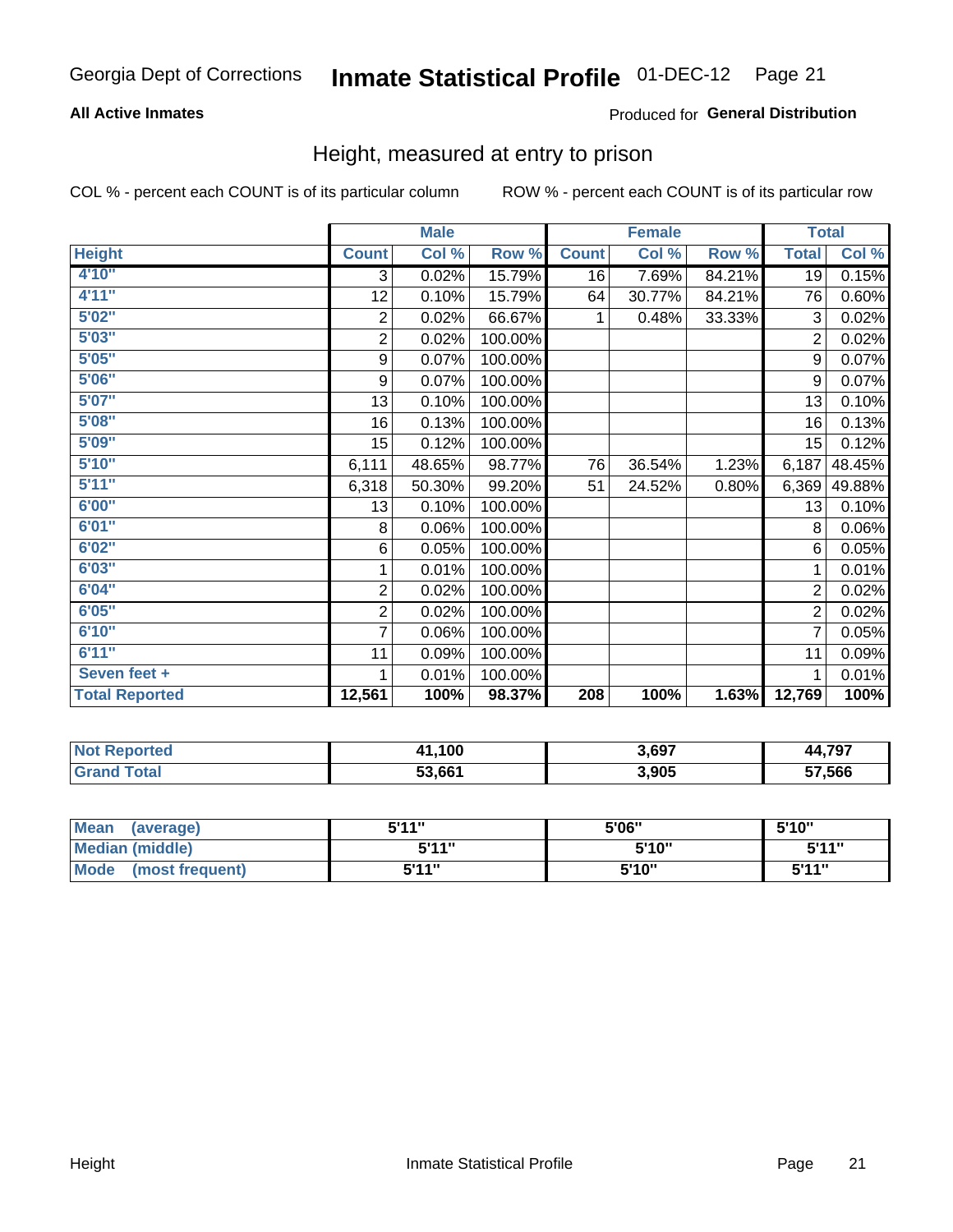#### **All Active Inmates**

#### Produced for General Distribution

# Weight, measured at entry to prison

COL % - percent each COUNT is of its particular column

|                        |                | <b>Male</b> |                  |                         | <b>Female</b> |        | <b>Total</b>    |        |
|------------------------|----------------|-------------|------------------|-------------------------|---------------|--------|-----------------|--------|
| Weight                 | <b>Count</b>   | Col %       | Row <sup>%</sup> | <b>Count</b>            | Col %         | Row %  | <b>Total</b>    | Col %  |
| <b>Under 80 pounds</b> | 21             | 0.04%       | 100.00%          |                         |               |        | $\overline{21}$ | 0.04%  |
| 80 - 89 pounds         | 3              | 0.01%       | 60.00%           | $\overline{c}$          | 0.05%         | 40.00% | 5               | 0.01%  |
| 90 - 99 pounds         | $\overline{3}$ | 0.01%       | 30.00%           | $\overline{7}$          | 0.18%         | 70.00% | 10              | 0.02%  |
| 100 - 109 pounds       | 24             | 0.05%       | 47.06%           | 27                      | 0.70%         | 52.94% | 51              | 0.09%  |
| 110 - 119 pounds       | 95             | 0.18%       | 44.39%           | 119                     | 3.08%         | 55.61% | 214             | 0.38%  |
| 120 - 129 pounds       | 444            | 0.84%       | 63.79%           | 252                     | 6.52%         | 36.21% | 696             | 1.23%  |
| 130 - 139 pounds       | 1,453          | 2.74%       | 79.92%           | 365                     | 9.44%         | 20.08% | 1,818           | 3.20%  |
| 140 - 149 pounds       | 3,262          | 6.16%       | 88.47%           | 425                     | 10.99%        | 11.53% | 3,687           | 6.49%  |
| 150 - 159 pounds       | 5,203          | 9.83%       | 92.71%           | 409                     | 10.58%        | 7.29%  | 5,612           | 9.88%  |
| 160 - 169 pounds       | 7,097          | 13.40%      | 93.60%           | 485                     | 12.55%        | 6.40%  | 7,582           | 13.35% |
| 170 - 179 pounds       | 6,716          | 12.68%      | 94.86%           | 364                     | 9.42%         | 5.14%  | 7,080           | 12.46% |
| 180 - 189 pounds       | 7,100          | 13.41%      | 95.29%           | 351                     | 9.08%         | 4.71%  | 7,451           | 13.11% |
| 190 - 199 pounds       | 4,934          | 9.32%       | 95.92%           | 210                     | 5.43%         | 4.08%  | 5,144           | 9.05%  |
| 200 - 209 pounds       | 4,321          | 8.16%       | 95.32%           | 212                     | 5.48%         | 4.68%  | 4,533           | 7.98%  |
| 210 - 219 pounds       | 3,294          | 6.22%       | 96.23%           | 129                     | 3.34%         | 3.77%  | 3,423           | 6.02%  |
| 220 - 229 pounds       | 2,636          | 4.98%       | 95.40%           | 127                     | 3.29%         | 4.60%  | 2,763           | 4.86%  |
| 230 - 239 pounds       | 1,836          | 3.47%       | 94.74%           | 102                     | 2.64%         | 5.26%  | 1,938           | 3.41%  |
| 240 - 249 pounds       | 1,408          | 2.66%       | 94.31%           | 85                      | 2.20%         | 5.69%  | 1,493           | 2.63%  |
| 250 - 259 pounds       | 931            | 1.76%       | 93.95%           | 60                      | 1.55%         | 6.05%  | 991             | 1.74%  |
| 260 - 269 pounds       | 682            | 1.29%       | 93.94%           | 44                      | 1.14%         | 6.06%  | 726             | 1.28%  |
| 270 - 279 pounds       | 446            | 0.84%       | 96.33%           | 17                      | 0.44%         | 3.67%  | 463             | 0.81%  |
| 280 - 289 pounds       | 313            | 0.59%       | 91.52%           | 29                      | 0.75%         | 8.48%  | 342             | 0.60%  |
| 290 - 299 pounds       | 178            | 0.34%       | 92.71%           | 14                      | 0.36%         | 7.29%  | 192             | 0.34%  |
| 300 - 309 pounds       | 179            | 0.34%       | 91.33%           | 17                      | 0.44%         | 8.67%  | 196             | 0.34%  |
| 310 - 319 pounds       | 96             | 0.18%       | 98.97%           | $\mathbf{1}$            | 0.03%         | 1.03%  | 97              | 0.17%  |
| 320 - 329 pounds       | 94             | 0.18%       | 97.92%           | $\overline{2}$          | 0.05%         | 2.08%  | 96              | 0.17%  |
| 330 - 339 pounds       | 37             | 0.07%       | 94.87%           | $\overline{c}$          | 0.05%         | 5.13%  | 39              | 0.07%  |
| 340 - 349 pounds       | 34             | 0.06%       | 97.14%           | $\mathbf{1}$            | 0.03%         | 2.86%  | 35              | 0.06%  |
| 350 - 359 pounds       | 42             | 0.08%       | 97.67%           | $\mathbf{1}$            | 0.03%         | 2.33%  | 43              | 0.08%  |
| 360 - 369 pounds       | 17             | 0.03%       | 80.95%           | $\overline{\mathbf{4}}$ | 0.10%         | 19.05% | 21              | 0.04%  |
| 370 - 379 pounds       | 12             | 0.02%       | 100.00%          |                         |               |        | 12              | 0.02%  |
| 380 - 389 pounds       | $\bf 8$        | 0.02%       | 100.00%          |                         |               |        | 8               | 0.01%  |
| 390 - 399 pounds       | 5              | 0.01%       | 100.00%          |                         |               |        | 5               | 0.01%  |
| 400 pounds and over    | 24             | 0.05%       | 88.89%           | 3                       | 0.08%         | 11.11% | 27              | 0.05%  |
| <b>Total Reported</b>  | 52,948         | 100%        | 93.20%           | 3,866                   | 100%          | 6.80%  | 56,814          | 100%   |

| <b>rtea</b> | フィヘ    | 39    | フトウ    |
|-------------|--------|-------|--------|
| N           | . .    |       | 94     |
|             | 53,661 | 905.ء | 57,566 |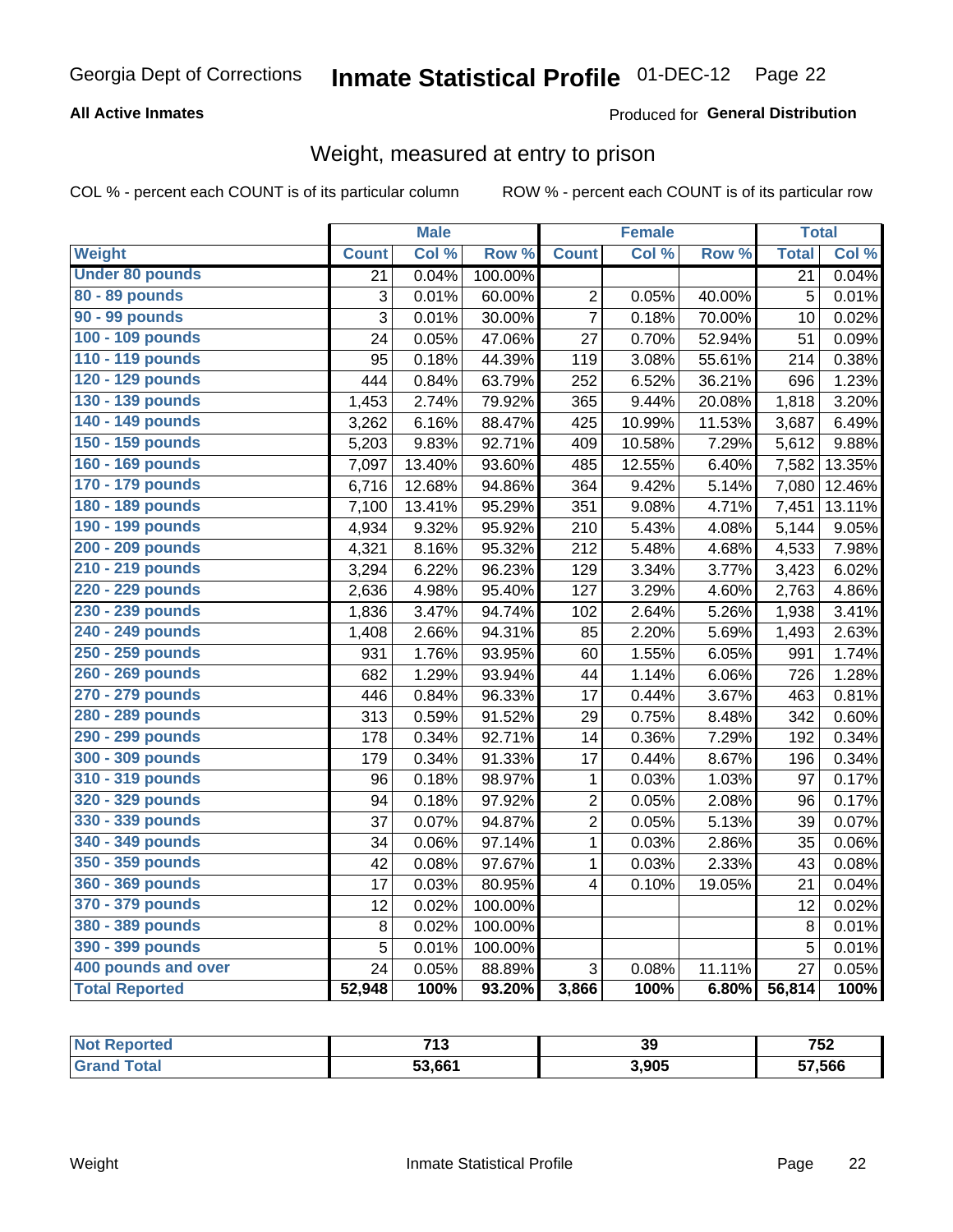#### **All Active Inmates**

#### Produced for General Distribution

# Weight, measured at entry to prison

COL % - percent each COUNT is of its particular column

|                          | <b>Male</b> | <b>Female</b> | Total |
|--------------------------|-------------|---------------|-------|
| <b>Mean</b><br>(average) | 186         | 171           | 185   |
| <b>Median (middle)</b>   | 180         | 165           | 180   |
| Mode<br>(most frequent)  | 180         | 150           | 180   |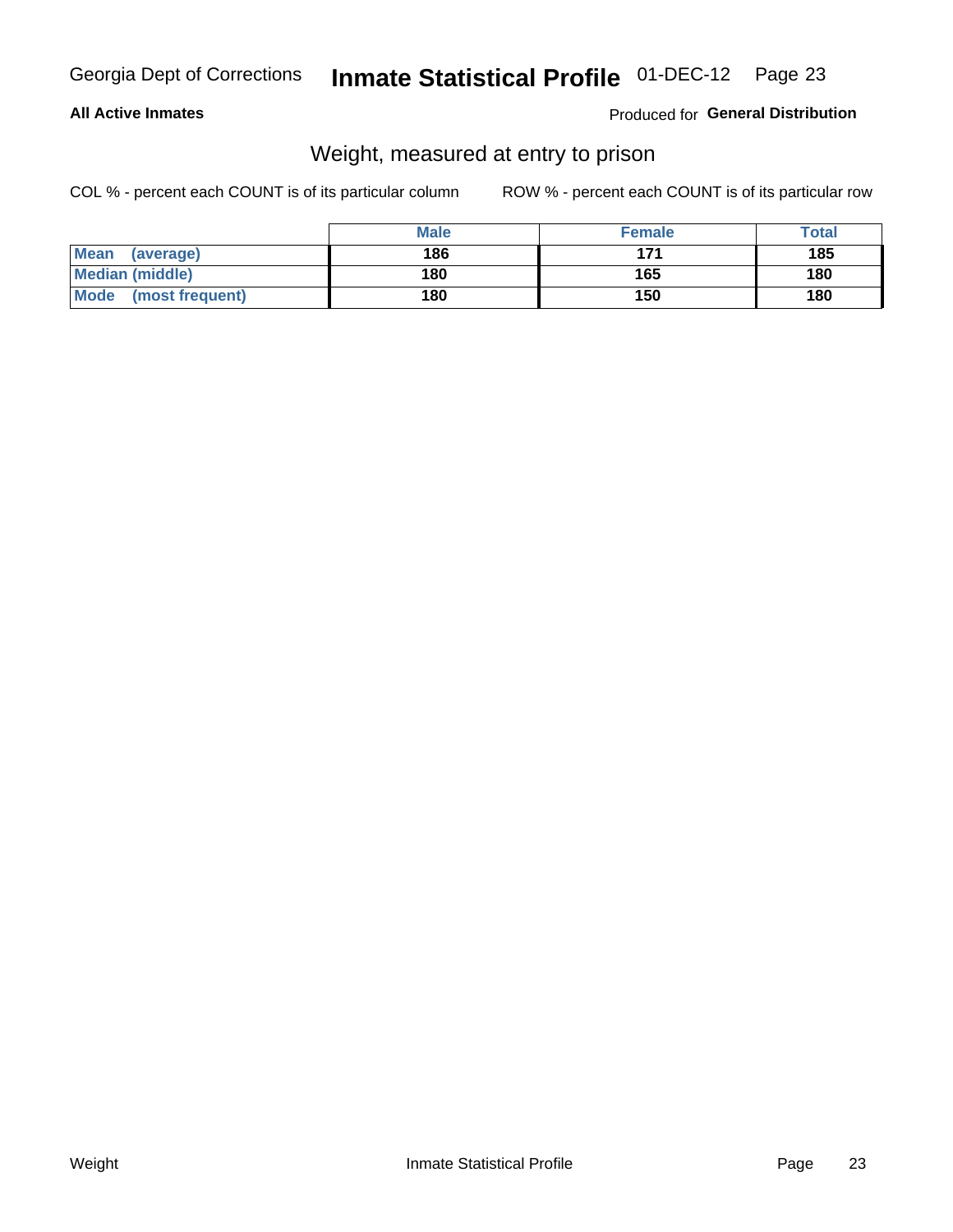# Inmate Statistical Profile 01-DEC-12 Page 24

**All Active Inmates** 

Produced for General Distribution

### Military service

COL % - percent each COUNT is of its particular column

|                             | <b>Male</b>  |        |                    | <b>Female</b> |        |          | <b>Total</b> |        |
|-----------------------------|--------------|--------|--------------------|---------------|--------|----------|--------------|--------|
| <b>Military service</b>     | <b>Count</b> | Col %  | <b>Row % Count</b> |               | Col %  | Row %    | <b>Total</b> | Col %  |
| <b>Air Force</b>            | .620         | 7.64%  | 97.94%             | 34            | 2.76%  | 2.06%    | 1,654        | 7.38%  |
| $\mathbf{2}$<br><b>Army</b> | 255          | 1.20%  | 97.33%             |               | .57%   | 2.67%    | 262          | 1.17%  |
| <b>Navy</b><br>3            | 549          | 2.59%  | 98.74%             |               | .57%   | 1.26%    | 556          | 2.48%  |
| <b>Marines</b><br>4         | 26           | .12%   | 100.00%            |               |        |          | 26           | .12%   |
| <b>Coast Guard</b><br>5.    | 361          | 1.70%  | 99.72%             |               | .08%   | .28%     | 362          | 1.61%  |
| <b>None</b><br>96           | 18,385       | 86.74% | 93.96%             | 1,181         | 96.02% | $6.04\%$ | 19,566       | 87.25% |
| <b>Total Reported</b>       | 21,196       | 100%   | 94.52%             | 1,230         | 100%   | 5.48%    | 22,426       | 100%   |

| rteo | 32,465<br>າາ | 2,675 | 35.140<br>つら |
|------|--------------|-------|--------------|
|      | 53.661       | 3,905 | 57,566       |

| <b>Mode (most frequent)</b><br>Force<br><b>Force</b><br>orce<br>Aır |
|---------------------------------------------------------------------|
|---------------------------------------------------------------------|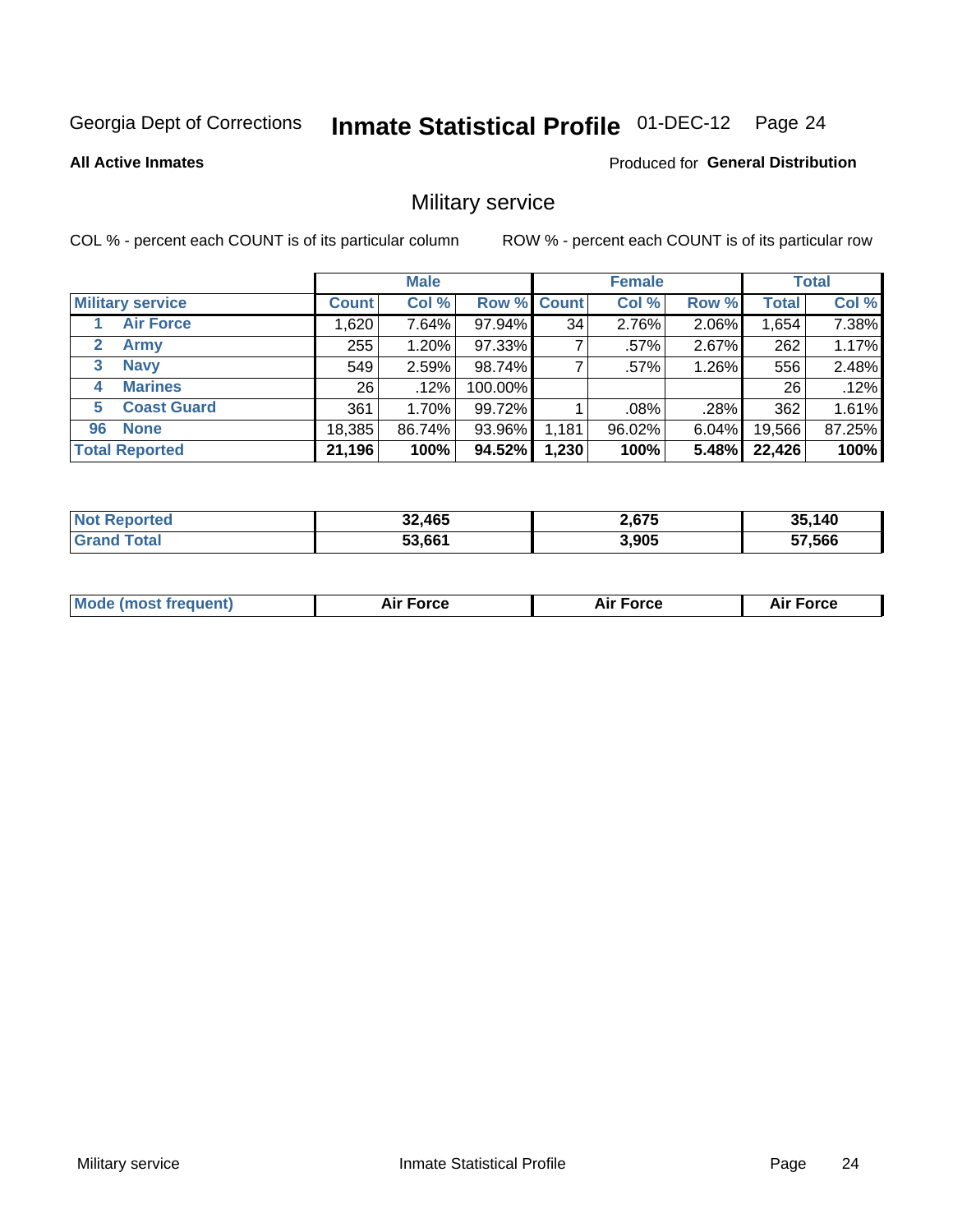# Inmate Statistical Profile 01-DEC-12 Page 25

**All Active Inmates** 

#### Produced for General Distribution

### Type of admission to prison

COL % - percent each COUNT is of its particular column

|    |                                |              | <b>Male</b> |                    |     | <b>Female</b> |        |                | <b>Total</b> |
|----|--------------------------------|--------------|-------------|--------------------|-----|---------------|--------|----------------|--------------|
|    | <b>Type of Admission</b>       | <b>Count</b> | Col %       | <b>Row % Count</b> |     | Col %         | Row %  | <b>Total</b>   | Col %        |
| 52 | <b>New Sentence</b>            | 43,874       | 81.82%      | 93.44% 3,082       |     | 78.96%        | 6.56%  | 46,956         | 81.63%       |
| 53 | <b>Probation Rev Partial</b>   | 2,180        | 4.07%       | 88.58%             | 281 | 7.20%         | 11.42% | 2,461          | 4.28%        |
| 54 | <b>Probation Rev Remainder</b> | 3,059        | 5.70%       | 89.81%             | 347 | 8.89%         | 10.19% | 3,406          | 5.92%        |
| 55 | <b>Parole Rev New Sentence</b> | 3,040        | 5.67%       | 95.69%             | 137 | 3.51%         | 4.31%  | 3,177          | 5.52%        |
| 56 | <b>Parole Rev No New</b>       | 1,378        | 2.57%       | 96.16%             | 55  | 1.41%         | 3.84%  | 1,433          | 2.49%        |
|    | <b>Sentence</b>                |              |             |                    |     |               |        |                |              |
| 57 | <b>Released In Error</b>       | 16           | .03%        | 94.12%             |     | .03%          | 5.88%  | 17             | .03%         |
| 65 | <b>Return Appeal/Bond</b>      | 2            | .01%        | 100.00%            |     |               |        | 2              | $.01\%$      |
| 66 | <b>Prob Viol/Total Rev</b>     |              | .01%        | 100.00%            |     |               |        |                | .01%         |
| 67 | <b>Admit Fm Other Cust</b>     | 8            | .01%        | 100.00%            |     |               |        | 8              | .01%         |
| 69 | <b>New Sent/Par Rev Pnd</b>    | 8            | .01%        | 100.00%            |     |               |        | 8              | .01%         |
| 70 | <b>Life W/O Parole</b>         | 15           | .03%        | 100.00%            |     |               |        | 15             | .03%         |
| 72 | <b>Par Rev/Rsn Unknown</b>     | 33           | .06%        | 100.00%            |     |               |        | 33             | .06%         |
| 74 | <b>Pb Parole Rescinded</b>     | 2            | .01%        | 100.00%            |     |               |        | 2              | .01%         |
| 75 | <b>Prob Revoc/Spec Cond</b>    | 2            | .01%        | 100.00%            |     |               |        | $\overline{2}$ | .01%         |
| 76 | <b>Par Rev/Revoc Center</b>    | 2            | .01%        | 100.00%            |     |               |        | 2              | .01%         |
|    | <b>Total Reported</b>          | 53,620       | 100%        | 93.21% 3,903       |     | 100%          | 6.79%  | 57,523         | 100%         |

| <b>orteo</b><br>NO |        |       | −~    |
|--------------------|--------|-------|-------|
| . Gr               | 53.661 | 3.905 | 7.566 |

| <b>Mode (most frequent)</b> | <b>New Sentence</b> | <b>New Sentence</b> | <b>New Sentence</b> |
|-----------------------------|---------------------|---------------------|---------------------|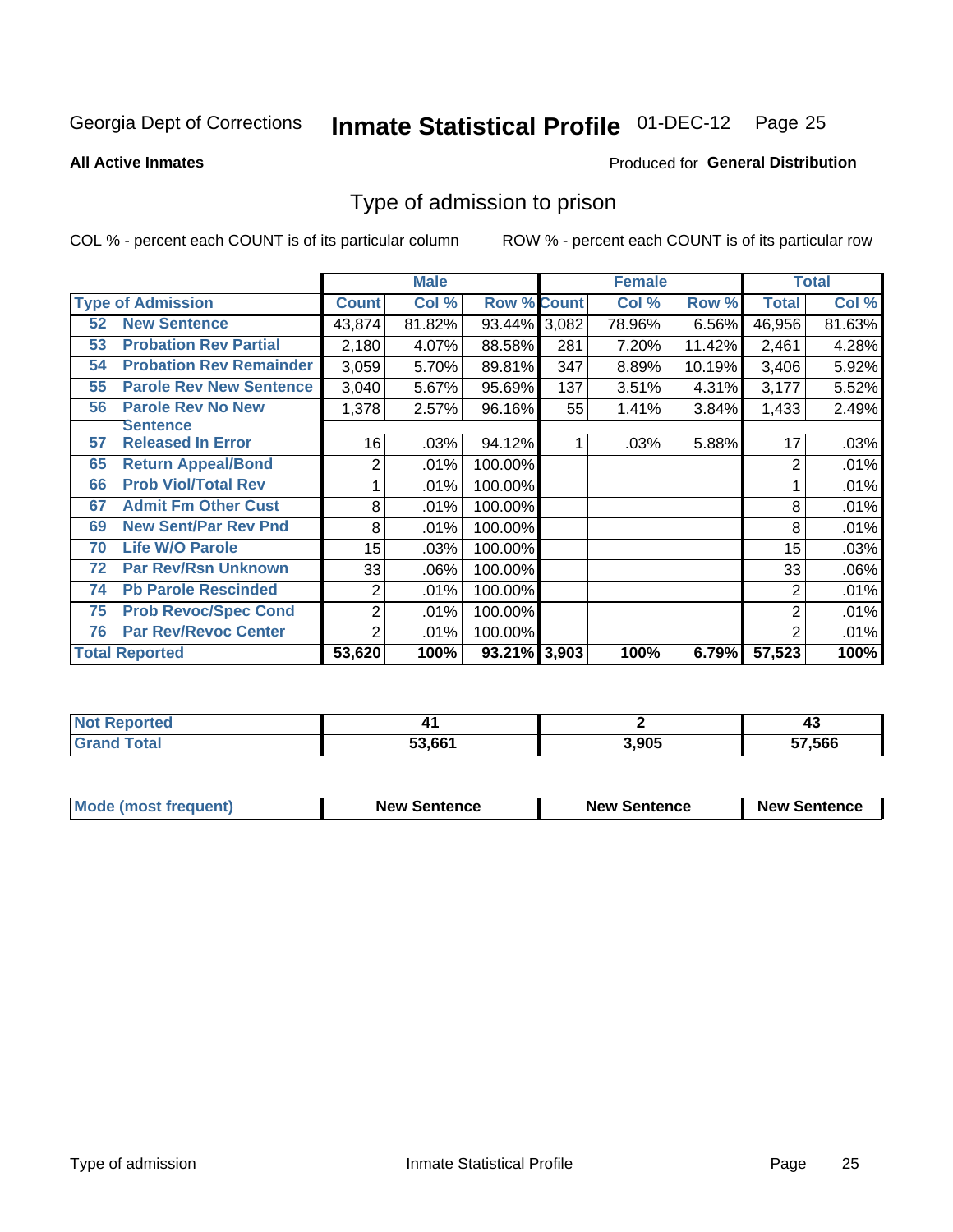# Inmate Statistical Profile 01-DEC-12 Page 26

**All Active Inmates** 

#### Produced for General Distribution

### Current / last security status

COL % - percent each COUNT is of its particular column

|                        |              | <b>Male</b> |             |       | <b>Female</b> |        |              | <b>Total</b> |
|------------------------|--------------|-------------|-------------|-------|---------------|--------|--------------|--------------|
| <b>Security Status</b> | <b>Count</b> | Col %       | Row % Count |       | Col %         | Row %  | <b>Total</b> | Col %        |
| 1 Wrk Releas           | 2            | $.01\%$     | 66.67%      |       | $.03\%$       | 33.33% | 3            | .01%         |
| 2 Trusty               |              | .01%        | 100.00%     |       | $.00\%$       |        |              | .01%         |
| 3 Minimum              | 11,191       | 21.98%      | 87.31%      | 1,626 | 48.78%        | 12.69% | 12,817       | 23.63%       |
| 4 Medium               | 31,105       | 61.10%      | 95.33%      | 1,525 | 45.75%        | 4.67%  | 32,630       | 60.15%       |
| 5 Close                | 8,521        | 16.74%      | 97.92%      | 181   | 5.43%         | 2.08%  | 8,702        | 16.04%       |
| <b>6 Maximum</b>       | 89           | $.17\%$     | 100.00%     |       | $.00\%$       |        | 89           | .16%         |
| <b>Total Reported</b>  | 50,912       | 100%        | 93.86%      | 3,333 | 100%          | 6.14%  | 54,245       | 100%         |

| <b>Still being diagnosed</b> |        |       |        |
|------------------------------|--------|-------|--------|
| <b>Not Reported</b>          | 2.749  | 572   | 3,321  |
| <b>Grand Total</b>           | 53,661 | 3,905 | 57,566 |

| M | NЛ<br><br>dilim<br>_____ | ---<br>-- | . .<br>Medium<br>Me |
|---|--------------------------|-----------|---------------------|
|   |                          |           |                     |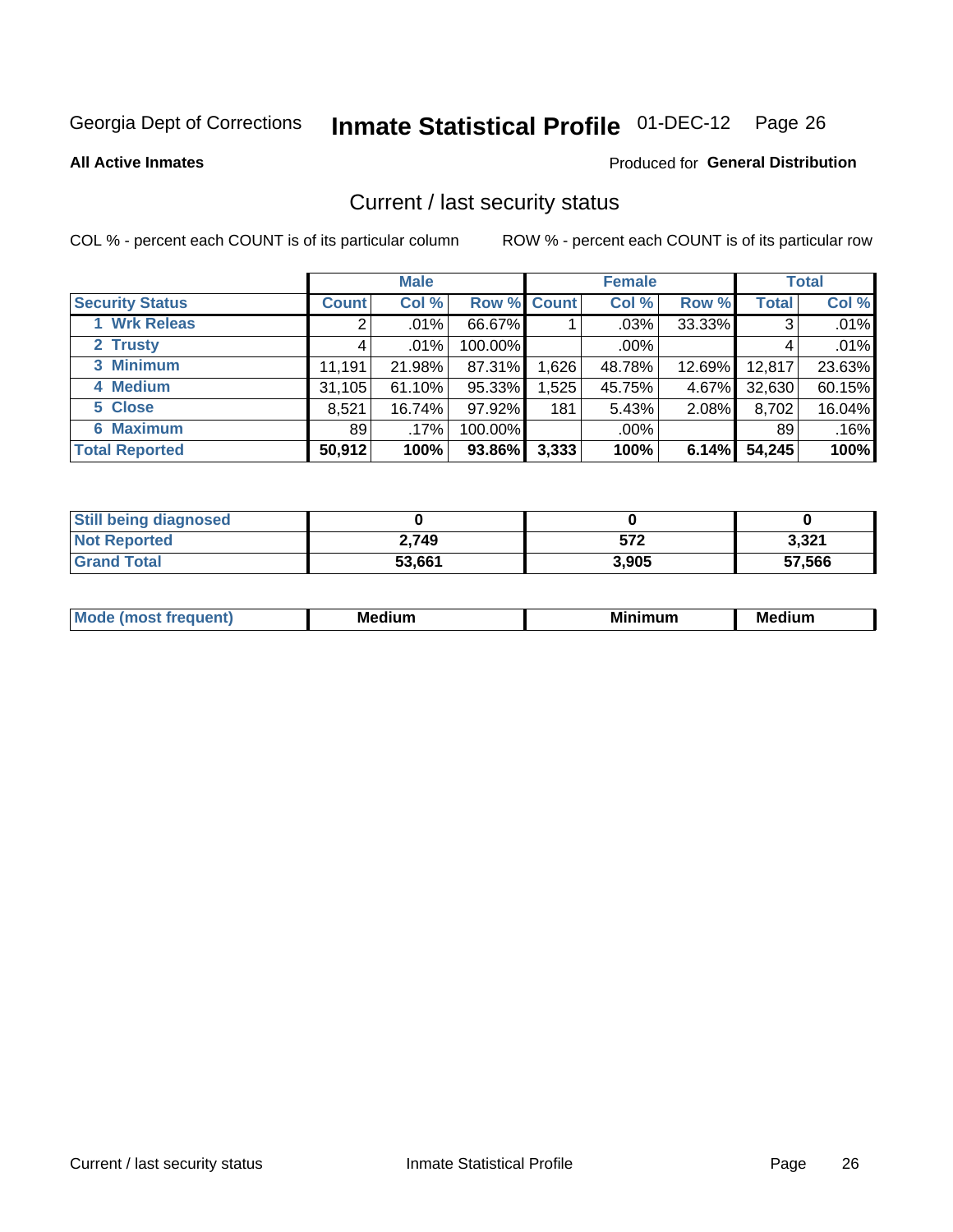# Inmate Statistical Profile 01-DEC-12 Page 27

**All Active Inmates** 

#### Produced for General Distribution

# Current / last type of institution

COL % - percent each COUNT is of its particular column

|                                   |              | <b>Male</b> |             |       | <b>Female</b> |           |              | <b>Total</b> |
|-----------------------------------|--------------|-------------|-------------|-------|---------------|-----------|--------------|--------------|
| <b>Type of Institution</b>        | <b>Count</b> | Col %       | Row % Count |       | Col %         | Row %     | <b>Total</b> | Col %        |
| <b>County Ci</b>                  | 5,232        | 9.78%       | 99.98%      |       | $.03\%$       | $.02\%$   | 5,233        | 9.12%        |
| <b>Probation Detention Center</b> | 4            | .01%        | 100.00%     |       |               |           | 4            | .01%         |
| <b>State Prison</b>               | 38,163       | 71.35%      | 91.31%      | 3,633 | $93.08\%$     | 8.69%     | 41,796       | 72.83%       |
| <b>Transitional Center</b>        | 1,997        | 3.73%       | 89.47%      | 235   | 6.02%         | $10.53\%$ | 2,232        | 3.89%        |
| <b>Private Prison</b>             | 7,995        | 14.95%      | 100.00%     |       |               |           | 7,995        | 13.93%       |
| <b>Parole Revocation Center</b>   | 9            | .02%        | 100.00%     |       |               |           | 9            | .02%         |
| <b>County Jail</b>                | 29           | $.05\%$     | 93.55%      | 2     | $.05\%$       | 6.45%     | 31           | .05%         |
| <b>Rsat - Center</b>              | 52           | .10%        | 62.65%      | 31    | .79%          | 37.35%    | 83           | .14%         |
| <b>State Hospital</b>             | 3            | $.01\%$     | 75.00%      |       | $.03\%$       | 25.00%    | 4            | .01%         |
| <b>Total Reported</b>             | 53,484       | 100%        | 93.2%       | 3,903 | 100%          | 6.8%      | 57,387       | 100%         |

| oorted<br>' NOT |        |       |        |
|-----------------|--------|-------|--------|
| 'otal           | 53,484 | 3,903 | 57,387 |

| <b>Mode (most frequent)</b> | <b>State Prison</b> | <b>State Prison</b> | <b>State Prison</b> |
|-----------------------------|---------------------|---------------------|---------------------|
|                             |                     |                     |                     |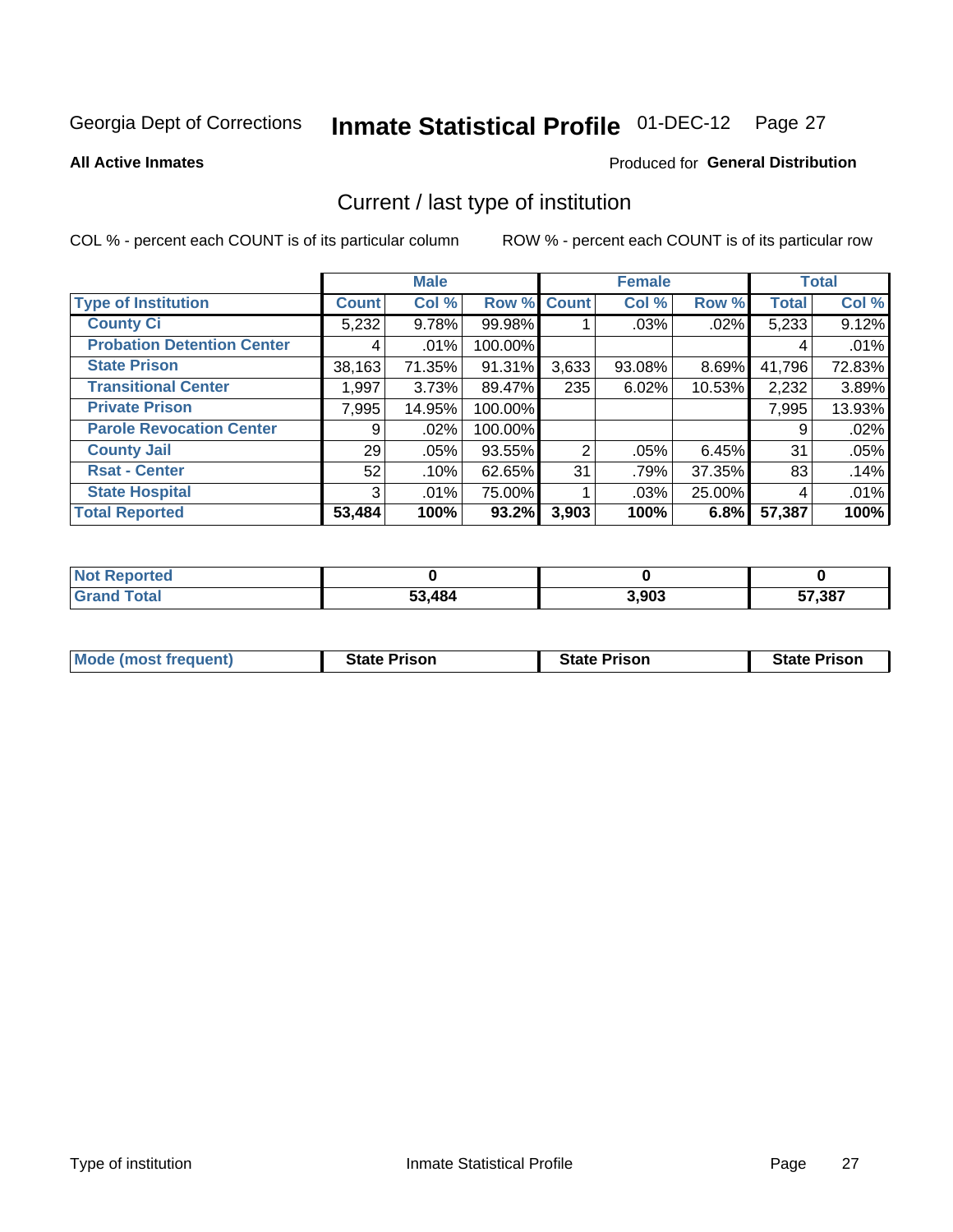#### **Inmate Statistical Profile 01-DEC-12** Page 28

#### **All Active Inmates**

#### Produced for General Distribution

### Institution type - transitional centers

COL % - percent each COUNT is of its particular column

|                                          |              | <b>Male</b> |         |              | <b>Female</b> |         |              | <b>Total</b> |
|------------------------------------------|--------------|-------------|---------|--------------|---------------|---------|--------------|--------------|
| <b>Institution Type - Trans. Centers</b> | <b>Count</b> | Col %       | Row %   | <b>Count</b> | Col %         | Row %   | <b>Total</b> | Col %        |
| <b>Albany Transitional Ct</b>            | 151          | 6.58%       | 100.00% |              |               |         | 151          | 5.72%        |
| <b>Arrendale State Prison</b>            |              |             |         | 111          | 32.08%        | 100.00% | 111          | 4.20%        |
| <b>Atl. Transitional Ctr (M)</b>         | 249          | 10.84%      | 100.00% |              |               |         | 249          | 9.42%        |
| <b>Augusta Tc</b>                        | 203          | 8.84%       | 100.00% |              |               |         | 203          | 7.68%        |
| <b>Clayton Tc</b>                        | 353          | 15.37%      | 100.00% |              |               |         | 353          | 13.36%       |
| <b>Coastal Tc</b>                        | 248          | 10.80%      | 100.00% |              |               |         | 248          | 9.39%        |
| <b>Columbus Tc</b>                       | 180          | 7.84%       | 100.00% |              |               |         | 180          | 6.81%        |
| <b>Lagrange Tc</b>                       | 153          | 6.66%       | 100.00% |              |               |         | 153          | 5.79%        |
| <b>Macon Transitional Ctr (M)</b>        | 155          | 6.75%       | 100.00% |              |               |         | 155          | 5.87%        |
| <b>Macon Womens Transit Ctr</b>          |              |             |         | 3            | .87%          | 100.00% | 3            | .11%         |
| <b>Metro Transitional Ctr</b>            |              |             |         | 232          | 67.05%        | 100.00% | 232          | 8.78%        |
| <b>Phillips State Prison</b>             | 299          | 13.02%      | 100.00% |              |               |         | 299          | 11.32%       |
| Smith T.C                                | 205          | 8.93%       | 100.00% |              |               |         | 205          | 7.76%        |
| <b>Valdosta Tc</b>                       | 100          | 4.36%       | 100.00% |              |               |         | 100          | 3.79%        |
| <b>Total Reported</b>                    | 2,296        | 100%        | 86.9%   | 346          | 100%          | 13.1%   | 2,642        | 100%         |

| orted<br>$\sim$ |       |     |      |
|-----------------|-------|-----|------|
| <b>ota</b>      | 2,296 | 346 | ,642 |

| Mode (most frequent) | <b>Phillips State Prison</b> | Arrendale State Prison | <b>Phillips State</b><br><b>Prison</b> |
|----------------------|------------------------------|------------------------|----------------------------------------|
|                      |                              |                        |                                        |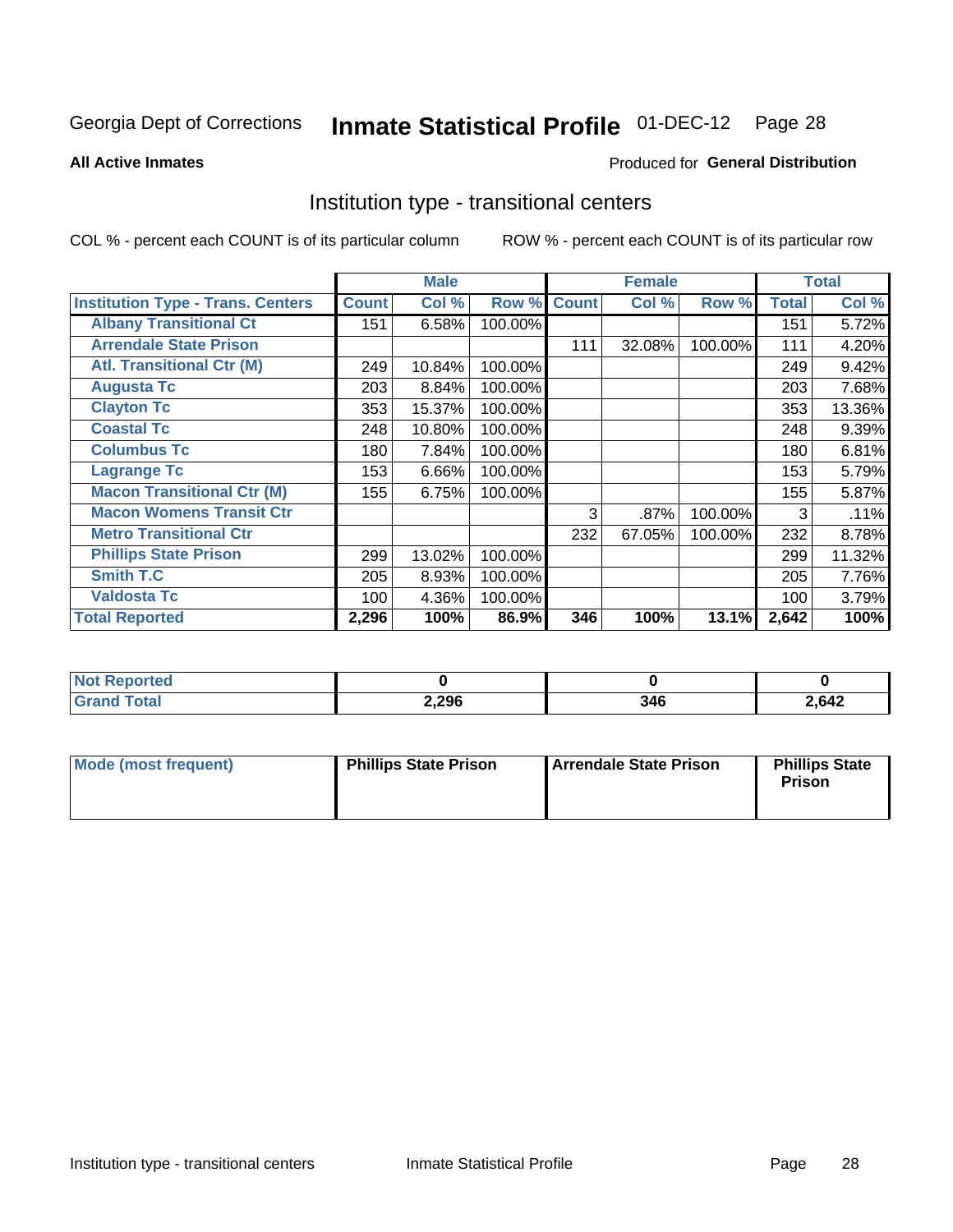# Inmate Statistical Profile 01-DEC-12 Page 29

#### **All Active Inmates**

#### **Produced for General Distribution**

### Institution type - county prisons

COL % - percent each COUNT is of its particular column

|                                          |                | <b>Male</b> |         |              | <b>Female</b> |       |                | <b>Total</b> |
|------------------------------------------|----------------|-------------|---------|--------------|---------------|-------|----------------|--------------|
| <b>Institution Type - County Prisons</b> | <b>Count</b>   | Col %       | Row %   | <b>Count</b> | Col %         | Row % | <b>Total</b>   | Col %        |
| <b>Baldwin County Ci</b>                 | $\overline{2}$ | .04%        | 100.00% |              |               |       | $\overline{2}$ | .04%         |
| <b>Bulloch County Ci</b>                 | 147            | 2.81%       | 100.00% |              |               |       | 147            | 2.81%        |
| <b>Carroll County Ci</b>                 | 249            | 4.76%       | 100.00% |              |               |       | 249            | 4.76%        |
| <b>Clarke County Ci</b>                  | 109            | 2.08%       | 100.00% |              |               |       | 109            | 2.08%        |
| <b>Clayton County Ci</b>                 | 243            | 4.64%       | 100.00% |              |               |       | 243            | 4.64%        |
| <b>Colquitt County Ci</b>                | 192            | 3.67%       | 100.00% |              |               |       | 192            | 3.67%        |
| <b>Cook County Ci</b>                    | 1              | .02%        | 100.00% |              |               |       | 1              | .02%         |
| <b>Coweta County Ci</b>                  | 208            | 3.98%       | 100.00% |              |               |       | 208            | 3.97%        |
| <b>Decatur County Ci</b>                 | 227            | 4.34%       | 100.00% |              |               |       | 227            | 4.34%        |
| <b>Dougherty County Ci</b>               | 2              | .04%        | 100.00% |              |               |       | 2              | .04%         |
| <b>Effingham County Ci</b>               | 197            | 3.77%       | 100.00% |              |               |       | 197            | 3.76%        |
| <b>Fayette County Ci</b>                 | 1              | .02%        | 100.00% |              |               |       | 1              | .02%         |
| <b>Floyd County Ci</b>                   | 430            | 8.22%       | 100.00% |              |               |       | 430            | 8.22%        |
| <b>Fulton County Ci</b>                  | 9              | .17%        | 100.00% |              |               |       | 9              | .17%         |
| <b>Gilmer County Ci</b>                  | 6              | .11%        | 100.00% |              |               |       | 6              | .11%         |
| <b>Grady County Ci</b>                   | $\overline{2}$ | .04%        | 100.00% |              |               |       | $\overline{2}$ | .04%         |
| <b>Gwinnett County Ci</b>                | 123            | 2.35%       | 100.00% |              |               |       | 123            | 2.35%        |
| <b>Hall County Ci</b>                    | 224            | 4.28%       | 100.00% |              |               |       | 224            | 4.28%        |
| <b>Hancock County Ci</b>                 | 1              | .02%        | 100.00% |              |               |       | 1              | .02%         |
| <b>Harris County Ci</b>                  | 125            | 2.39%       | 100.00% |              |               |       | 125            | 2.39%        |
| <b>Hart County Ci</b>                    | 5              | .10%        | 100.00% |              |               |       | 5              | .10%         |
| <b>Henry County Ci</b>                   | 1              | .02%        | 100.00% |              |               |       | $\mathbf{1}$   | .02%         |
| <b>Jackson County Ci</b>                 | 154            | 2.94%       | 100.00% |              |               |       | 154            | 2.94%        |
| <b>Jefferson County Ci</b>               | 196            | 3.75%       | 100.00% |              |               |       | 196            | 3.75%        |
| <b>Meriwether County Ci</b>              | 3              | .06%        | 100.00% |              |               |       | 3              | .06%         |
| <b>Miller County Ci</b>                  | 1              | .02%        | 100.00% |              |               |       | 1              | .02%         |
| <b>Mitchell County Ci</b>                | 99             | 1.89%       | 100.00% |              |               |       | 99             | 1.89%        |
| <b>Morgan County Ci</b>                  | 1              | .02%        | 100.00% |              |               |       | 1              | .02%         |
| <b>Muscogee County Ci</b>                | 540            | 10.32%      | 100.00% |              |               |       | 540            | 10.32%       |
| <b>Richmond County Ci</b>                | 229            | 4.38%       | 100.00% |              |               |       | 229            | 4.38%        |
| <b>Screven County Ci</b>                 | 148            | 2.83%       | 100.00% |              |               |       | 148            | 2.83%        |
| <b>Spalding County Ci</b>                | 387            | 7.40%       | 100.00% |              |               |       | 387            | 7.40%        |
| <b>Stewart County Ci</b>                 | $\overline{2}$ | .04%        | 100.00% |              |               |       | $\overline{2}$ | .04%         |
| <b>Sumter County Ci</b>                  | 355            | 6.79%       | 100.00% |              |               |       | 355            | 6.78%        |
| <b>Terrell County Ci</b>                 | 134            | 2.56%       | 100.00% |              |               |       | 134            | 2.56%        |
| <b>Thomas County Ci</b>                  | 189            | 3.61%       | 100.00% |              |               |       | 189            | 3.61%        |
| <b>Tift County Ci</b>                    | 1.             | .02%        | 100.00% |              |               |       | 1              | .02%         |
| <b>Troup County Ci</b>                   | 278            | 5.31%       | 100.00% |              |               |       | 278            | 5.31%        |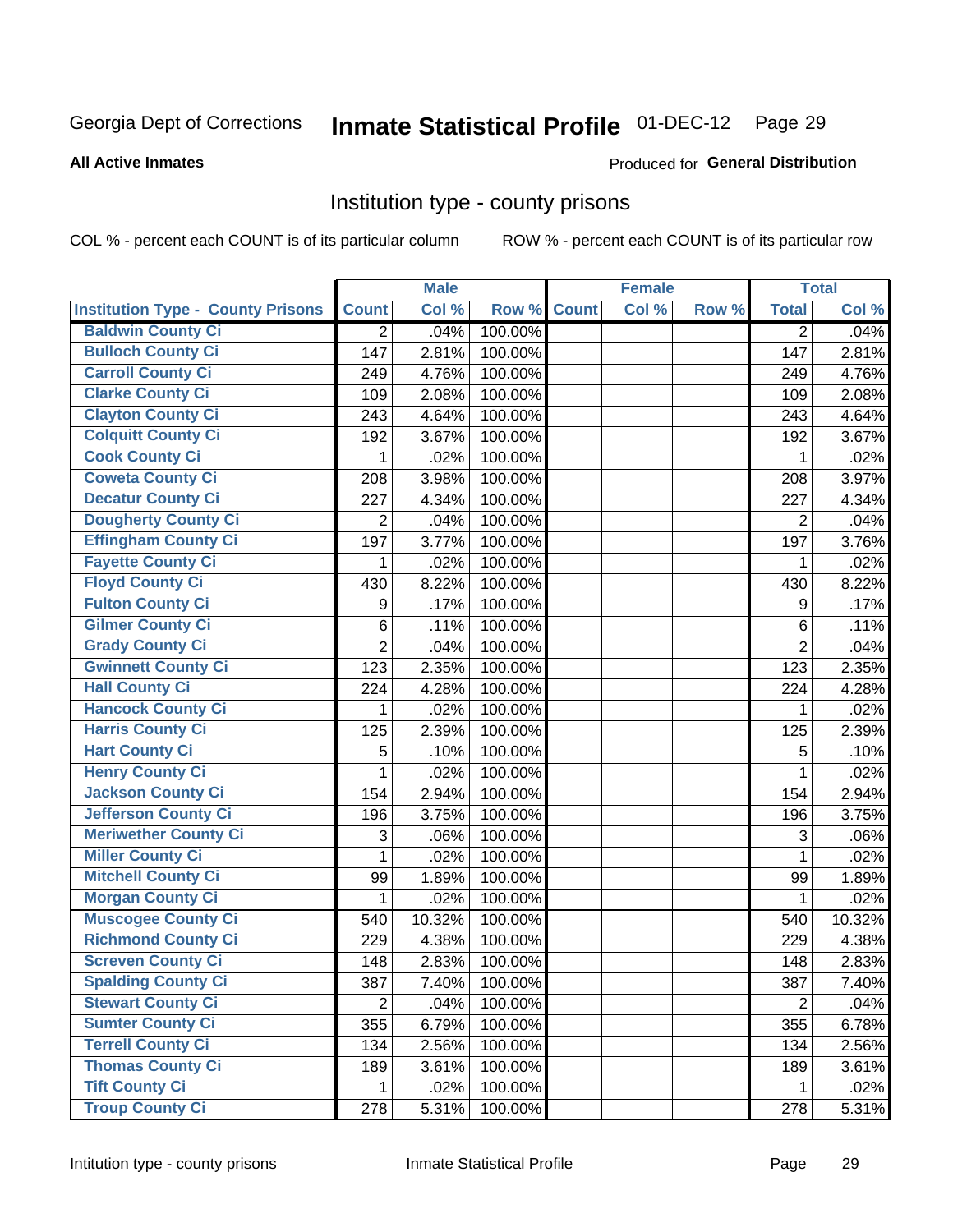# Inmate Statistical Profile 01-DEC-12 Page 30

**All Active Inmates** 

#### **Produced for General Distribution**

### Institution type - county prisons

COL % - percent each COUNT is of its particular column

|                                          |              | <b>Male</b> |             | <b>Female</b> |         |              | <b>Total</b> |
|------------------------------------------|--------------|-------------|-------------|---------------|---------|--------------|--------------|
| <b>Institution Type - County Prisons</b> | <b>Count</b> | Col %       | Row % Count | Col %         | Row %   | <b>Total</b> | Col %        |
| <b>Turner County Ci</b>                  |              | $.02\%$     | 100.00%     |               |         |              | .02%         |
| <b>Upson County Ci</b>                   | 2            | .04%        | 100.00%     |               |         | റ            | .04%         |
| <b>Walker County Ci</b>                  | 3            | $.06\%$     | 100.00%     |               |         | 3            | .06%         |
| <b>Walton County Ci</b>                  | 3            | $.06\%$     | 100.00%     |               |         |              | .06%         |
| <b>Wilkes County Ci</b>                  |              | $.02\%$     | 100.00%     |               |         |              | .02%         |
| <b>Womens Ci</b>                         |              |             |             | 100.00%       | 100.00% |              | .02%         |
| <b>Worth County Ci</b>                   |              | $.02\%$     | 100.00%     |               |         |              | .02%         |
| <b>Total Reported</b>                    | 5,232        | 100%        | 99.98%      | 100%          | $.02\%$ | 5,233        | 100%         |

| <b>Reported</b><br><b>NOT</b> |       |       |
|-------------------------------|-------|-------|
| <b>otal</b>                   | 5,232 | 5,233 |

| <b>Mode (most frequent)</b> | Muscogee County Ci | <b>Womens Ci</b> | Muscogee County |
|-----------------------------|--------------------|------------------|-----------------|
|-----------------------------|--------------------|------------------|-----------------|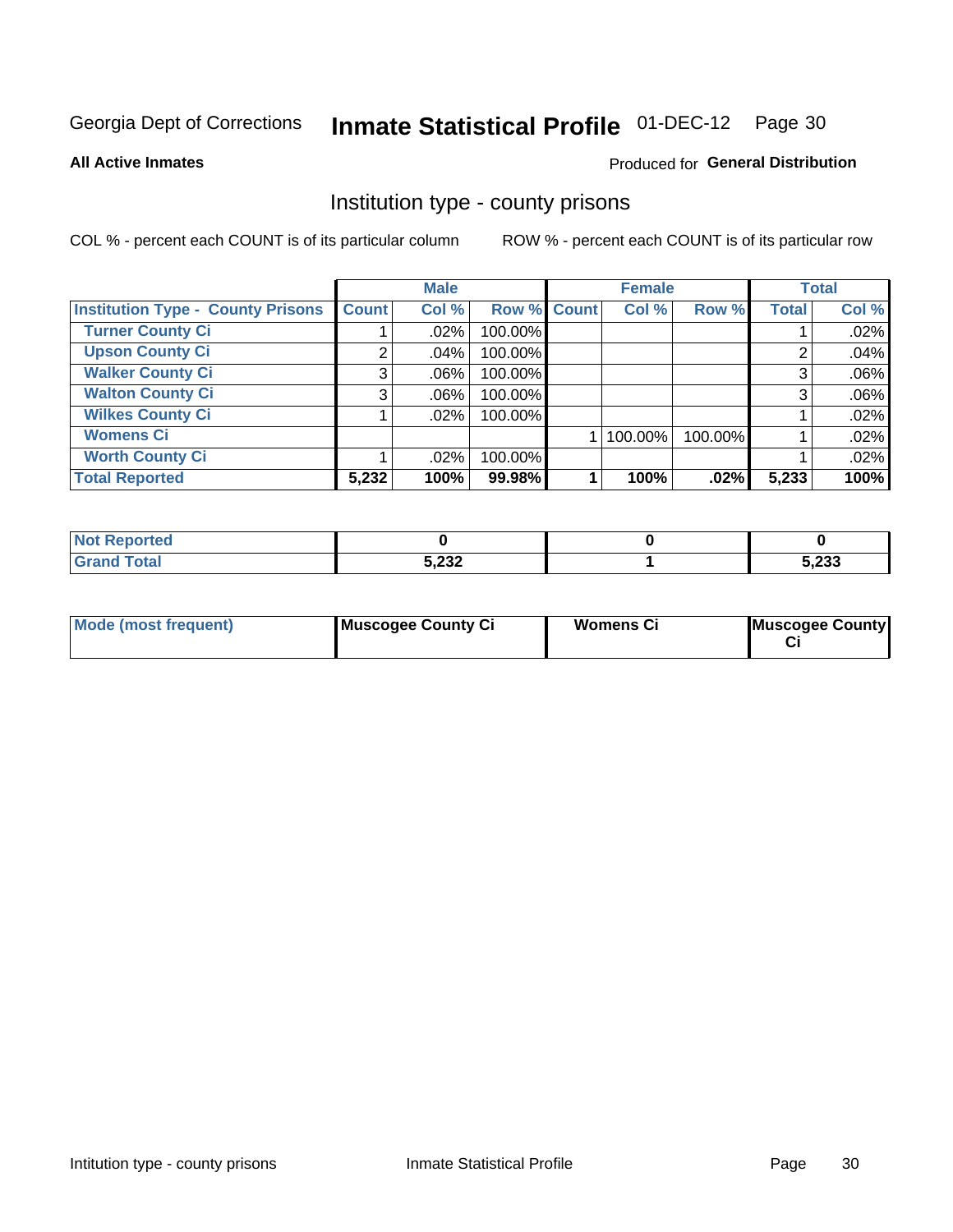#### Inmate Statistical Profile 01-DEC-12 Page 31

#### **All Active Inmates**

#### Produced for General Distribution

### Institution type - state prisons

COL % - percent each COUNT is of its particular column

|                                         |                           | <b>Male</b> |         |                | <b>Female</b> |         | <b>Total</b>   |       |
|-----------------------------------------|---------------------------|-------------|---------|----------------|---------------|---------|----------------|-------|
| <b>Institution Type - State Prisons</b> | <b>Count</b>              | Col %       | Row %   | <b>Count</b>   | Col %         | Row %   | <b>Total</b>   | Col % |
| <b>Arrendale State Prison</b>           |                           |             |         | 1,864          | 51.31%        | 100.00% | 1,864          | 4.46% |
| <b>Augusta State Med. Prison</b>        | 1,283                     | 3.36%       | 99.61%  | 5              | .14%          | .39%    | 1,288          | 3.08% |
| <b>Autry State Prison</b>               | 1,700                     | 4.45%       | 100.00% |                |               |         | 1,700          | 4.07% |
| <b>Baldwin State Prison</b>             | 899                       | 2.36%       | 100.00% |                |               |         | 899            | 2.15% |
| <b>Burrus Corr Trn Cntr</b>             | 712                       | 1.87%       | 100.00% |                |               |         | 712            | 1.70% |
| <b>Calhoun State Prison</b>             | 1,669                     | 4.37%       | 100.00% |                |               |         | 1,669          | 3.99% |
| <b>Central State Prison</b>             | 1,125                     | 2.95%       | 100.00% |                |               |         | 1,125          | 2.69% |
| <b>Chatham State Prison</b>             | 6                         | .02%        | 100.00% |                |               |         | 6              | .01%  |
| <b>Coastal State Prison</b>             | 1,896                     | 4.97%       | 100.00% |                |               |         | 1,896          | 4.54% |
| <b>Dodge State Prison</b>               | 1,233                     | 3.23%       | 100.00% |                |               |         | 1,233          | 2.95% |
| <b>Dooly State Prison</b>               | 1,707                     | 4.47%       | 100.00% |                |               |         | 1,707          | 4.08% |
| <b>Emanuel - Swainsboro</b>             |                           |             |         | 563            | 15.50%        | 100.00% | 563            | 1.35% |
| <b>Ga Diag Class Prison</b>             | 3,861                     | 10.12%      | 99.95%  | $\overline{2}$ | .06%          | .05%    | 3,863          | 9.24% |
| <b>Ga State Prison</b>                  | 1,449                     | 3.80%       | 100.00% |                |               |         | 1,449          | 3.47% |
| <b>Hancock State Prison</b>             | 1,273                     | 3.34%       | 100.00% |                |               |         | 1,273          | 3.05% |
| <b>Hays State Prison</b>                | 1,659                     | 4.35%       | 100.00% |                |               |         | 1,659          | 3.97% |
| <b>Helms Facility</b>                   | 16                        | .04%        | 59.26%  | 11             | .30%          | 40.74%  | 27             | .06%  |
| <b>Johnson State Prison</b>             | 1,587                     | 4.16%       | 100.00% |                |               |         | 1,587          | 3.80% |
| <b>Lee State Prison</b>                 | 749                       | 1.96%       | 100.00% |                |               |         | 749            | 1.79% |
| Long                                    | 221                       | .58%        | 100.00% |                |               |         | 221            | .53%  |
| <b>Lowndes Unit</b>                     | 6                         | .02%        | 100.00% |                |               |         | 6              | .01%  |
| <b>Macon State Prison</b>               | 1,773                     | 4.65%       | 100.00% |                |               |         | 1,773          | 4.24% |
| <b>Metro State Prison (W)</b>           |                           |             |         | $\mathbf 1$    | .03%          | 100.00% | 1              | .01%  |
| <b>Montgomery State Prison</b>          | 410                       | 1.07%       | 100.00% |                |               |         | 410            | .98%  |
| <b>Phillips State Prison</b>            | 1,169                     | 3.06%       | 100.00% |                |               |         | 1,169          | 2.80% |
| <b>Pulaski State Prison</b>             |                           |             |         | 1,187          | 32.67%        | 100.00% | 1,187          | 2.84% |
| <b>Putnam State Prison</b>              | $\ensuremath{\mathsf{3}}$ | .01%        | 100.00% |                |               |         | 3              | .01%  |
| <b>Rivers State Prison</b>              | 1                         | .01%        | 100.00% |                |               |         | $\mathbf{1}$   | .01%  |
| <b>Rogers State Prison</b>              | 1,507                     | 3.95%       | 100.00% |                |               |         | 1,507          | 3.61% |
| <b>Rutledge State Prison</b>            | 625                       | 1.64%       | 100.00% |                |               |         | 625            | 1.50% |
| <b>Smith State Prison</b>               | 1,614                     | 4.23%       | 100.00% |                |               |         | 1,614          | 3.86% |
| <b>Telfair State Prison</b>             | 1,326                     | 3.47%       | 100.00% |                |               |         | 1,326          | 3.17% |
| <b>Valdosta Sp</b>                      | 1,388                     | 3.64%       | 100.00% |                |               |         | 1,388          | 3.32% |
| <b>Walker State Prison</b>              | 417                       | 1.09%       | 100.00% |                |               |         | 417            | 1.00% |
| <b>Ware State Prison</b>                | 1,555                     | 4.07%       | 100.00% |                |               |         | 1,555          | 3.72% |
| <b>Washington State Prison</b>          | 1,449                     | 3.80%       | 100.00% |                |               |         | 1,449          | 3.47% |
| <b>Wayne State Prison</b>               | $\overline{2}$            | .01%        | 100.00% |                |               |         | $\overline{2}$ | .01%  |
| <b>Wilcox State Prison</b>              | 1,873                     | 4.91%       | 100.00% |                |               |         | 1,873          | 4.48% |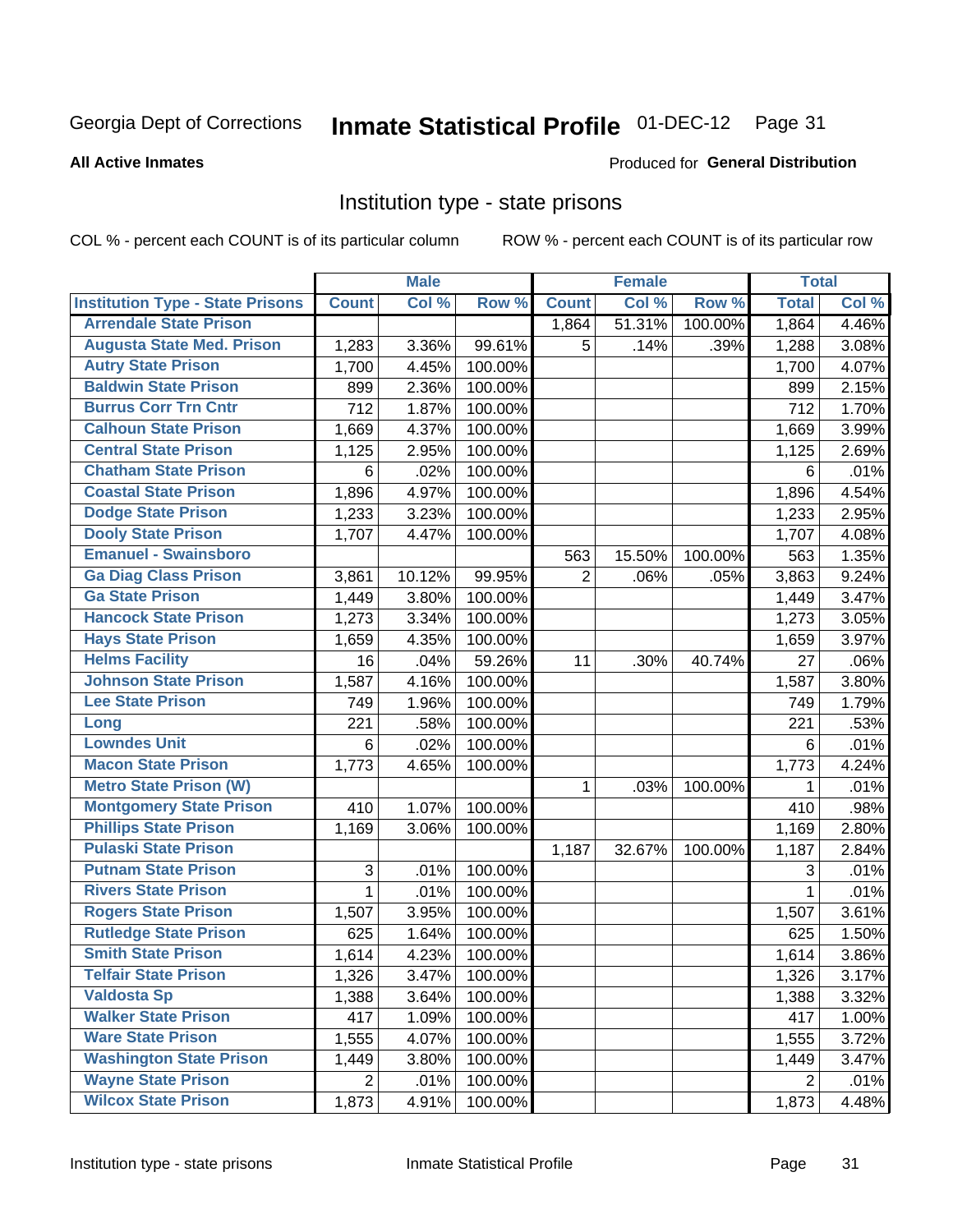# Inmate Statistical Profile 01-DEC-12 Page 32

**All Active Inmates** 

Produced for General Distribution

### Institution type - state prisons

COL % - percent each COUNT is of its particular column

|                                                   |        | <b>Male</b> |                    | <b>Female</b> |          | Total        |         |
|---------------------------------------------------|--------|-------------|--------------------|---------------|----------|--------------|---------|
| <b>Institution Type - State Prisons   Count  </b> |        | Col %       | <b>Row % Count</b> | Col %         | Row %    | <b>Total</b> | Col %   |
| <b>Total Reported</b>                             | 38,163 | 100%        | $91.31\%$ 3.633    | 100%          | $8.69\%$ | 41.796       | $100\%$ |
| <b>NALDAMARIA</b>                                 |        |             |                    |               |          |              |         |

| <b>Not Reported</b>  |                             |                        |                                       |
|----------------------|-----------------------------|------------------------|---------------------------------------|
| <b>Grand Total</b>   | 38,163                      | 3,633                  | 41.796                                |
| Mode (most frequent) | <b>Ga Diag Class Prison</b> | Arrendale State Prison | <b>Ga Diag Class</b><br><b>Prison</b> |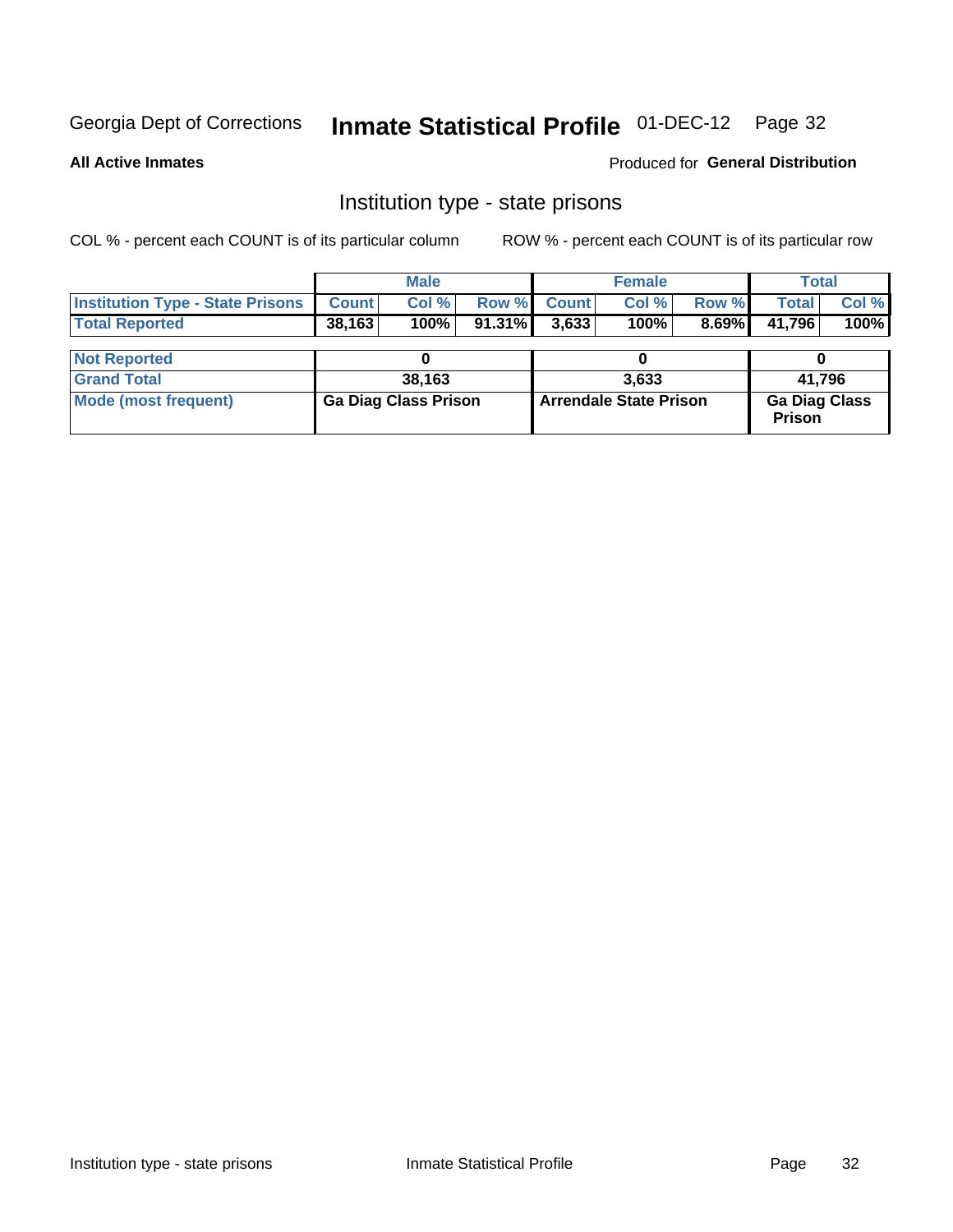# Inmate Statistical Profile 01-DEC-12 Page 33

**All Active Inmates** 

#### **Produced for General Distribution**

### Institution type - private prisons

COL % - percent each COUNT is of its particular column

|                                           |              | <b>Male</b> |                    | <b>Female</b> |       |       | <b>Total</b> |
|-------------------------------------------|--------------|-------------|--------------------|---------------|-------|-------|--------------|
| <b>Institution Type - Private Prisons</b> | <b>Count</b> | Col %       | <b>Row % Count</b> | Col %         | Row % | Total | Col %        |
| <b>Coffee Corr Facility</b>               | 2.643        | 33.06%      | 100.00%            |               |       | 2,643 | 33.06%       |
| <b>Jenkins Corr Facility</b>              | $.156+$      | 14.46%      | 100.00%            |               |       | 1,156 | 14.46%       |
| <b>Riverbend Corr Facility</b>            | .495         | 18.70%      | 100.00%            |               |       | 1,495 | 18.70%       |
| <b>Wheeler Corr Facility</b>              | 2.701        | 33.78%      | 100.00%            |               |       | 2,701 | 33.78%       |
| <b>Total Reported</b>                     | 7,995        | 100%        | $100\%$            |               | %     | 7,995 | 100%         |

| <b>Not</b><br>Reported |       |       |
|------------------------|-------|-------|
| <b>Total</b>           | 7,995 | 7,995 |

| <b>Mode (most frequent)</b> | <b>Wheeler Corr Facility</b> | Null | <b>Wheeler Corr</b><br>Facility |
|-----------------------------|------------------------------|------|---------------------------------|
|-----------------------------|------------------------------|------|---------------------------------|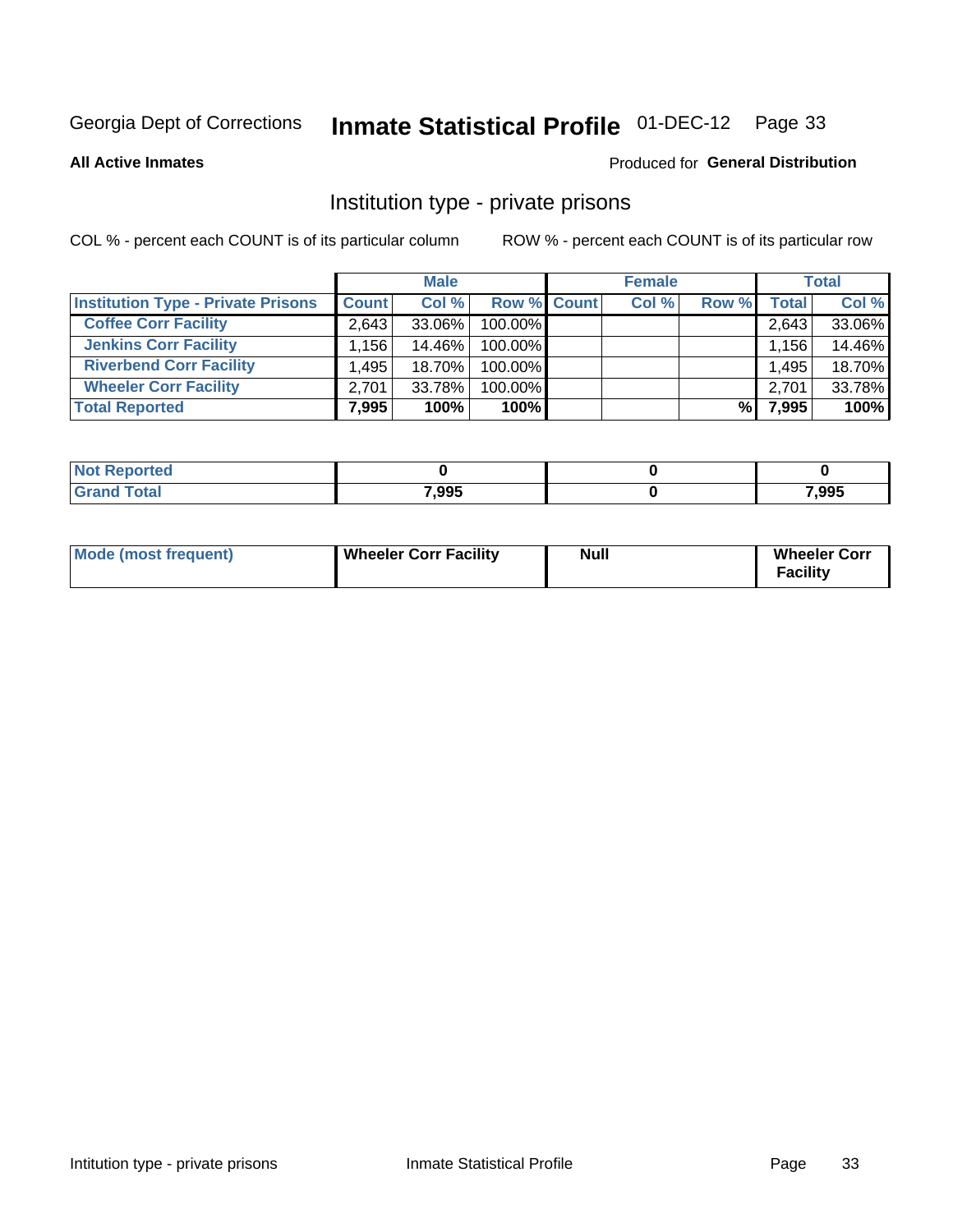# Inmate Statistical Profile 01-DEC-12 Page 34

**All Active Inmates** 

Produced for General Distribution

# Institution type - pre-release centers

COL % - percent each COUNT is of its particular column

|                                                   | <b>Male</b> |             | <b>Female</b> |             | <b>Total</b> |
|---------------------------------------------------|-------------|-------------|---------------|-------------|--------------|
| <b>Institution Type - Prison Annexe   Count  </b> | Col %       | Row % Count | Col %         | Row % Total | Col %        |
| <b>Total Reported</b>                             |             |             |               |             |              |

| <b>Reported</b><br>I NOT                      |  |  |
|-----------------------------------------------|--|--|
| <b>Total</b><br>Carar<br>$\sim$ . When $\sim$ |  |  |

| Mor<br><b>ruent</b> )<br>rea<br>nos | <b>Null</b> | <b>Moll</b><br>_____ | . .<br><b>Null</b> |
|-------------------------------------|-------------|----------------------|--------------------|
|                                     |             |                      |                    |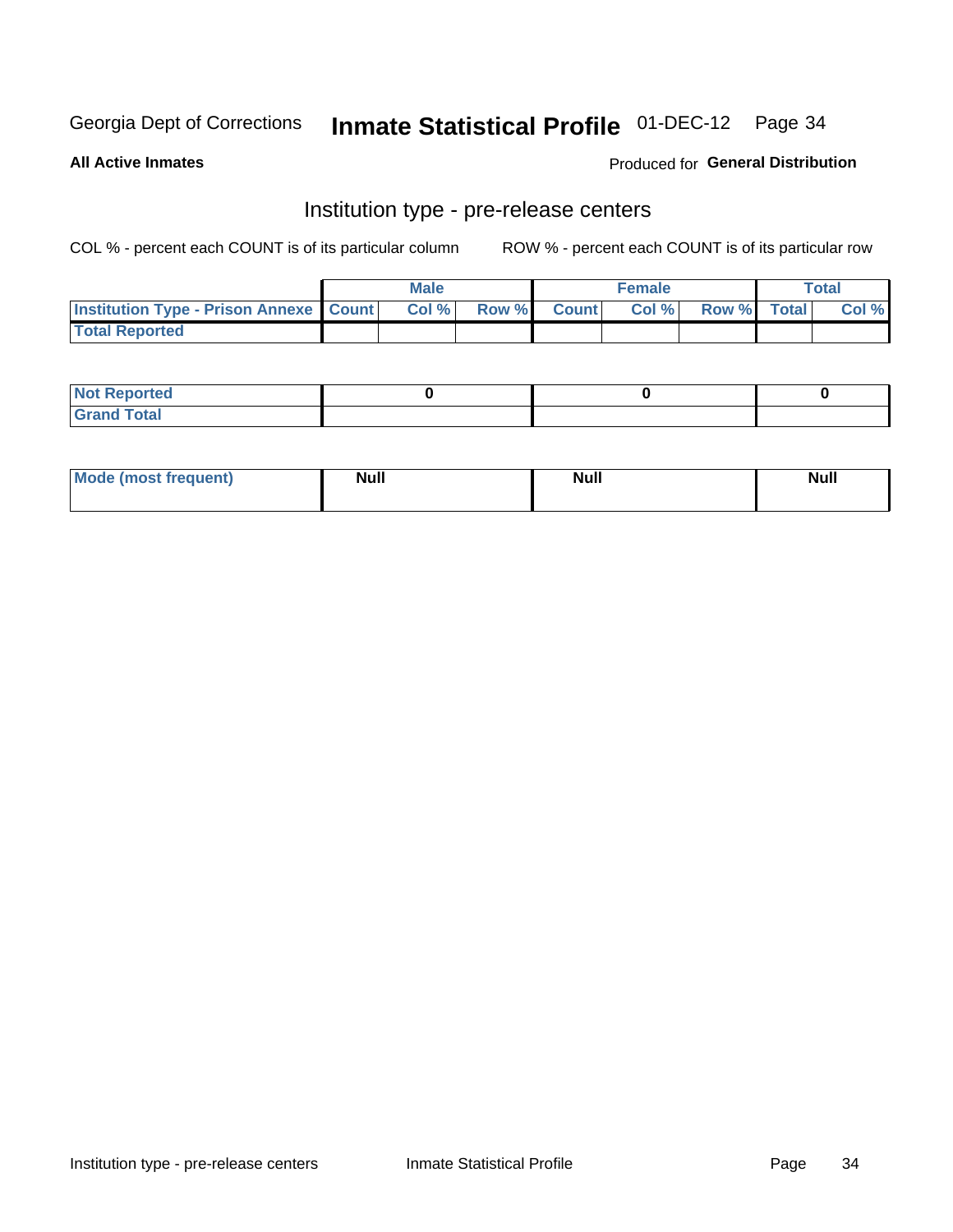# Inmate Statistical Profile 01-DEC-12 Page 35

**All Active Inmates** 

#### Produced for General Distribution

### Institution type - inmate boot camp

COL % - percent each COUNT is of its particular column

|                                      |              | <b>Male</b> |       |        | <b>Female</b> |             | Total |
|--------------------------------------|--------------|-------------|-------|--------|---------------|-------------|-------|
| <b>Institution Type - Boot Camps</b> | <b>Count</b> | Col %       | Row % | Countl | Col %         | Row % Total | Col % |
| <b>Total Rported</b>                 |              |             |       |        |               |             |       |

| <b>Not Reported</b>            |  |  |
|--------------------------------|--|--|
| <b>Total</b><br>C <sub>r</sub> |  |  |

| Mode (most<br>Treauent) | <b>Null</b> | . .<br><b>Nu</b> |  |
|-------------------------|-------------|------------------|--|
|                         |             |                  |  |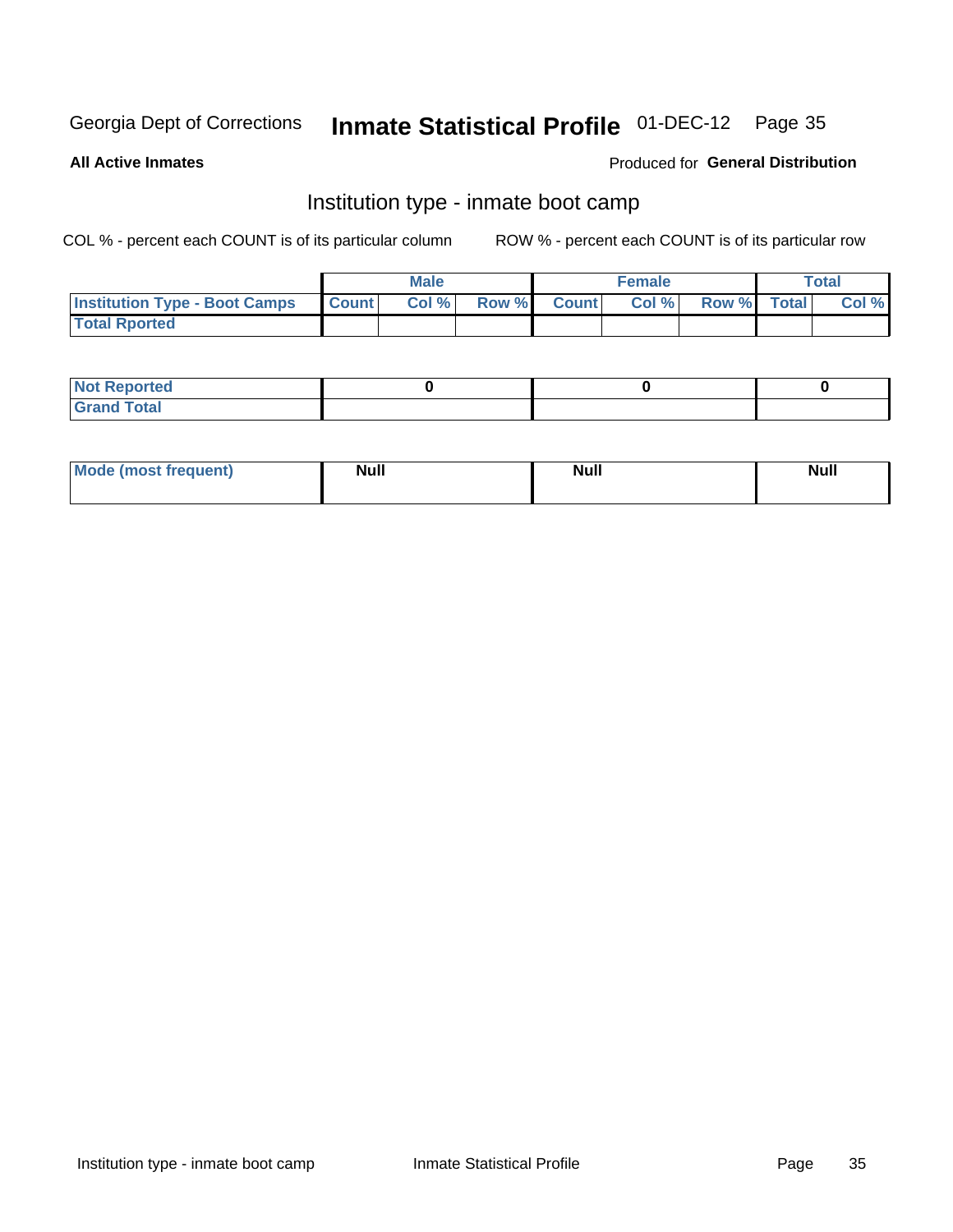# Inmate Statistical Profile 01-DEC-12 Page 36

#### **All Active Inmates**

#### **Produced for General Distribution**

### Number of disciplinary reports

COL % - percent each COUNT is of its particular column

|                                       |              | <b>Male</b> |        |              | <b>Female</b> |          |        | <b>Total</b> |
|---------------------------------------|--------------|-------------|--------|--------------|---------------|----------|--------|--------------|
| <b>Number of Disciplinary Reports</b> | <b>Count</b> | Col %       | Row %  | <b>Count</b> | Col %         | Row %    | Total  | Col %        |
|                                       | 24,421       | 45.51%      | 90.76% | 2,487        | 63.69%        | $9.24\%$ | 26,908 | 46.74%       |
|                                       | 6,686        | 12.46%      | 93.77% | 444          | 11.37%        | 6.23%    | 7,130  | 12.39%       |
|                                       | 4,066        | 7.58%       | 95.04% | 212          | 5.43%         | 4.96%    | 4,278  | 7.43%        |
| 3                                     | 2,665        | 4.97%       | 95.11% | 137          | 3.51%         | $4.89\%$ | 2,802  | 4.87%        |
| $\boldsymbol{4}$                      | 1,942        | 3.62%       | 95.24% | 97           | 2.48%         | 4.76%    | 2,039  | 3.54%        |
| 5                                     | 1,640        | $3.06\%$    | 96.07% | 67           | 1.72%         | 3.93%    | 1,707  | 2.97%        |
| <b>More Than 5</b>                    | 12,241       | 22.81%      | 96.37% | 461          | 11.81%        | 3.63%    | 12,702 | 22.07%       |
| <b>Total Reported</b>                 | 53,661       | 100%        | 93.22% | 3,905        | 100.0%        | 6.78%    | 57,566 | 100.0%       |

| วrted<br>NO1 |        |       |       |
|--------------|--------|-------|-------|
| <b>Total</b> | 53 661 | 3.905 | ',566 |

| Mean (average)       | E 94<br>.J.Z. | 2.59 | 5.04 |
|----------------------|---------------|------|------|
| Median (middle)      |               |      |      |
| Mode (most frequent) |               |      |      |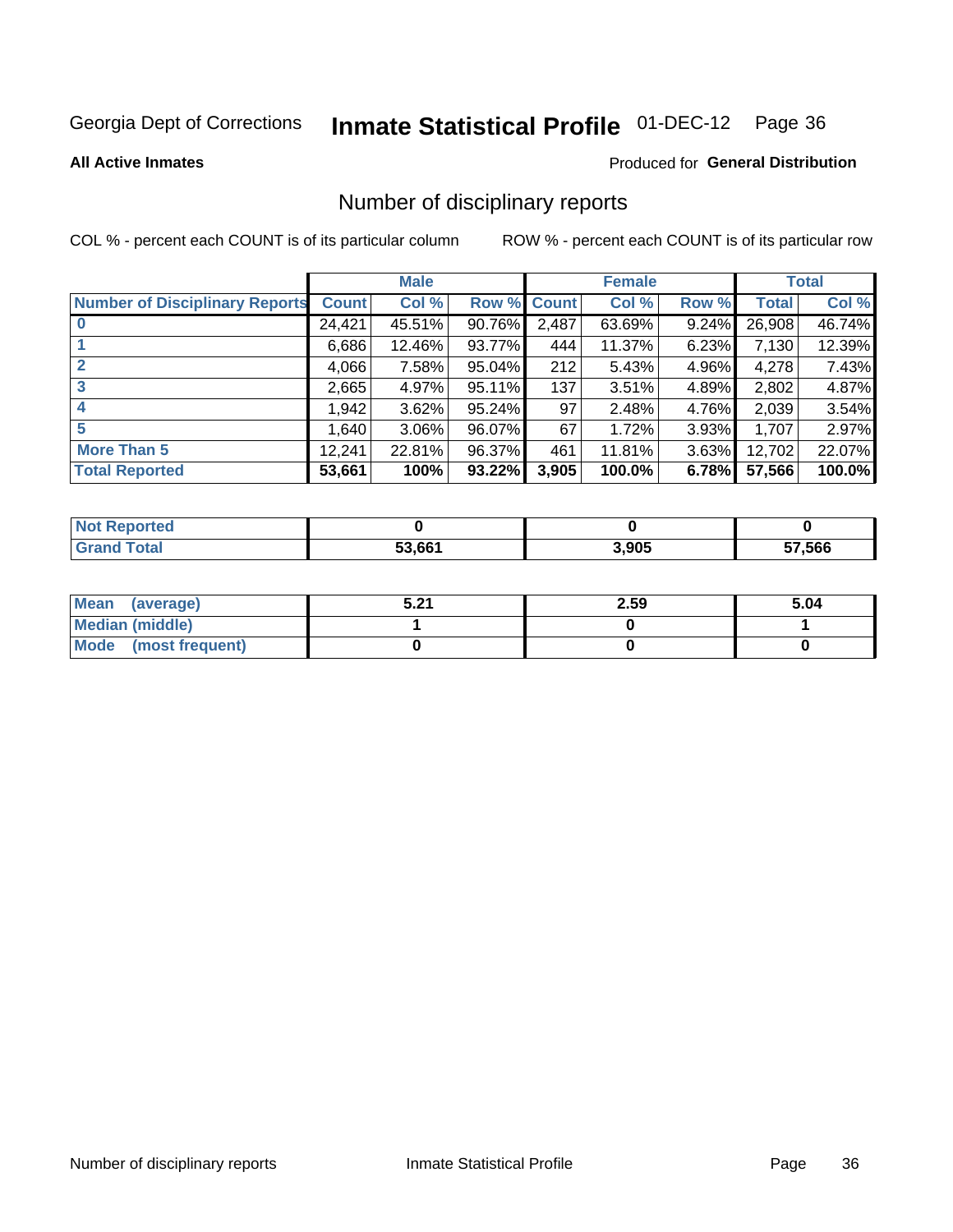# Inmate Statistical Profile 01-DEC-12 Page 37

#### **All Active Inmates**

#### **Produced for General Distribution**

## Number of transfers

COL % - percent each COUNT is of its particular column

|                            |         | <b>Male</b> |             |       | <b>Female</b> |           |              | <b>Total</b> |
|----------------------------|---------|-------------|-------------|-------|---------------|-----------|--------------|--------------|
| <b>Number of Transfers</b> | Count l | Col %       | Row % Count |       | Col %         | Row %     | <b>Total</b> | Col %        |
| $\bf{0}$                   | 5,008   | $9.33\%$    | 82.85%      | 1,037 | 26.56%        | 17.15%    | 6,045        | 10.50%       |
|                            | 413     | 0.77%       | 86.40%      | 65    | 1.66%         | 13.60%    | 478          | 0.83%        |
| $\mathbf{2}$               | 15,597  | 29.07%      | 92.08%      | 1,341 | 34.34%        | 7.92%     | 16,938       | 29.42%       |
| 3                          | 2,774   | 5.17%       | 89.86%      | 313   | 8.02%         | $10.14\%$ | 3,087        | 5.36%        |
| $\overline{\bf{4}}$        | 6,739   | 12.56%      | 94.48%      | 394   | 10.09%        | $5.52\%$  | 7,133        | 12.39%       |
| 5                          | 3,012   | 5.61%       | 94.99%      | 159   | 4.07%         | $5.01\%$  | 3,171        | 5.51%        |
| <b>More Than 5</b>         | 20,118  | 37.49%      | 97.12%      | 596   | 15.26%        | $2.88\%$  | 20,714       | 35.98%       |
| <b>Total Reported</b>      | 53,661  | 100%        | 93.22%      | 3,905 | 100%          | 6.78%     | 57,566       | 100%         |

| วrted<br>NO1 |        |       |       |
|--------------|--------|-------|-------|
| <b>Total</b> | 53 661 | 3.905 | ',566 |

| Mean (average)         | 5.86 | 2.85 | 5.65 |
|------------------------|------|------|------|
| <b>Median (middle)</b> |      |      |      |
| Mode (most frequent)   |      |      |      |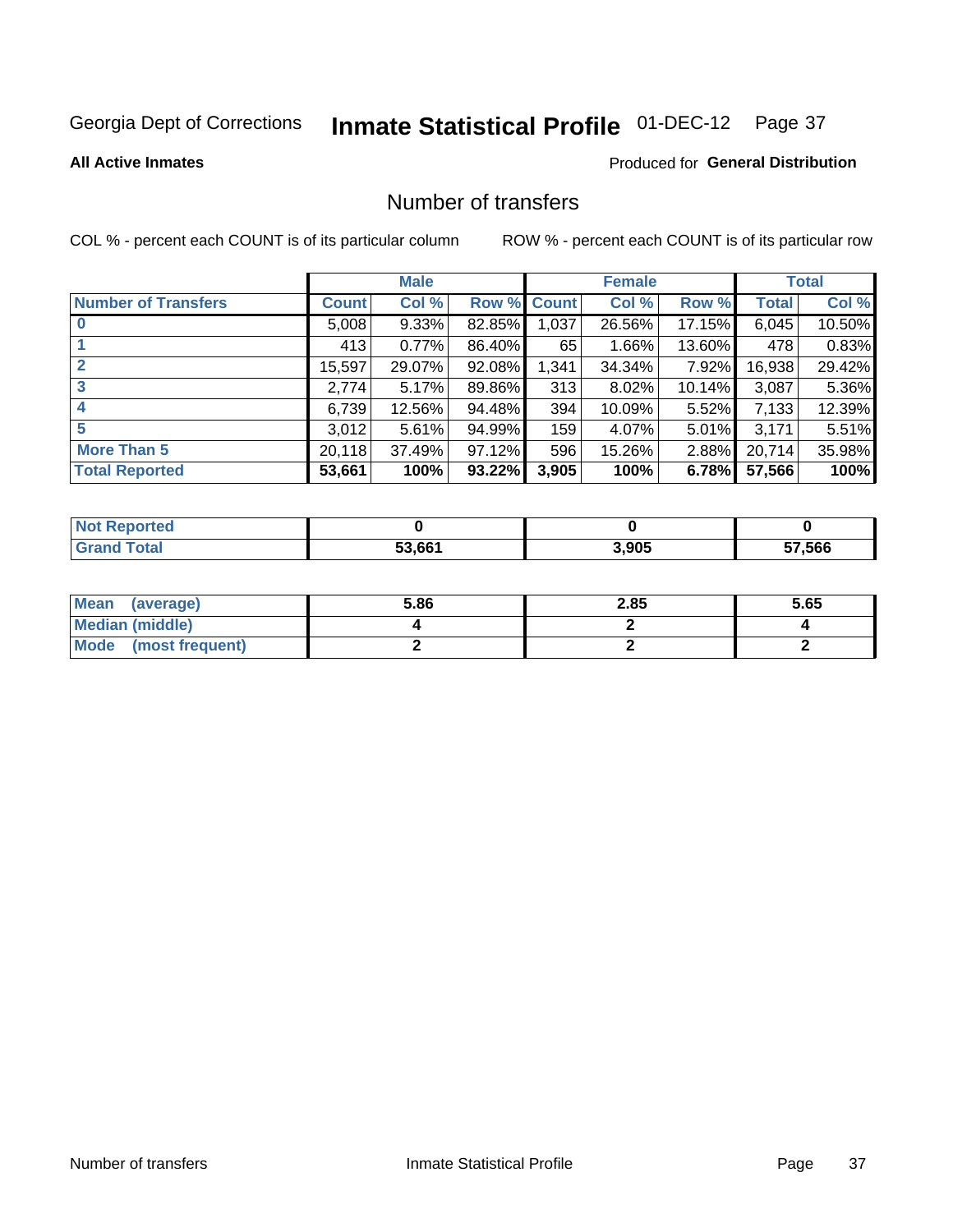# Inmate Statistical Profile 01-DEC-12 Page 38

**All Active Inmates** 

**Produced for General Distribution** 

# Number of escapes

COL % - percent each COUNT is of its particular column

|                          |              | <b>Male</b> |             |       | <b>Female</b> |          |        | <b>Total</b> |
|--------------------------|--------------|-------------|-------------|-------|---------------|----------|--------|--------------|
| <b>Number of Escapes</b> | <b>Count</b> | Col %       | Row % Count |       | Col %         | Row %    | Total  | Col %        |
|                          | 53,048       | 98.86%      | 93.16%      | 3,893 | 99.69%        | $6.84\%$ | 56,941 | 98.91%       |
|                          | 532          | 0.99%       | 97.79%      | 12    | 0.31%         | 2.21%    | 544    | 0.95%        |
|                          | 71           | 0.13%       | 100.00%     |       |               |          | 71     | 0.12%        |
|                          | 8            | 0.01%       | 100.00%     |       |               |          |        | 0.01%        |
|                          |              | 0.01%       | 100.00%     |       |               |          |        | 0.01%        |
| <b>Total Reported</b>    | 53,661       | 100%        | $93.22\%$   | 3,905 | 100%          | 6.78%    | 57,566 | 100%         |

| rted |        |       |        |
|------|--------|-------|--------|
|      | 53.661 | 3,905 | 57,566 |

| Mean (average)       |  | .01 |
|----------------------|--|-----|
| Median (middle)      |  |     |
| Mode (most frequent) |  |     |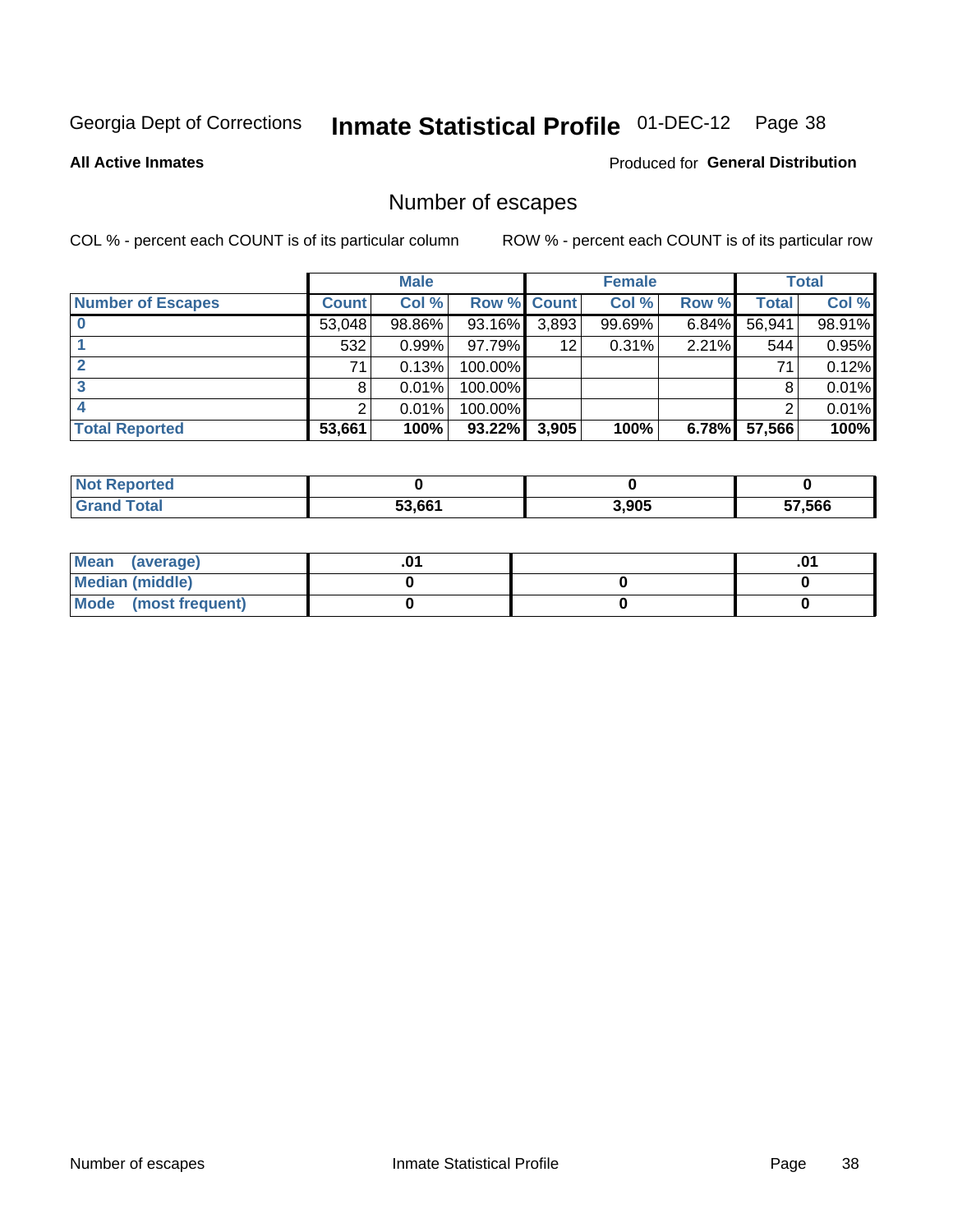# Inmate Statistical Profile 01-DEC-12 Page 39

**All Active Inmates** 

#### Produced for General Distribution

# Split sentences - Probation to follow

COL % - percent each COUNT is of its particular column

|                            |              | <b>Male</b> |                    |     | <b>Female</b> |              |                 | <b>Total</b> |
|----------------------------|--------------|-------------|--------------------|-----|---------------|--------------|-----------------|--------------|
| <b>Probation to follow</b> | <b>Count</b> | Col%        | <b>Row % Count</b> |     | Col %         | <b>Row %</b> | Total i         | Col %        |
| <b>Yes</b>                 | 35.652       | 66.44%      | $92.41\%$ 2.928    |     | 74.98%        | 7.59%        | 38,580          | 67.02%       |
| <b>No</b>                  | 18.009       | 33.56%      | 94.85%             | 977 | 25.02%        | $5.15\%$     | 18.986          | 32.98%       |
| <b>Total Reported</b>      | 53,661       | 100%        | $93.22\%$ 3,905    |     | 100%          |              | $6.78\%$ 57,566 | 100%         |

| _______ | 53 661 | 3.905 | <b>FAA</b><br>57.366 |
|---------|--------|-------|----------------------|
|         |        |       |                      |

| requent<br>′es<br>Yes<br><b>YAC</b><br>. |  | $Moo$ |  |  |  |
|------------------------------------------|--|-------|--|--|--|
|------------------------------------------|--|-------|--|--|--|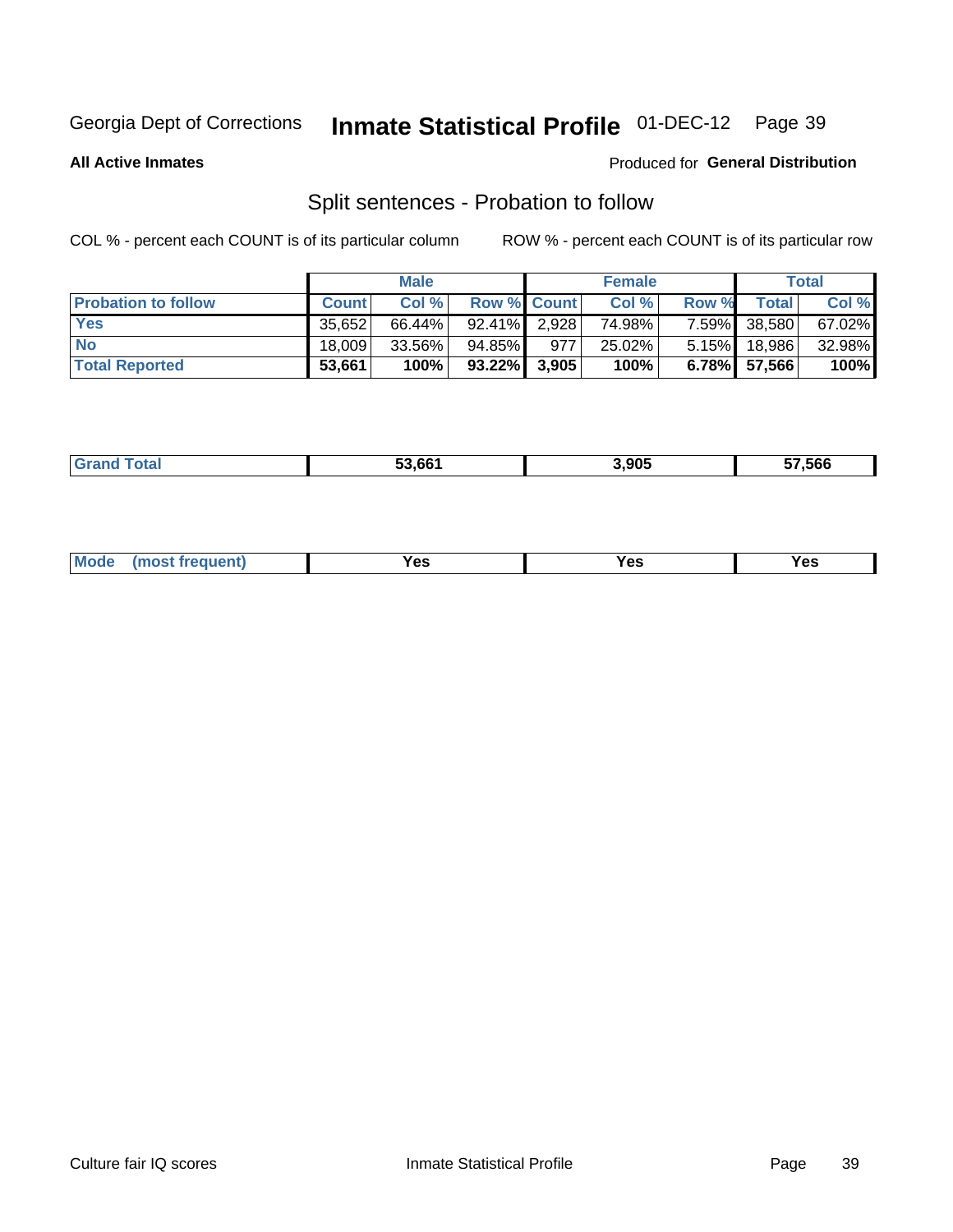# Inmate Statistical Profile 01-DEC-12 Page 40

**All Active Inmates** 

#### Produced for General Distribution

# Probable future release type of still active inmates

COL % - percent each COUNT is of its particular column

|                                         |              | <b>Male</b> |                    |     | <b>Female</b> |          | <b>Total</b> |        |
|-----------------------------------------|--------------|-------------|--------------------|-----|---------------|----------|--------------|--------|
| <b>Probable Future Release Type</b>     | <b>Count</b> | Col %       | <b>Row % Count</b> |     | Col %         | Row %    | <b>Total</b> | Col %  |
| <b>Paroled with probation to follow</b> | 8,763        | 16.61%      | 91.77%             | 786 | 20.54%        | 8.23%    | 9,549        | 16.87% |
| Paroled w/o probation to follow         | 2,884        | 5.47%       | 94.53%             | 167 | 4.36%         | 5.47%    | 3,051        | 5.39%  |
| <b>Maxout with probation to follow</b>  | 25,396       | 48.12%      | 92.49% 2.061       |     | 53.85%        | 7.51%    | 27,457       | 48.51% |
| <b>Maxout w/o probation to follow</b>   | 8,013        | 15.18%      | 94.41%             | 474 | 12.39%        | 5.59%    | 8,487        | 15.00% |
| Life, LWOP or death sentence            | 7.715        | 14.62%      | 95.79%             | 339 | 8.86%         | $4.21\%$ | 8,054        | 14.23% |
| <b>Total Reported</b>                   | 52,771       | 100%        | $93.24\%$ 3,827    |     | 100%          | 6.76%    | 56,598       | 100%   |

| eleased     |              |                  |        |
|-------------|--------------|------------------|--------|
| <b>otal</b> | にへ フフィ<br>◡▵ | 2027<br>m<br>v., | 56,598 |

| <b>Mode (most frequent)</b> | Maxout with PROB follow   Maxout with PROB follow   Maxout with PROB |        |
|-----------------------------|----------------------------------------------------------------------|--------|
|                             |                                                                      | follow |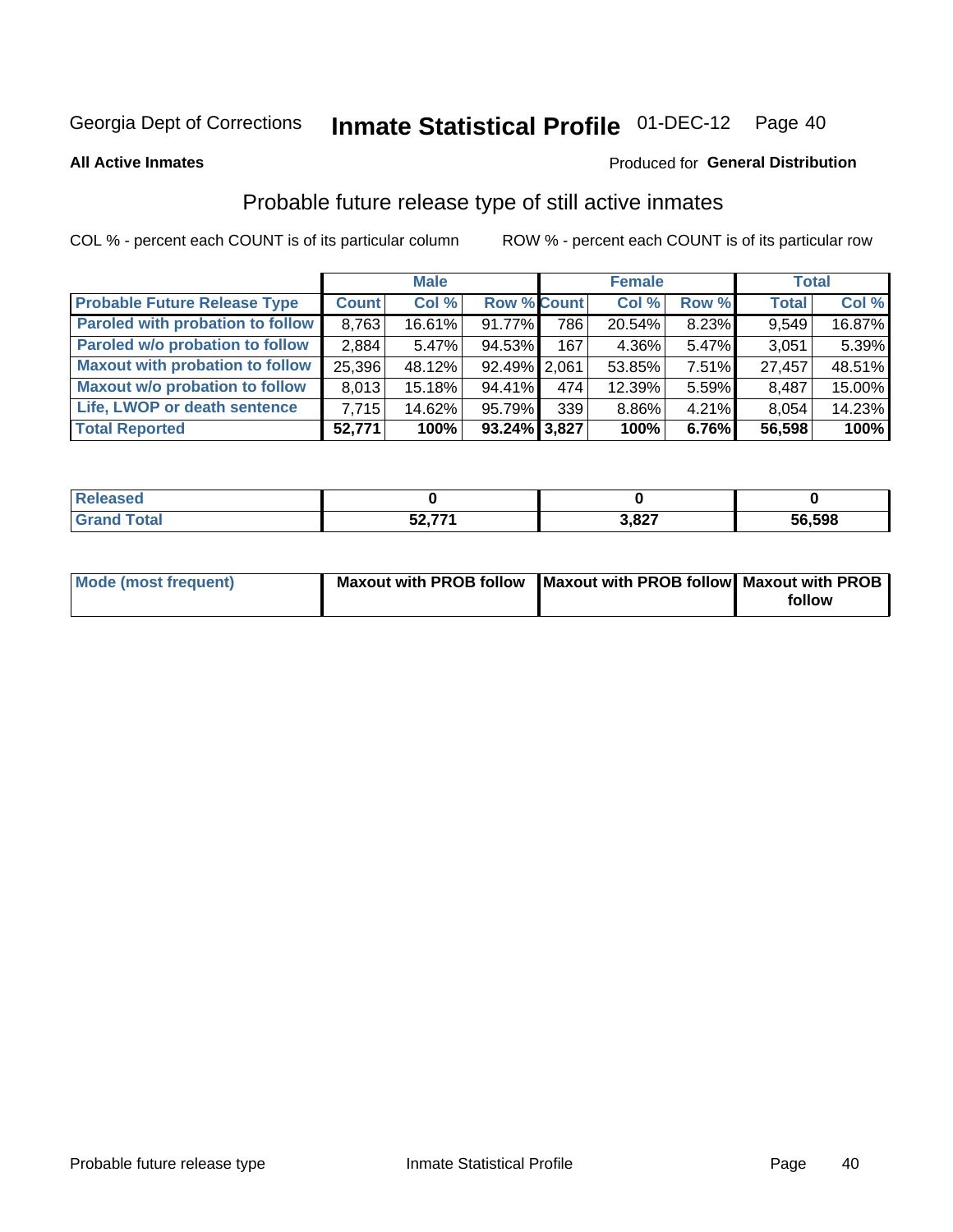### **All Active Inmates**

### **Produced for General Distribution**

# Time served in current (or last) institution

COL % - percent each COUNT is of its particular column

|                            | <b>Male</b>  |        | <b>Female</b> |              |        | <b>Total</b> |              |        |
|----------------------------|--------------|--------|---------------|--------------|--------|--------------|--------------|--------|
| <b>Time In Institution</b> | <b>Count</b> | Col %  | Row %         | <b>Count</b> | Col %  | Row %        | <b>Total</b> | Col %  |
| 0 to 3 months              | 13,511       | 25.18% | 92.33%        | 1,122        | 28.73% | 7.67%        | 14,633       | 25.42% |
| <b>3.01 to 6 months</b>    | 8,203        | 15.29% | 93.70%        | 552          | 14.14% | 6.30%        | 8,755        | 15.21% |
| 6.01 to 9 months           | 7,248        | 13.51% | 93.90%        | 471          | 12.06% | 6.10%        | 7,719        | 13.41% |
| 9.01 to 12 months          | 4,633        | 8.63%  | 94.36%        | 277          | 7.09%  | 5.64%        | 4,910        | 8.53%  |
| 12.01 to 18 months         | 6,709        | 12.50% | 93.88%        | 437          | 11.19% | 6.12%        | 7,146        | 12.41% |
| <b>18.01 to 24 months</b>  | 3,464        | 6.46%  | 87.76%        | 483          | 12.37% | 12.24%       | 3,947        | 6.86%  |
| 2.01 to 3 years            | 4,182        | 7.79%  | 94.19%        | 258          | 6.61%  | 5.81%        | 4,440        | 7.71%  |
| 3.01 to 4 years            | 2,149        | 4.00%  | 95.68%        | 97           | 2.48%  | 4.32%        | 2,246        | 3.90%  |
| $4.01$ to 5 years          | 1,253        | 2.34%  | 95.07%        | 65           | 1.66%  | 4.93%        | 1,318        | 2.29%  |
| 5.01 to 6 years            | 542          | 1.01%  | 95.59%        | 25           | 0.64%  | 4.41%        | 567          | 0.98%  |
| $6.01$ to 7 years          | 394          | 0.73%  | 92.49%        | 32           | 0.82%  | 7.51%        | 426          | 0.74%  |
| 7.01 to 8 years            | 285          | 0.53%  | 86.89%        | 43           | 1.10%  | 13.11%       | 328          | 0.57%  |
| $8.01$ to 9 years          | 183          | 0.34%  | 94.82%        | 10           | 0.26%  | 5.18%        | 193          | 0.34%  |
| 9.01 to 10 years           | 136          | 0.25%  | 97.84%        | 3            | 0.08%  | 2.16%        | 139          | 0.24%  |
| Over 10 years              | 769          | 1.43%  | 96.25%        | 30           | 0.77%  | 3.75%        | 799          | 1.39%  |
| <b>Total Reported</b>      | 53,661       | 100%   | 93.22%        | 3,905        | 100%   | 6.78%        | 57,566       | 100%   |

| <b>NOT</b><br>пео |        |       |        |
|-------------------|--------|-------|--------|
|                   | 53.661 | 905.ر | 57,566 |

| <b>Mean</b><br>(average) | 19 months | 15 months | 19 months |  |
|--------------------------|-----------|-----------|-----------|--|
| Median (middle)          | 8 months  | 8 months  | 8 months  |  |
| Mode<br>(most frequent)  | 0 months  | months    | ∖ months  |  |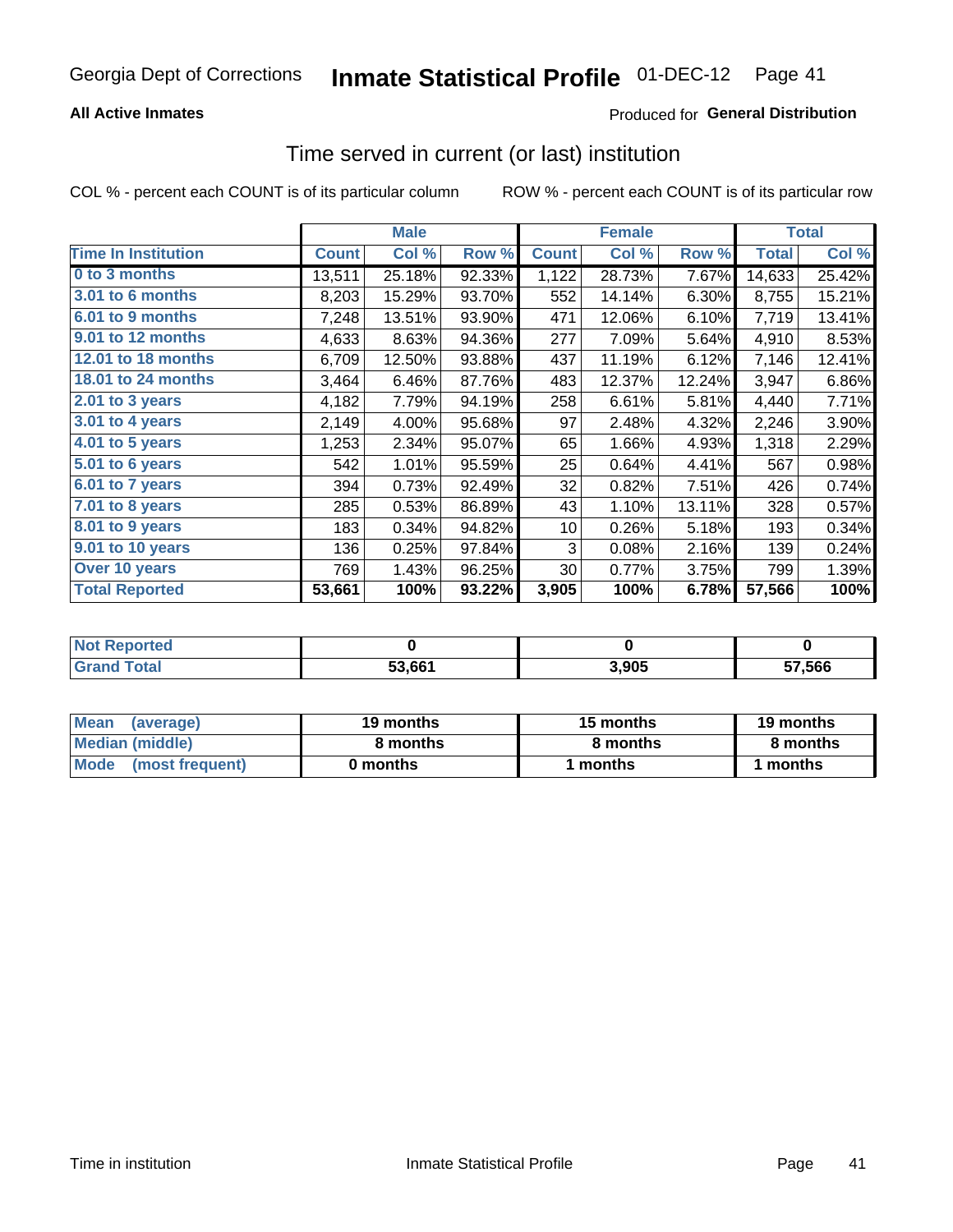#### **Inmate Statistical Profile 01-DEC-12** Page 42

#### **All Active Inmates**

#### Produced for General Distribution

## Highest grade level attained

COL % - percent each COUNT is of its particular column

|                              |              | <b>Male</b> |         |                | <b>Female</b> |        |              | <b>Total</b> |
|------------------------------|--------------|-------------|---------|----------------|---------------|--------|--------------|--------------|
| <b>Grade Level</b>           | <b>Count</b> | Col %       | Row %   | <b>Count</b>   | Col %         | Row %  | <b>Total</b> | Col %        |
| No school at all             | 23           | 0.04%       | 100.00% |                |               |        | 23           | 0.04%        |
| Grade 1                      | 40           | 0.08%       | 95.24%  | $\overline{2}$ | 0.05%         | 4.76%  | 42           | 0.08%        |
| Grade 2                      | 87           | 0.17%       | 96.67%  | 3              | 0.08%         | 3.33%  | 90           | 0.16%        |
| Grade 3                      | 122          | 0.24%       | 93.85%  | $\bf 8$        | 0.21%         | 6.15%  | 130          | 0.24%        |
| Grade 4                      | 133          | 0.26%       | 96.38%  | 5              | 0.13%         | 3.62%  | 138          | 0.25%        |
| <b>Grade 5</b>               | 191          | 0.37%       | 93.17%  | 14             | 0.38%         | 6.83%  | 205          | 0.37%        |
| Grade 6                      | 711          | 1.39%       | 96.21%  | 28             | 0.75%         | 3.79%  | 739          | 1.35%        |
| <b>Grade 7</b>               | 952          | 1.86%       | 93.52%  | 66             | 1.77%         | 6.48%  | 1,018        | 1.85%        |
| Grade 8                      | 3,419        | 6.68%       | 93.06%  | 255            | 6.85%         | 6.94%  | 3,674        | 6.69%        |
| <b>Grade 9</b>               | 6,292        | 12.29%      | 94.60%  | 359            | 9.64%         | 5.40%  | 6,651        | 12.11%       |
| Grade 10                     | 8,476        | 16.55%      | 95.35%  | 413            | 11.09%        | 4.65%  | 8,889        | 16.18%       |
| Grade 11                     | 8,409        | 16.42%      | 95.14%  | 430            | 11.54%        | 4.86%  | 8,839        | 16.09%       |
| <b>Grade 12 or GED</b>       | 16,938       | 33.08%      | 93.21%  | 1,233          | 33.10%        | 6.79%  | 18,171       | 33.08%       |
| <b>Some tech school</b>      | 304          | 0.59%       | 71.36%  | 122            | 3.28%         | 28.64% | 426          | 0.78%        |
| <b>Completed tech school</b> | 310          | 0.61%       | 75.79%  | 99             | 2.66%         | 24.21% | 409          | 0.74%        |
| College, 1 year              | 1,467        | 2.86%       | 87.27%  | 214            | 5.74%         | 12.73% | 1,681        | 3.06%        |
| College, 2 year              | 1,970        | 3.85%       | 87.21%  | 289            | 7.76%         | 12.79% | 2,259        | 4.11%        |
| College, 3 year              | 523          | 1.02%       | 88.49%  | 68             | 1.83%         | 11.51% | 591          | 1.08%        |
| <b>Bachelor's degree</b>     | 668          | 1.30%       | 88.01%  | 91             | 2.44%         | 11.99% | 759          | 1.38%        |
| <b>Master's degree</b>       | 121          | 0.24%       | 85.82%  | 20             | 0.54%         | 14.18% | 141          | 0.26%        |
| Ph.D. degree                 | 22           | 0.04%       | 95.65%  | 1              | 0.03%         | 4.35%  | 23           | 0.04%        |
| Law degree                   | 20           | 0.04%       | 86.96%  | 3              | 0.08%         | 13.04% | 23           | 0.04%        |
| <b>Medical degree</b>        | 8            | 0.02%       | 80.00%  | $\overline{2}$ | 0.05%         | 20.00% | 10           | 0.02%        |
| <b>Total Reported</b>        | 51,206       | 100%        | 93.22%  | 3,725          | 100%          | 6.78%  | 54,931       | 100%         |

| 2,455  | 180   | 2,635  |
|--------|-------|--------|
| 53.661 | 3,905 | 57.566 |

| Mean<br>(average)              | 10.82           | 11.39           | 10.86             |
|--------------------------------|-----------------|-----------------|-------------------|
| Median (middle)                | Grade 11        | Grade 12 or GED | Grade 11          |
| <b>Mode</b><br>(most frequent) | Grade 12 or GED | Grade 12 or GED | I Grade 12 or GED |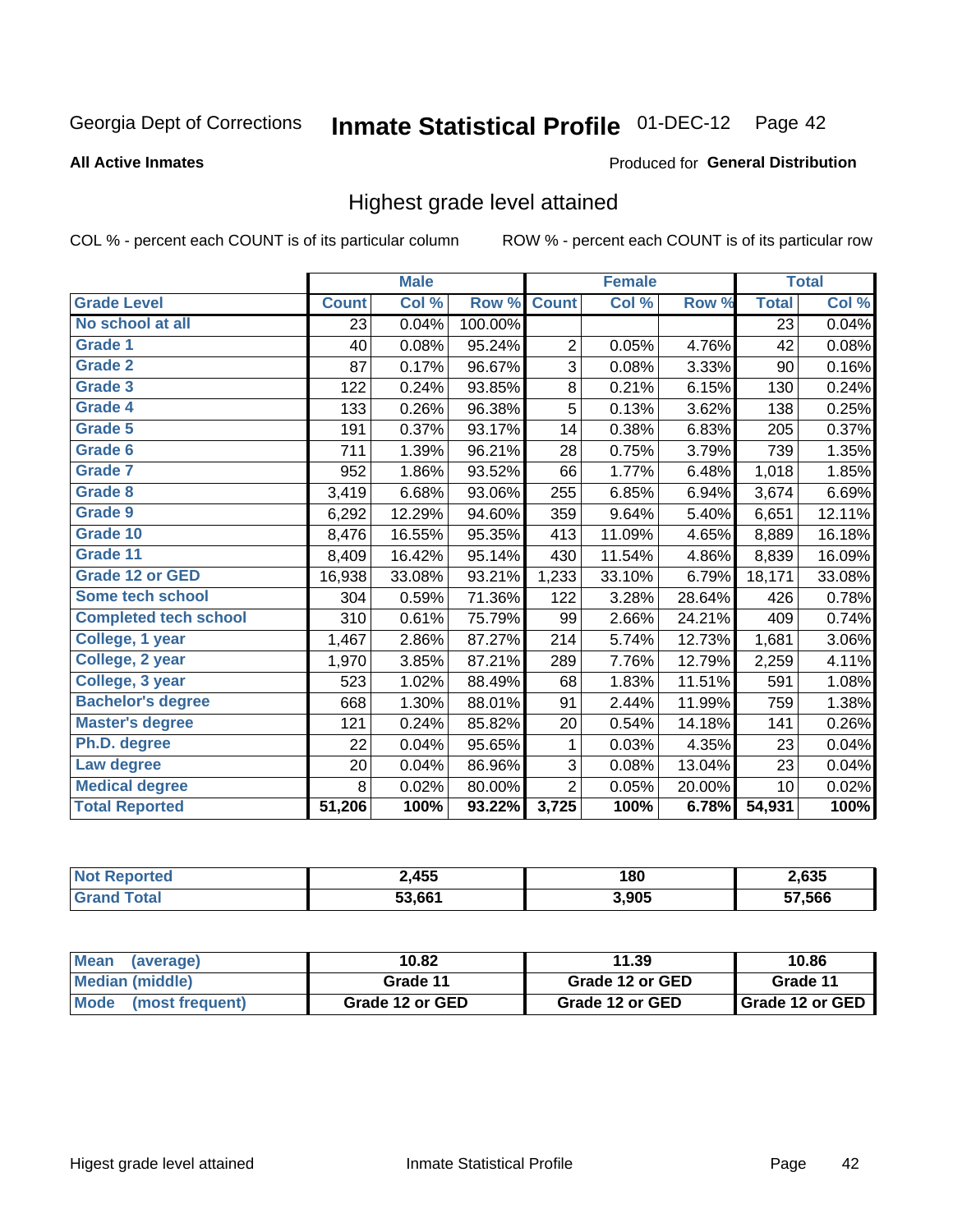# Inmate Statistical Profile 01-DEC-12 Page 43

#### **All Active Inmates**

#### **Produced for General Distribution**

## Culture fair IQ scores

COL % - percent each COUNT is of its particular column

|                       |              | <b>Male</b> |                    |       | <b>Female</b> |        |              | <b>Total</b> |
|-----------------------|--------------|-------------|--------------------|-------|---------------|--------|--------------|--------------|
| <b>IQ Scores</b>      | <b>Count</b> | Col %       | <b>Row % Count</b> |       | Col %         | Row %  | <b>Total</b> | Col %        |
| $60 - 69$             | 874          | 3.23%       | 97.44%             | 23    | 1.93%         | 2.56%  | 897          | 3.17%        |
| $70 - 79$             | 2,155        | 7.96%       | 95.27%             | 107   | 8.98%         | 4.73%  | 2,262        | 8.00%        |
| $80 - 89$             | 4,136        | 15.27%      | 93.43%             | 291   | 24.43%        | 6.57%  | 4,427        | 15.66%       |
| $90 - 99$             | 7,014        | 25.90%      | 94.68%             | 394   | 33.08%        | 5.32%  | 7,408        | 26.20%       |
| $100 - 109$           | 7,196        | 26.57%      | 97.73%             | 167   | 14.02%        | 2.27%  | 7,363        | 26.04%       |
| $110 - 119$           | 4,673        | 17.25%      | 98.17%             | 87    | 7.30%         | 1.83%  | 4,760        | 16.83%       |
| $120 - 129$           | 978          | 3.61%       | 93.68%             | 66    | 5.54%         | 6.32%  | 1,044        | 3.69%        |
| $130 - 139$           | 47           | 0.17%       | 53.41%             | 41    | 3.44%         | 46.59% | 88           | 0.31%        |
| 140 & Up              | 11           | 0.04%       | 42.31%             | 15    | 1.26%         | 57.69% | 26           | 0.09%        |
| <b>Total Reported</b> | 27,084       | 100%        | 95.79%             | 1,191 | 100%          | 4.21%  | 28,275       | 100%         |

| <b>Not Reported</b>         | 26,111 | 2,614 | 28,725 |
|-----------------------------|--------|-------|--------|
| <b>Not Valid (under 60)</b> | 466    | 100   | 566    |
| <b>Grand Total</b>          | 53,661 | 3,905 | 57,566 |

| Mean<br>(average)       | 98  | כח | 98 |
|-------------------------|-----|----|----|
| <b>Median (middle)</b>  | 99  | 94 | 99 |
| Mode<br>(most frequent) | 103 | 94 | 99 |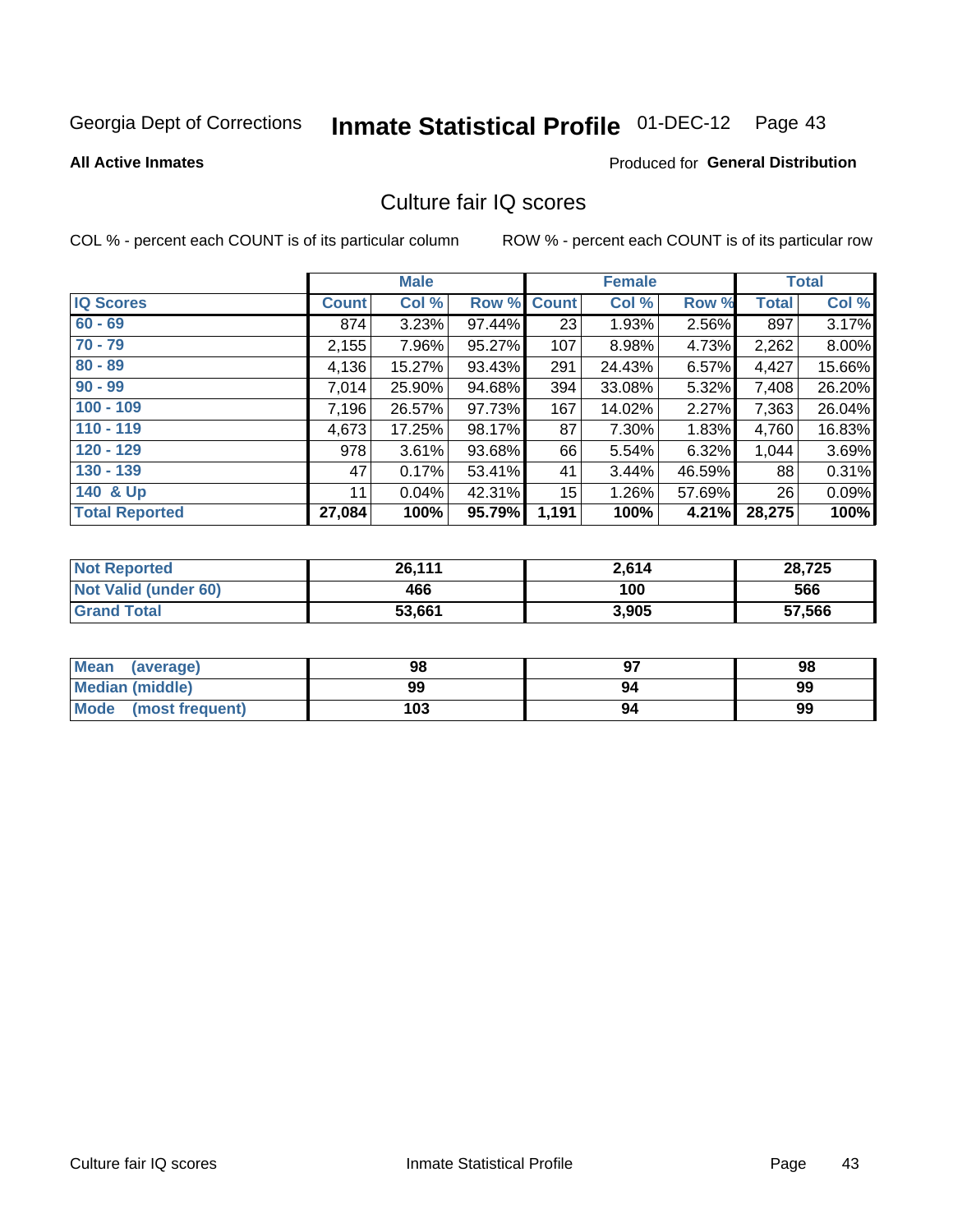#### **Inmate Statistical Profile 01-DEC-12** Page 44

**All Active Inmates** 

### Produced for General Distribution

# Wide Range Achievement Test (WRAT) reading score

COL % - percent each COUNT is of its particular column

|                           |              | <b>Male</b> |        |              | <b>Female</b> |        |              | <b>Total</b> |
|---------------------------|--------------|-------------|--------|--------------|---------------|--------|--------------|--------------|
| <b>WRAT Reading Score</b> | <b>Count</b> | Col %       | Row %  | <b>Count</b> | Col %         | Row %  | <b>Total</b> | Col %        |
| 0.1 to 0.9                | 582          | 2.12%       | 98.64% | 8            | 0.62%         | 1.36%  | 590          | 2.05%        |
| 1.0 to 1.9                | 671          | 2.44%       | 97.96% | 14           | 1.08%         | 2.04%  | 685          | 2.38%        |
| 2.0 to 2.9                | 1,236        | 4.50%       | 97.55% | 31           | 2.40%         | 2.45%  | 1,267        | 4.40%        |
| 3.0 to 3.9                | 2,301        | 8.38%       | 97.42% | 61           | 4.72%         | 2.58%  | 2,362        | 8.21%        |
| 4.0 to 4.9                | 2,620        | 9.54%       | 96.29% | 101          | 7.82%         | 3.71%  | 2,721        | 9.46%        |
| 5.0 to 5.9                | 2,306        | 8.39%       | 96.97% | 72           | 5.57%         | 3.03%  | 2,378        | 8.27%        |
| 6.0 to 6.9                | 2,367        | 8.62%       | 96.18% | 94           | 7.28%         | 3.82%  | 2,461        | 8.56%        |
| 7.0 to 7.9                | 1,136        | 4.13%       | 95.70% | 51           | 3.95%         | 4.30%  | 1,187        | 4.13%        |
| 8.0 to 8.9                | 2,216        | 8.07%       | 96.26% | 86           | 6.66%         | 3.74%  | 2,302        | 8.00%        |
| 9.0 to 9.9                | 1,778        | 6.47%       | 96.74% | 60           | 4.64%         | 3.26%  | 1,838        | 6.39%        |
| 10.0 to 10.9              | 1,490        | 5.42%       | 95.15% | 76           | 5.88%         | 4.85%  | 1,566        | 5.44%        |
| 11.0 to 11.9              | 1,869        | 6.80%       | 94.49% | 109          | 8.44%         | 5.51%  | 1,978        | 6.88%        |
| 12.0 to 12.9              | 5,623        | 20.47%      | 93.73% | 376          | 29.10%        | 6.27%  | 5,999        | 20.85%       |
| 13                        | 1,279        | 4.66%       | 89.32% | 153          | 11.84%        | 10.68% | 1,432        | 4.98%        |
| <b>Total Reported</b>     | 27,474       | 100%        | 95.51% | 1,292        | 100%          | 4.49%  | 28,766       | 100%         |

| <b>Not Reported</b>   | 26,187 | 2,613 | 28,800 |
|-----------------------|--------|-------|--------|
| Total<br><b>Grand</b> | 53,661 | 3,905 | 57,566 |

| <b>Mean</b><br>(average)       | 8.04         | 9.49 | 8.10 |
|--------------------------------|--------------|------|------|
| Median (middle)                | י ה<br>O.A   | 10.8 | o.z  |
| <b>Mode</b><br>(most frequent) | 19 Q<br>14.O | 12.9 | 12.8 |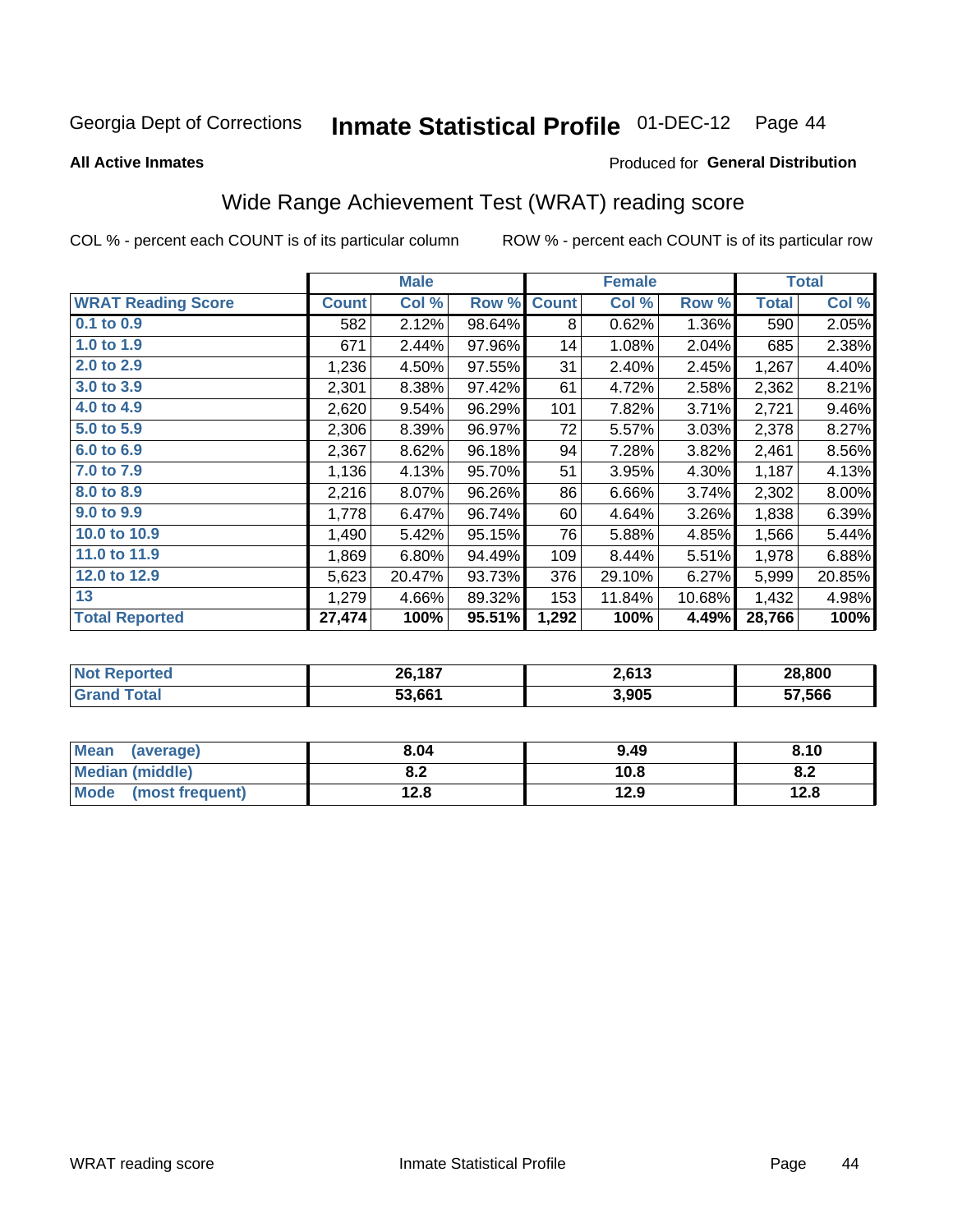#### **Inmate Statistical Profile 01-DEC-12** Page 45

**All Active Inmates** 

#### Produced for General Distribution

# Wide Range Achievement Test (WRAT) math score

COL % - percent each COUNT is of its particular column

|                              |              | <b>Male</b> |        |              | <b>Female</b> |        |              | <b>Total</b> |
|------------------------------|--------------|-------------|--------|--------------|---------------|--------|--------------|--------------|
| <b>WRAT Mathematic Score</b> | <b>Count</b> | Col %       | Row %  | <b>Count</b> | Col %         | Row %  | <b>Total</b> | Col %        |
| 0.1 to 0.9                   | 82           | 0.30%       | 98.80% | 1            | 0.08%         | 1.20%  | 83           | 0.29%        |
| 1.0 to 1.9                   | 198          | 0.72%       | 98.02% | 4            | 0.31%         | 1.98%  | 202          | 0.70%        |
| 2.0 to 2.9                   | 668          | 2.43%       | 96.53% | 24           | 1.86%         | 3.47%  | 692          | 2.41%        |
| 3.0 to 3.9                   | 1,656        | 6.03%       | 97.13% | 49           | 3.79%         | 2.87%  | 1,705        | 5.93%        |
| 4.0 to 4.9                   | 3,245        | 11.81%      | 96.66% | 112          | 8.67%         | 3.34%  | 3,357        | 11.67%       |
| 5.0 to 5.9                   | 4,000        | 14.56%      | 96.46% | 147          | 11.38%        | 3.54%  | 4,147        | 14.42%       |
| 6.0 to 6.9                   | 6,151        | 22.39%      | 96.02% | 255          | 19.74%        | 3.98%  | 6,406        | 22.27%       |
| 7.0 to 7.9                   | 3,143        | 11.44%      | 96.29% | 121          | 9.37%         | 3.71%  | 3,264        | 11.35%       |
| 8.0 to 8.9                   | 2,342        | 8.52%       | 94.09% | 147          | 11.38%        | 5.91%  | 2,489        | 8.65%        |
| 9.0 to 9.9                   | 1,874        | 6.82%       | 94.84% | 102          | 7.89%         | 5.16%  | 1,976        | 6.87%        |
| 10.0 to 10.9                 | 884          | 3.22%       | 96.72% | 30           | 2.32%         | 3.28%  | 914          | 3.18%        |
| 11.0 to 11.9                 | 981          | 3.57%       | 92.11% | 84           | 6.50%         | 7.89%  | 1,065        | 3.70%        |
| 12.0 to 12.9                 | 2,095        | 7.62%       | 91.77% | 188          | 14.55%        | 8.23%  | 2,283        | 7.94%        |
| 13                           | 157          | 0.57%       | 84.86% | 28           | 2.17%         | 15.14% | 185          | 0.64%        |
| <b>Total Reported</b>        | 27,476       | 100%        | 95.51% | 1,292        | 100.0%        | 4.49%  | 28,768       | 100.0%       |

| <b>Not Reported</b> | 26,185 | 2,613 | 28,798 |
|---------------------|--------|-------|--------|
| <b>Grand Total</b>  | 53,661 | 3,905 | 57,566 |

| Mean (average)         | 7.09 | 8.01 | 7.13 |
|------------------------|------|------|------|
| <b>Median (middle)</b> | ง. ว | 54   | o.o  |
| Mode (most frequent)   | ხ.მ  | 12.9 | 6.5  |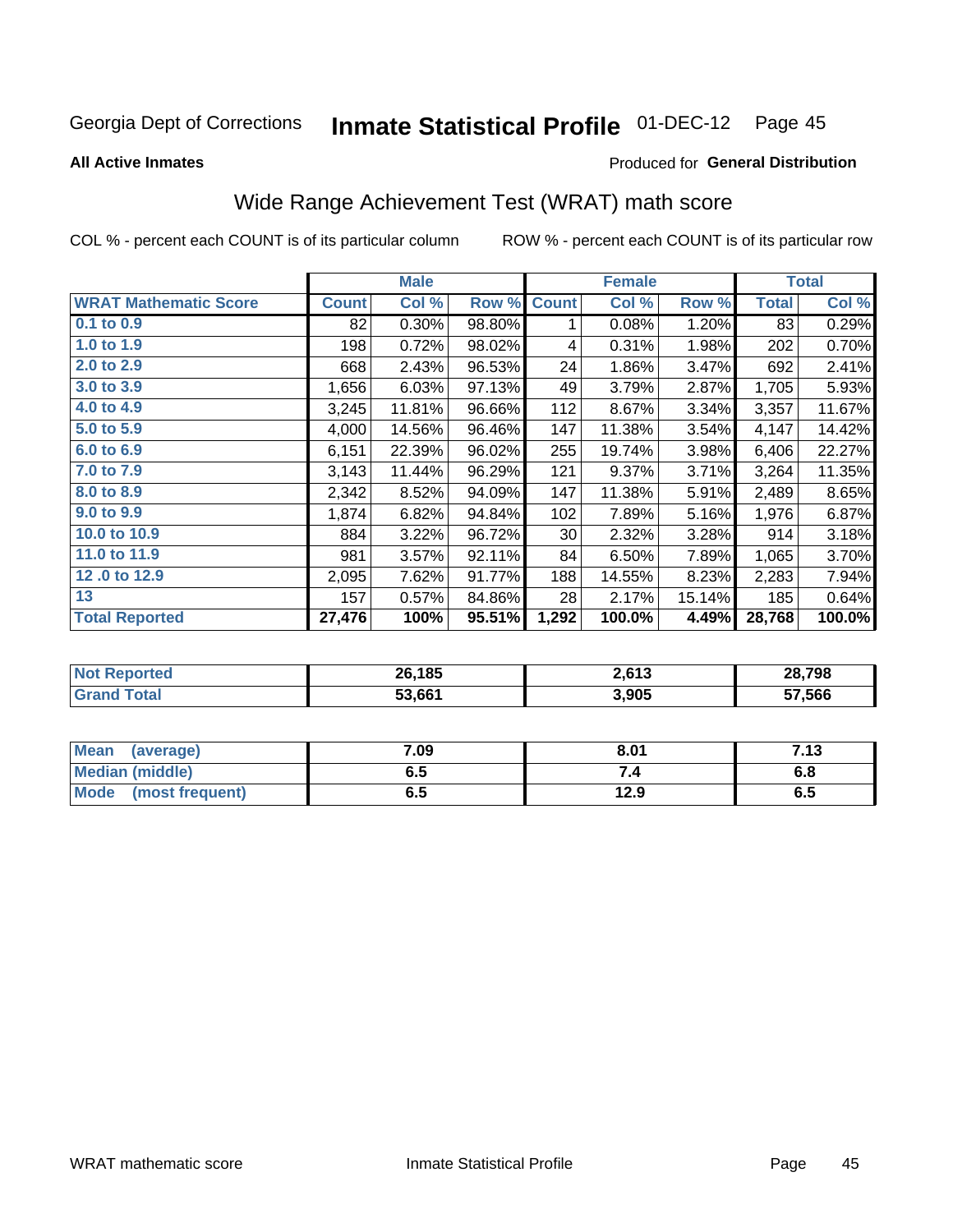#### **Inmate Statistical Profile 01-DEC-12** Page 46

Produced for General Distribution

#### **All Active Inmates**

## Wide Range Achievement Test (WRAT) spelling score

COL % - percent each COUNT is of its particular column

| <b>Total</b><br>624<br>3.65%<br>1,051 | Col %<br>2.17%           |
|---------------------------------------|--------------------------|
|                                       |                          |
|                                       |                          |
|                                       |                          |
| 1,789                                 | 6.22%                    |
| 2,325                                 | 8.08%                    |
| 2,388                                 | 8.30%                    |
| 3,341<br>11.61%                       |                          |
| 3,030<br>10.53%                       |                          |
| 2,438                                 | 8.48%                    |
| 2,254                                 | 7.84%                    |
| 1,755                                 | 6.10%                    |
| 1,630                                 | 5.67%                    |
|                                       | 5.42%                    |
| 13.56%                                |                          |
| 682                                   | 2.37%                    |
|                                       | 100%                     |
|                                       | 1,559<br>3,900<br>28,766 |

| <b>Not Reported</b> | 26,187 | 2,613 | 28,800 |
|---------------------|--------|-------|--------|
| Total<br>'Grand .   | 53,661 | 3,905 | 57,566 |

| <b>Mean</b><br>(average) | ר ה<br>$\mathbf{z}$ | 9.28 | -94<br>$\cdots$ |
|--------------------------|---------------------|------|-----------------|
| Median (middle)          | ν.,                 | 9.6  | ν.,             |
| Mode<br>(most frequent)  | 12.9                | 12.9 | 12.9            |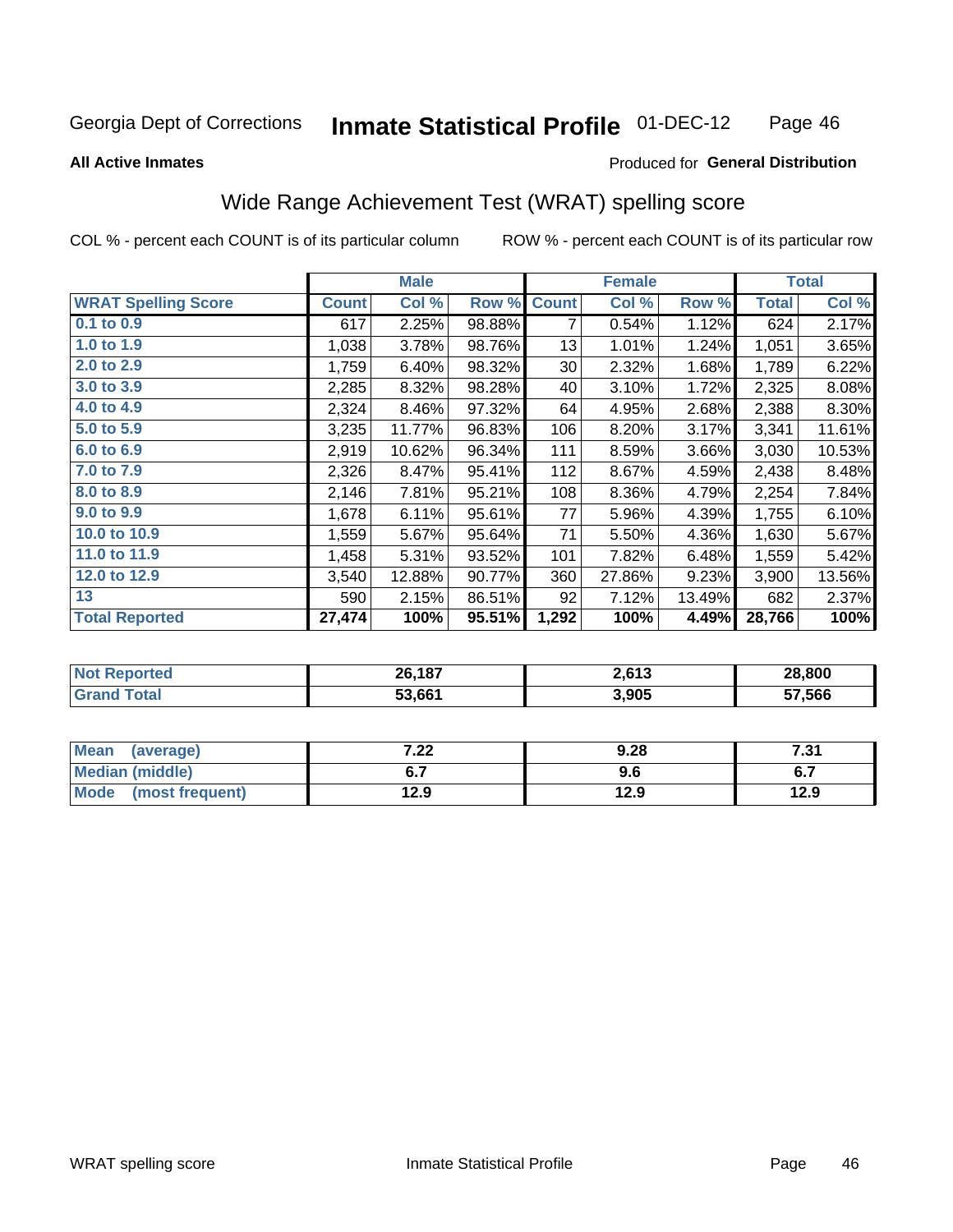#### **All Active Inmates**

### **Produced for General Distribution**

# Scope of substance abuse - summary

COL % - percent each COUNT is of its particular column

|                        |              | <b>Male</b> |           |              | <b>Female</b> |       |              | <b>Total</b> |
|------------------------|--------------|-------------|-----------|--------------|---------------|-------|--------------|--------------|
| <b>Substance Abuse</b> | <b>Count</b> | Col %       | Row %     | <b>Count</b> | Col %         | Row % | <b>Total</b> | Col %        |
| <b>None</b>            | 39,871       | 74.30%      | 92.30%    | 3,325        | 85.15%        | 7.70% | 43,196       | 75.04%       |
| Drugs only             | 7.417        | 13.82%      | 94.35%    | 444          | $11.37\%$     | 5.65% | 7,861        | 13.66%       |
| <b>Alcohol only</b>    | .611         | $3.00\%$    | $98.11\%$ | 31           | 0.79%         | 1.89% | 1,642        | 2.85%        |
| Drugs and alcohol      | 4,762        | 8.87%       | 97.84%    | 105          | 2.69%         | 2.16% | 4,867        | 8.45%        |
| <b>Total Reported</b>  | 53,661       | 100%        | $93.22\%$ | 3,905        | 100%          | 6.78% | 57,566       | 100%         |

| <b>Not Reported</b> |        |       |        |
|---------------------|--------|-------|--------|
| <b>Grand Total</b>  | 53.661 | 3,905 | 57,566 |

| Mode<br><b>None</b><br><b>None</b><br>None<br>nos<br>auenti<br>___<br>$ -$ |
|----------------------------------------------------------------------------|
|----------------------------------------------------------------------------|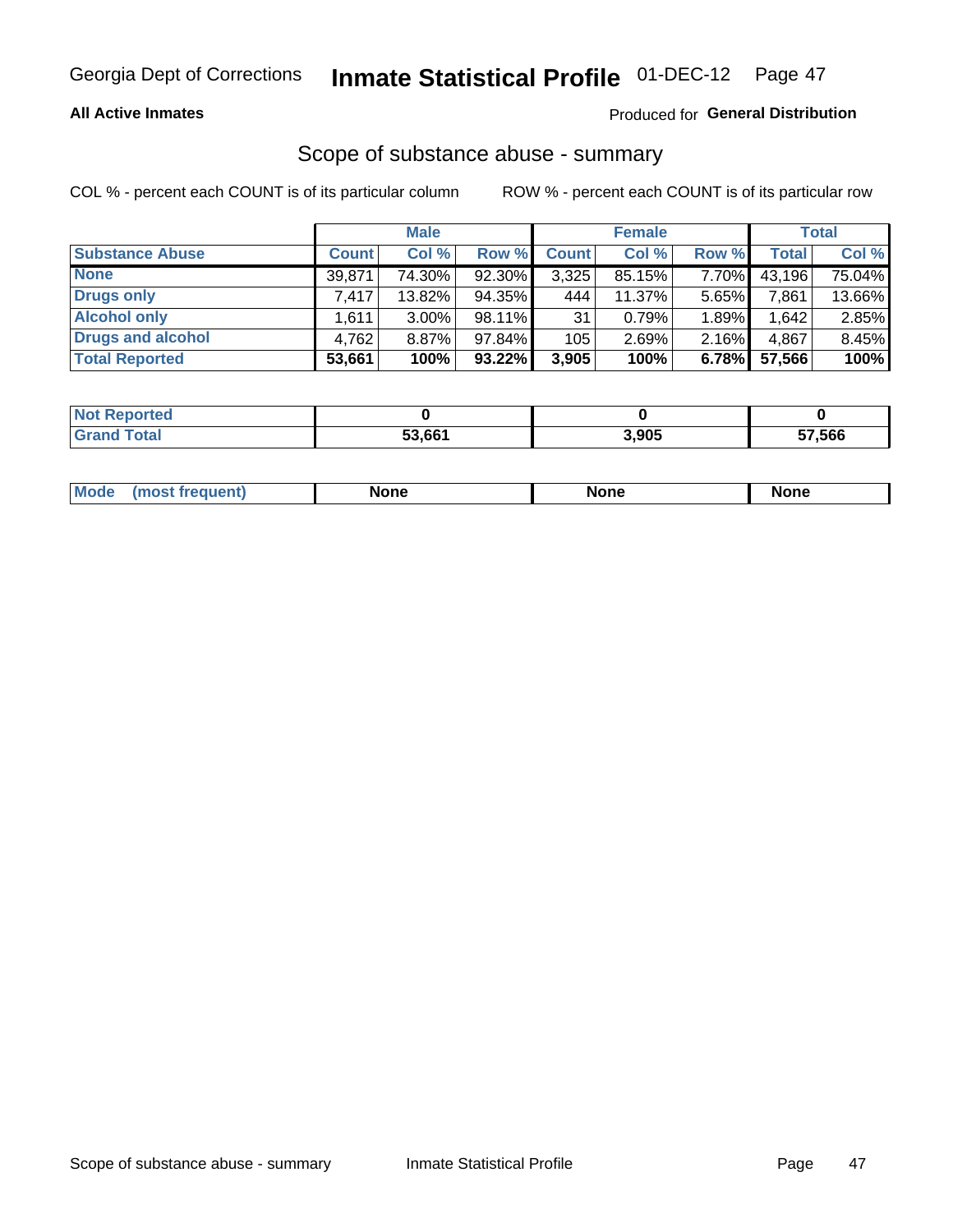#### **All Active Inmates**

### **Produced for General Distribution**

### Scope of substance abuse - detail

COL % - percent each COUNT is of its particular column

|                                      |              | <b>Male</b> |         |              | <b>Female</b> |        |              | <b>Total</b> |
|--------------------------------------|--------------|-------------|---------|--------------|---------------|--------|--------------|--------------|
| <b>Substance Abuse</b>               | <b>Count</b> | Col %       | Row %   | <b>Count</b> | Col %         | Row %  | <b>Total</b> | Col %        |
| No drug or alcohol problems          | 39,871       | 74.30%      | 92.30%  | 3,325        | 85.15%        | 7.70%  | 43,196       | 75.04%       |
| Drug addiction but no alcohol        | 134          | 0.25%       | 89.33%  | 16           | 0.41%         | 10.67% | 150          | 0.26%        |
| <b>Drug addiction and alcohol</b>    | 69           | 0.13%       | 98.57%  |              | 0.03%         | 1.43%  | 70           | 0.12%        |
| abuse                                |              |             |         |              |               |        |              |              |
| <b>Drug addiction and alcoholism</b> | 48           | 0.09%       | 100.00% |              |               |        | 48           | 0.08%        |
| No drug problem but alcohol          | 1,338        | 2.49%       | 99.04%  | 13           | 0.33%         | 0.96%  | 1,351        | 2.35%        |
| <b>labuse</b>                        |              |             |         |              |               |        |              |              |
| No drug problem but alcoholism       | 273          | 0.51%       | 93.81%  | 18           | 0.46%         | 6.19%  | 291          | 0.51%        |
| Drug experiment but no alcohol       | 3,779        | 7.04%       | 97.12%  | 112          | 2.87%         | 2.88%  | 3,891        | 6.76%        |
| <b>Drug experiment &amp; alcohol</b> | 755          | 1.41%       | 98.56%  | 11           | 0.28%         | 1.44%  | 766          | 1.33%        |
| <b>labuse</b>                        |              |             |         |              |               |        |              |              |
| Drug experiment & alcoholism         | 239          | 0.45%       | 95.98%  | 10           | 0.26%         | 4.02%  | 249          | 0.43%        |
| Drug abuse but no alcohol            | 3,504        | 6.53%       | 91.73%  | 316          | 8.09%         | 8.27%  | 3,820        | 6.64%        |
| Drug abuse and alcohol abuse         | 3,079        | 5.74%       | 98.65%  | 42           | 1.08%         | 1.35%  | 3,121        | 5.42%        |
| <b>Drug abuse and alcoholism</b>     | 572          | 1.07%       | 93.31%  | 41           | 1.05%         | 6.69%  | 613          | 1.06%        |
| <b>Total Reported</b>                | 53,661       | 100%        | 93.22%  | 3,905        | 100%          | 6.78%  | 57,566       | 100%         |

| <b>ported</b><br>NOT |        |       |        |
|----------------------|--------|-------|--------|
| <b>otal</b>          | 53,661 | 3,905 | 57,566 |

| Mode (most frequent) | No drug or alcohol problems No drug or alcohol problems No drug or alcohol |          |
|----------------------|----------------------------------------------------------------------------|----------|
|                      |                                                                            | problems |
|                      |                                                                            |          |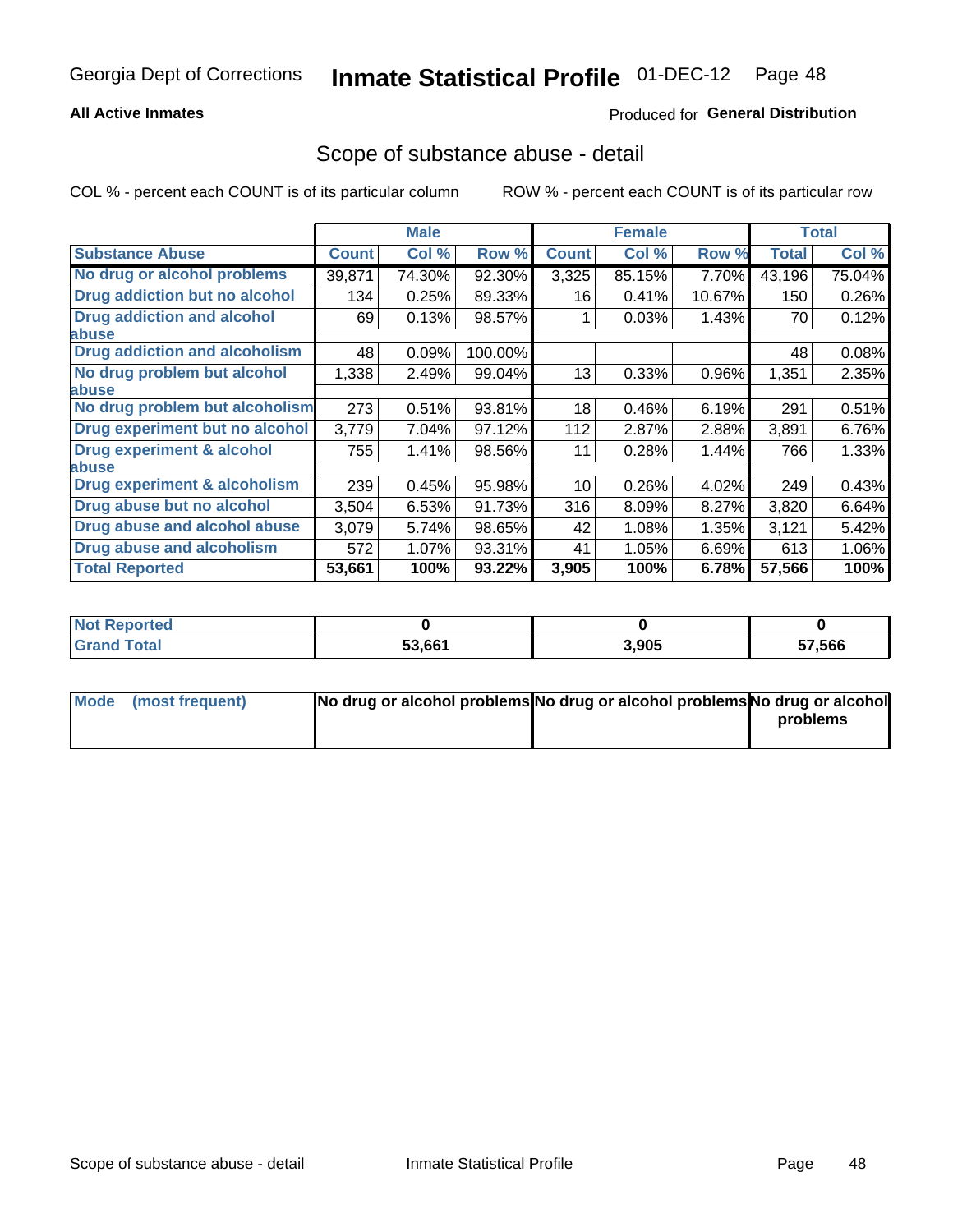# Inmate Statistical Profile 01-DEC-12 Page 49

**All Active Inmates** 

#### **Produced for General Distribution**

# Current / last mental health treatment level

COL % - percent each COUNT is of its particular column

|                                    |                 | <b>Male</b> |         |              | <b>Female</b> |          |              | <b>Total</b> |
|------------------------------------|-----------------|-------------|---------|--------------|---------------|----------|--------------|--------------|
| <b>Mental Health Treatment Lev</b> | <b>Count</b>    | Col %       | Row %   | <b>Count</b> | Col %         | Row %    | <b>Total</b> | Col %        |
| 1 No problem at current time       | 7,727           | 50.17%      | 90.74%  | 789          | 31.84%        | $9.26\%$ | 8,516        | 47.63%       |
| 2 Receiving outpatient             | 5,552           | 36.04%      | 77.33%  | 1,628        | 65.70%        | 22.67%   | 7,180        | 40.15%       |
| <b>Treatment</b>                   |                 |             |         |              |               |          |              |              |
| 3 Inpatient, moderate              | 1,742           | 11.31%      | 97.59%  | 43           | 1.74%         | 2.41%    | 1,785        | 9.98%        |
| <b>Treatment</b>                   |                 |             |         |              |               |          |              |              |
| 4 Inpatient, intensive             | 357             | 2.32%       | 95.20%  | 18           | 0.73%         | 4.80%    | 375          | 2.10%        |
| Treatment                          |                 |             |         |              |               |          |              |              |
| 5 Undergoing crisis                | 20 <sup>1</sup> | 0.13%       | 100.00% |              |               |          | 20           | 0.11%        |
| <b>stabilization</b>               |                 |             |         |              |               |          |              |              |
| <b>6 Hospital for criminally</b>   | 5               | 0.03%       | 100.00% |              |               |          | 5            | 0.03%        |
| <b>Tinsane</b>                     |                 |             |         |              |               |          |              |              |
| <b>Total Evaluated</b>             | 15,403          | 100%        | 86.14%  | 2,478        | 100%          | 13.86%   | 17,881       | 100%         |

| <b>Never had MH evaluation</b> | 38,258 | 427, ا | 39,685 |
|--------------------------------|--------|--------|--------|
| Total<br><b>Grand</b>          | 53,661 | 3,905  | 57,566 |

| Median (middle) | No problem at current time | <b>Receiving outpatient</b><br>treatment | <b>Receiving</b><br>outpatient<br>treatment |
|-----------------|----------------------------|------------------------------------------|---------------------------------------------|
| <b>Mode</b>     | No problem at current time | <b>Receiving outpatient</b>              | No problem at                               |
| (most frequent) |                            | treatment                                | current time                                |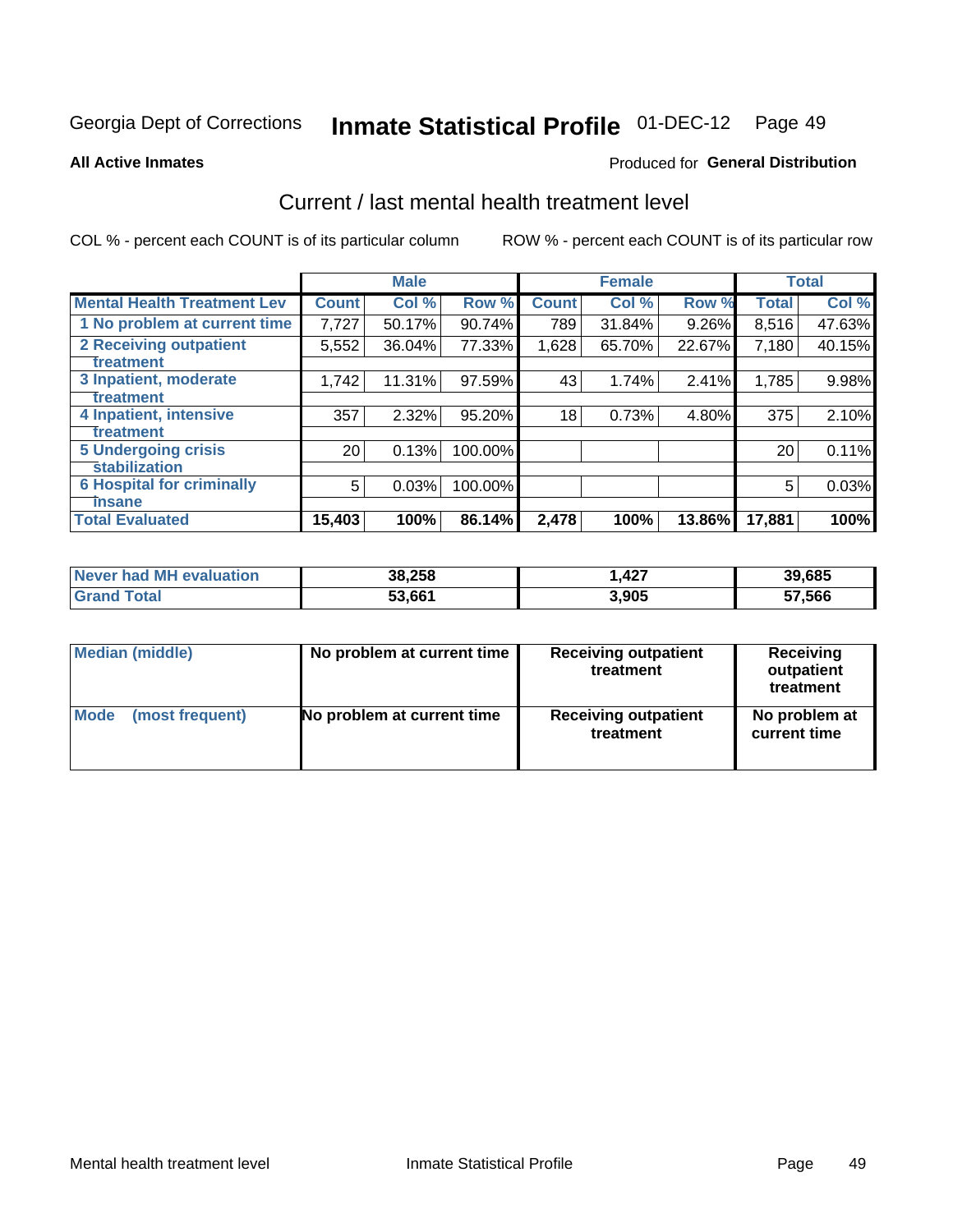#### **All Active Inmates**

### Produced for General Distribution

# PULHESDWIT medical scale - 'P' overall condition ('P'hysical)

COL % - percent each COUNT is of its particular column

|                                  |              | <b>Male</b> |         |              | <b>Female</b> |         |              | <b>Total</b> |
|----------------------------------|--------------|-------------|---------|--------------|---------------|---------|--------------|--------------|
| 'P' Overall Condition            | <b>Count</b> | Col %       | Row %   | <b>Count</b> | Col %         | Row %   | <b>Total</b> | Col %        |
| 1 No medical illness             | 35,908       | 74.33%      | 94.76%  | 1,986        | 59.73%        | 5.24%   | 37,894       | 73.39%       |
| 2 Well-controlled chronic        | 11,197       | 23.18%      | 90.02%  | 1,242        | 37.35%        | 9.98%   | 12,439       | 24.09%       |
| <b>lillness</b>                  |              |             |         |              |               |         |              |              |
| 3 Poorly-controlled chronic      | 1,118        | $2.31\%$    | 96.63%  | 39           | 1.17%         | 3.37%   | 1,157        | 2.24%        |
| <b>illness</b>                   |              |             |         |              |               |         |              |              |
| 4 Significant problems requiring | 78           | 0.16%       | 87.64%  | 11           | 0.33%         | 12.36%  | 89           | 0.17%        |
| special housing                  |              |             |         |              |               |         |              |              |
| 5 Terminal illness, < 6 months   | 9            | 0.02%       | 100.00% |              |               |         | 9            | 0.02%        |
| to live                          |              |             |         |              |               |         |              |              |
| 6 Inmate is pregnant             |              |             |         | 47           | 1.41%         | 100.00% | 47           | 0.09%        |
| <b>Total Reported</b>            | 48,310       | 100%        | 93.56%  | 3,325        | 100%          | 6.44%   | 51,635       | 100%         |

| uec | 5,351  | 580   | : ດາ4  |
|-----|--------|-------|--------|
|     | 52 661 | 3,905 | 57.566 |

| Mode | (most frequent) | 1 No medical illness | 1 No medical illness | 1 No medical<br>illness |
|------|-----------------|----------------------|----------------------|-------------------------|
|------|-----------------|----------------------|----------------------|-------------------------|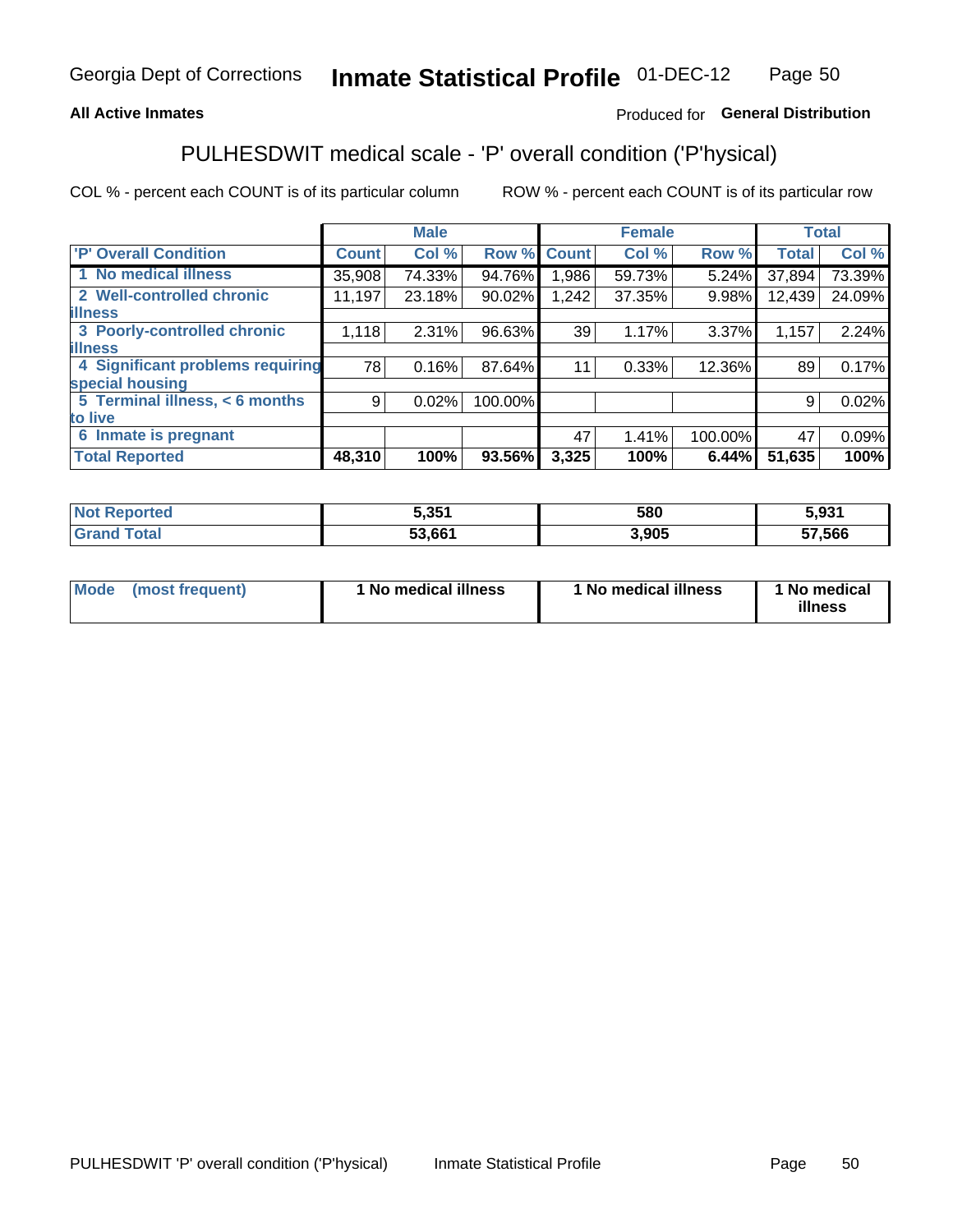#### **All Active Inmates**

### Produced for General Distribution

# PULHESDWIT medical scale - 'U' upper body

COL % - percent each COUNT is of its particular column

|                              |              | <b>Male</b> |         |              | <b>Female</b> |       |              | <b>Total</b> |
|------------------------------|--------------|-------------|---------|--------------|---------------|-------|--------------|--------------|
| <b>U' Upper Body</b>         | <b>Count</b> | Col %       | Row %   | <b>Count</b> | Col %         | Row % | <b>Total</b> | Col %        |
| 1 Upper bones, joints,       | 46,064       | 95.49%      | 93.62%  | 3,138        | 94.32%        | 6.38% | 49,202       | 95.42%       |
| muscles all OK               |              |             |         |              |               |       |              |              |
| 2 One or both arms minimally | 1,820        | 3.77%       | 91.46%  | 170          | 5.11%         | 8.54% | 1,990        | 3.86%        |
| limited                      |              |             |         |              |               |       |              |              |
| 3 One or both arms           | 305          | 0.63%       | 95.02%  | 16           | 0.48%         | 4.98% | 321          | 0.62%        |
| <b>moderately limited</b>    |              |             |         |              |               |       |              |              |
| 4 One arm disabled,          | 43           | 0.09%       | 93.48%  | 3            | 0.09%         | 6.52% | 46           | 0.09%        |
| paralyzed, or amputated      |              |             |         |              |               |       |              |              |
| 5 Both arms disabled,        | 6            | 0.01%       | 100.00% |              |               |       | 6            | 0.01%        |
| paralyzed, or amputated      |              |             |         |              |               |       |              |              |
| <b>Total Reported</b>        | 48,238       | 100%        | 93.55%  | 3,327        | 100%          | 6.45% | 51,565       | 100%         |

| <b>Not Reported</b> | 5,423  | 578   | 6.001  |
|---------------------|--------|-------|--------|
| <b>Grand Total</b>  | 53,661 | 3,905 | 57,566 |

| Mode (most frequent) | 1 Upper bones, joints,<br>muscles all OK | 1 Upper bones, joints,<br>muscles all OK | 1 Upper bones,<br>joints, muscles all<br>ΟK |
|----------------------|------------------------------------------|------------------------------------------|---------------------------------------------|
|----------------------|------------------------------------------|------------------------------------------|---------------------------------------------|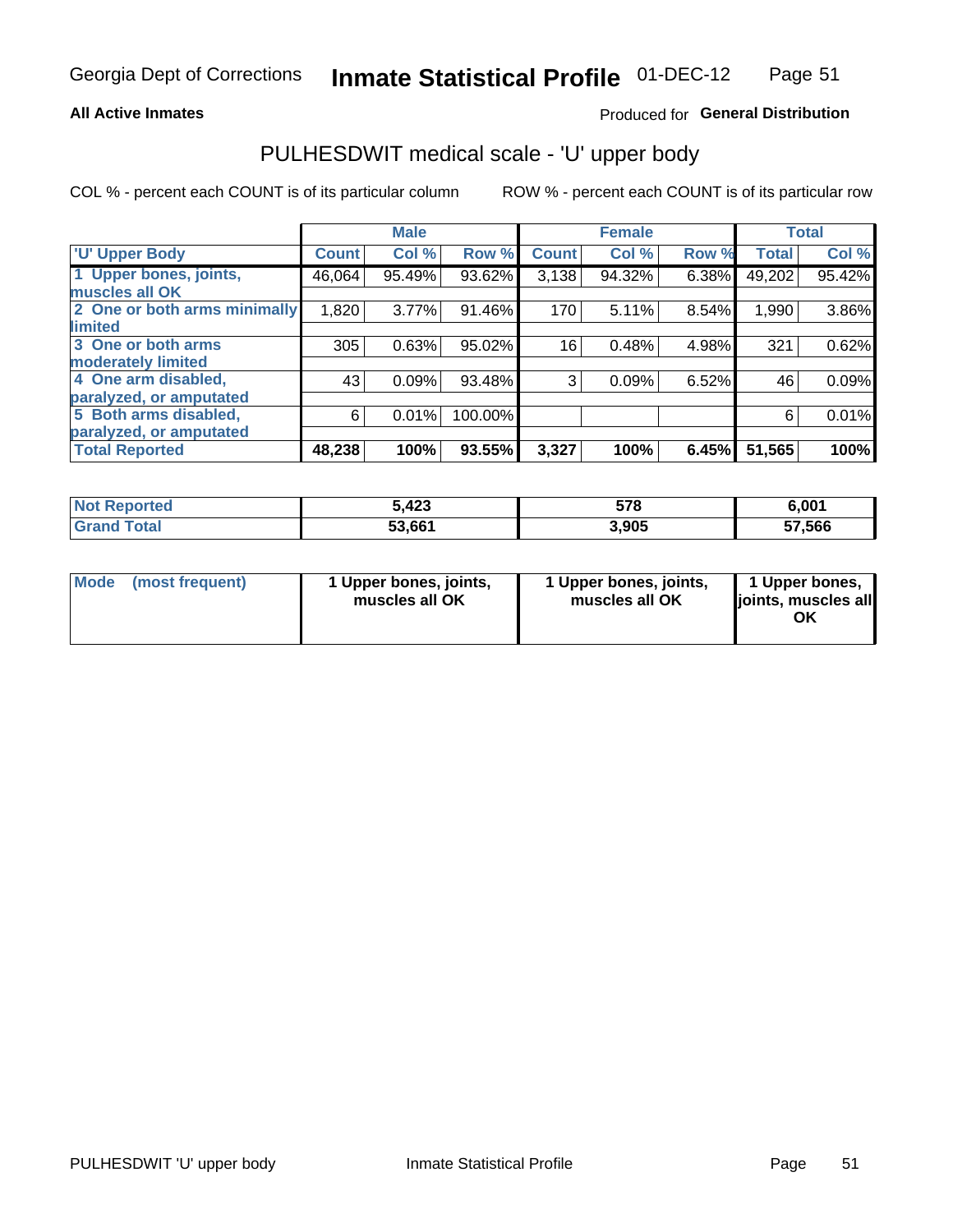#### **All Active Inmates**

### Produced for General Distribution

## PULHESDWIT medical scale - 'L' lower body

COL % - percent each COUNT is of its particular column

|                                |              | <b>Male</b> |         |              | <b>Female</b> |        |              | <b>Total</b> |
|--------------------------------|--------------|-------------|---------|--------------|---------------|--------|--------------|--------------|
| 'L' Lower Body                 | <b>Count</b> | Col %       | Row %   | <b>Count</b> | Col %         | Row %  | <b>Total</b> | Col %        |
| 1 Lower bones, joints,         | 42,818       | 88.76%      | 93.92%  | 2,770        | 83.28%        | 6.08%  | 45,588       | 88.41%       |
| muscles all OK                 |              |             |         |              |               |        |              |              |
| 2 One or both legs minimally   | 4,619        | 9.57%       | 89.69%  | 531          | 15.97%        | 10.31% | 5,150        | 9.99%        |
| limited                        |              |             |         |              |               |        |              |              |
| 3 One or both legs             | 689          | 1.43%       | 97.32%  | 19           | 0.57%         | 2.68%  | 708          | 1.37%        |
| moderately limited             |              |             |         |              |               |        |              |              |
| 4 One leg disabled, paralyzed, | 108          | 0.22%       | 94.74%  | 6            | 0.18%         | 5.26%  | 114          | 0.22%        |
| or amputated                   |              |             |         |              |               |        |              |              |
| 5 Both legs disabled,          | 7            | 0.01%       | 100.00% |              |               |        |              | 0.01%        |
| paralyzed, or amputated        |              |             |         |              |               |        |              |              |
| <b>Total Reported</b>          | 48,241       | 100%        | 93.55%  | 3,326        | 100%          | 6.45%  | 51,567       | 100%         |

| <b>Not Reported</b>          | 5,420  | 579   | 5,999  |
|------------------------------|--------|-------|--------|
| <b>Total</b><br><b>Grand</b> | 53,661 | 3,905 | 57,566 |

|  | Mode (most frequent) | 1 Lower bones, joints,<br>muscles all OK | 1 Lower bones, joints,<br>muscles all OK | 1 Lower bones,<br>joints, muscles all<br>ΟK |
|--|----------------------|------------------------------------------|------------------------------------------|---------------------------------------------|
|--|----------------------|------------------------------------------|------------------------------------------|---------------------------------------------|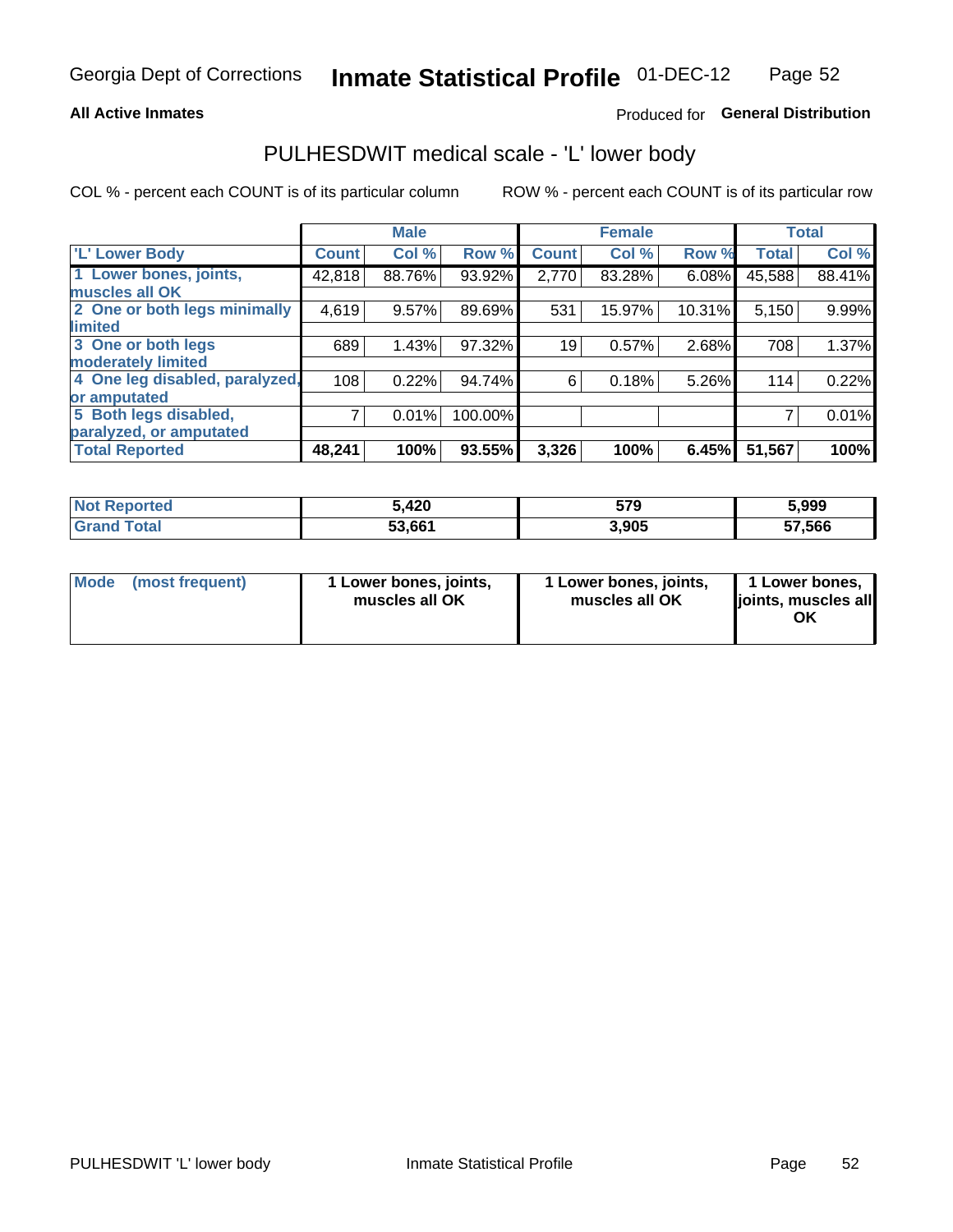#### **All Active Inmates**

### Produced for General Distribution

## PULHESDWIT medical scale - 'H' hearing

COL % - percent each COUNT is of its particular column

|                                |              | <b>Male</b> |             |       | <b>Female</b> |       | <b>Total</b> |        |
|--------------------------------|--------------|-------------|-------------|-------|---------------|-------|--------------|--------|
| <b>'H' Hearing</b>             | <b>Count</b> | Col %       | Row % Count |       | Col %         | Row % | <b>Total</b> | Col %  |
| 1 Normal hearing both ears     | 47,624       | 98.74%      | 93.55%      | 3,281 | 98.71%        | 6.45% | 50,905       | 98.74% |
| 2 Some loss in one ear with    | 476          | 0.99%       | 92.61%      | 38    | 1.14%         | 7.39% | 514          | 1.00%  |
| other OK, or mild loss in both |              |             |             |       |               |       |              |        |
| 3 Total loss in one ear with   | 95           | 0.20%       | 95.96%      | 4     | 0.12%         | 4.04% | 99           | 0.19%  |
| mild loss in other             |              |             |             |       |               |       |              |        |
| 4 Severe loss in both ears     | 22           | 0.05%       | 95.65%      |       | 0.03%         | 4.35% | 23           | 0.04%  |
| 5 Total loss in both ears,     | 13           | 0.03%       | 100.00%     |       |               |       | 13           | 0.03%  |
| requiring special housing      |              |             |             |       |               |       |              |        |
| <b>Total Reported</b>          | 48,230       | 100%        | 93.55%      | 3,324 | 100%          | 6.45% | 51,554       | 100%   |

| <b>Not Reported</b> | $\overline{12}$<br>. | 581   | 6,012  |
|---------------------|----------------------|-------|--------|
| Total<br>Grand      | 53,661               | 3,905 | 57,566 |

| Mode (most frequent) | 1 Normal hearing both ears 11 Normal hearing both ears 1 Normal hearing | both ears |
|----------------------|-------------------------------------------------------------------------|-----------|
|                      |                                                                         |           |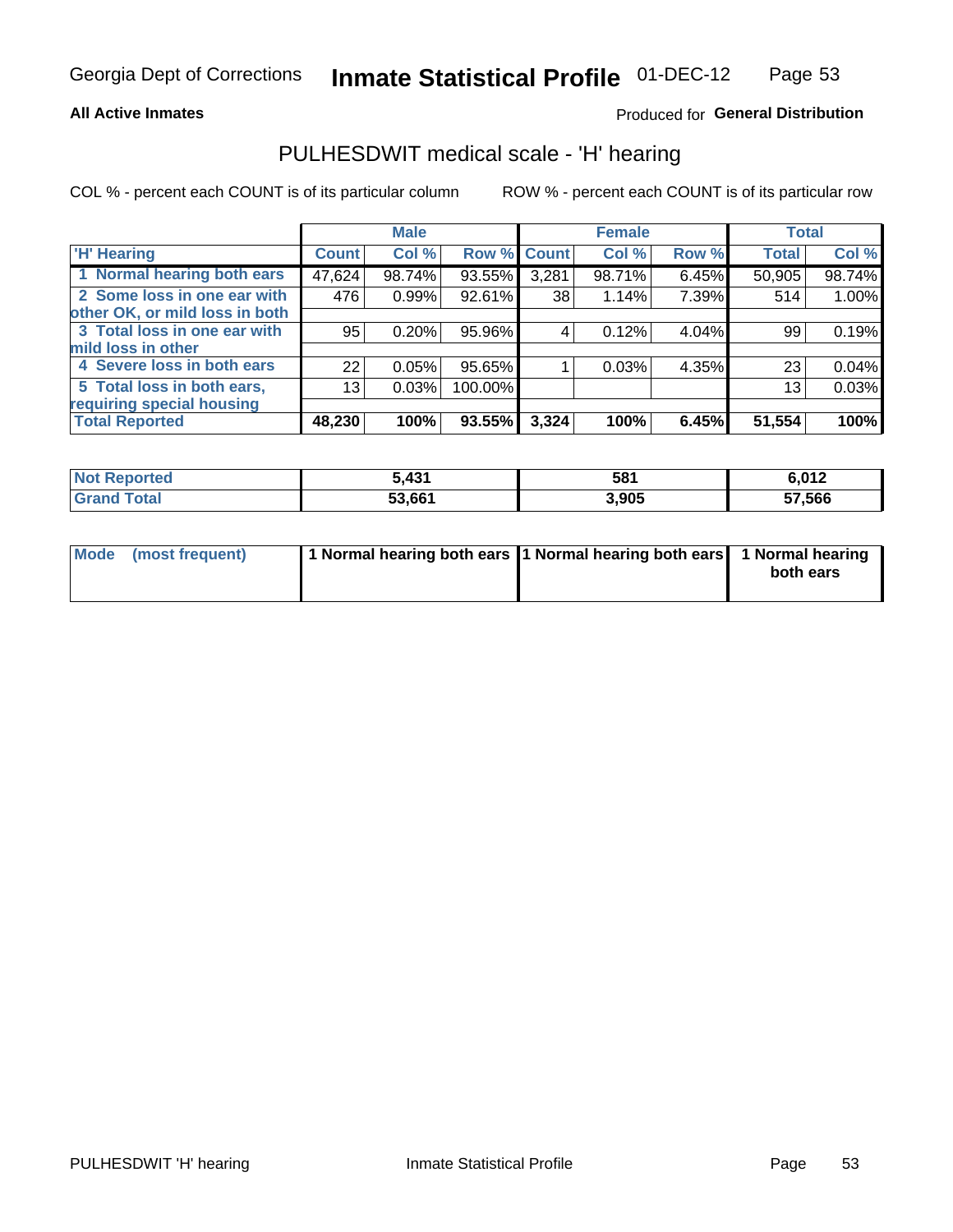#### **All Active Inmates**

### Produced for General Distribution

## PULHESDWIT medical scale - 'E' vision

COL % - percent each COUNT is of its particular column

|                                 |              | <b>Male</b> |        |              | <b>Female</b> |        |              | <b>Total</b> |
|---------------------------------|--------------|-------------|--------|--------------|---------------|--------|--------------|--------------|
| <b>E' Vision</b>                | <b>Count</b> | Col %       | Row %  | <b>Count</b> | Col %         | Row %  | <b>Total</b> | Col %        |
| 1 Correctable to 20/40 in both  | 37,857       | 79.98%      | 95.76% | .677         | 50.65%        | 4.24%  | 39,534       | 78.06%       |
| eyes                            |              |             |        |              |               |        |              |              |
| 2 Correctable to 20/70 in one   | 8,485        | 17.93%      | 84.64% | 1,540        | 46.51%        | 15.36% | 10,025       | 19.79%       |
| eye, may be blind in other      |              |             |        |              |               |        |              |              |
| 3 Correctable to 20/200 in one  | 855          | 1.81%       | 91.15% | 83           | 2.51%         | 8.85%  | 938          | 1.85%        |
| eye, may be blind in other      |              |             |        |              |               |        |              |              |
| 4 One eye not correctable to    | 127          | 0.27%       | 94.07% | 8            | 0.24%         | 5.93%  | 135          | 0.27%        |
| 20/200, other may be blind      |              |             |        |              |               |        |              |              |
| 5 Blind in both eyes, requiring | 11           | 0.02%       | 78.57% | 3            | 0.09%         | 21.43% | 14           | 0.03%        |
| special housing                 |              |             |        |              |               |        |              |              |
| <b>Total Reported</b>           | 47,335       | 100%        | 93.46% | 3,311        | 100%          | 6.54%  | 50,646       | 100%         |

| <b>Not Reported</b> | 6,326  | 594   | 6,920  |
|---------------------|--------|-------|--------|
| <b>Total</b>        | 53,661 | 3,905 | 57,566 |

| Mode (most frequent) | 1 Correctable to 20/40 in both<br>eves | 1 Correctable to 20/40 in   1 Correctable to  <br>both eves | 20/40 in both eyes |  |
|----------------------|----------------------------------------|-------------------------------------------------------------|--------------------|--|
|                      |                                        |                                                             |                    |  |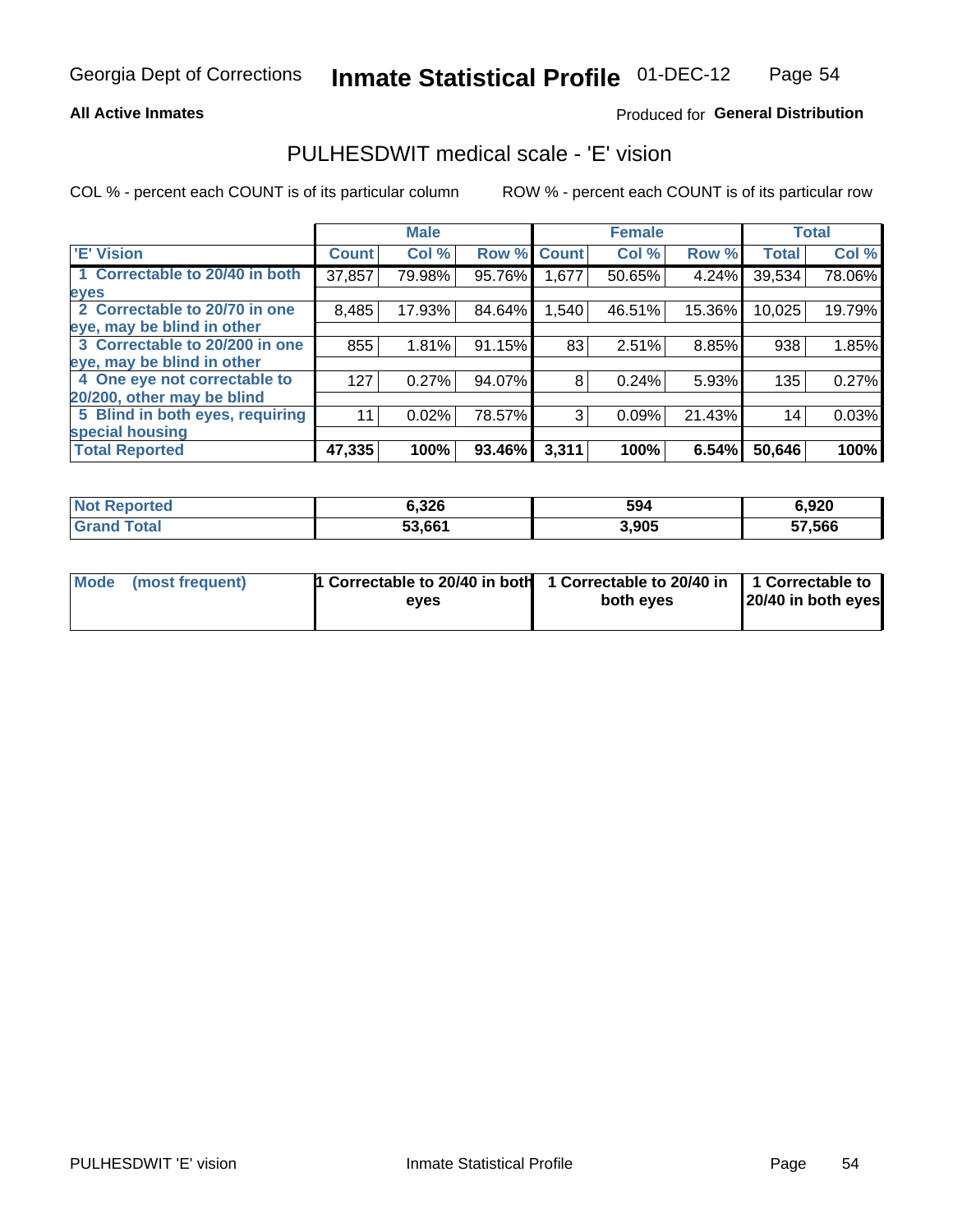#### **All Active Inmates**

### Produced for General Distribution

# PULHESDWIT medical scale - 'S' pSychiatric

COL % - percent each COUNT is of its particular column

|                                        |              | <b>Male</b> |         |              | <b>Female</b> |        |              | <b>Total</b> |
|----------------------------------------|--------------|-------------|---------|--------------|---------------|--------|--------------|--------------|
| 'S' pSychiatric                        | <b>Count</b> | Col %       | Row %   | <b>Count</b> | Col %         | Row %  | <b>Total</b> | Col %        |
| 1 No impairment or disorders           | 40,926       | 86.38%      | 95.77%  | .809         | 55.66%        | 4.23%  | 42,735       | 84.41%       |
| 2 Stable, or in remission, or          | 5,002        | 10.56%      | 77.86%  | 1,422        | 43.75%        | 22.14% | 6,424        | 12.69%       |
| mild impairment or retardation         |              |             |         |              |               |        |              |              |
| 3 Requires moderate inpatient          | 1,227        | 2.59%       | 98.95%  | 13           | 0.40%         | 1.05%  | 1,240        | 2.45%        |
| <b>treatment</b>                       |              |             |         |              |               |        |              |              |
| 4 Requires intensive inpatient         | 207          | 0.44%       | 97.18%  | 6            | 0.18%         | 2.82%  | 213          | 0.42%        |
| <b>treatment</b>                       |              |             |         |              |               |        |              |              |
| <b>5 Requires Crisis Stabilization</b> | 18           | 0.04%       | 100.00% |              |               |        | 18           | 0.04%        |
| Unit (CSU) inpatient care              |              |             |         |              |               |        |              |              |
| <b>Total Reported</b>                  | 47,380       | 100%        | 93.58%  | 3,250        | 100%          | 6.42%  | 50,630       | 100.0%       |

| <b>Not Reported</b>  | 6,281  | 655   | 6,936  |
|----------------------|--------|-------|--------|
| $\tau$ otal<br>Grand | 53,661 | 3,905 | 57,566 |

| Mode            | <b>1 No impairment or disorders</b> | 1 No impairment or | 1 No impairment or |
|-----------------|-------------------------------------|--------------------|--------------------|
| (most frequent) |                                     | disorders          | disorders          |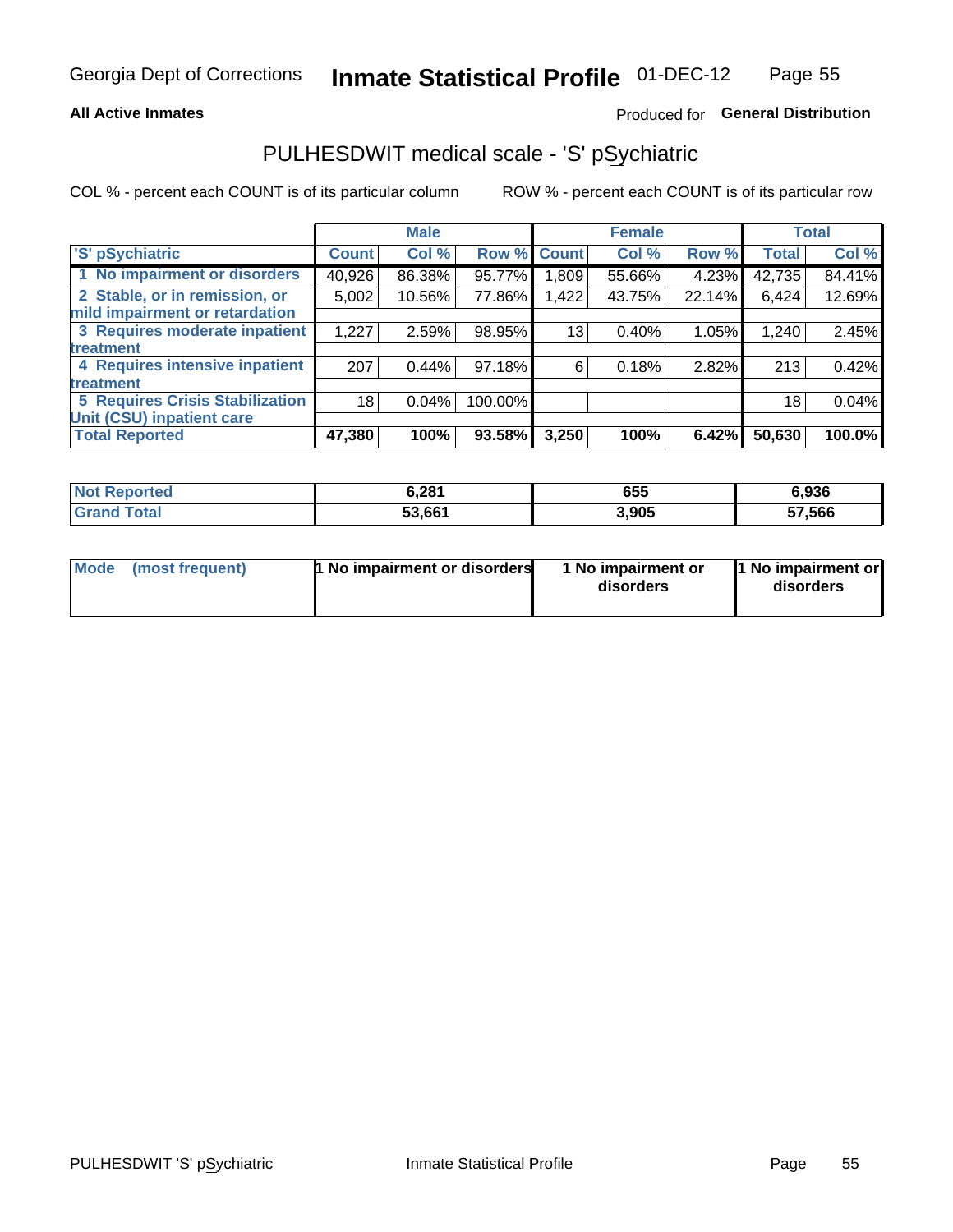#### **All Active Inmates**

### Produced for General Distribution

# PULHESDWIT medical scale - 'D' dental

COL % - percent each COUNT is of its particular column

|                                 |              | <b>Male</b> |         |              | <b>Female</b> |       |              | <b>Total</b> |
|---------------------------------|--------------|-------------|---------|--------------|---------------|-------|--------------|--------------|
| <b>D'</b> Dental                | <b>Count</b> | Col %       | Row %   | <b>Count</b> | Col %         | Row % | <b>Total</b> | Col %        |
| 1 Minimal routine dental health | 24,457       | 53.75%      | 92.29%  | 2,044        | 62.62%        | 7.71% | 26,501       | 54.35%       |
| <b>needs</b>                    |              |             |         |              |               |       |              |              |
| 2 Moderate cavities and/or gum  | 15,848       | 34.83%      | 94.06%  | 1,001        | 30.67%        | 5.94% | 16,849       | 34.55%       |
| disease                         |              |             |         |              |               |       |              |              |
| 3 Extensive gum disease         | 5,177        | 11.38%      | 95.96%  | 218          | 6.68%         | 4.04% | 5,395        | 11.06%       |
| and/or widespread decay         |              |             |         |              |               |       |              |              |
| 4 Urgent need for dental        | 15           | 0.03%       | 93.75%  |              | 0.03%         | 6.25% | 16           | 0.03%        |
| <b>services</b>                 |              |             |         |              |               |       |              |              |
| 5 Life-threatening disease or   | 2            | 0.01%       | 100.00% |              |               |       | 2            | 0.01%        |
| extreme pain or infection       |              |             |         |              |               |       |              |              |
| <b>Total Reported</b>           | 45,499       | 100%        | 93.31%  | 3,264        | 100%          | 6.69% | 48,763       | 100%         |

| <b>Not Reported</b> | 3,162  | 641   | 8,803  |
|---------------------|--------|-------|--------|
| <b>Total</b>        | 53,661 | 3,905 | 57,566 |

| 1 Minimal routine dental<br>Mode<br>(most frequent)<br>health needs | 1 Minimal routine dental 1 Minimal routine<br>health needs | dental health<br>needs |
|---------------------------------------------------------------------|------------------------------------------------------------|------------------------|
|---------------------------------------------------------------------|------------------------------------------------------------|------------------------|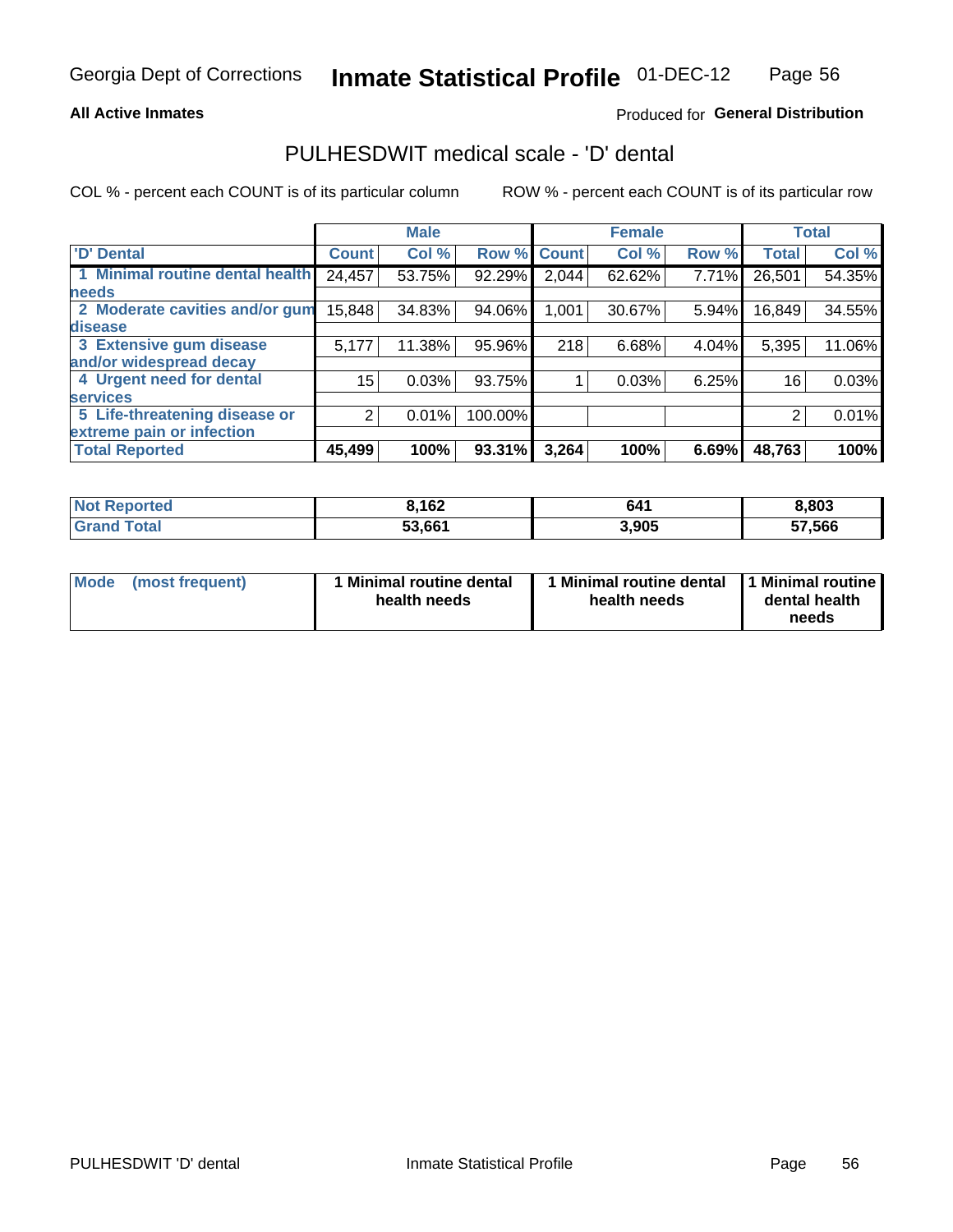#### **All Active Inmates**

### Produced for General Distribution

## PULHESDWIT medical scale - 'W' work ability

COL % - percent each COUNT is of its particular column

|                                 |              | <b>Male</b> |        |                    | <b>Female</b> |        |              | <b>Total</b> |
|---------------------------------|--------------|-------------|--------|--------------------|---------------|--------|--------------|--------------|
| <b>W' work ability</b>          | <b>Count</b> | Col %       |        | <b>Row % Count</b> | Col %         | Row %  | <b>Total</b> | Col %        |
| 1 Unrestricted work or activity | 40,180       | 83.30%      | 93.59% | 2,753              | 82.82%        | 6.41%  | 42,933       | 83.27%       |
| 2 Minor restrictions on type of | 6,333        | 13.13%      | 93.71% | 425                | 12.79%        | 6.29%  | 6,758        | 13.11%       |
| <b>work</b>                     |              |             |        |                    |               |        |              |              |
| 3 Moderate restrictions on type | 1,142        | 2.37%       | 94.61% | 65                 | 1.96%         | 5.39%  | 1,207        | 2.34%        |
| of work                         |              |             |        |                    |               |        |              |              |
| 4 Major restrictions on type of | 410          | 0.85%       | 89.52% | 48                 | 1.44%         | 10.48% | 458          | 0.89%        |
| <b>work</b>                     |              |             |        |                    |               |        |              |              |
| 5 Cannot work under any         | 169          | 0.35%       | 83.66% | 33                 | 0.99%         | 16.34% | 202          | 0.39%        |
| <b>circumstances</b>            |              |             |        |                    |               |        |              |              |
| <b>Total Reported</b>           | 48,234       | 100%        | 93.55% | 3,324              | 100%          | 6.45%  | 51,558       | 100%         |

| <b>Not Reported</b>   | 5,427  | 581   | 6,008  |
|-----------------------|--------|-------|--------|
| Total<br><b>Grano</b> | 53,661 | 3,905 | 57,566 |

| Mode            | 1 Unrestricted work or | 1 Unrestricted work or | 1 Unrestricted   |
|-----------------|------------------------|------------------------|------------------|
| (most frequent) | activity               | activity               | work or activity |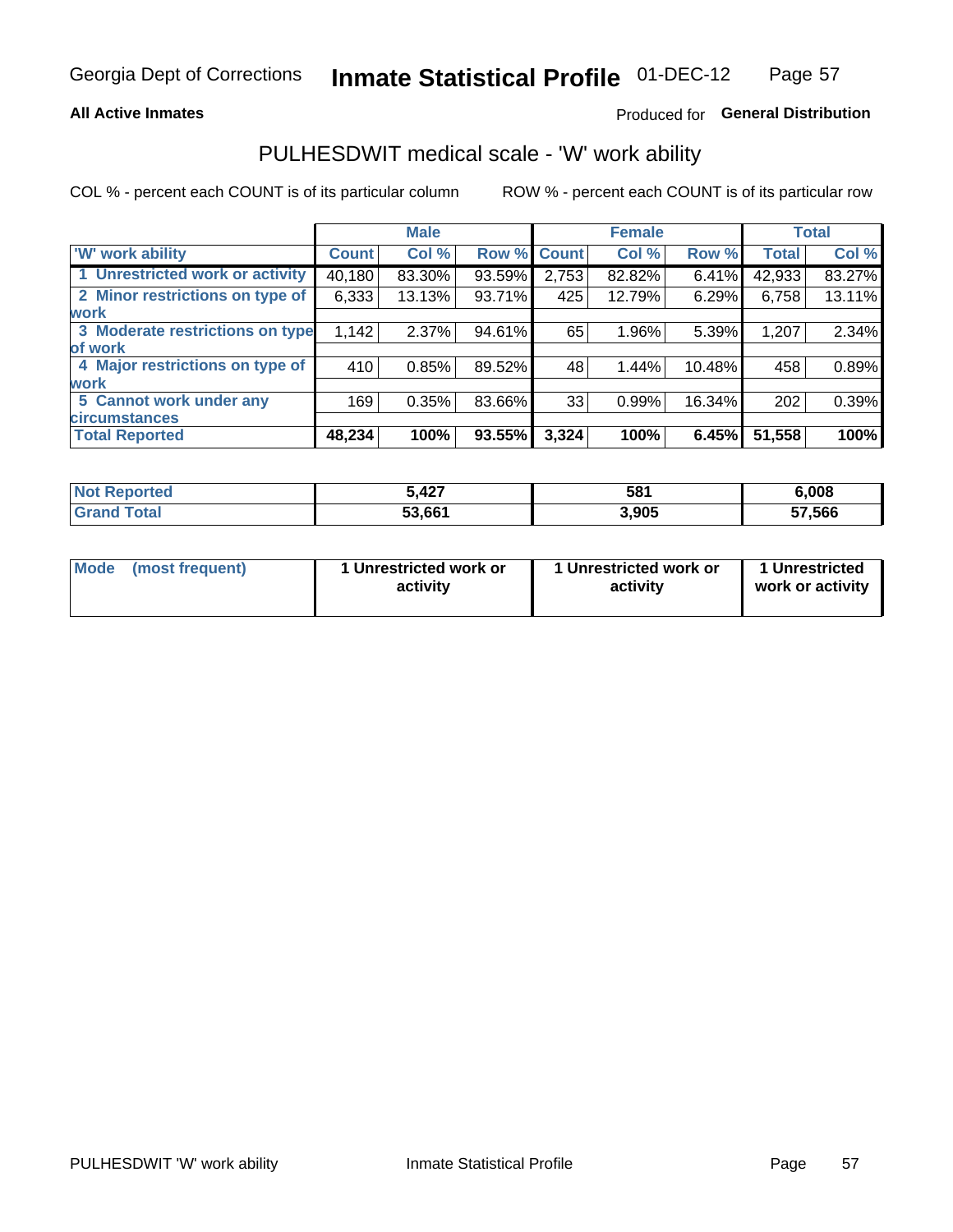#### **All Active Inmates**

### Produced for General Distribution

# PULHESDWIT medical scale - 'I' impairment

COL % - percent each COUNT is of its particular column

|                                                             |              | <b>Male</b> |        |             | <b>Female</b> |       |              | <b>Total</b> |
|-------------------------------------------------------------|--------------|-------------|--------|-------------|---------------|-------|--------------|--------------|
| <b>T' Impairment</b>                                        | <b>Count</b> | Col %       |        | Row % Count | Col %         | Row % | <b>Total</b> | Col %        |
| 1 No impairments or<br>disabilities                         | 47,912       | 99.35%      | 93.57% | 3,293       | 99.10%        | 6.43% | 51,205       | 99.33%       |
| 2 Wheelchair-bound but<br>otherwise OK                      | 224          | 0.46%       | 90.69% | 23          | 0.69%         | 9.31% | 247          | 0.48%        |
| <b>3 Needs low-level Assisted</b><br>Living (level I)       | 35           | 0.07%       | 92.11% | 3           | 0.09%         | 7.89% | 38           | 0.07%        |
| 4 Needs moderate Assisted                                   | 10           | 0.02%       | 90.91% |             | 0.03%         | 9.09% | $1^{\circ}$  | 0.02%        |
| <b>Living (level II)</b><br><b>5 Needs maximal Assisted</b> | 44           | 0.09%       | 93.62% | 3           | 0.09%         | 6.38% | 47           | 0.09%        |
| <b>Living (level III)</b><br><b>Total Reported</b>          | 48,225       | 100%        | 93.55% | 3,323       | 100%          | 6.45% | 51,548       | 100%         |

| Not i<br>Reported            | 5,436  | 582   | 6,018  |
|------------------------------|--------|-------|--------|
| <b>Total</b><br><b>Grand</b> | 53,661 | 3,905 | 57,566 |

| Mode | (most frequent) | 1 No impairments or<br>disabilities | 1 No impairments or<br>disabilities | 1 No impairments<br>or disabilities |
|------|-----------------|-------------------------------------|-------------------------------------|-------------------------------------|
|------|-----------------|-------------------------------------|-------------------------------------|-------------------------------------|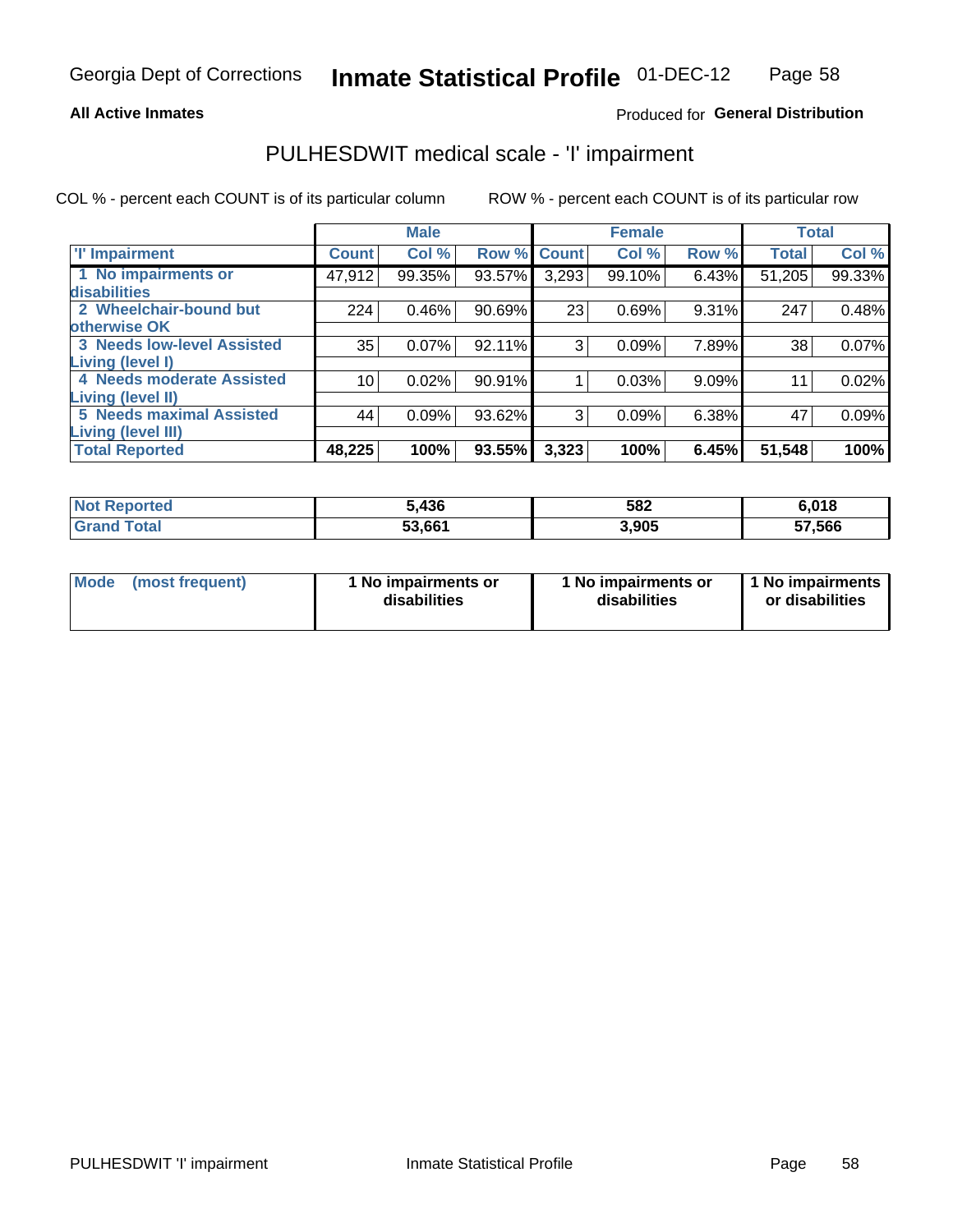#### **All Active Inmates**

### Produced fo General Distribution

# PULHESDWIT medical scale - 'T' transportability

COL % - percent each COUNT is of its particular column

|                              |              | <b>Male</b> |         |       | <b>Female</b> |        | <b>Total</b> |        |
|------------------------------|--------------|-------------|---------|-------|---------------|--------|--------------|--------|
| <b>T' Transportability</b>   | <b>Count</b> | Col %       | Row %   | Count | Col %         | Row %  | <b>Total</b> | Col %  |
| 1 Can be transported in any  | 48,005       | 99.51%      | 93.58%  | 3,294 | 99.55%        | 6.42%  | 51,299       | 99.51% |
| ordinary approved vehicle    |              |             |         |       |               |        |              |        |
| 2 Wheelchair-bound, not      | 53           | 0.11%       | 88.33%  | 7     | 0.21%         | 11.67% | 60           | 0.12%  |
| needing special vehicle      |              |             |         |       |               |        |              |        |
| 3 Wheelchair-bound, requires | 17           | 0.04%       | 100.00% |       |               |        | 17           | 0.03%  |
| special vehicle              |              |             |         |       |               |        |              |        |
| 4 Needs specially-equipped   | 4            | 0.01%       | 100.00% |       |               |        |              | 0.01%  |
| medical vehicle              |              |             |         |       |               |        |              |        |
| <b>5 Requires ambulance</b>  | 163          | 0.34%       | 95.32%  | 8     | 0.24%         | 4.68%  | 171          | 0.33%  |
| transport                    |              |             |         |       |               |        |              |        |
| <b>Total Reported</b>        | 48,242       | 100%        | 93.58%  | 3,309 | 100%          | 6.42%  | 51,551       | 100%   |

| $^{\mathrm{H}}$ Not $\mathrm{H}$<br>Reported | $\sim$ 410<br>413 | 596   | 6,015  |
|----------------------------------------------|-------------------|-------|--------|
| ⊺otai                                        | 53,661            | 3,905 | 57,566 |

|  | Mode (most frequent) | 1 Can be transported in any 1 Can be transported in any<br>ordinary approved vehicle   ordinary approved vehicle   transported in any |  | 1 Can be<br>  ordinary approved  <br>vehicle |
|--|----------------------|---------------------------------------------------------------------------------------------------------------------------------------|--|----------------------------------------------|
|--|----------------------|---------------------------------------------------------------------------------------------------------------------------------------|--|----------------------------------------------|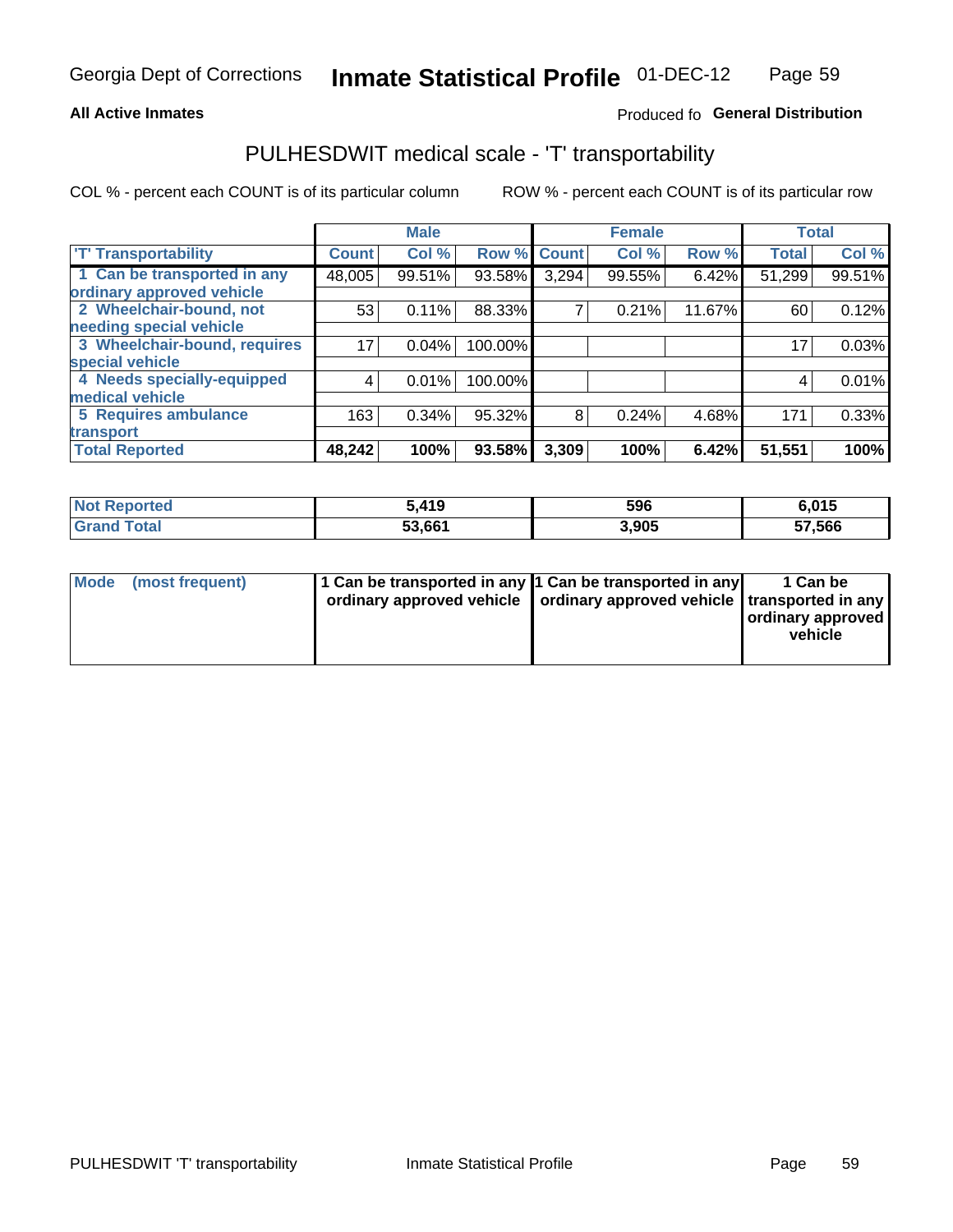#### **All Active Inmates**

### Produced for General Distribution

## Criminality in family, self-reported

COL % - percent each COUNT is of its particular column

|                              |              | <b>Male</b> |           |              | <b>Female</b> |          |              | Total  |
|------------------------------|--------------|-------------|-----------|--------------|---------------|----------|--------------|--------|
| <b>Criminality In Family</b> | <b>Count</b> | Col%        | Row %     | <b>Count</b> | Col %         | Row %    | <b>Total</b> | Col %  |
| Yes, criminality in family   | 5.150        | $23.34\%$   | $93.16\%$ | 378          | 40.00%        | $6.84\%$ | 5.528        | 24.02% |
| No criminality in family     | 16.915       | 76.66%      | 96.76%    | 567          | 60.00%        | $3.24\%$ | 17,482       | 75.98% |
| <b>Total Reported</b>        | 22,065       | 100%        | 95.89%    | 945          | 100%          |          | 4.11% 23,010 | 100%   |

| <b>Not Reported</b> | 31,596 | 2,960 | 34,556 |
|---------------------|--------|-------|--------|
| Total               | 53,661 | 3,905 | 57,566 |

|  | Mode (most frequent) | No criminality in family | No criminality in family | No criminality in<br>family |
|--|----------------------|--------------------------|--------------------------|-----------------------------|
|--|----------------------|--------------------------|--------------------------|-----------------------------|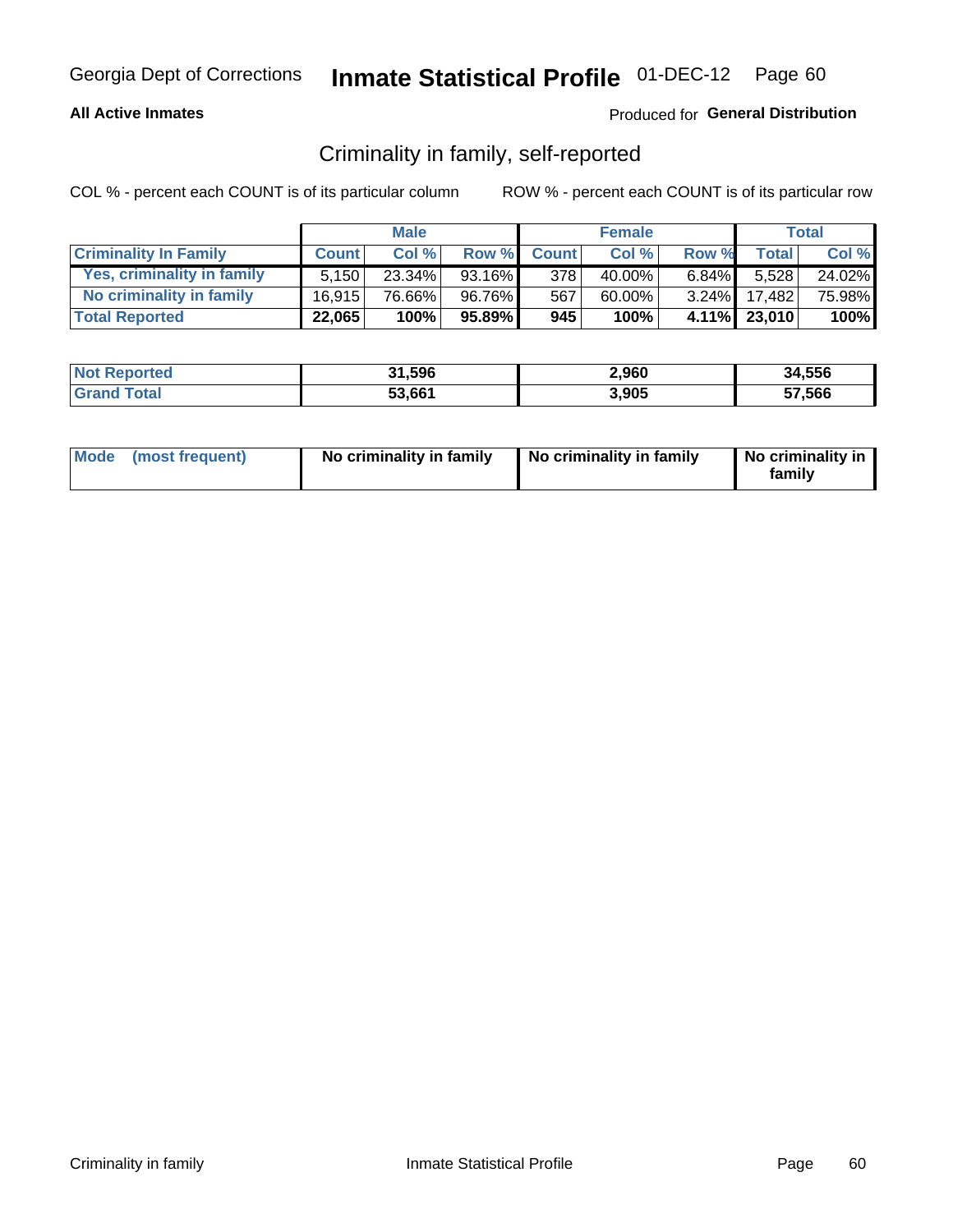#### **All Active Inmates**

#### Produced for General Distribution

## Alcoholism in family, self-reported

COL % - percent each COUNT is of its particular column

|                             |              | <b>Male</b> |        |              | <b>Female</b> |          |              | Total   |
|-----------------------------|--------------|-------------|--------|--------------|---------------|----------|--------------|---------|
| <b>Alcoholism In Family</b> | <b>Count</b> | Col%        | Row %  | <b>Count</b> | Col%          | Row %    | <b>Total</b> | Col %   |
| Yes, alcoholism in family   | 3.252        | $14.74\%$   | 93.21% | 237          | 25.08%        | $6.79\%$ | 3.489        | 15.16%  |
| No alcoholism in family     | 18.813       | 85.26%      | 96.37% | 708          | 74.92%        | $3.63\%$ | 19.521       | 84.84%  |
| <b>Total Reported</b>       | 22,065       | 100%        | 95.89% | 945          | 100%          |          | 4.11% 23,010 | $100\%$ |

| <b>Not Reported</b> | 31,596 | 2,960 | 34,556 |
|---------------------|--------|-------|--------|
| <b>Srand Total</b>  | 53,661 | 3,905 | 57,566 |

|  | Mode (most frequent) | No alcoholism in family | No alcoholism in family | No alcoholism in<br>family |
|--|----------------------|-------------------------|-------------------------|----------------------------|
|--|----------------------|-------------------------|-------------------------|----------------------------|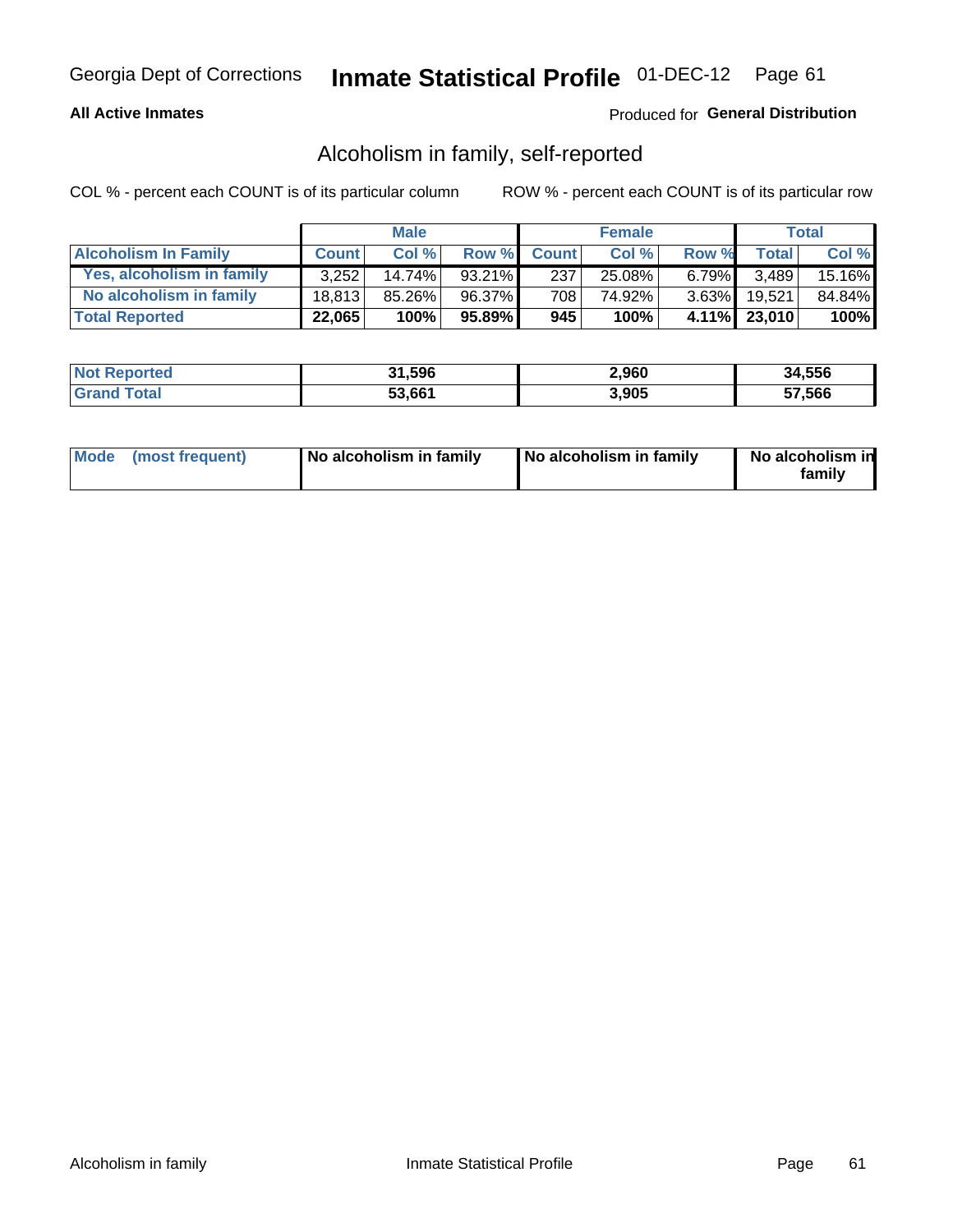#### **All Active Inmates**

### Produced for General Distribution

## Drug abuse in family, self-reported

COL % - percent each COUNT is of its particular column

|                           |              | <b>Male</b> |        |              | <b>Female</b> |           |              | Total   |
|---------------------------|--------------|-------------|--------|--------------|---------------|-----------|--------------|---------|
| Drug Abuse In Family      | <b>Count</b> | Col%        | Row %  | <b>Count</b> | Col%          | Row %     | Total        | Col %   |
| Yes, drug abuse in family | 1,809        | $8.20\%$    | 89.87% | 204          | 21.59%        | $10.13\%$ | 2,013        | 8.75%   |
| No drug abuse in family   | 20.256       | 91.80%      | 96.47% | 741          | 78.41%        | $3.53\%$  | 20,997       | 91.25%  |
| <b>Total Reported</b>     | 22,065       | 100%        | 95.89% | 945          | 100%          |           | 4.11% 23,010 | $100\%$ |

| <b>Not Reported</b> | 31,596 | 2,960 | 34,556 |
|---------------------|--------|-------|--------|
| Total               | 53,661 | 3,905 | 57,566 |

|  | Mode (most frequent) | No drug abuse in family | No drug abuse in family | No drug abuse in<br>familv |
|--|----------------------|-------------------------|-------------------------|----------------------------|
|--|----------------------|-------------------------|-------------------------|----------------------------|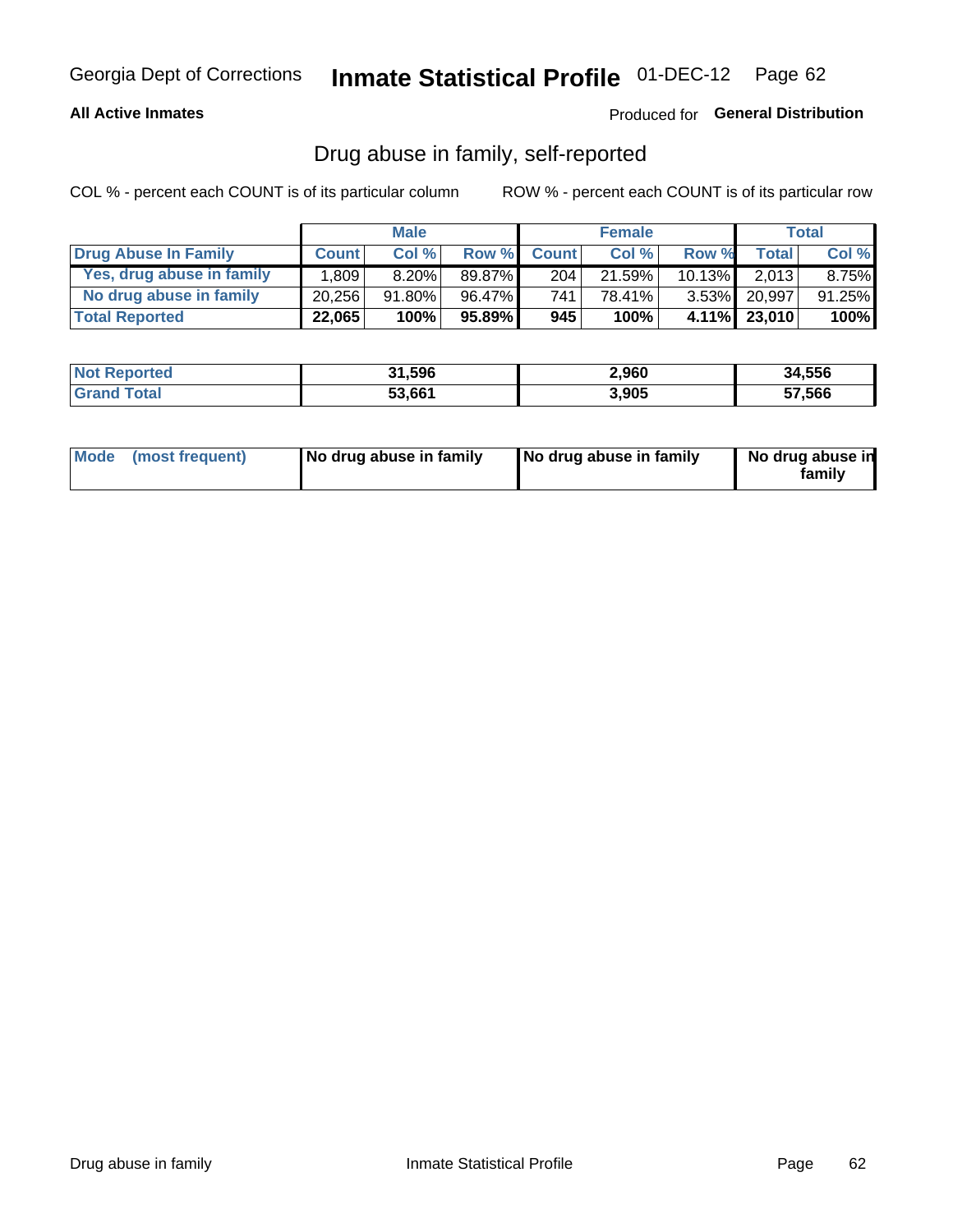#### **All Active Inmates**

### **Produced for General Distribution**

## Subjected to frequent beatings, self-reported

COL % - percent each COUNT is of its particular column

|                                   |              | <b>Male</b> |        |              | <b>Female</b> |          |              | Total  |
|-----------------------------------|--------------|-------------|--------|--------------|---------------|----------|--------------|--------|
| <b>Frequent beatings</b>          | <b>Count</b> | Col %       | Row %  | <b>Count</b> | Col %         | Row %    | <b>Total</b> | Col%   |
| <b>Yes, subjected to frequent</b> | 1,042        | 4.72%       | 86.69% | 160          | 16.93%        | 13.31%   | 1,202        | 5.22%  |
| beatings                          |              |             |        |              |               |          |              |        |
| Not subjected to frequent         | 21,023       | 95.28%      | 96.40% | 785          | 83.07%        | $3.60\%$ | 21,808       | 94.78% |
| beatings                          |              |             |        |              |               |          |              |        |
| <b>Total Reported</b>             | 22,065       | 100%        | 95.89% | 945          | 100%          | $4.11\%$ | 23,010       | 100%   |

| <b>Not Reported</b> | 31,596 | 2,960 | 34,556 |
|---------------------|--------|-------|--------|
| <b>Grand Total</b>  | 53,661 | 3,905 | 57,566 |

| Mode (most frequent) | Not subjected to frequent<br>beatings | Not subjected to frequent<br>beatings | Not subjected to<br><b>frequent beatings</b> |
|----------------------|---------------------------------------|---------------------------------------|----------------------------------------------|
|                      |                                       |                                       |                                              |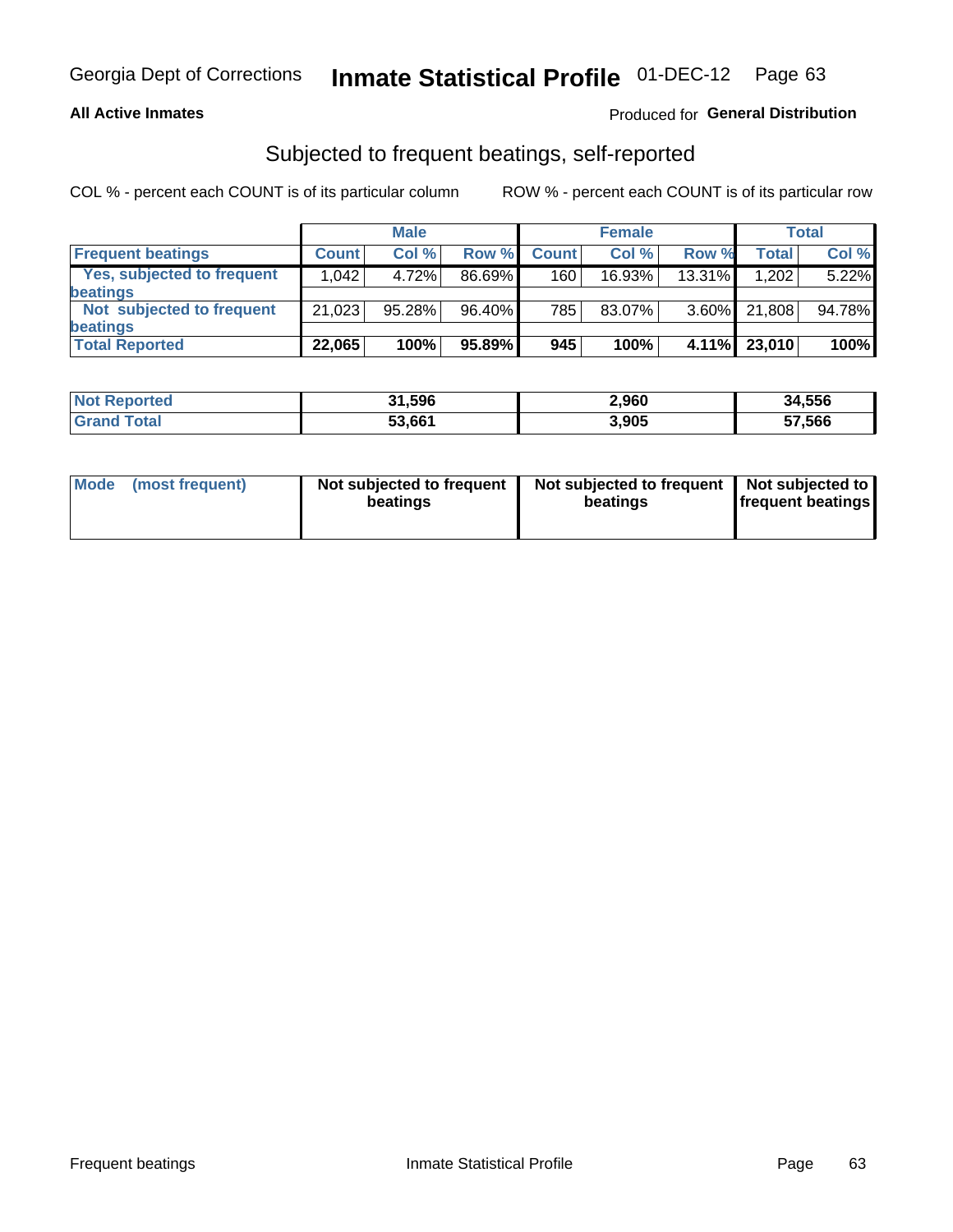#### **All Active Inmates**

### Produced for General Distribution

## Father absent during inmate's childhood

COL % - percent each COUNT is of its particular column

|                           |              | <b>Male</b> |           |              | <b>Female</b> |          |              | <b>Total</b> |
|---------------------------|--------------|-------------|-----------|--------------|---------------|----------|--------------|--------------|
| <b>Father Absent</b>      | <b>Count</b> | Col%        | Row %     | <b>Count</b> | Col %         | Row %    | Total        | Col %        |
| Yes, father was absent    | 10.688       | 48.44%      | 96.75%    | 359          | 37.99%        | $3.25\%$ | 11.047       | 48.01%       |
| No, father was not absent | 11.377'      | 51.56%      | $95.10\%$ | 586          | 62.01%        | $4.90\%$ | 11.963       | 51.99%       |
| <b>Total Reported</b>     | 22,065       | 100%        | $95.89\%$ | 945          | 100%          |          | 4.11% 23,010 | 100%         |

| <b>Not Reported</b> | 31,596 | 2,960 | 34,556 |
|---------------------|--------|-------|--------|
| <b>Grand Total</b>  | 53,661 | 3,905 | 57,566 |

| Mode (most frequent) |  | No, father was not absent No, father was not absent No, father was not | absent |
|----------------------|--|------------------------------------------------------------------------|--------|
|----------------------|--|------------------------------------------------------------------------|--------|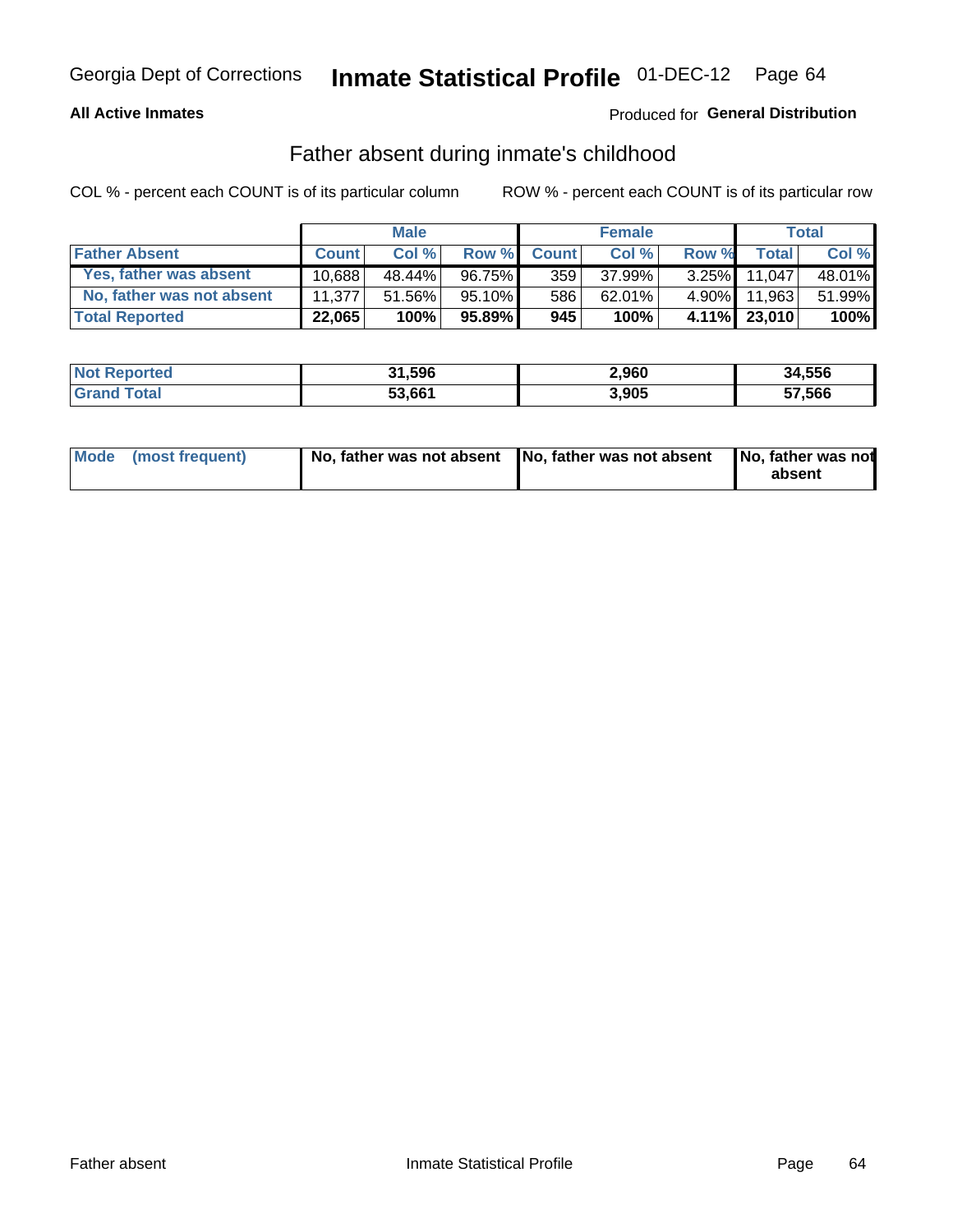#### **All Active Inmates**

### Produced for General Distribution

## Mother absent during inmate's childhood

COL % - percent each COUNT is of its particular column

|                           |              | <b>Male</b> |           |              | <b>Female</b> |          |              | Total  |
|---------------------------|--------------|-------------|-----------|--------------|---------------|----------|--------------|--------|
| <b>Mother Absent</b>      | <b>Count</b> | Col%        | Row %     | <b>Count</b> | Col %         | Row %    | <b>Total</b> | Col %  |
| Yes, mother was absent    | 2.787        | 12.63%      | 95.71%    | 125          | 13.23%        | $4.29\%$ | 2.912        | 12.66% |
| No, mother was not absent | 19.278       | 87.37%      | $95.92\%$ | 820          | 86.77%        | $4.08\%$ | 20.098       | 87.34% |
| <b>Total Reported</b>     | 22,065       | 100%        | 95.89%    | 945          | 100%          |          | 4.11% 23,010 | 100%   |

| <b>Not Reported</b> | 31,596 | 2,960 | 34,556 |
|---------------------|--------|-------|--------|
| Total               | 53,661 | 3,905 | 57,566 |

| Mode (most frequent) | No, mother was not absent   No, mother was not absent   No, mother was | not absent |
|----------------------|------------------------------------------------------------------------|------------|
|                      |                                                                        |            |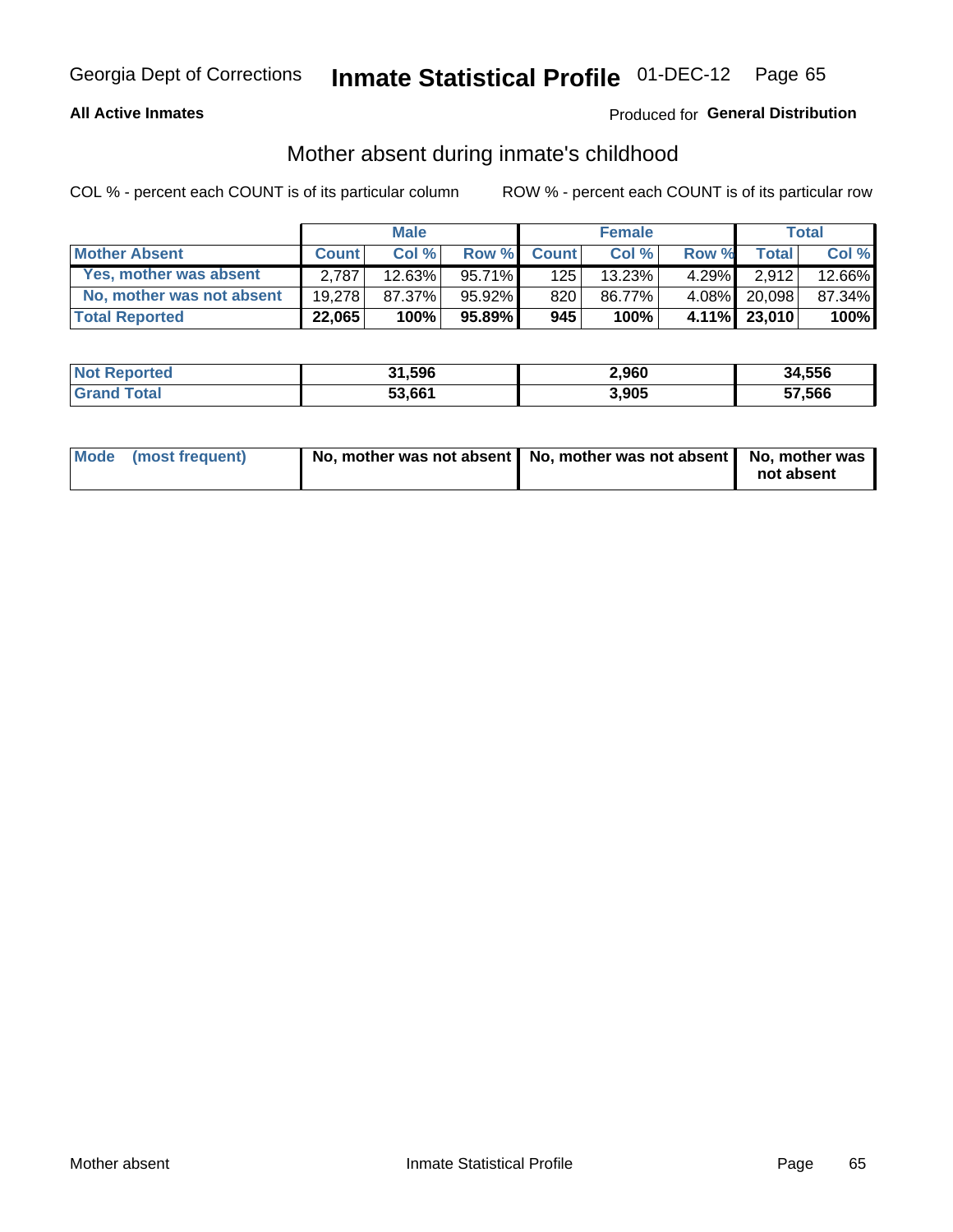#### **All Active Inmates**

### Produced for General Distribution

## Inmate diagnosed as manipulative

COL % - percent each COUNT is of its particular column

|                       |              | <b>Male</b> |        |                 | <b>Female</b> |          |                  | Total  |
|-----------------------|--------------|-------------|--------|-----------------|---------------|----------|------------------|--------|
| <b>Manipulative</b>   | <b>Count</b> | Col%        | Row %  | <b>Count</b>    | Col%          | Row %    | Total            | Col %  |
| Yes, manipulative     | 4.285        | $20.31\%$   | 99.63% | 16 <sup>1</sup> | 1.70%         | $0.37\%$ | 4.301            | 19.52% |
| No, not manipulative  | 16.810       | 79.69%      | 94.77% | 927             | 98.30%        | 5.23%    | $17.737^{\circ}$ | 80.48% |
| <b>Total Reported</b> | 21,095       | 100%        | 95.72% | 943             | 100%          | $4.28\%$ | 22.038           | 100%   |

| <b>Not Reported</b>   | 32,566 | 2,962 | 35,528 |
|-----------------------|--------|-------|--------|
| <b>Grand</b><br>īotal | 53,661 | 3,905 | 57,566 |

|  | Mode (most frequent) | No, not manipulative | , No, not manipulative | No. not<br><b>I</b> manipulative |
|--|----------------------|----------------------|------------------------|----------------------------------|
|--|----------------------|----------------------|------------------------|----------------------------------|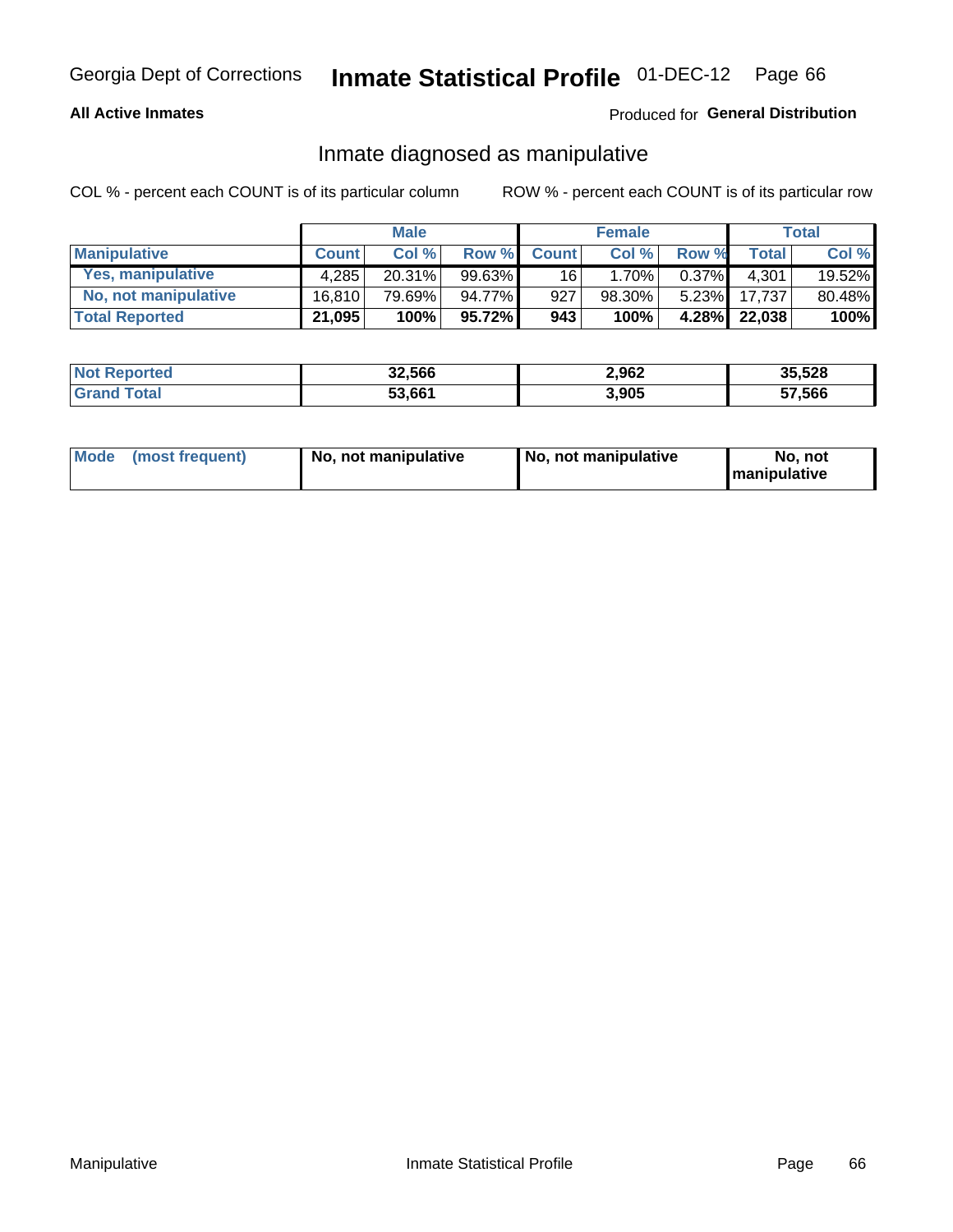#### **All Active Inmates**

#### Produced for General Distribution

## Inmate diagnosed as assaultive

COL % - percent each COUNT is of its particular column

|                       |              | <b>Male</b> |           |              | <b>Female</b> |          |        | Total  |
|-----------------------|--------------|-------------|-----------|--------------|---------------|----------|--------|--------|
| <b>Assaultive</b>     | <b>Count</b> | Col %       | Row %     | <b>Count</b> | Col %         | Row %    | Totall | Col %  |
| Yes, assaultive       | 12.115       | 57.43%      | 95.76%    | 537          | 56.95%        | $4.24\%$ | 12,652 | 57.41% |
| No, not assaultive    | 8.980        | 42.57%      | 95.67%    | 406          | 43.05%        | 4.33%    | 9,386  | 42.59% |
| <b>Total Reported</b> | 21,095       | 100%        | $95.72\%$ | 943          | 100%          | $4.28\%$ | 22,038 | 100%   |

| <b>Not Reported</b> | 32,566 | 2,962 | 35,528 |
|---------------------|--------|-------|--------|
| Гоtа                | 53,661 | 3,905 | 57,566 |

| Mode (most frequent) |  | Yes, assaultive | Yes, assaultive | <b>Yes, assaultive</b> |
|----------------------|--|-----------------|-----------------|------------------------|
|----------------------|--|-----------------|-----------------|------------------------|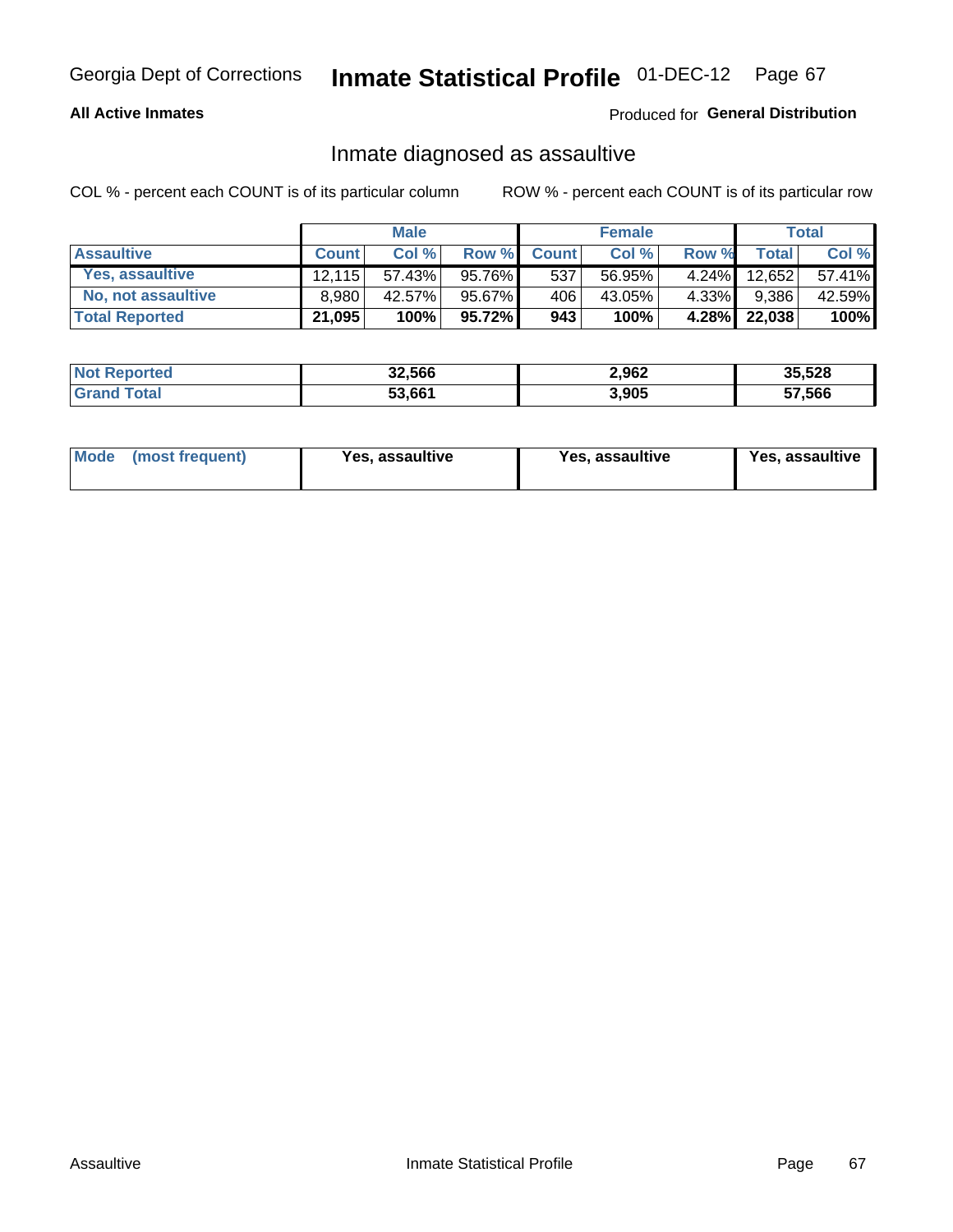# Inmate Statistical Profile 01-DEC-12 Page 68

**All Active Inmates** 

#### Produced for General Distribution

## Number of prior Georgia incarcerations

COL % - percent each COUNT is of its particular column

|                                       |              | <b>Male</b> |             |       | <b>Female</b> |       |        | <b>Total</b> |
|---------------------------------------|--------------|-------------|-------------|-------|---------------|-------|--------|--------------|
| <b>Num of Prior GA Incarcerations</b> | <b>Count</b> | Col %       | Row % Count |       | Col %         | Row % | Total  | Col %        |
|                                       | 31,150       | 58.05%      | 91.76%      | 2,796 | 71.60%        | 8.24% | 33,946 | 58.97%       |
|                                       | 9,541        | 17.78%      | 95.16%      | 485   | 12.42%        | 4.84% | 10,026 | 17.42%       |
| $\overline{2}$                        | 5,291        | 9.86%       | 95.16%      | 269   | 6.89%         | 4.84% | 5,560  | 9.66%        |
| 3                                     | 3,104        | 5.78%       | $95.42\%$   | 149   | 3.82%         | 4.58% | 3,253  | 5.65%        |
| $\boldsymbol{4}$                      | 1,890        | 3.52%       | 95.84%      | 82    | 2.10%         | 4.16% | 1,972  | 3.43%        |
| 5                                     | 1,118        | 2.08%       | 96.21%      | 44    | 1.13%         | 3.79% | 1,162  | 2.02%        |
| <b>More Than 5</b>                    | 1,567        | 2.92%       | $95.14\%$   | 80    | 2.05%         | 4.86% | 1,647  | 2.86%        |
| <b>Total Reported</b>                 | 53,661       | 100%        | 93.22%      | 3,905 | 100.0%        | 6.78% | 57,566 | 100.0%       |

| <b>Not</b><br>Reported  |        |       |        |
|-------------------------|--------|-------|--------|
| Total<br><b>'</b> Gran∟ | 53,661 | 3,905 | 57,566 |

| Mean (average)       | .00 | .00 | .98 |
|----------------------|-----|-----|-----|
| Median (middle)      |     |     |     |
| Mode (most frequent) |     |     |     |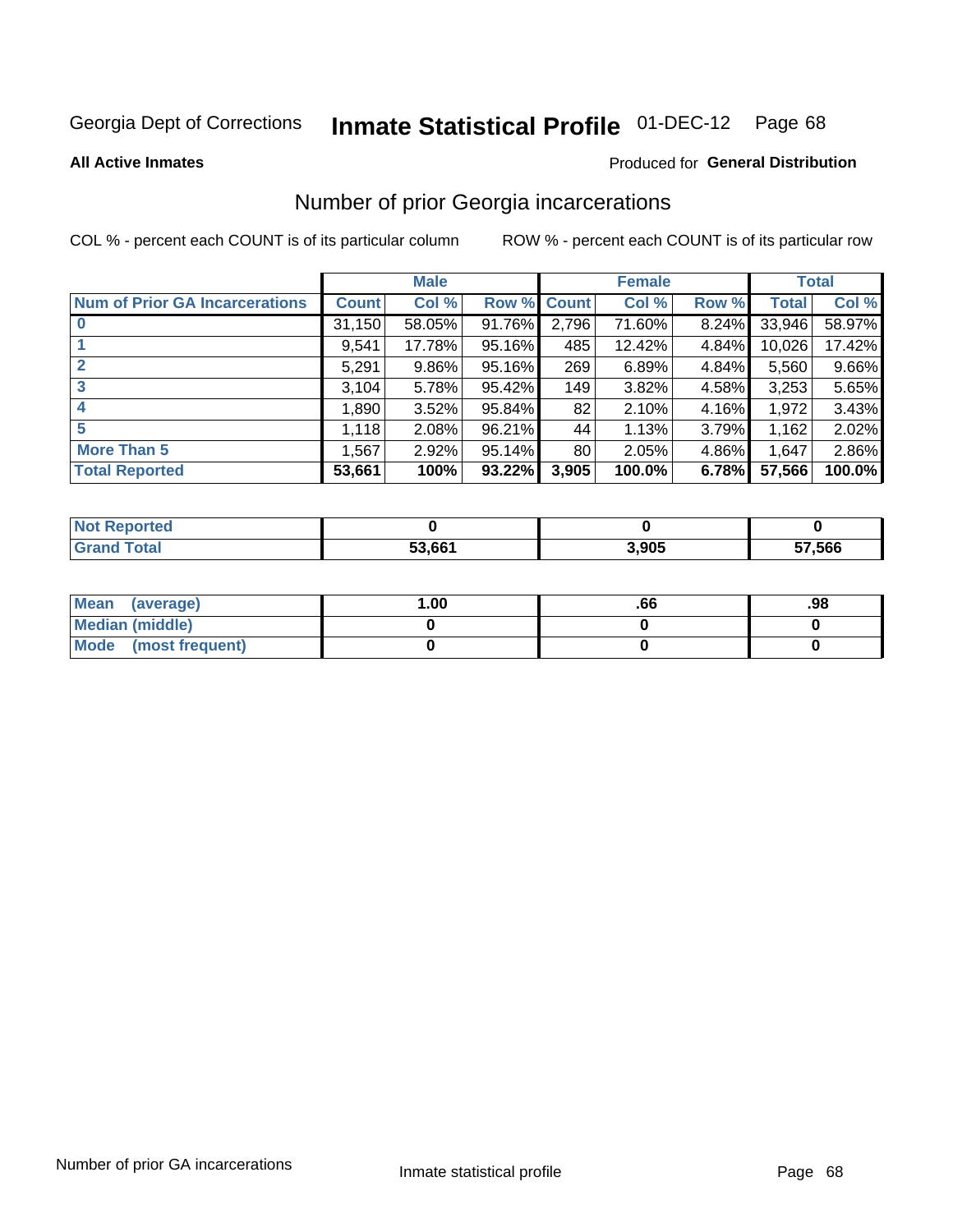#### Inmate Statistical Profile 01-DEC-12 Page 69

#### **All Active Inmates**

#### Produced for General Distribution

### Prison sentence in years

COL % - percent each COUNT is of its particular column

ROW % - percent each COUNT is of its particular row

|                                 | <b>Male</b>    |        |         | <b>Female</b> |        |        | <b>Total</b>   |        |
|---------------------------------|----------------|--------|---------|---------------|--------|--------|----------------|--------|
| <b>Prison Sentence In Years</b> | <b>Count</b>   | Col %  | Row %   | <b>Count</b>  | Col %  | Row %  | <b>Total</b>   | Col %  |
| $0 - 1$                         | 1,586          | 2.96%  | 91.10%  | 155           | 3.97%  | 8.90%  | 1,741          | 3.02%  |
| $1.1 - 2$                       | 3,387          | 6.31%  | 90.71%  | 347           | 8.89%  | 9.29%  | 3,734          | 6.49%  |
| $2.1 - 3$                       | 4,000          | 7.45%  | 89.21%  | 484           | 12.39% | 10.79% | 4,484          | 7.79%  |
| $3.1 - 4$                       | 3,237          | 6.03%  | 90.98%  | 321           | 8.22%  | 9.02%  | 3,558          | 6.18%  |
| $4.1 - 5$                       | 5,341          | 9.95%  | 91.21%  | 515           | 13.19% | 8.79%  | 5,856          | 10.17% |
| $5.1 - 6$                       | 2,426          | 4.52%  | 89.99%  | 270           | 6.91%  | 10.01% | 2,696          | 4.68%  |
| $6.1 - 7$                       | 2,352          | 4.38%  | 92.09%  | 202           | 5.17%  | 7.91%  | 2,554          | 4.44%  |
| $7.1 - 8$                       | 2,153          | 4.01%  | 92.09%  | 185           | 4.74%  | 7.91%  | 2,338          | 4.06%  |
| $8.1 - 9$                       | 1,495          | 2.79%  | 93.38%  | 106           | 2.71%  | 6.62%  | 1,601          | 2.78%  |
| $9.1 - 10$                      | 5,858          | 10.92% | 94.01%  | 373           | 9.55%  | 5.99%  | 6,231          | 10.82% |
| $10.1 - 12$                     | 2,777          | 5.18%  | 94.65%  | 157           | 4.02%  | 5.35%  | 2,934          | 5.10%  |
| $12.1 - 15$                     | 4,005          | 7.46%  | 95.47%  | 190           | 4.87%  | 4.53%  | 4,195          | 7.29%  |
| $15.1 - 20$                     | 3,949          | 7.36%  | 95.97%  | 166           | 4.25%  | 4.03%  | 4,115          | 7.15%  |
| 20.1 - Over                     | 3,362          | 6.27%  | 97.28%  | 94            | 2.41%  | 2.72%  | 3,456          | 6.00%  |
| <b>Life</b>                     | 6,881          | 12.82% | 95.53%  | 322           | 8.25%  | 4.47%  | 7,203          | 12.51% |
| <b>Life Without Parole</b>      | 756            | 1.41%  | 97.80%  | 17            | 0.44%  | 2.20%  | 773            | 1.34%  |
| <b>Death</b>                    | 94             | 0.18%  | 98.95%  |               | 0.03%  | 1.05%  | 95             | 0.17%  |
| <b>Youthful Offenders</b>       | $\overline{2}$ | 0.01%  | 100.00% |               |        |        | $\overline{2}$ | 0.01%  |
| <b>Total Reported</b>           | 53,661         | 100%   | 93.22%  | 3,905         | 100.0% | 6.78%  | 57,566         | 100%   |

| ported<br>I NOT |        |       |        |  |
|-----------------|--------|-------|--------|--|
|                 | 53.661 | 3,905 | 57,566 |  |

#### **Determinate (numeric) sentences only**

| <b>Mean</b> | 14.83 | $\sim$ 50 $\sim$<br>12.58 | 14.74 |
|-------------|-------|---------------------------|-------|
|             |       |                           |       |

All sentences (including determinate), with life, life without parole, and death sentences figured at 45 years

| Me | <u>nn nn</u><br>23.8Y<br>____ | $\sim$<br>--<br>___ | 23.84<br>____ |
|----|-------------------------------|---------------------|---------------|
|    |                               |                     |               |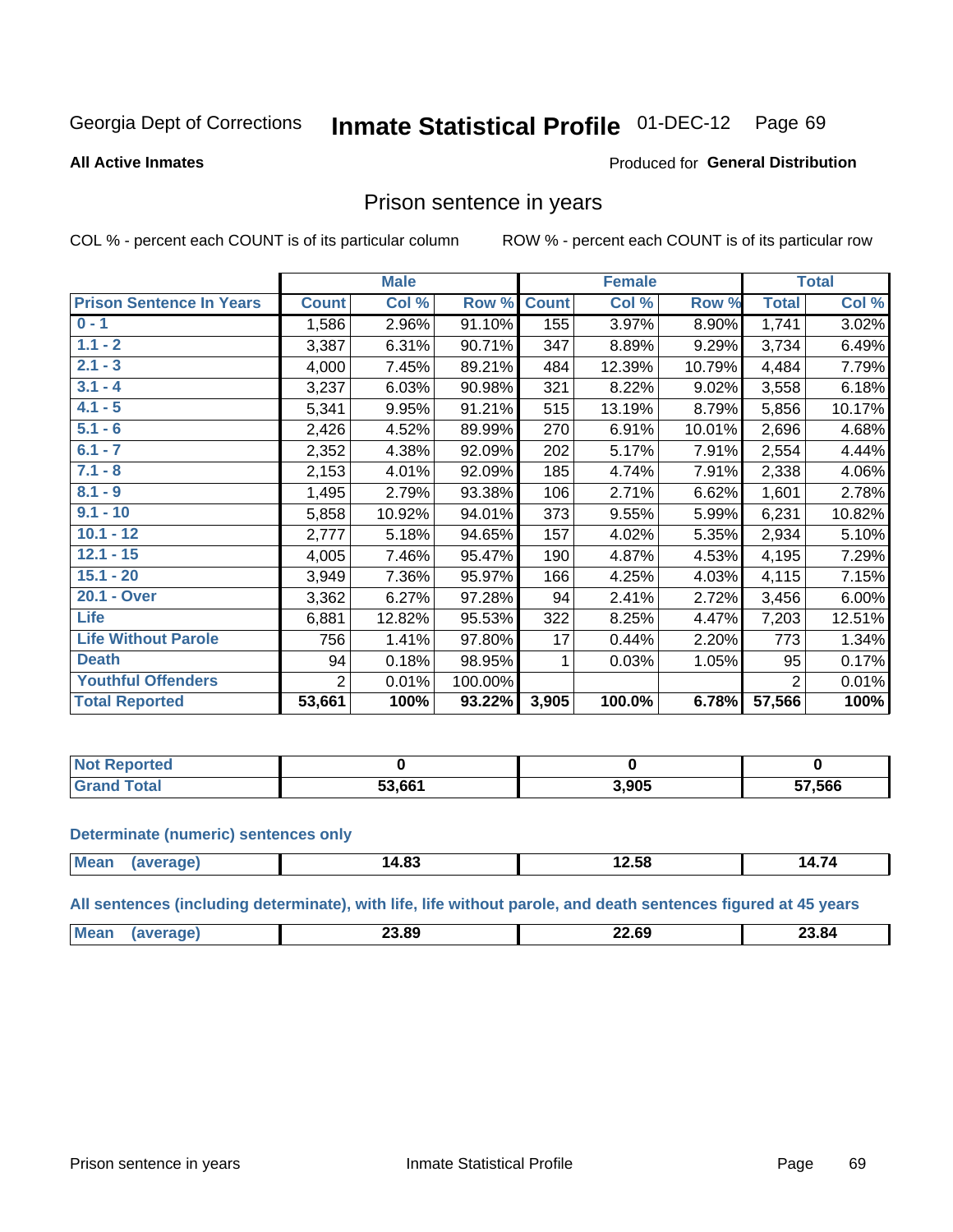#### **Inmate Statistical Profile 01-DEC-12** Page 70

#### **All Active Inmates**

### **Produced for General Distribution**

## Primary offense, broken out into felonies vs misdemeanors

COL % - percent each COUNT is of its particular column

|                                  | <b>Male</b>  |        |           | <b>Female</b>      |        |       | Total        |        |
|----------------------------------|--------------|--------|-----------|--------------------|--------|-------|--------------|--------|
| <b>Felonies and Misdemeanors</b> | <b>Count</b> | Col%   |           | <b>Row % Count</b> | Col%   | Row % | <b>Total</b> | Col %  |
| <b>Felonies</b>                  | 53.492       | 99.81% | $93.21\%$ | 3.897              | 99.85% | 6.79% | 57,389       | 99.82% |
| <b>Misdemeanors</b>              | 100          | 19%    | 94.34%    | 6                  | .15% ' | 5.66% | 106          | 18%    |
| <b>Total Reported</b>            | 53,592       | 100%   | $93.21\%$ | 3,903              | 100%   | 6.79% | 57.495       | 100%   |

| <b>Not</b><br>rted<br>yenor. | 69     |        |        |
|------------------------------|--------|--------|--------|
| ™otai<br>Grand               | 53.661 | 53.594 | 57,566 |

| Mo | ____ | 11 C.S<br>. | onies<br>. |
|----|------|-------------|------------|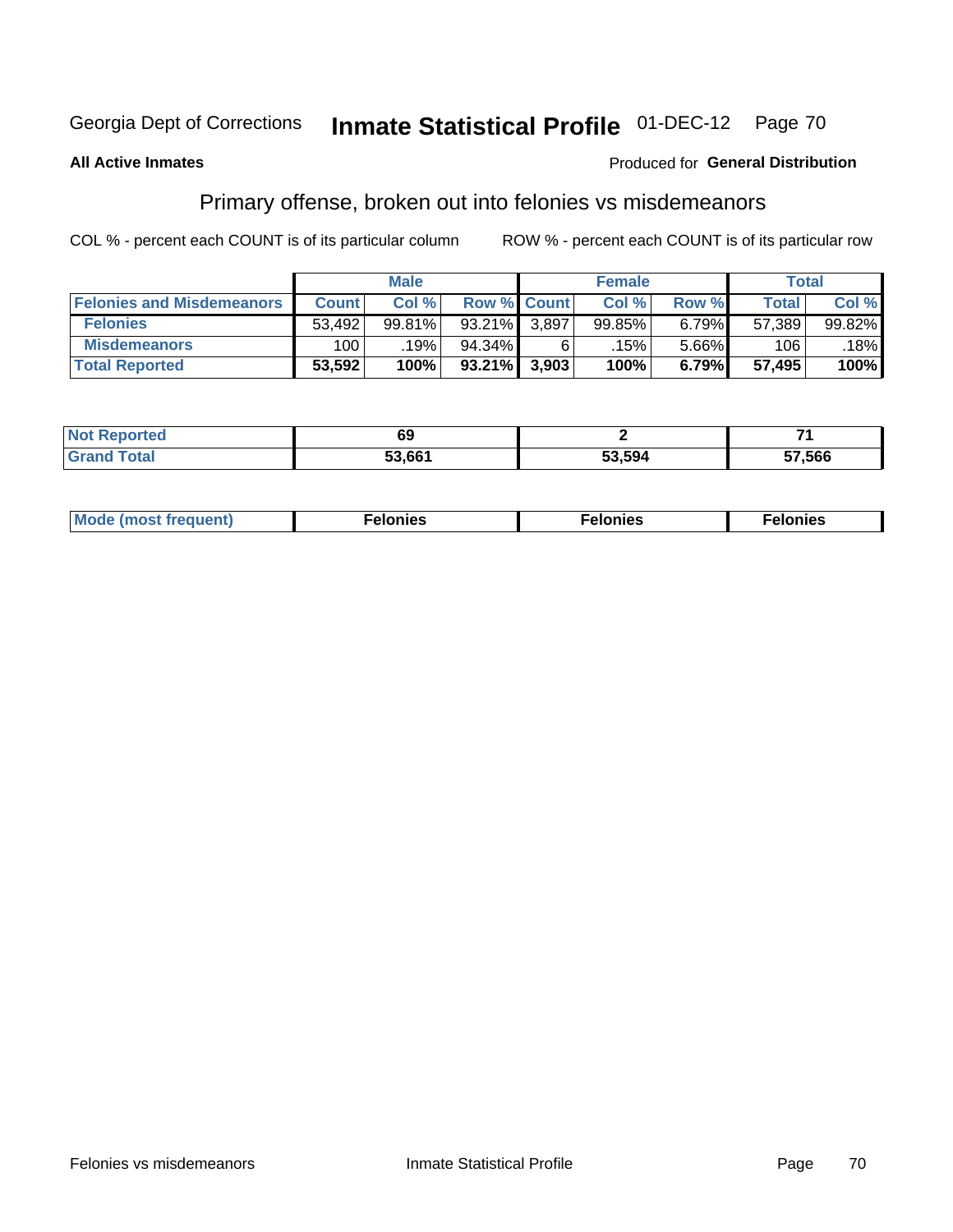# Georgia Dept of Corrections **Inmate Statistical Profile** 01-DEC-12 Page 71

#### **All Active Inmates**

### Produced for **General Distribution**

## Primary offense, broken out into six broad crime categories

COL % - percent each COUNT is of its particular column ROW % - percent each COUNT is of its particular row

|                                 | <b>Male</b>  |        |           | <b>Female</b> |          |        | <b>Total</b> |        |
|---------------------------------|--------------|--------|-----------|---------------|----------|--------|--------------|--------|
| <b>Crime Categories</b>         | <b>Count</b> | Col %  |           | Row % Count   | Col %    | Row %  | <b>Total</b> | Col %  |
| <b>Violent</b>                  | 25,088       | 46.97% | 94.22%    | 1,538         | 39.58%   | 5.78%  | 26,626       | 46.46% |
| <b>Sex Crime</b><br>2           | 8,128        | 15.22% | 98.60%    | 115           | $2.96\%$ | 1.40%  | 8,243        | 14.38% |
| $\mathbf{3}$<br><b>Property</b> | 10,920       | 20.44% | 89.50%    | 1,281         | 32.96%   | 10.50% | 12,201       | 21.29% |
| <b>Drug</b><br>4                | 7,005        | 13.11% | 89.73%    | 802           | 20.64%   | 10.27% | 7,807        | 13.62% |
| <b>Habit/DUI</b><br>5           | 112          | .21%   | 92.56%    | 9             | .23%     | 7.44%  | 121          | .21%   |
| <b>Other</b><br>6               | 2,165        | 4.05%  | 93.89%    | 141           | 3.63%    | 6.11%  | 2,306        | 4.02%  |
| <b>Total Reported</b>           | 53,418       | 100%   | $93.22\%$ | 3,886         | 100%     | 6.78%  | 57,304       | 100%   |

| <b>orted</b><br>NO)<br>. | 243    | 40    | 262    |  |  |
|--------------------------|--------|-------|--------|--|--|
| $F$ ntal<br>υιαι         | 53,661 | 3,905 | 57,566 |  |  |

| Mo<br>uent)<br>nos | .<br>/iolent | <br>Violent | - --<br><b>Tiolent</b> |
|--------------------|--------------|-------------|------------------------|
|                    |              |             |                        |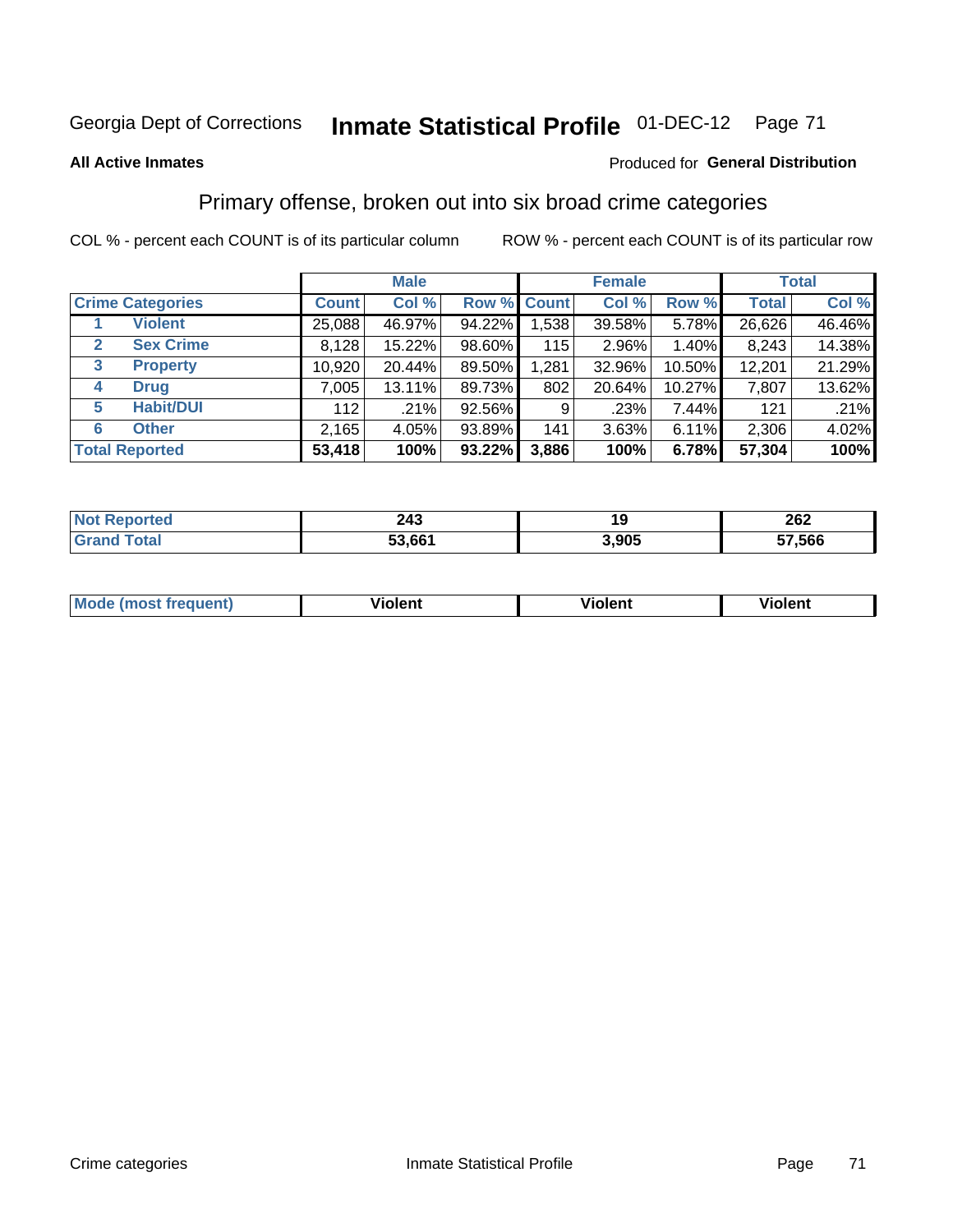# Georgia Dept of Corrections **Inmate Statistical Profile** 01-DEC-12 Page 72

**All Active Inmates**

#### Produced for **General Distribution**

# Primary offense, detailed offense code

COL % - percent each COUNT is of its particular column ROW % - percent each COUNT is of its particular row

|   |                                            |                     | <b>Male</b>  |         |                 | <b>Female</b> |        |                     | <b>Total</b> |
|---|--------------------------------------------|---------------------|--------------|---------|-----------------|---------------|--------|---------------------|--------------|
|   | <b>Primary Offense</b>                     | <b>Count</b>        | Col %        | Row %   | <b>Count</b>    | Col %         | Row %  | <b>Total</b>        | Col %        |
| F | <b>Abandonment Of Child</b>                | $\overline{3}$      | .01%         | 100.00% |                 |               |        | $\overline{3}$      | .01%         |
| F | <b>Abuse, Neglect</b>                      | $\mathbf{1}$        | .01%         | 100.00% |                 |               |        | 1                   | .01%         |
|   | <b>Elder/Disab</b>                         |                     |              |         |                 |               |        |                     |              |
| F | <b>Agg Aslt W Intnt To Rape</b>            | 56                  | .10%         | 100.00% |                 |               |        | 56                  | .10%         |
| F | <b>Agg Sex Battery Atmpt</b>               | $\mathbf 1$         | .01%         | 100.00% |                 |               |        | $\mathbf{1}$        | .01%         |
| F | <b>Aggrav Assault</b>                      | 5,120               | 9.55%        | 94.92%  | 274             | 7.02%         | 5.08%  | 5,394               | 9.38%        |
| F | <b>Aggrav Assault Peace</b><br><b>Ofcr</b> | 282                 | .53%         | 94.00%  | 18              | .46%          | 6.00%  | 300                 | .52%         |
| F | <b>Aggrav Battery</b>                      | 1,098               | 2.05%        | 93.45%  | 77              | 1.97%         | 6.55%  | 1,175               | 2.04%        |
| F | <b>Aggrav Battery Peace</b><br><b>Ofcr</b> | 22                  | .04%         | 95.65%  | $\mathbf 1$     | .03%          | 4.35%  | 23                  | .04%         |
| F | <b>Aggrav Ch Molest, Atmpt</b>             | 3                   | .01%         | 100.00% |                 |               |        | 3                   | .01%         |
| F | <b>Aggrav Child Molestation</b>            | 1,269               | 2.37%        | 98.52%  | 19              | .49%          | 1.48%  | 1,288               | 2.24%        |
| F | <b>Aggrav Cruelty To</b><br><b>Animals</b> | 12                  | .02%         | 92.31%  | $\mathbf{1}$    | .03%          | 7.69%  | 13                  | .02%         |
| F | <b>Aggrav Sexual Battery</b>               | 187                 | .35%         | 99.47%  | $\mathbf{1}$    | .03%          | .53%   | 188                 | .33%         |
| F | <b>Aggrav Sodomy</b>                       | 208                 | .39%         | 99.05%  | $\overline{2}$  | .05%          | .95%   | 210                 | .37%         |
| F | <b>Aggrav Stalking</b>                     | 283                 | .53%         | 96.26%  | 11              | .28%          | 3.74%  | 294                 | .51%         |
| F | <b>Aggravated Assault On</b>               | 3                   | .01%         | 100.00% |                 |               |        | 3                   | .01%         |
| F | $65+$<br><b>Aiding Escape</b>              | $\overline{2}$      | .01%         | 100.00% |                 |               |        | $\overline{2}$      | .01%         |
| F | <b>Aircraft Hijacking</b>                  | 3                   | .01%         | 100.00% |                 |               |        | 3                   | .01%         |
| F | <b>Alter Id</b>                            | $\overline{2}$      | .01%         | 100.00% |                 |               |        | $\overline{2}$      | .01%         |
| F | <b>Armed Robbery</b>                       | 5,532               | 10.32%       | 96.76%  | 185             | 4.74%         | 3.24%  | 5,717               | 9.94%        |
| F | <b>Arson 1st Degree</b>                    |                     | .14%         | 77.78%  | 22              | .56%          | 22.22% | 99                  | .17%         |
| F | <b>Arson 2nd Degree</b>                    | 77                  | .01%         | 66.67%  | 3               | .08%          | 33.33% |                     |              |
| F | <b>Arson 3rd Degree</b>                    | 6                   |              | 100.00% |                 |               |        | 9                   | .02%         |
| F | <b>Arson Misc</b>                          | 3<br>$\overline{2}$ | .01%<br>.01% | 100.00% |                 |               |        | 3<br>$\overline{2}$ | .01%<br>.01% |
| F |                                            |                     |              |         |                 |               |        |                     |              |
| F | <b>Atmpt Aggrav Assault</b>                | 10                  | .02%         | 100.00% |                 |               |        | 10                  | .02%         |
| F | <b>Atmpt Aggrav Sodomy</b>                 | $\overline{4}$      | .01%         | 100.00% |                 |               |        | 4                   | .01%         |
|   | <b>Atmpt Armed Robbery</b>                 | 101                 | .19%         | 96.19%  | $\overline{4}$  | .10%          | 3.81%  | 105                 | .18%         |
| F | <b>Atmpt Burglary</b>                      | 26                  | .05%         | 100.00% |                 |               |        | 26                  | .05%         |
| F | <b>Atmpt Child Molestation</b>             | 22                  | .04%         | 100.00% |                 |               |        | 22                  | .04%         |
| F | <b>Atmpt Cruelty To</b><br><b>Children</b> | 1                   | .01%         | 100.00% |                 |               |        | $\mathbf{1}$        | .01%         |
| F | <b>Atmpt Forgery</b>                       | $\mathbf{1}$        | .01%         | 100.00% |                 |               |        | $\mathbf{1}$        | .01%         |
| F | <b>Atmpt Kidnap</b>                        | 7                   | .01%         | 100.00% |                 |               |        | $\overline{7}$      | .01%         |
| F | <b>Atmpt Murder</b>                        | 42                  | .08%         | 93.33%  | 3               | .08%          | 6.67%  | 45                  | .08%         |
| F | <b>Atmpt Rape</b>                          | 39                  | .07%         | 97.50%  | $\mathbf{1}$    | .03%          | 2.50%  | 40                  | .07%         |
| F | <b>Atmpt Robbery</b>                       | 55                  | .10%         | 93.22%  | $\vert 4 \vert$ | .10%          | 6.78%  | 59                  | .10%         |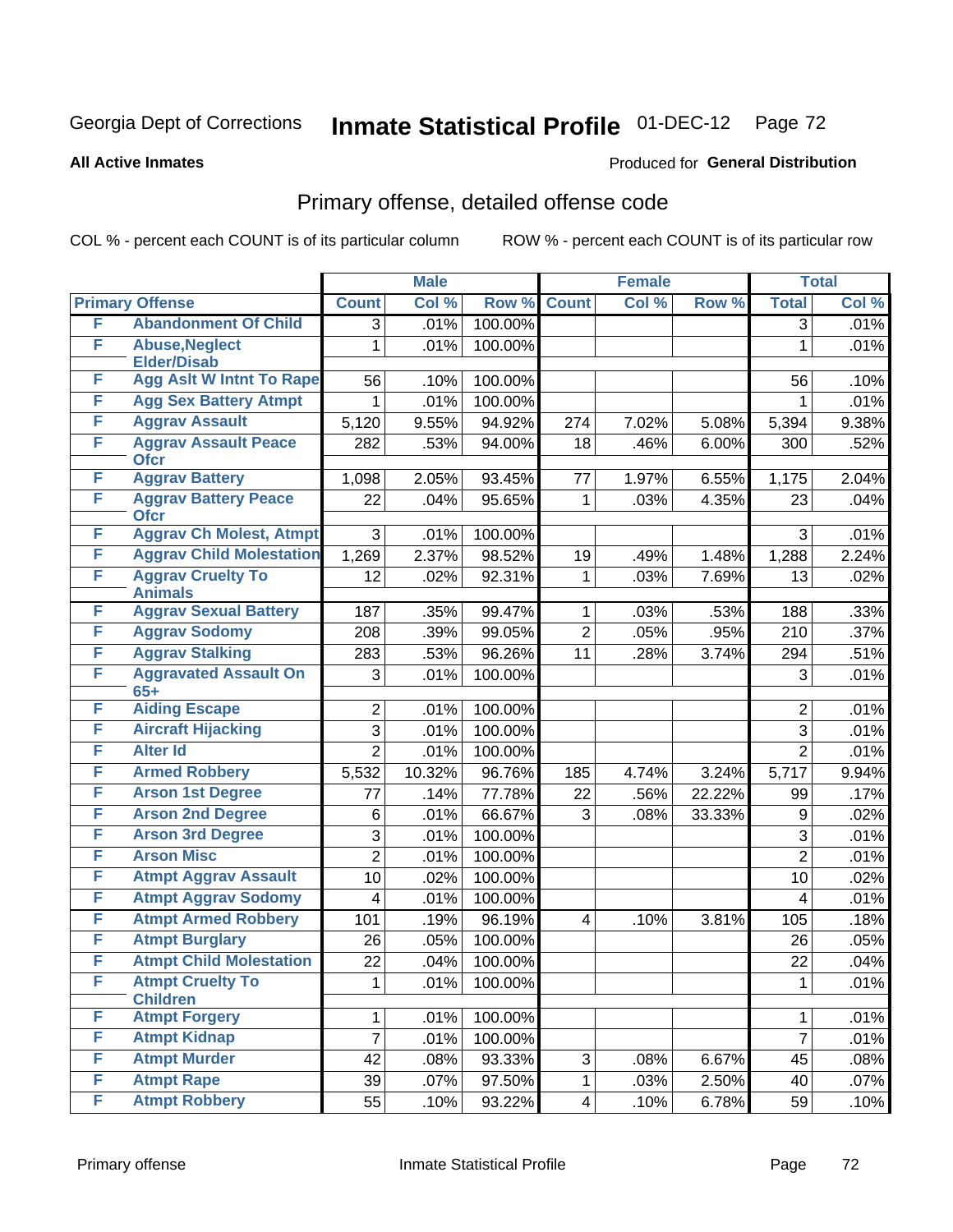#### **All Active Inmates**

#### Produced for **General Distribution**

### Primary offense, detailed offense code

|   |                                            |                         | <b>Male</b> |         |                | <b>Female</b> |         |                | <b>Total</b> |
|---|--------------------------------------------|-------------------------|-------------|---------|----------------|---------------|---------|----------------|--------------|
|   | <b>Primary Offense</b>                     | <b>Count</b>            | Col %       | Row %   | <b>Count</b>   | Col%          | Row %   | <b>Total</b>   | Col %        |
| F | <b>Atmpt Theft By Taking</b>               | 8                       | .01%        | 100.00% |                |               |         | $\overline{8}$ | .01%         |
| F | <b>Atmpt Viol Substance</b><br><b>Act</b>  | 26                      | .05%        | 83.87%  | 5              | .13%          | 16.13%  | 31             | .05%         |
| F | <b>Att/Consprcy Commt</b><br>C/S/Of        | 48                      | .09%        | 87.27%  | $\overline{7}$ | .18%          | 12.73%  | 55             | .10%         |
| F | <b>Bad Checks</b>                          | 5                       | .01%        | 45.45%  | 6              | .15%          | 54.55%  | 11             | .02%         |
| F | <b>Bail Jumping</b>                        | 3                       | .01%        | 100.00% |                |               |         | 3              | .01%         |
| F | <b>Barratry</b>                            | $\mathbf{1}$            | .01%        | 100.00% |                |               |         | 1              | .01%         |
| F | <b>Bestiality</b>                          | 1                       | .01%        | 50.00%  | $\mathbf{1}$   | .03%          | 50.00%  | $\overline{2}$ | .01%         |
| F | <b>Bigamy</b>                              | 1                       | .01%        | 100.00% |                |               |         | 1              | .01%         |
| F | <b>Bribery Of Contestant</b>               | 1                       | .01%        | 100.00% |                |               |         | 1              | .01%         |
| F | <b>Burglary</b>                            | 6,483                   | 12.10%      | 96.26%  | 252            | 6.46%         | 3.74%   | 6,735          | 11.71%       |
| F | <b>Carry Concealed Weapon</b>              | 6                       | .01%        | 100.00% |                |               |         | 6              | .01%         |
| F | <b>Carry Weapon At School</b>              | 6                       | .01%        | 100.00% |                |               |         | 6              | .01%         |
| F | <b>Child Molestation</b>                   | 2,632                   | 4.91%       | 97.92%  | 56             | 1.43%         | 2.08%   | 2,688          | 4.68%        |
| F | <b>Chop Shop Violation</b>                 | 1                       | .01%        | 100.00% |                |               |         | 1              | .01%         |
| F | <b>Cnspire Traffic Cntrl Sub</b>           | 19                      | .04%        | 90.48%  | $\overline{2}$ | .05%          | 9.52%   | 21             | .04%         |
| F | <b>Cntrbtng Delingency</b><br><b>Minor</b> |                         |             |         | $\mathbf{1}$   | .03%          | 100.00% | $\mathbf{1}$   | .01%         |
| F | <b>Computer Pornography</b>                | 68                      | .13%        | 100.00% |                |               |         | 68             | .12%         |
| F | <b>Computer Theft</b>                      | 8                       | .01%        | 44.44%  | 10             | .26%          | 55.56%  | 18             | .03%         |
| F | <b>Computer Trespass</b>                   | 1                       | .01%        | 100.00% |                |               |         | $\mathbf{1}$   | .01%         |
| F | <b>Conceal Contraband</b>                  | $\mathbf{1}$            | .01%        | 100.00% |                |               |         | 1              | .01%         |
| F | <b>Conceal Death Of</b><br><b>Another</b>  | 9                       | .02%        | 81.82%  | $\overline{2}$ | .05%          | 18.18%  | 11             | .02%         |
| F | <b>Conspiracy</b>                          | 50                      | .09%        | 89.29%  | 6              | .15%          | 10.71%  | 56             | .10%         |
| F | <b>Convsn Paymnts Real</b><br><b>Propy</b> | 1                       | .01%        | 100.00% |                |               |         | 1              | .01%         |
| F | <b>Convynce Handle</b><br><b>Contrabnd</b> |                         |             |         | $\mathbf{1}$   | .03%          | 100.00% | 1              | .01%         |
| F | <b>Crmnl Atmpt</b>                         | 3                       | .01%        | 100.00% |                |               |         | 3              | .01%         |
| F | <b>Crmnl Damage 1st</b><br><b>Degree</b>   | 39                      | .07%        | 95.12%  | $\overline{2}$ | .05%          | 4.88%   | 41             | $.07\%$      |
| F | <b>Crmnl Damage 2nd</b><br><b>Degree</b>   | 100                     | .19%        | 90.09%  | 11             | .28%          | 9.91%   | 111            | .19%         |
| F | <b>Crmnl Interfere Govt</b><br><b>Prop</b> | 26                      | .05%        | 92.86%  | 2 <sup>1</sup> | .05%          | 7.14%   | 28             | .05%         |
| F | <b>Crmnl Poss Explosives</b>               | 1                       | .01%        | 100.00% |                |               |         | 1              | .01%         |
| F | <b>Crmnl Solicitation</b>                  | $\mathbf{1}$            | .01%        | 100.00% |                |               |         | 1              | .01%         |
| F | <b>Crmnl Trespassing</b>                   | $\mathbf{1}$            | .01%        | 100.00% |                |               |         | 1              | .01%         |
| F | <b>Cruelty To Animals</b>                  | $\overline{\mathbf{4}}$ | .01%        | 100.00% |                |               |         | $\overline{4}$ | .01%         |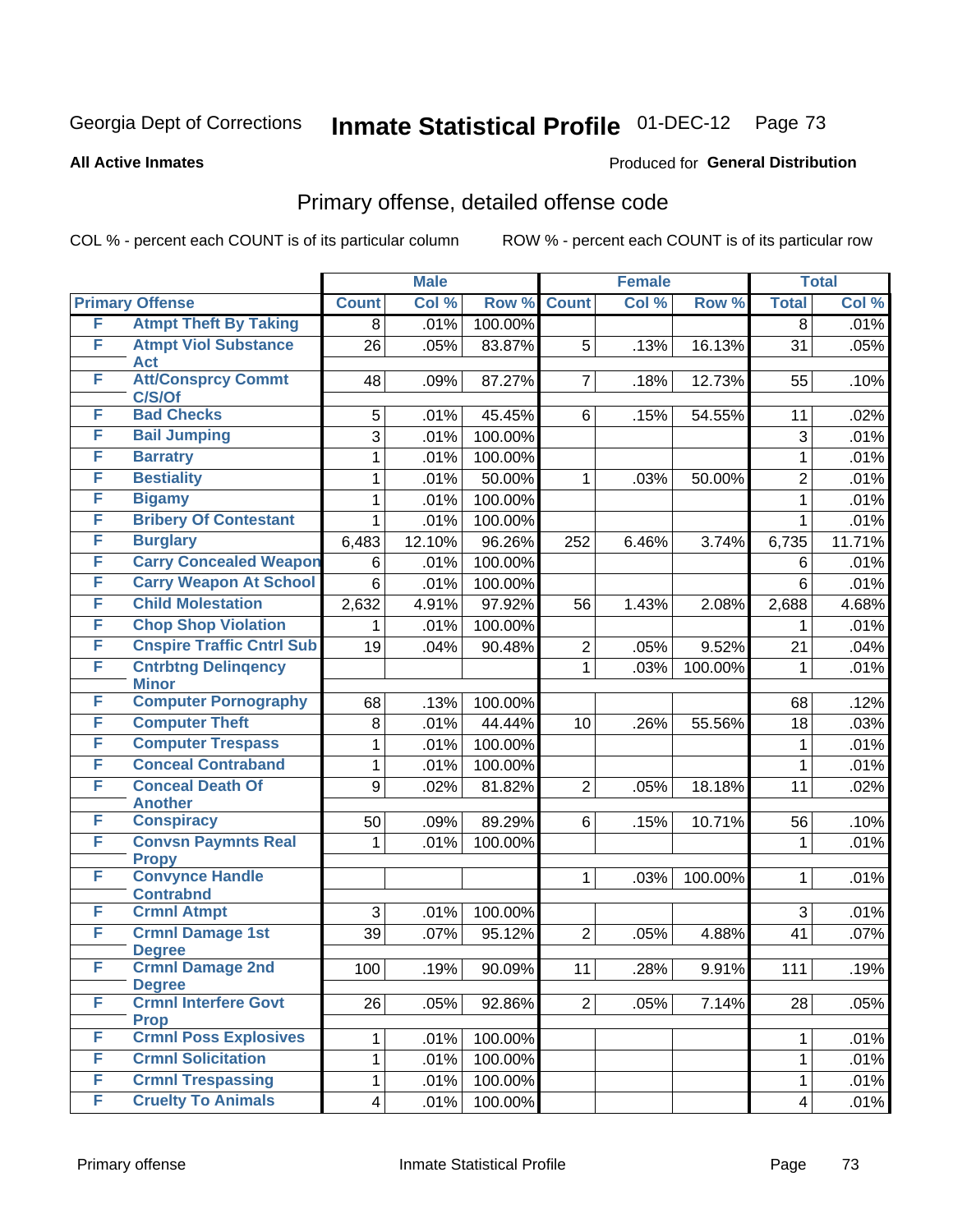#### **All Active Inmates**

#### Produced for **General Distribution**

### Primary offense, detailed offense code

|        |                                               |                | <b>Male</b> |         |                | <b>Female</b> |        |                  | <b>Total</b> |
|--------|-----------------------------------------------|----------------|-------------|---------|----------------|---------------|--------|------------------|--------------|
|        | <b>Primary Offense</b>                        | <b>Count</b>   | Col %       | Row %   | <b>Count</b>   | Col %         | Row %  | <b>Total</b>     | Col %        |
| F      | <b>Cruelty To Children</b>                    | 287            | .54%        | 73.59%  | 103            | 2.64%         | 26.41% | $\overline{390}$ | .68%         |
| F      | <b>Cruelty To Elder Person</b>                | 17             | .03%        | 68.00%  | 8              | .20%          | 32.00% | 25               | .04%         |
| F      | <b>Defrauding State</b>                       | $\overline{2}$ | .01%        | 100.00% |                |               |        | $\overline{2}$   | .01%         |
| F      | <b>Destroy/Injur Police Dog</b>               | 1              | .01%        | 100.00% |                |               |        | 1                | .01%         |
| F      | <b>Dogfighting</b>                            | 1              | .01%        | 100.00% |                |               |        | 1                | .01%         |
| F      | <b>Drvng Habtl Violator</b>                   | 9              | .02%        | 81.82%  | $\overline{2}$ | .05%          | 18.18% | 11               | .02%         |
| F      | <b>Eavesdrop &amp;</b>                        | $\overline{2}$ | .01%        | 100.00% |                |               |        | $\overline{2}$   | .01%         |
|        | <b>Surveillance</b>                           |                |             |         |                |               |        |                  |              |
| F      | <b>Entering Vehicle</b>                       | 105            | .20%        | 99.06%  | 1              | .03%          | .94%   | 106              | .18%         |
| F      | <b>Entice Child, Attempted</b>                | 5              | .01%        | 100.00% |                |               |        | 5                | .01%         |
| F      | <b>Enticing Child-Indec</b><br><b>Purp</b>    | 71             | .13%        | 94.67%  | 4              | .10%          | 5.33%  | 75               | .13%         |
| F      | <b>Escape</b>                                 | 20             | .04%        | 83.33%  | 4              | .10%          | 16.67% | 24               | .04%         |
| F      | <b>False Certificates</b>                     | 1              | .01%        | 50.00%  | 1              | .03%          | 50.00% | $\overline{2}$   | .01%         |
| F      | <b>False Impris Color Legal</b>               | 1              | .01%        | 100.00% |                |               |        | 1                | .01%         |
| F      | <b>False Imprisonment</b>                     | 185            | .35%        | 97.37%  | 5              | .13%          | 2.63%  | 190              | .33%         |
| F      | <b>False Statements Govt</b>                  | 22             | .04%        | 73.33%  | 8              | .20%          | 26.67% | 30               | .05%         |
| F      | <b>False Swearing</b>                         | 3              | .01%        | 60.00%  | $\overline{2}$ | .05%          | 40.00% | 5                | .01%         |
| F      | <b>False Swearng Writtn</b>                   | 4              | .01%        | 100.00% |                |               |        | 4                | .01%         |
| F      | <b>Stmt</b><br><b>Family Violence Battery</b> |                |             |         |                |               |        |                  |              |
| F      | <b>Feticide</b>                               | 137            | .26%        | 98.56%  | $\overline{2}$ | .05%          | 1.44%  | 139              | .24%         |
| F      |                                               | 1              | .01%        | 50.00%  | 1              | .03%          | 50.00% | $\overline{2}$   | .01%         |
| F      | <b>Feticide By Vehicle</b>                    | 1              | .01%        | 25.00%  | 3              | .08%          | 75.00% | $\overline{4}$   | .01%         |
|        | <b>Financial Identity Fraud</b>               | 40             | .07%        | 59.70%  | 27             | .69%          | 40.30% | 67               | .12%         |
| F<br>F | <b>Fleeing/Eluding Police</b>                 | 208            | .39%        | 92.86%  | 16             | .41%          | 7.14%  | 224              | .39%         |
|        | <b>Forgery 1st Degree</b>                     | 1,199          | 2.24%       | 72.14%  | 463            | 11.86%        | 27.86% | 1,662            | 2.89%        |
| F      | <b>Forgery 2nd Degree</b>                     | 24             | .04%        | 82.76%  | 5              | .13%          | 17.24% | 29               | .05%         |
| F      | <b>Fraudulent Access</b><br><b>Compute</b>    | 5              | .01%        | 100.00% |                |               |        | 5                | .01%         |
| F      | <b>Fraudulent Checks</b>                      | 4              | .01%        | 80.00%  | 1              | .03%          | 20.00% | 5                | .01%         |
| F      | <b>Fraudulent Credit Card</b>                 | 64             | .12%        | 76.19%  | 20             | .51%          | 23.81% | 84               | .15%         |
| F      | <b>Gang Participation</b>                     | 36             | .07%        | 100.00% |                |               |        | 36               | .06%         |
| F      | <b>Guard Line</b>                             | 10             | .02%        | 76.92%  | 3              | .08%          | 23.08% | $\overline{13}$  | .02%         |
|        | <b>W/Weapon/Drugs</b>                         |                |             |         |                |               |        |                  |              |
| F      | <b>Habit Traf Viol/Impaired</b>               | 18             | .03%        | 94.74%  | 1              | .03%          | 5.26%  | 19               | .03%         |
| F      | <b>Habit Traf Viol/Other</b>                  | 23             | .04%        | 100.00% |                |               |        | 23               | .04%         |
| F      | <b>Hijacking Motor Vehicle</b>                | 40             | .07%        | 100.00% |                |               |        | 40               | .07%         |
| F      | <b>Hindering Appreh Or Pun</b>                | 4              | .01%        | 80.00%  | 1              | .03%          | 20.00% | 5                | .01%         |
| F      | <b>Hit-Run W/Injury/Fatality</b>              | 9              | .02%        | 90.00%  | 1              | .03%          | 10.00% | 10               | .02%         |
| F      | <b>Homicide By Vessel</b>                     | 18             | .03%        | 81.82%  | 4              | .10%          | 18.18% | 22               | .04%         |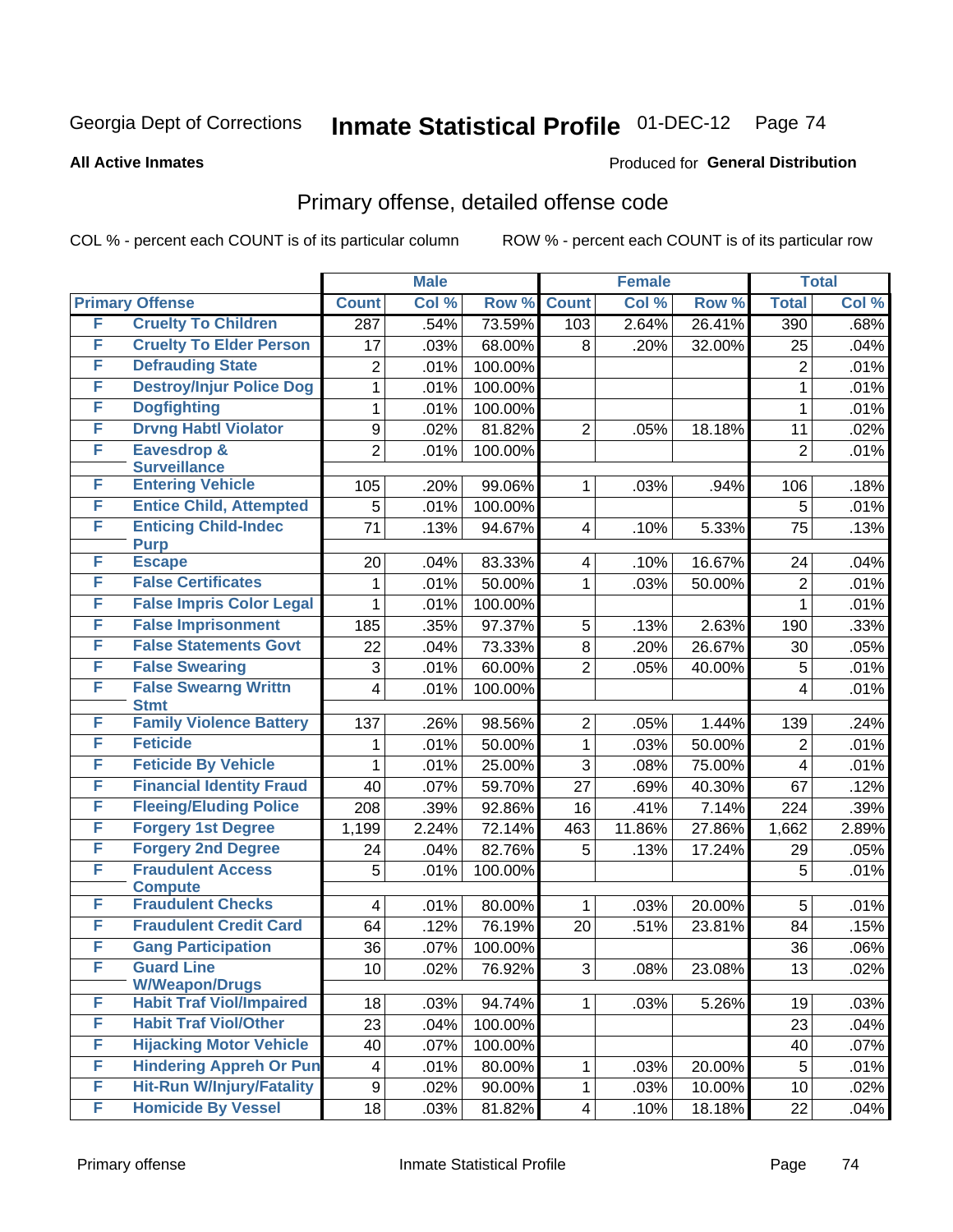#### **All Active Inmates**

#### Produced for **General Distribution**

### Primary offense, detailed offense code

|   |                                              |                         | <b>Male</b> |         |                | <b>Female</b> |         |                 | <b>Total</b> |
|---|----------------------------------------------|-------------------------|-------------|---------|----------------|---------------|---------|-----------------|--------------|
|   | <b>Primary Offense</b>                       | <b>Count</b>            | Col %       | Row %   | <b>Count</b>   | Col %         | Row %   | <b>Total</b>    | Col %        |
| F | <b>Illegal Attm To Obt Drugs</b>             | 8                       | .01%        | 61.54%  | $\overline{5}$ | .13%          | 38.46%  | $\overline{13}$ | .02%         |
| F | <b>Impersonating Officer</b>                 | 1                       | .01%        | 100.00% |                |               |         | 1               | .01%         |
| F | <b>Impersonation</b>                         | $\overline{2}$          | .01%        | 66.67%  | 1              | .03%          | 33.33%  | $\overline{3}$  | .01%         |
| F | <b>Incest</b>                                | 179                     | .33%        | 98.35%  | $\overline{3}$ | .08%          | 1.65%   | 182             | .32%         |
| F | <b>Incest, Atmpt</b>                         | 2                       | .01%        | 100.00% |                |               |         | $\overline{c}$  | .01%         |
| F | <b>Influencing Witness</b>                   | $\overline{2}$          | .01%        | 100.00% |                |               |         | $\overline{2}$  | .01%         |
| F | <b>Injury By Vehicle</b>                     | 99                      | .18%        | 83.90%  | 19             | .49%          | 16.10%  | 118             | .21%         |
| F | <b>Interference With</b><br><b>Custody</b>   | 17                      | .03%        | 94.44%  | 1              | .03%          | 5.56%   | 18              | .03%         |
| F | <b>Involuntary Manslaughter</b>              | 129                     | .24%        | 84.87%  | 23             | .59%          | 15.13%  | 152             | .26%         |
| F | <b>Kidnapping</b>                            | 1,553                   | 2.90%       | 97.00%  | 48             | 1.23%         | 3.00%   | 1,601           | 2.78%        |
| F | <b>Livestock Theft</b>                       | $\overline{2}$          | .01%        | 100.00% |                |               |         | $\overline{2}$  | .01%         |
| F | <b>Malicious Conf Sane</b><br><b>Pers</b>    |                         |             |         | 1              | .03%          | 100.00% | 1               | .01%         |
| F | <b>Manf Methamph 200-399</b><br>Gm           | $\overline{\mathbf{4}}$ | .01%        | 57.14%  | 3              | .08%          | 42.86%  | $\overline{7}$  | .01%         |
| F | <b>Manf Methamph 28-199</b><br>Gm            | 28                      | .05%        | 84.85%  | 5              | .13%          | 15.15%  | 33              | .06%         |
| F | Manf Methamph 400+ Gm                        | $\overline{2}$          | .01%        | 100.00% |                |               |         | $\overline{2}$  | .01%         |
| F | <b>Manf Methamph Unspec</b><br><b>Amt</b>    | 224                     | .42%        | 89.60%  | 26             | .67%          | 10.40%  | 250             | .43%         |
| F | <b>Manufact Meth Near</b><br><b>Child</b>    | 13                      | .02%        | 76.47%  | 4              | .10%          | 23.53%  | 17              | .03%         |
| F | <b>Misc Assault/Battery</b>                  | 12                      | .02%        | 100.00% |                |               |         | 12              | .02%         |
| F | <b>Misc CorrectionI Inst Off</b>             | 3                       | .01%        | 100.00% |                |               |         | 3               | .01%         |
| F | <b>Misc Criminal Damage</b>                  | 1                       | .01%        | 100.00% |                |               |         | 1               | .01%         |
| F | <b>Misc Drugs Trafficking</b>                | 22                      | .04%        | 91.67%  | $\overline{2}$ | .05%          | 8.33%   | 24              | .04%         |
| F | <b>Misc Forgery</b>                          | 1                       | .01%        | 100.00% |                |               |         | 1               | .01%         |
| F | <b>Misc Fraud</b>                            | 10                      | .02%        | 58.82%  | 7              | .18%          | 41.18%  | 17              | .03%         |
| F | <b>Misc Homicide Offense</b>                 | 10                      | .02%        | 90.91%  | 1              | .03%          | 9.09%   | 11              | .02%         |
| F | <b>Misc Invasion Of Privacy</b>              | 1                       | .01%        | 100.00% |                |               |         | 1               | .01%         |
| F | <b>Misc Mrals/Pblic H/Safty</b>              | $\overline{c}$          | .01%        | 100.00% |                |               |         | $\overline{2}$  | .01%         |
| F | <b>Misc Obscenity</b>                        | $\overline{3}$          | .01%        | 100.00% |                |               |         | $\overline{3}$  | .01%         |
| F | <b>Misc Public Order</b>                     | 3                       | .01%        | 100.00% |                |               |         | 3               | .01%         |
| F | <b>Misc Sexual Offense</b>                   | 19                      | .04%        | 100.00% |                |               |         | 19              | .03%         |
| F | <b>Murder</b>                                | 5,262                   | 9.82%       | 94.37%  | 314            | 8.05%         | 5.63%   | 5,576           | 9.70%        |
| F | <b>Murder, Conspire To</b>                   | 6                       | .01%        | 85.71%  | 1.             | .03%          | 14.29%  | 7               | .01%         |
| F | <b>Commit</b><br><b>Mutiny In Penal Inst</b> |                         |             |         |                |               |         |                 |              |
| F | <b>Obstr Of Law Enf Officer</b>              | $\overline{2}$          | .01%        | 100.00% |                |               |         | $\overline{2}$  | .01%         |
|   |                                              | 529                     | .99%        | 92.32%  | 44             | 1.13%         | 7.68%   | 573             | 1.00%        |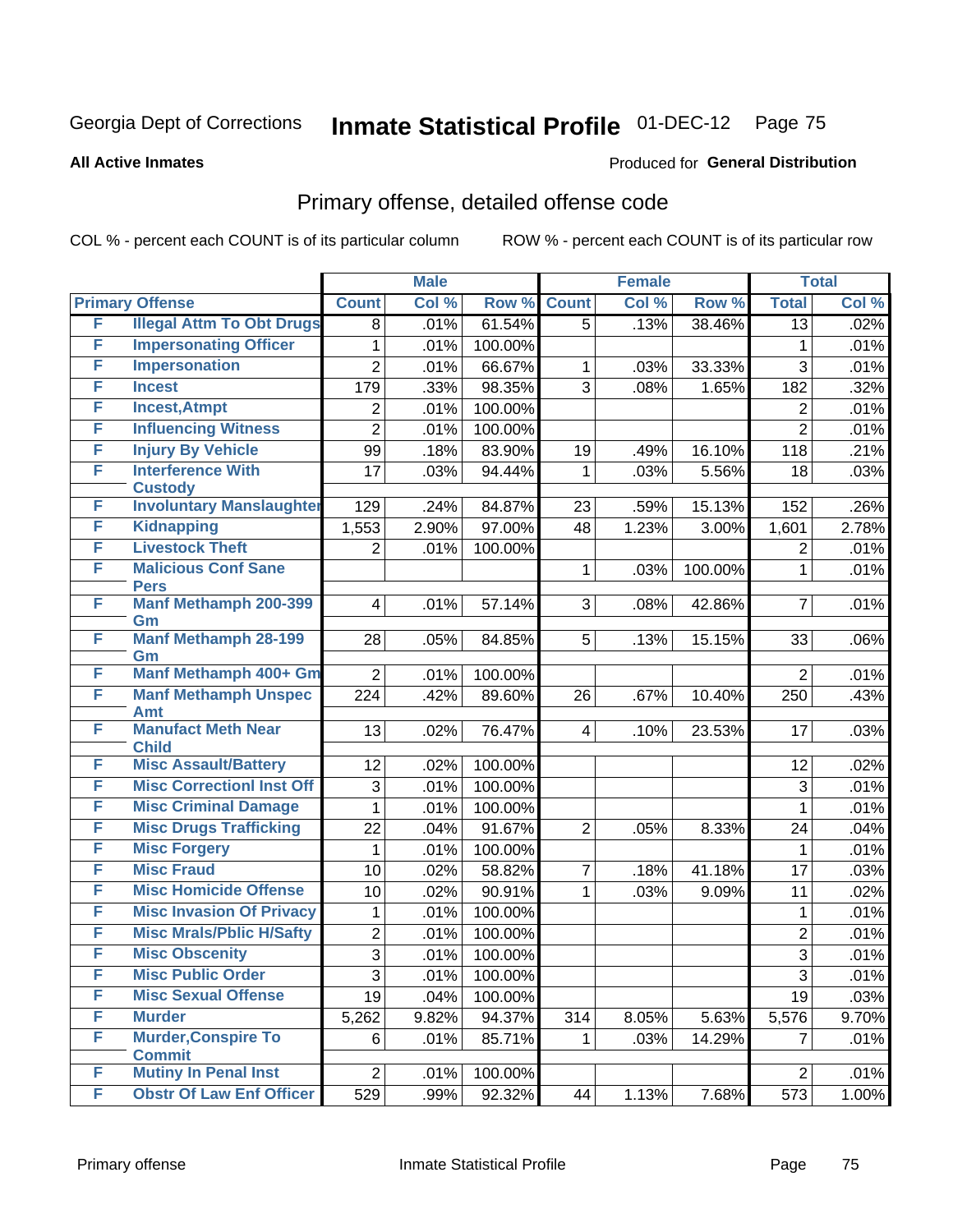**All Active Inmates**

#### Produced for **General Distribution**

### Primary offense, detailed offense code

|   |                                            |                  | <b>Male</b> |         | <b>Female</b>           |       |        |                | <b>Total</b> |
|---|--------------------------------------------|------------------|-------------|---------|-------------------------|-------|--------|----------------|--------------|
|   | <b>Primary Offense</b>                     | <b>Count</b>     | Col %       | Row %   | <b>Count</b>            | Col % | Row %  | <b>Total</b>   | Col %        |
| F | <b>Pandering By</b>                        | 1.               | .01%        | 100.00% |                         |       |        | $\mathbf 1$    | .01%         |
|   | <b>Compulsion</b>                          |                  |             |         |                         |       |        |                |              |
| F | <b>Peeping Tom</b>                         | 19               | .04%        | 100.00% |                         |       |        | 19             | .03%         |
| F | <b>Perjury</b>                             | 1                | .01%        | 50.00%  | $\mathbf{1}$            | .03%  | 50.00% | $\overline{2}$ | .01%         |
| F | <b>Pimping A Minor Under</b><br>18         | 8                | .01%        | 100.00% |                         |       |        | 8              | .01%         |
| F | <b>Poss Contraband</b><br><b>Articles</b>  | $\overline{2}$   | .01%        | 100.00% |                         |       |        | $\overline{2}$ | .01%         |
| F | <b>Poss Dep Stim Cntrf</b><br><b>Drugs</b> | 60               | .11%        | 77.92%  | 17                      | .44%  | 22.08% | 77             | .13%         |
| F | <b>Poss Drug Related Matri</b>             | 13               | .02%        | 72.22%  | 5                       | .13%  | 27.78% | 18             | .03%         |
| F | <b>Poss Ephedrine</b>                      | $\boldsymbol{9}$ | .02%        | 69.23%  | $\overline{\mathbf{4}}$ | .10%  | 30.77% | 13             | .02%         |
| F | <b>Poss Firearm 1st</b><br><b>Offender</b> | 95               | .18%        | 95.96%  | 4                       | .10%  | 4.04%  | 99             | .17%         |
| F | <b>Poss Firearm Convct</b><br><b>Felon</b> | 958              | 1.79%       | 96.96%  | 30                      | .77%  | 3.04%  | 988            | 1.72%        |
| F | <b>Poss Knife During Crime</b>             | $\overline{2}$   | .01%        | 100.00% |                         |       |        | $\overline{2}$ | .01%         |
| F | <b>Poss Mda/Extsy</b>                      | 11               | .02%        | 91.67%  | 1                       | .03%  | 8.33%  | 12             | .02%         |
| F | <b>Poss Methamphetamine</b>                | 409              | .76%        | 78.81%  | 110                     | 2.82% | 21.19% | 519            | .90%         |
| F | <b>Poss Narcotics Opiates</b>              | 57               | .11%        | 86.36%  | 9                       | .23%  | 13.64% | 66             | .11%         |
| F | <b>Poss Of Certain</b>                     | 25               | $.05\%$     | 86.21%  | $\overline{\mathbf{4}}$ | .10%  | 13.79% | 29             | .05%         |
|   | <b>Weapons</b>                             |                  |             |         |                         |       |        |                |              |
| F | <b>Poss Of Cocaine</b>                     | 810              | 1.51%       | 84.20%  | 152                     | 3.89% | 15.80% | 962            | 1.67%        |
| F | <b>Poss Of Firearm Dur</b>                 | 484              | .90%        | 95.84%  | 21                      | .54%  | 4.16%  | 505            | .88%         |
|   | <b>Crime</b>                               |                  |             |         |                         |       |        |                |              |
| F | <b>Poss Of Lsd</b>                         | 1                | .01%        | 100.00% |                         |       |        | 1              | .01%         |
| F | <b>Poss Of Marijuana</b>                   | 104              | .19%        | 94.55%  | 6                       | .15%  | 5.45%  | 110            | .19%         |
| F | <b>Poss Tools Commit</b><br><b>Crime</b>   | 34               | .06%        | 100.00% |                         |       |        | 34             | .06%         |
| F | <b>Poss W Int Dis Other</b><br><b>Drug</b> | 104              | .19%        | 83.87%  | 20                      | .51%  | 16.13% | 124            | .22%         |
| F | <b>Poss W Int Dist Cocaine</b>             | 520              | .97%        | 94.20%  | 32                      | .82%  | 5.80%  | 552            | .96%         |
| F | <b>Poss W Int Dist</b><br><b>Marijuana</b> | 877              | 1.64%       | 96.27%  | 34                      | .87%  | 3.73%  | 911            | 1.58%        |
| F | <b>Poss W Int Dist Meth</b>                | 275              | .51%        | 81.12%  | 64                      | 1.64% | 18.88% | 339            | .59%         |
| F | <b>Poss Wpn, Drugs By</b><br><b>Prisnr</b> | 44               | .08%        | 93.62%  | 3 <sup>1</sup>          | .08%  | 6.38%  | 47             | .08%         |
| F | <b>Racketeering</b>                        | 54               | .10%        | 73.97%  | 19                      | .49%  | 26.03% | 73             | .13%         |
| F | Rape                                       | 1,764            | 3.29%       | 99.77%  | 4 <sup>1</sup>          | .10%  | .23%   | 1,768          | 3.08%        |
| F | <b>Reck Cond Infected</b>                  | 11               | .02%        | 78.57%  | 3 <sup>1</sup>          | .08%  | 21.43% | 14             | .02%         |
|   | <b>Person</b>                              |                  |             |         |                         |       |        |                |              |
| F | <b>Reckless Abandonment</b>                | 3                | .01%        | 100.00% |                         |       |        | 3              | .01%         |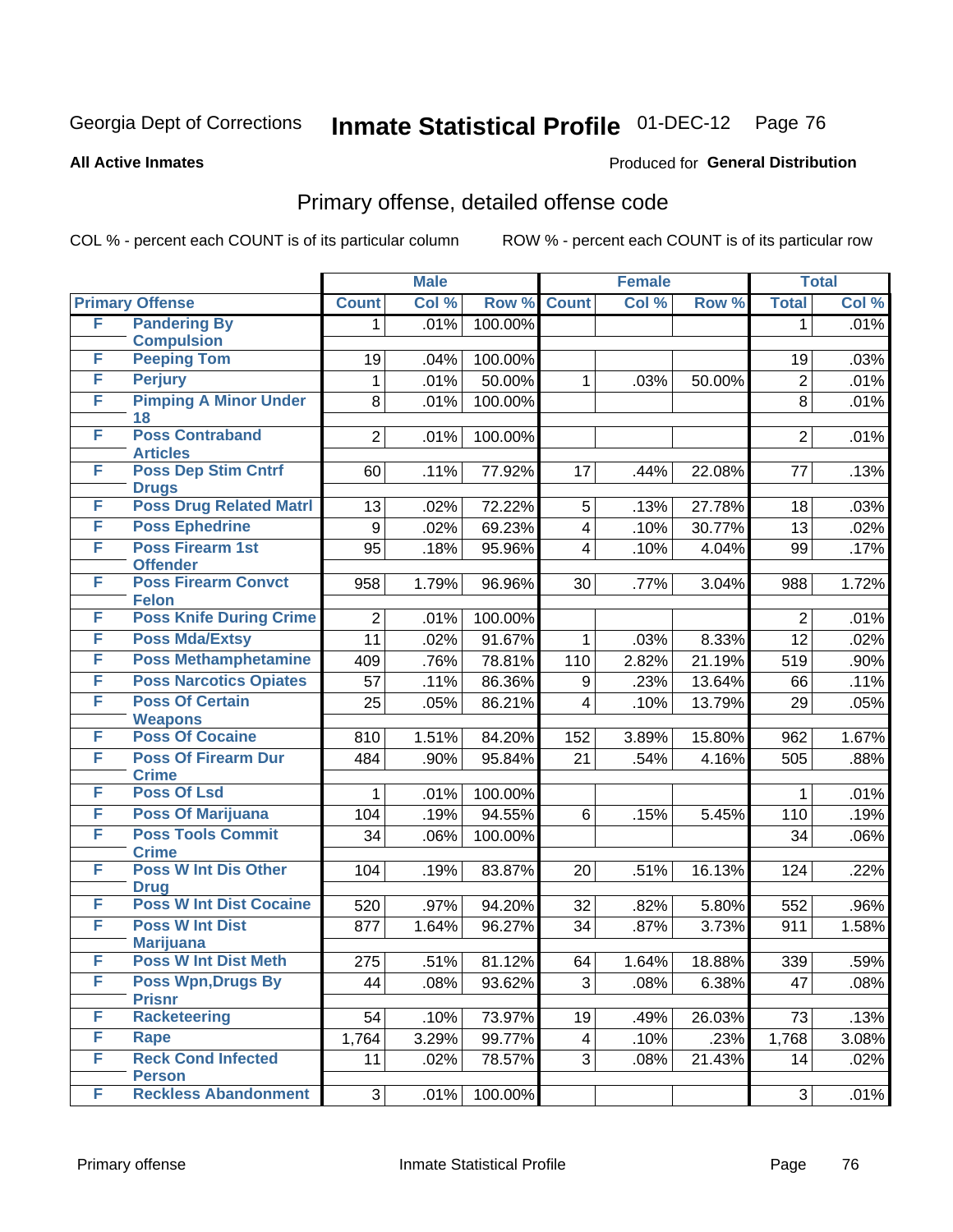**All Active Inmates**

#### Produced for **General Distribution**

### Primary offense, detailed offense code

|   |                                            |              | <b>Male</b> |         |                | <b>Female</b> |                  |              | <b>Total</b> |
|---|--------------------------------------------|--------------|-------------|---------|----------------|---------------|------------------|--------------|--------------|
|   | <b>Primary Offense</b>                     | <b>Count</b> | Col %       | Row %   | <b>Count</b>   | Col %         | Row <sup>%</sup> | <b>Total</b> | Col %        |
| F | <b>Recv Gds, Srvs Fraud</b>                |              |             |         | 1              | .03%          | 100.00%          | $\mathbf 1$  | .01%         |
|   | <b>Obtnd</b>                               |              |             |         |                |               |                  |              |              |
| F | Removal Baggage, Cargo<br><b>Etc</b>       | 1            | .01%        | 100.00% |                |               |                  | 1            | .01%         |
| F | <b>Robbery</b>                             | 1,743        | 3.25%       | 93.21%  | 127            | 3.25%         | 6.79%            | 1,870        | 3.25%        |
| F | <b>Robbery By Force</b>                    | 279          | .52%        | 90.29%  | 30             | .77%          | 9.71%            | 309          | .54%         |
| F | <b>Robbery By Intimidation</b>             | 284          | .53%        | 92.21%  | 24             | .61%          | 7.79%            | 308          | .54%         |
| F | <b>Robbery By Sudden</b>                   | 142          | .26%        | 91.03%  | 14             | .36%          | 8.97%            | 156          | .27%         |
|   | <b>Snatch</b>                              |              |             |         |                |               |                  |              |              |
| F | <b>S/D Of Alcoholic Intox</b>              | 1            | .01%        | 100.00% |                |               |                  | 1            | .01%         |
| F | <b>S/D Cocaine</b>                         | 946          | 1.77%       | 94.22%  | 58             | 1.49%         | 5.78%            | 1,004        | 1.75%        |
| F | <b>S/D Cont Sub Public</b>                 | 51           | .10%        | 98.08%  | 1              | .03%          | 1.92%            | 52           | .09%         |
| F | <b>S/D Cont Sub School</b>                 | 49           | .09%        | 96.08%  | $\overline{2}$ | .05%          | 3.92%            | 51           | .09%         |
| F | <b>S/D Dep Stim Cntrf Drugs</b>            | 72           | .13%        | 76.60%  | 22             | .56%          | 23.40%           | 94           | .16%         |
| F | <b>S/D Narcotics Opiates</b>               | 35           | .07%        | 76.09%  | 11             | .28%          | 23.91%           | 46           | .08%         |
| F | <b>S/D Of Marijuana</b>                    | 416          | .78%        | 96.52%  | 15             | .38%          | 3.48%            | 431          | .75%         |
| F | <b>Sale Mda/Extsy</b>                      | 5            | .01%        | 83.33%  | 1              | .03%          | 16.67%           | 6            | .01%         |
| F | <b>Sale Methamphetamine</b>                | 112          | .21%        | 73.68%  | 40             | 1.02%         | 26.32%           | 152          | .26%         |
| F | <b>Sex Exploitation Child</b>              | 155          | .29%        | 98.10%  | 3              | .08%          | 1.90%            | 158          | .27%         |
| F | <b>Sex Offender Fail Registr</b>           | 387          | .72%        | 99.74%  | 1              | .03%          | .26%             | 388          | .67%         |
| F | <b>Sex Offender Fail To</b>                | 9            | .02%        | 100.00% |                |               |                  | 9            | .02%         |
|   | <b>Move</b>                                |              |             |         |                |               |                  |              |              |
| F | Sexl/AssIt/Agn/Pers/Cstdy                  | $9\,$        | .02%        | 100.00% |                |               |                  | 9            | .02%         |
| F | <b>Sexual Battery</b>                      | 201          | .38%        | 99.50%  | 1              | .03%          | .50%             | 202          | .35%         |
| F | <b>Simple Battery</b>                      | 17           | .03%        | 89.47%  | $\overline{2}$ | .05%          | 10.53%           | 19           | .03%         |
| F | <b>Sodomy</b>                              | 20           | .04%        | 100.00% |                |               |                  | 20           | .03%         |
| F | <b>Solicit Sodomy From</b><br><b>Minor</b> | 4            | .01%        | 100.00% |                |               |                  | 4            | .01%         |
| F | <b>Stalking</b>                            | 3            | .01%        | 100.00% |                |               |                  | 3            | .01%         |
| F | <b>Statutory Rape</b>                      | 822          | 1.53%       | 97.74%  | 19             | .49%          | 2.26%            | 841          | 1.46%        |
| F | <b>Statutory Rape, Atmpt</b>               | 1            | .01%        | 100.00% |                |               |                  | 1            | .01%         |
| F | <b>Tampering With</b>                      | 13           | .02%        | 76.47%  | 4              | .10%          | 23.53%           | 17           | .03%         |
|   | <b>Evidence</b>                            |              |             |         |                |               |                  |              |              |
| F | <b>Terrorist Threats &amp; Acts</b>        | 446          | .83%        | 96.54%  | 16             | .41%          | 3.46%            | 462          | .80%         |
| F | <b>Theft Bring Prop In State</b>           | 7            | .01%        | 100.00% |                |               |                  | 7            | .01%         |
| F | <b>Theft By Conversion</b>                 | 25           | .05%        | 86.21%  | 4              | .10%          | 13.79%           | 29           | .05%         |
| F | <b>Theft By Deception</b>                  | 52           | .10%        | 82.54%  | 11             | .28%          | 17.46%           | 63           | .11%         |
| F | <b>Theft By Extortion</b>                  | 1            | .01%        | 100.00% |                |               |                  | 1            | .01%         |
| F | <b>Theft By Rec Stolen Prop</b>            | 914          | 1.71%       | 94.32%  | 55             | 1.41%         | 5.68%            | 969          | 1.69%        |
| F | <b>Theft By Shoplifting</b>                | 404          | .75%        | 69.18%  | 180            | 4.61%         | 30.82%           | 584          | 1.02%        |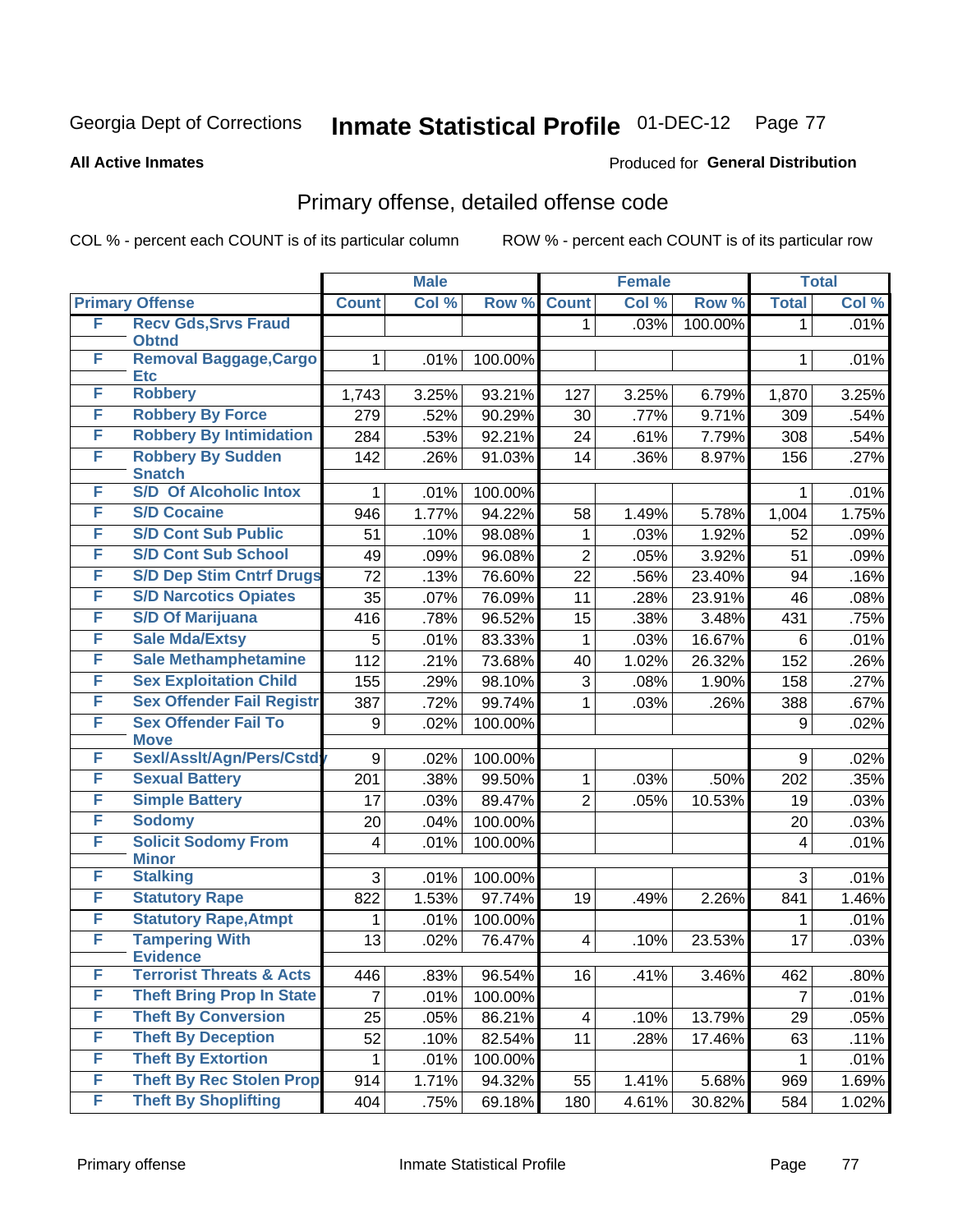#### **All Active Inmates**

#### Produced for **General Distribution**

### Primary offense, detailed offense code

|   |                                            |                 | <b>Male</b> |         |                         | <b>Female</b> |        |                | <b>Total</b> |
|---|--------------------------------------------|-----------------|-------------|---------|-------------------------|---------------|--------|----------------|--------------|
|   | <b>Primary Offense</b>                     | <b>Count</b>    | Col %       | Row %   | <b>Count</b>            | Col %         | Row %  | <b>Total</b>   | Col %        |
| F | <b>Theft By Taking</b>                     | 1,096           | 2.05%       | 86.23%  | 175                     | 4.48%         | 13.77% | 1,271          | 2.21%        |
| F | <b>Theft Credit Card</b>                   | 17              | .03%        | 80.95%  | 4                       | .10%          | 19.05% | 21             | .04%         |
| F | <b>Theft Motorveh Or Part</b>              | 77              | .14%        | 95.06%  | $\overline{\mathbf{4}}$ | .10%          | 4.94%  | 81             | .14%         |
| F | <b>Theft Of Lost Property</b>              | 4               | .01%        | 100.00% |                         |               |        | 4              | .01%         |
| F | <b>Theft Of Services</b>                   | $\overline{7}$  | .01%        | 100.00% |                         |               |        | $\overline{7}$ | .01%         |
| F | <b>Theft Recv Prop Out</b><br><b>State</b> | 1               | .01%        | 100.00% |                         |               |        | 1              | .01%         |
| F | <b>Traf Amphtmine 200-399</b><br>Gm        | 1               | .01%        | 100.00% |                         |               |        | 1              | .01%         |
| F | <b>Traf Amphtmine 28-199</b><br>Gm         | 3               | .01%        | 100.00% |                         |               |        | 3              | .01%         |
| F | <b>Traf Amphtmine 400+ Gm</b>              | $\overline{2}$  | .01%        | 100.00% |                         |               |        | $\overline{2}$ | .01%         |
| F | <b>Traf Cocaine 201-400</b><br>Gm          | 223             | .42%        | 94.49%  | 13                      | .33%          | 5.51%  | 236            | .41%         |
| F | <b>Traf Cocaine 401+ Gm</b>                | 146             | .27%        | 92.99%  | 11                      | .28%          | 7.01%  | 157            | .27%         |
| F | <b>Traf Cocaine Less 200</b><br>Gm         | 409             | .76%        | 96.92%  | 13                      | .33%          | 3.08%  | 422            | .73%         |
| F | Traf Marijna 10-2000 Lb                    | 119             | .22%        | 93.70%  | 8                       | .20%          | 6.30%  | 127            | .22%         |
| F | Traf Marijna 10001+ Lb                     | 4               | .01%        | 80.00%  | 1                       | .03%          | 20.00% | 5              | .01%         |
| F | Traf Marijna 2001-10k Lb                   | 3               | .01%        | 100.00% |                         |               |        | $\overline{3}$ | .01%         |
| F | <b>Traf Mda/Extsy 200-</b><br><b>399gm</b> | 8               | .01%        | 80.00%  | $\overline{2}$          | .05%          | 20.00% | 10             | .02%         |
| F | <b>Traf Mda/Extsy 28-199gm</b>             | 19              | .04%        | 90.48%  | $\overline{2}$          | .05%          | 9.52%  | 21             | .04%         |
| F | Traf Mda/Extsy 400+Gm                      | 4               | .01%        | 100.00% |                         |               |        | $\overline{4}$ | .01%         |
| F | <b>Traf Methamph 200-399</b><br>Gm         | 69              | .13%        | 93.24%  | 5                       | .13%          | 6.76%  | 74             | .13%         |
| F | <b>Traf Methamph 28-199</b><br>Gm          | 218             | .41%        | 87.55%  | 31                      | .79%          | 12.45% | 249            | .43%         |
| F | Traf Methamph 400+ Gm                      | 49              | .09%        | 96.08%  | $\overline{2}$          | .05%          | 3.92%  | 51             | .09%         |
| F | <b>Traf Methamph Unspec</b><br>Amt         | 72              | .13%        | 91.14%  | $\overline{7}$          | .18%          | 8.86%  | 79             | .14%         |
| F | <b>Traf Narcotic 15-28 Gm</b>              | 9               | .02%        | 100.00% |                         |               |        | 9              | .02%         |
| F | <b>Traf Narcotic 29+ Gm</b>                | $\overline{7}$  | .01%        | 100.00% |                         |               |        | $\overline{7}$ | .01%         |
| F | <b>Traf Narcotic Less 14 Gm</b>            | 9               | .02%        | 90.00%  | 1                       | .03%          | 10.00% | 10             | .02%         |
| F | <b>Unauth Dist Recrd</b><br><b>Devices</b> | $\vert 4 \vert$ | .01%        | 100.00% |                         |               |        | 4              | .01%         |
| F | <b>Unknown Offense</b>                     | 17              | .03%        | 77.27%  | 5                       | .13%          | 22.73% | 22             | .04%         |
| F | <b>Uniwfl Mfg/Del/Dist N-C S</b>           | 22              | .04%        | 95.65%  | $\mathbf{1}$            | .03%          | 4.35%  | 23             | .04%         |
| F | <b>Use Comm Facity Vio C</b><br><b>Sub</b> | 6               | .01%        | 75.00%  | $\overline{2}$          | .05%          | 25.00% | 8              | .01%         |
| F | <b>Vehicular Homicide</b>                  | 312             | .58%        | 85.71%  | 52                      | 1.33%         | 14.29% | 364            | .63%         |
| F | <b>Viol Dngrous Drgs Act</b>               | 159             | .30%        | 86.41%  | 25                      | .64%          | 13.59% | 184            | .32%         |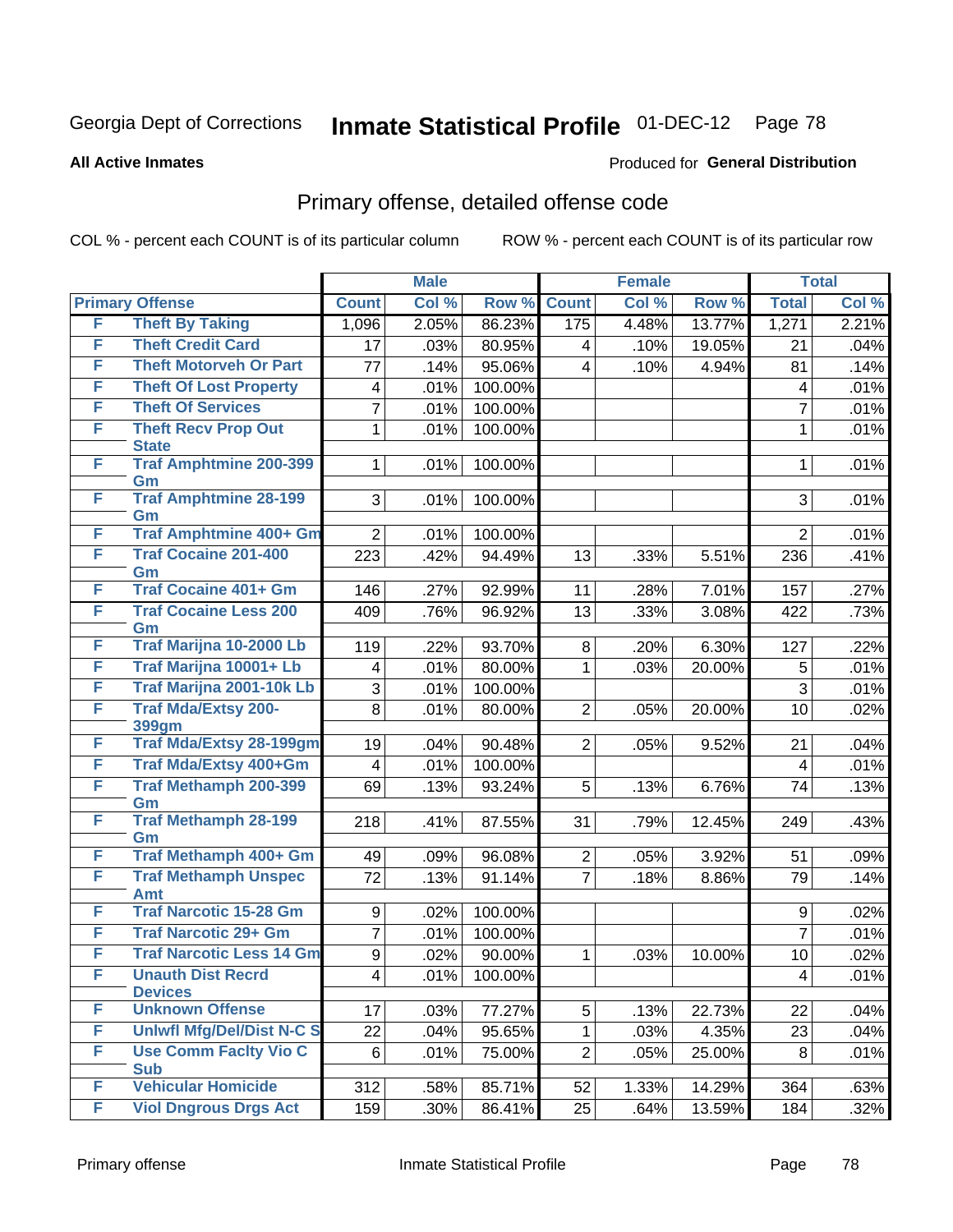Produced for **General Distribution**

#### **All Active Inmates**

### Primary offense, detailed offense code

|        |                                                       |                | <b>Male</b> |         |                 | <b>Female</b> |         |                | <b>Total</b> |
|--------|-------------------------------------------------------|----------------|-------------|---------|-----------------|---------------|---------|----------------|--------------|
|        | <b>Primary Offense</b>                                | <b>Count</b>   | Col %       | Row %   | <b>Count</b>    | Col %         | Row %   | <b>Total</b>   | Col %        |
| F      | <b>Viol Ga Cntrl Sbst Act</b>                         | 129            | .24%        | 87.16%  | $\overline{19}$ | .49%          | 12.84%  | 148            | .26%         |
| F      | <b>Viol Motor Vehicle Laws</b>                        | 43             | .08%        | 91.49%  | $\overline{4}$  | .10%          | 8.51%   | 47             | .08%         |
| F      | <b>Viol Oath Public Offcr</b>                         | 2              | .01%        | 100.00% |                 |               |         | $\overline{2}$ | .01%         |
| F      | <b>Violatn Othr States Law</b>                        | 8              | .01%        | 88.89%  | 1               | .03%          | 11.11%  | 9              | .02%         |
| F      | <b>Vol Manslaughter Of</b>                            | 1              | .01%        | 100.00% |                 |               |         | 1              | .01%         |
|        | <b>Fetus</b>                                          |                |             |         |                 |               |         |                |              |
| F      | <b>Voluntary Manslaughter</b>                         | 1,067          | 1.99%       | 88.40%  | 140             | 3.59%         | 11.60%  | 1,207          | 2.10%        |
| M      | <b>Abandonment Of Dep</b><br><b>Child</b>             | 5              | .01%        | 100.00% |                 |               |         | 5              | .01%         |
| М      | <b>Abusive Language</b>                               | 1              | .01%        | 100.00% |                 |               |         | 1              | .01%         |
| M      | <b>Agg Assault With</b>                               | 1              | .01%        | 100.00% |                 |               |         | $\mathbf{1}$   | .01%         |
|        | <b>Firearm</b>                                        |                |             |         |                 |               |         |                |              |
| Μ      | <b>Agg Assault With Knife</b>                         | 1              | .01%        | 100.00% |                 |               |         | 1              | .01%         |
| M      | <b>Assault &amp; Battery</b>                          | 7              | .01%        | 100.00% |                 |               |         | $\overline{7}$ | .01%         |
| M      | <b>Bad Checks</b>                                     | $\overline{2}$ | .01%        | 66.67%  | 1               | .03%          | 33.33%  | 3              | .01%         |
| Μ      | <b>Burglary</b>                                       | $\overline{7}$ | .01%        | 100.00% |                 |               |         | $\overline{7}$ | .01%         |
| M      | <b>Cheating &amp; Swindling</b>                       | 1              | .01%        | 100.00% |                 |               |         | 1              | .01%         |
| M      | <b>Cpwl &amp; Concealed</b>                           | 3              | .01%        | 100.00% |                 |               |         | 3              | .01%         |
|        | <b>Weapon</b>                                         |                |             |         |                 |               |         |                |              |
| Μ<br>M | <b>Crmnl Attempt</b><br><b>Crmnl Intfer Govt Prop</b> | 1              | .01%        | 100.00% |                 |               |         | 1              | .01%         |
|        | <b>Cruelty To Children</b>                            | 1              | .01%        | 100.00% |                 |               |         | 1              | .01%         |
| Μ<br>M | <b>Dui</b>                                            | 1              | .01%        | 50.00%  | 1               | .03%          | 50.00%  | $\overline{2}$ | .01%         |
|        |                                                       | 10             | .02%        | 90.91%  | 1               | .03%          | 9.09%   | 11             | .02%         |
| Μ      | <b>Escape</b>                                         | 4              | .01%        | 100.00% |                 |               |         | 4              | .01%         |
| M      | <b>Forgery</b>                                        | 2              | .01%        | 100.00% |                 |               |         | $\overline{2}$ | .01%         |
| M      | <b>Fraudulent Checks</b>                              | 1              | .01%        | 100.00% |                 |               |         | $\mathbf{1}$   | .01%         |
| M      | <b>Misc Misdemeanor</b>                               | 1              | .01%        | 100.00% |                 |               |         | 1              | .01%         |
| Μ      | <b>Other Misdemeanor</b>                              | 8              | .01%        | 100.00% |                 |               |         | 8              | .01%         |
| M      | <b>Pointing Gun At Another</b>                        | 1              | .01%        | 100.00% |                 |               |         | 1              | .01%         |
| M      | <b>Prostitution</b>                                   |                |             |         | 1               | .03%          | 100.00% | 1              | .01%         |
| M      | <b>Public Drunkenness</b>                             | $\overline{2}$ | .01%        | 100.00% |                 |               |         | $\overline{2}$ | .01%         |
| Μ      | <b>Public Indecency</b>                               | 6              | .01%        | 100.00% |                 |               |         | 6              | .01%         |
| M      | <b>Simple Battery</b>                                 | $\mathbf{1}$   | .01%        | 50.00%  | $\mathbf 1$     | .03%          | 50.00%  | $\overline{c}$ | .01%         |
| M      | <b>Theft By Deception &lt;</b><br>\$500               | 1.             | .01%        | 100.00% |                 |               |         | 1              | .01%         |
| M      | <b>Theft By Taking -</b>                              | 23             | .04%        | 95.83%  | $\mathbf{1}$    | .03%          | 4.17%   | 24             | .04%         |
|        | Larceny                                               |                |             |         |                 |               |         |                |              |
| Μ      | <b>Theft Motor Vehicle, Parts</b>                     | 1              | .01%        | 100.00% |                 |               |         | 1              | .01%         |
| M      | <b>Vagrancy</b>                                       | 3              | .01%        | 100.00% |                 |               |         | 3              | .01%         |
| M      | <b>Viol Motor Veh Law</b>                             | $\overline{2}$ | .01%        | 100.00% |                 |               |         | $\overline{2}$ | .01%         |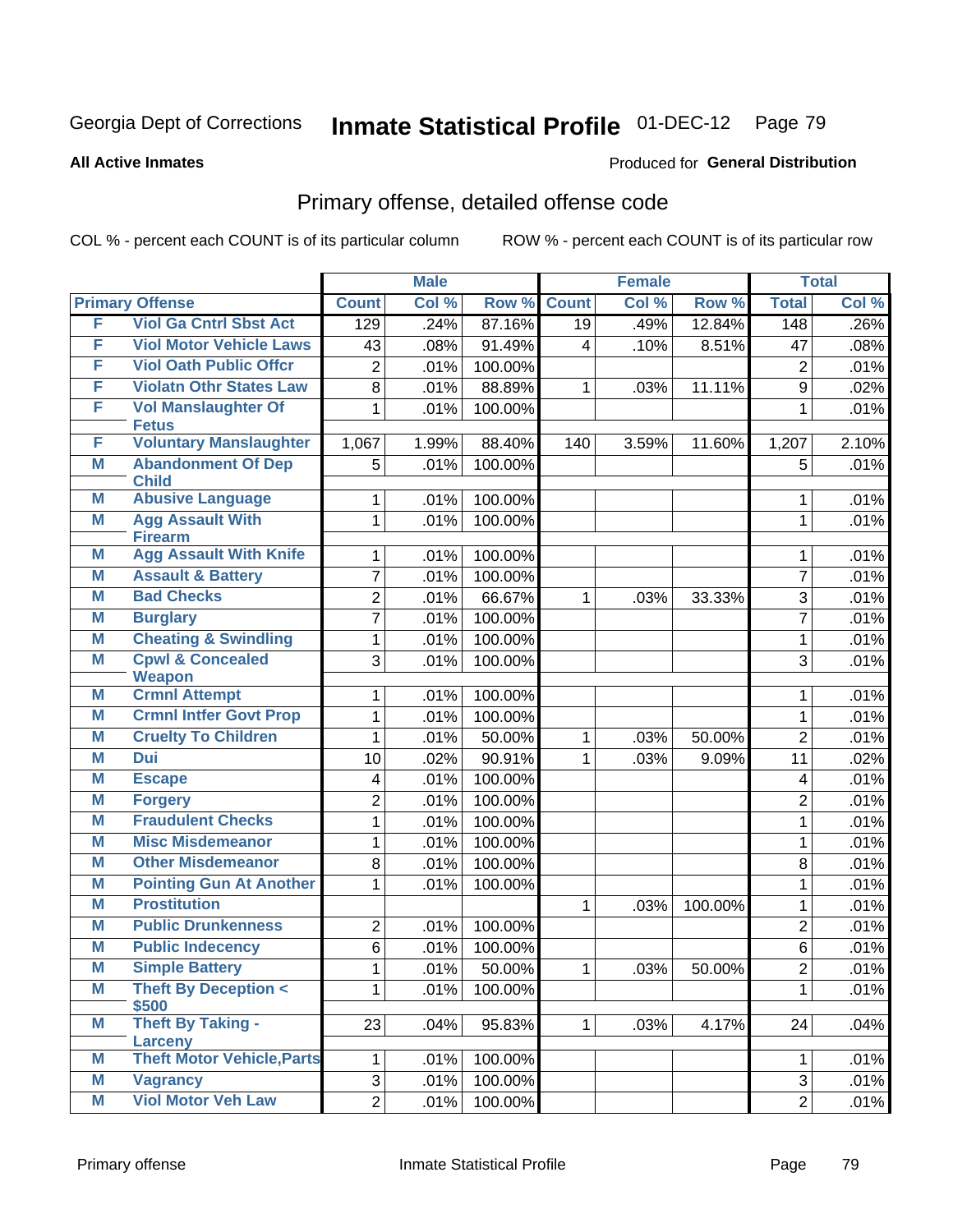**All Active Inmates**

### Produced for **General Distribution**

### Primary offense, detailed offense code

|                              |              | <b>Male</b> |                    |       | <b>Female</b> |          |        | Total                  |  |
|------------------------------|--------------|-------------|--------------------|-------|---------------|----------|--------|------------------------|--|
| <b>Primary Offense</b>       | <b>Count</b> | Col %       | <b>Row % Count</b> |       | Col %         | Row %    | Total  | Col %                  |  |
| <b>Wife Beating</b><br>М     |              | $.01\%$     | 100.00%            |       |               |          |        | $.01\%$ $\blacksquare$ |  |
| <b>Worthless Checks</b><br>M |              | .01%        | $100.00\%$         |       |               |          |        | $.01\%$ $\blacksquare$ |  |
| <b>Total Rported</b>         | 53,592       | 101%        | $93.21\%$          | 3,903 | 100%          | $6.79\%$ | 57,495 | 101%                   |  |

| еα  | 69     |       |        |
|-----|--------|-------|--------|
| ιαι | 53.661 | 3,905 | 57,566 |

| Mode (most frequent) | 1601 Burglary | 1701 Forgery 1st Degree | 1601 Burglary |
|----------------------|---------------|-------------------------|---------------|
|----------------------|---------------|-------------------------|---------------|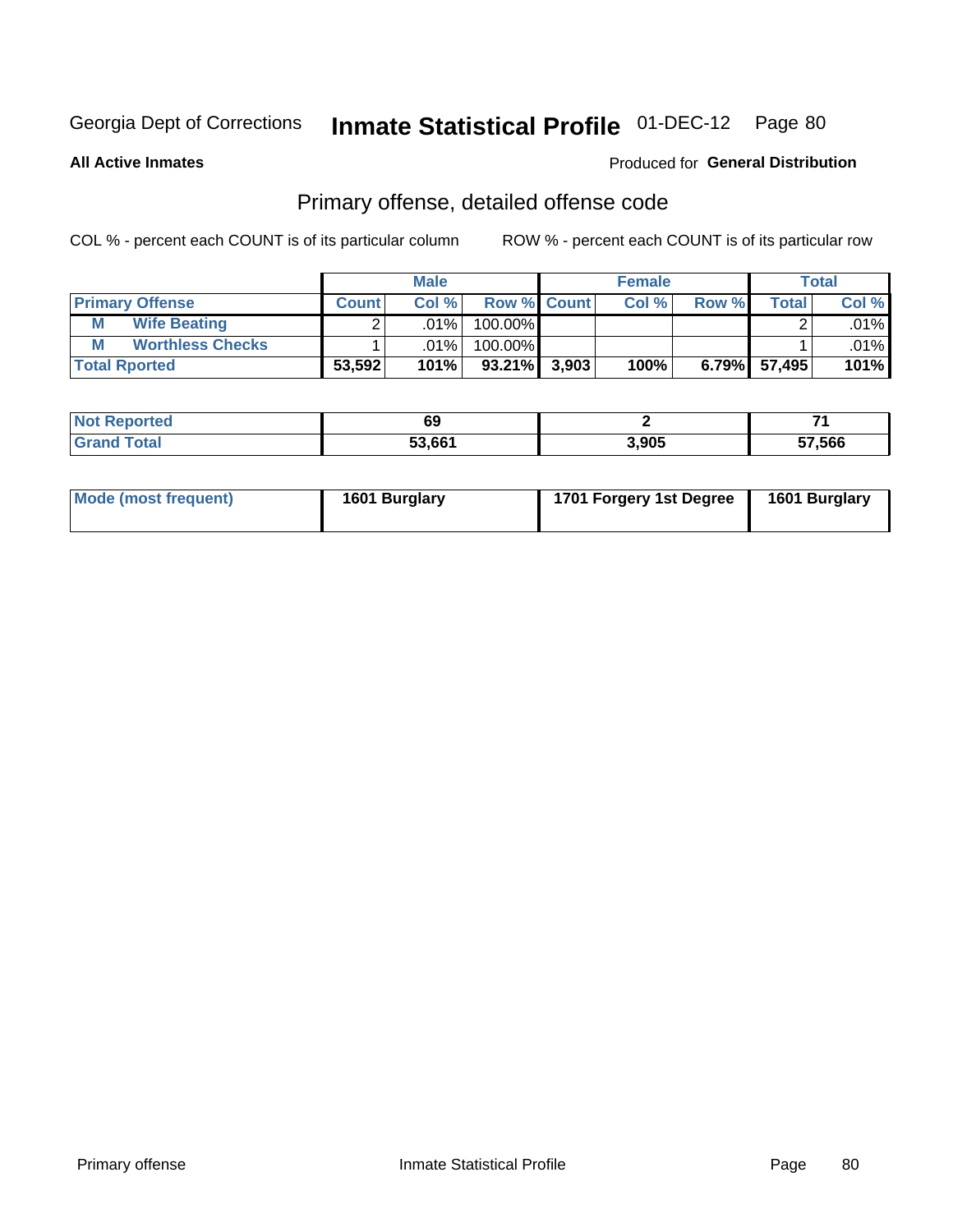#### **All Active Inmates**

#### Produced for **General Distribution**

### County of conviction of primary offense

|     |                             |              | <b>Male</b> |         |                  | <b>Female</b> |        |                  | <b>Total</b> |
|-----|-----------------------------|--------------|-------------|---------|------------------|---------------|--------|------------------|--------------|
|     | <b>County of Conviction</b> | <b>Count</b> | Col %       | Row %   | <b>Count</b>     | Col %         | Row %  | <b>Total</b>     | Col %        |
| 000 | <b>Unknown</b>              | 243          | .45%        | 92.75%  | 19               | .49%          | 7.25%  | $\overline{262}$ | .46%         |
| 001 | <b>Appling County</b>       | 101          | .19%        | 96.19%  | 4                | .10%          | 3.81%  | 105              | .18%         |
| 002 | <b>Atkinson County</b>      | 57           | .11%        | 91.94%  | 5                | .13%          | 8.06%  | 62               | .11%         |
| 003 | <b>Bacon County</b>         | 67           | .12%        | 94.37%  | 4                | .10%          | 5.63%  | 71               | .12%         |
| 004 | <b>Baker County</b>         | 13           | .02%        | 100.00% |                  |               |        | 13               | .02%         |
| 005 | <b>Baldwin County</b>       | 351          | .65%        | 94.35%  | 21               | .54%          | 5.65%  | 372              | .65%         |
| 006 | <b>Banks County</b>         | 63           | .12%        | 95.45%  | 3                | .08%          | 4.55%  | 66               | .11%         |
| 007 | <b>Barrow County</b>        | 277          | .52%        | 92.33%  | 23               | .59%          | 7.67%  | 300              | .52%         |
| 008 | <b>Bartow County</b>        | 697          | 1.30%       | 88.12%  | 94               | 2.41%         | 11.88% | 791              | 1.37%        |
| 009 | <b>Ben Hill County</b>      | 225          | .42%        | 94.54%  | 13               | .33%          | 5.46%  | 238              | .41%         |
| 010 | <b>Berrien County</b>       | 97           | .18%        | 92.38%  | 8                | .20%          | 7.62%  | 105              | .18%         |
| 011 | <b>Bibb County</b>          | 1,119        | 2.09%       | 94.99%  | 59               | 1.51%         | 5.01%  | 1,178            | 2.05%        |
| 012 | <b>Bleckley County</b>      | 73           | .14%        | 89.02%  | $\boldsymbol{9}$ | .23%          | 10.98% | 82               | .14%         |
| 013 | <b>Brantley County</b>      | 62           | .12%        | 89.86%  | $\overline{7}$   | .18%          | 10.14% | 69               | .12%         |
| 014 | <b>Brooks County</b>        | 64           | .12%        | 95.52%  | 3                | .08%          | 4.48%  | 67               | .12%         |
| 015 | <b>Bryan County</b>         | 126          | .23%        | 98.44%  | $\overline{2}$   | .05%          | 1.56%  | 128              | .22%         |
| 016 | <b>Bulloch County</b>       | 536          | 1.00%       | 92.25%  | 45               | 1.15%         | 7.75%  | 581              | 1.01%        |
| 017 | <b>Burke County</b>         | 230          | .43%        | 97.05%  | 7                | .18%          | 2.95%  | 237              | .41%         |
| 018 | <b>Butts County</b>         | 180          | .34%        | 96.77%  | 6                | .15%          | 3.23%  | 186              | .32%         |
| 019 | <b>Calhoun County</b>       | 40           | .07%        | 86.96%  | 6                | .15%          | 13.04% | 46               | .08%         |
| 020 | <b>Camden County</b>        | 161          | .30%        | 92.53%  | 13               | .33%          | 7.47%  | 174              | .30%         |
| 021 | <b>Candler County</b>       | 132          | .25%        | 90.41%  | 14               | .36%          | 9.59%  | 146              | .25%         |
| 022 | <b>Carroll County</b>       | 636          | 1.19%       | 90.73%  | 65               | 1.66%         | 9.27%  | 701              | 1.22%        |
| 023 | <b>Catoosa County</b>       | 367          | .68%        | 88.86%  | 46               | 1.18%         | 11.14% | 413              | .72%         |
| 024 | <b>Charlton County</b>      | 56           | .10%        | 93.33%  | 4                | .10%          | 6.67%  | 60               | .10%         |
| 025 | <b>Chatham County</b>       | 2,383        | 4.44%       | 96.13%  | 96               | 2.46%         | 3.87%  | 2,479            | 4.31%        |
| 026 | <b>Chattahoochee County</b> | 34           | .06%        | 91.89%  | 3                | .08%          | 8.11%  | 37               | .06%         |
| 027 | <b>Chattooga County</b>     | 258          | .48%        | 88.05%  | 35               | .90%          | 11.95% | 293              | .51%         |
| 028 | <b>Cherokee County</b>      | 580          | 1.08%       | 93.55%  | 40               | 1.02%         | 6.45%  | 620              | 1.08%        |
| 029 | <b>Clarke County</b>        | 478          | .89%        | 95.22%  | 24               | .61%          | 4.78%  | 502              | .87%         |
| 030 | <b>Clay County</b>          | 34           | .06%        | 91.89%  | 3                | .08%          | 8.11%  | 37               | .06%         |
| 031 | <b>Clayton County</b>       | 1,605        | 2.99%       | 93.04%  | 120              | 3.07%         | 6.96%  | 1,725            | 3.00%        |
| 032 | <b>Clinch County</b>        | 68           | .13%        | 98.55%  | 1                | .03%          | 1.45%  | 69               | .12%         |
| 033 | <b>Cobb County</b>          | 2,736        | 5.10%       | 91.11%  | 267              | 6.84%         | 8.89%  | 3,003            | 5.22%        |
| 034 | <b>Coffee County</b>        | 257          | .48%        | 93.45%  | 18               | .46%          | 6.55%  | 275              | .48%         |
| 035 | <b>Colquitt County</b>      | 280          | .52%        | 94.59%  | 16               | .41%          | 5.41%  | 296              | .51%         |
| 036 | <b>Columbia County</b>      | 364          | .68%        | 91.46%  | 34               | .87%          | 8.54%  | 398              | .69%         |
| 037 | <b>Cook County</b>          | 141          | .26%        | 94.63%  | 8                | .20%          | 5.37%  | 149              | .26%         |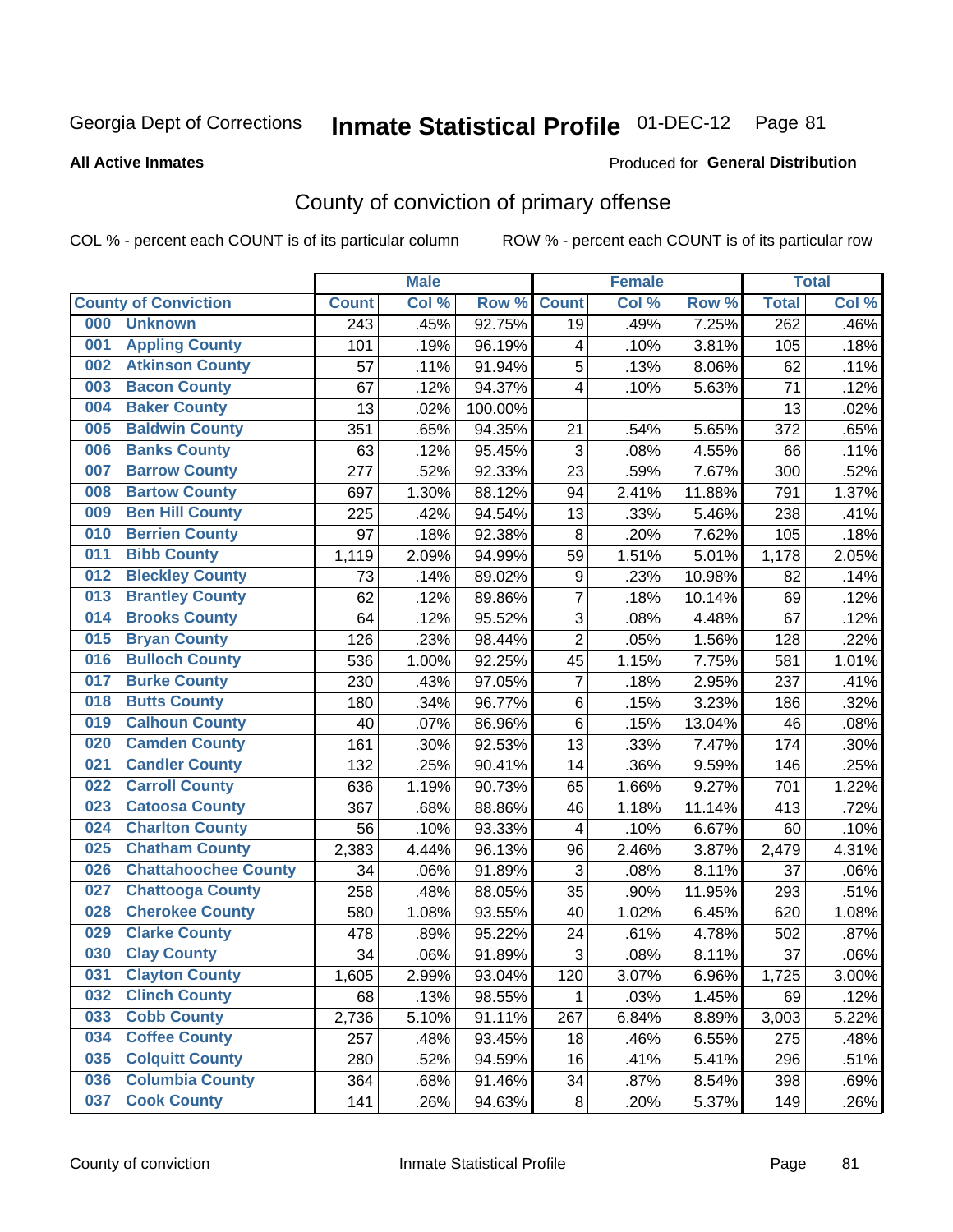**All Active Inmates**

#### Produced for **General Distribution**

### County of conviction of primary offense

|     |                             |              | <b>Male</b> |         |                | <b>Female</b> |        |              | <b>Total</b> |
|-----|-----------------------------|--------------|-------------|---------|----------------|---------------|--------|--------------|--------------|
|     | <b>County of Conviction</b> | <b>Count</b> | Col %       | Row %   | <b>Count</b>   | Col %         | Row %  | <b>Total</b> | Col %        |
| 038 | <b>Coweta County</b>        | 555          | 1.03%       | 91.74%  | 50             | 1.28%         | 8.26%  | 605          | 1.05%        |
| 039 | <b>Crawford County</b>      | 16           | .03%        | 100.00% |                |               |        | 16           | .03%         |
| 040 | <b>Crisp County</b>         | 285          | .53%        | 93.44%  | 20             | .51%          | 6.56%  | 305          | .53%         |
| 041 | <b>Dade County</b>          | 124          | .23%        | 91.18%  | 12             | .31%          | 8.82%  | 136          | .24%         |
| 042 | <b>Dawson County</b>        | 124          | .23%        | 91.18%  | 12             | .31%          | 8.82%  | 136          | .24%         |
| 043 | <b>Decatur County</b>       | 334          | .62%        | 91.76%  | 30             | .77%          | 8.24%  | 364          | .63%         |
| 044 | <b>Dekalb County</b>        | 3,256        | 6.07%       | 95.26%  | 162            | 4.15%         | 4.74%  | 3,418        | 5.94%        |
| 045 | <b>Dodge County</b>         | 172          | .32%        | 96.09%  | $\overline{7}$ | .18%          | 3.91%  | 179          | .31%         |
| 046 | <b>Dooly County</b>         | 94           | .18%        | 94.95%  | 5              | .13%          | 5.05%  | 99           | .17%         |
| 047 | <b>Dougherty County</b>     | 1,053        | 1.96%       | 94.69%  | 59             | 1.51%         | 5.31%  | 1,112        | 1.93%        |
| 048 | <b>Douglas County</b>       | 1,341        | 2.50%       | 89.70%  | 154            | 3.94%         | 10.30% | 1,495        | 2.60%        |
| 049 | <b>Early County</b>         | 101          | .19%        | 95.28%  | 5              | .13%          | 4.72%  | 106          | .18%         |
| 050 | <b>Echols County</b>        | 10           | .02%        | 90.91%  | $\mathbf{1}$   | .03%          | 9.09%  | 11           | .02%         |
| 051 | <b>Effingham County</b>     | 203          | .38%        | 93.55%  | 14             | .36%          | 6.45%  | 217          | .38%         |
| 052 | <b>Elbert County</b>        | 143          | .27%        | 92.26%  | 12             | .31%          | 7.74%  | 155          | .27%         |
| 053 | <b>Emanuel County</b>       | 167          | .31%        | 92.78%  | 13             | .33%          | 7.22%  | 180          | .31%         |
| 054 | <b>Evans County</b>         | 103          | .19%        | 97.17%  | 3              | .08%          | 2.83%  | 106          | .18%         |
| 055 | <b>Fannin County</b>        | 106          | .20%        | 91.38%  | 10             | .26%          | 8.62%  | 116          | .20%         |
| 056 | <b>Fayette County</b>       | 427          | .80%        | 89.52%  | 50             | 1.28%         | 10.48% | 477          | .83%         |
| 057 | <b>Floyd County</b>         | 820          | 1.53%       | 89.42%  | 97             | 2.48%         | 10.58% | 917          | 1.59%        |
| 058 | <b>Forsyth County</b>       | 366          | .68%        | 87.56%  | 52             | 1.33%         | 12.44% | 418          | .73%         |
| 059 | <b>Franklin County</b>      | 140          | .26%        | 93.33%  | 10             | .26%          | 6.67%  | 150          | .26%         |
| 060 | <b>Fulton County</b>        | 5,065        | 9.44%       | 95.73%  | 226            | 5.79%         | 4.27%  | 5,291        | 9.19%        |
| 061 | <b>Gilmer County</b>        | 131          | .24%        | 93.57%  | 9              | .23%          | 6.43%  | 140          | .24%         |
| 062 | <b>Glascock County</b>      | 10           | .02%        | 90.91%  | $\mathbf{1}$   | .03%          | 9.09%  | 11           | .02%         |
| 063 | <b>Glynn County</b>         | 434          | .81%        | 95.18%  | 22             | .56%          | 4.82%  | 456          | .79%         |
| 064 | <b>Gordon County</b>        | 353          | .66%        | 88.92%  | 44             | 1.13%         | 11.08% | 397          | .69%         |
| 065 | <b>Grady County</b>         | 249          | .46%        | 93.61%  | 17             | .44%          | 6.39%  | 266          | .46%         |
| 066 | <b>Greene County</b>        | 149          | .28%        | 93.13%  | 11             | .28%          | 6.88%  | 160          | .28%         |
| 067 | <b>Gwinnett County</b>      | 2,580        | 4.81%       | 92.94%  | 196            | 5.02%         | 7.06%  | 2,776        | 4.82%        |
| 068 | <b>Habersham County</b>     | 109          | .20%        | 95.61%  | 5              | .13%          | 4.39%  | 114          | .20%         |
| 069 | <b>Hall County</b>          | 757          | 1.41%       | 91.65%  | 69             | 1.77%         | 8.35%  | 826          | 1.43%        |
| 070 | <b>Hancock County</b>       | 37           | .07%        | 97.37%  | 1              | .03%          | 2.63%  | 38           | .07%         |
| 071 | <b>Haralson County</b>      | 99           | .18%        | 92.52%  | 8              | .20%          | 7.48%  | 107          | .19%         |
| 072 | <b>Harris County</b>        | 123          | .23%        | 97.62%  | $\mathfrak{S}$ | .08%          | 2.38%  | 126          | .22%         |
| 073 | <b>Hart County</b>          | 121          | .23%        | 95.28%  | 6              | .15%          | 4.72%  | 127          | .22%         |
| 074 | <b>Heard County</b>         | 51           | .10%        | 87.93%  | $\overline{7}$ | .18%          | 12.07% | 58           | .10%         |
| 075 | <b>Henry County</b>         | 632          | 1.18%       | 91.20%  | 61             | 1.56%         | 8.80%  | 693          | 1.20%        |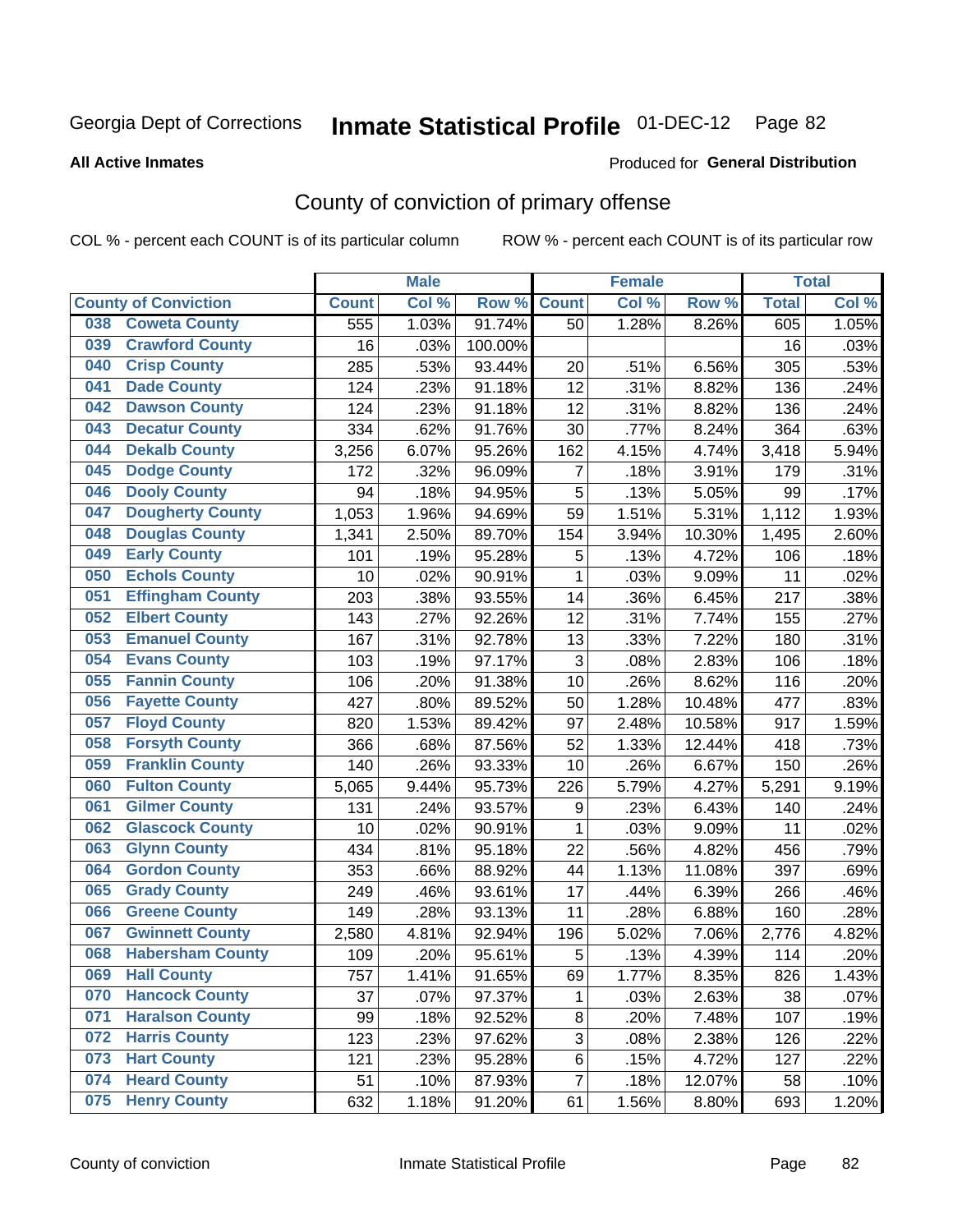#### **All Active Inmates**

#### Produced for **General Distribution**

### County of conviction of primary offense

|                  |                             |              | <b>Male</b> |         |                           | <b>Female</b> |        |              | <b>Total</b> |
|------------------|-----------------------------|--------------|-------------|---------|---------------------------|---------------|--------|--------------|--------------|
|                  | <b>County of Conviction</b> | <b>Count</b> | Col %       | Row %   | <b>Count</b>              | Col %         | Row %  | <b>Total</b> | Col %        |
|                  | 076 Houston County          | 707          | 1.32%       | 93.89%  | 46                        | 1.18%         | 6.11%  | 753          | 1.31%        |
| 077              | <b>Irwin County</b>         | 78           | .15%        | 95.12%  | 4                         | .10%          | 4.88%  | 82           | .14%         |
| 078              | <b>Jackson County</b>       | 251          | .47%        | 90.94%  | 25                        | .64%          | 9.06%  | 276          | .48%         |
| 079              | <b>Jasper County</b>        | 73           | .14%        | 93.59%  | 5                         | .13%          | 6.41%  | 78           | .14%         |
| 080              | <b>Jeff Davis County</b>    | 72           | .13%        | 92.31%  | 6                         | .15%          | 7.69%  | 78           | .14%         |
| 081              | <b>Jefferson County</b>     | 173          | .32%        | 97.19%  | 5                         | .13%          | 2.81%  | 178          | .31%         |
| 082              | <b>Jenkins County</b>       | 70           | .13%        | 94.59%  | 4                         | .10%          | 5.41%  | 74           | .13%         |
| 083              | <b>Johnson County</b>       | 54           | .10%        | 93.10%  | 4                         | .10%          | 6.90%  | 58           | .10%         |
| 084              | <b>Jones County</b>         | 229          | .43%        | 90.87%  | 23                        | .59%          | 9.13%  | 252          | .44%         |
| 085              | <b>Lamar County</b>         | 76           | .14%        | 92.68%  | $\,6$                     | .15%          | 7.32%  | 82           | .14%         |
| 086              | <b>Lanier County</b>        | 50           | .09%        | 96.15%  | $\overline{2}$            | .05%          | 3.85%  | 52           | .09%         |
| 087              | <b>Laurens County</b>       | 337          | .63%        | 93.61%  | 23                        | .59%          | 6.39%  | 360          | .63%         |
| 088              | <b>Lee County</b>           | 71           | .13%        | 91.03%  | $\overline{7}$            | .18%          | 8.97%  | 78           | .14%         |
| 089              | <b>Liberty County</b>       | 318          | .59%        | 93.53%  | 22                        | .56%          | 6.47%  | 340          | .59%         |
| 090              | <b>Lincoln County</b>       | 27           | .05%        | 90.00%  | $\ensuremath{\mathsf{3}}$ | .08%          | 10.00% | 30           | .05%         |
| 091              | <b>Long County</b>          | 76           | .14%        | 96.20%  | 3                         | .08%          | 3.80%  | 79           | .14%         |
| 092              | <b>Lowndes County</b>       | 574          | 1.07%       | 94.41%  | 34                        | .87%          | 5.59%  | 608          | 1.06%        |
| 093              | <b>Lumpkin County</b>       | 106          | .20%        | 91.38%  | 10                        | .26%          | 8.62%  | 116          | .20%         |
| 094              | <b>Macon County</b>         | 70           | .13%        | 95.89%  | 3                         | .08%          | 4.11%  | 73           | .13%         |
| 095              | <b>Madison County</b>       | 103          | .19%        | 91.96%  | $\boldsymbol{9}$          | .23%          | 8.04%  | 112          | .19%         |
| 096              | <b>Marion County</b>        | 33           | .06%        | 97.06%  | $\mathbf{1}$              | .03%          | 2.94%  | 34           | .06%         |
| 097              | <b>Mcduffie County</b>      | 215          | .40%        | 93.48%  | 15                        | .38%          | 6.52%  | 230          | .40%         |
| 098              | <b>Mcintosh County</b>      | 78           | .15%        | 97.50%  | $\overline{2}$            | .05%          | 2.50%  | 80           | .14%         |
| 099              | <b>Meriwether County</b>    | 230          | .43%        | 95.83%  | 10                        | .26%          | 4.17%  | 240          | .42%         |
| 100              | <b>Miller County</b>        | 37           | .07%        | 100.00% |                           |               |        | 37           | .06%         |
| 101              | <b>Mitchell County</b>      | 231          | .43%        | 91.67%  | 21                        | .54%          | 8.33%  | 252          | .44%         |
| 102              | <b>Monroe County</b>        | 183          | .34%        | 90.59%  | 19                        | .49%          | 9.41%  | 202          | .35%         |
| 103              | <b>Montgomery County</b>    | 52           | .10%        | 92.86%  | $\overline{\mathbf{4}}$   | .10%          | 7.14%  | 56           | .10%         |
| 104              | <b>Morgan County</b>        | 159          | .30%        | 91.38%  | 15                        | .38%          | 8.62%  | 174          | .30%         |
| 105              | <b>Murray County</b>        | 181          | .34%        | 90.95%  | 18                        | .46%          | 9.05%  | 199          | .35%         |
| 106              | <b>Muscogee County</b>      | 1,550        | 2.89%       | 95.33%  | 76                        | 1.95%         | 4.67%  | 1,626        | 2.82%        |
| 107              | <b>Newton County</b>        | 736          | 1.37%       | 91.43%  | 69                        | 1.77%         | 8.57%  | 805          | 1.40%        |
| 108              | <b>Oconee County</b>        | 52           | .10%        | 94.55%  | 3                         | .08%          | 5.45%  | 55           | .10%         |
| 109              | <b>Oglethorpe County</b>    | 63           | .12%        | 94.03%  | 4                         | .10%          | 5.97%  | 67           | .12%         |
| 110              | <b>Paulding County</b>      | 327          | .61%        | 92.90%  | 25                        | .64%          | 7.10%  | 352          | .61%         |
| 111              | <b>Peach County</b>         | 91           | .17%        | 98.91%  | $\mathbf 1$               | .03%          | 1.09%  | 92           | .16%         |
| $\overline{112}$ | <b>Pickens County</b>       | 117          | .22%        | 92.13%  | 10                        | .26%          | 7.87%  | 127          | .22%         |
| 113              | <b>Pierce County</b>        | 81           | .15%        | 96.43%  | 3                         | .08%          | 3.57%  | 84           | .15%         |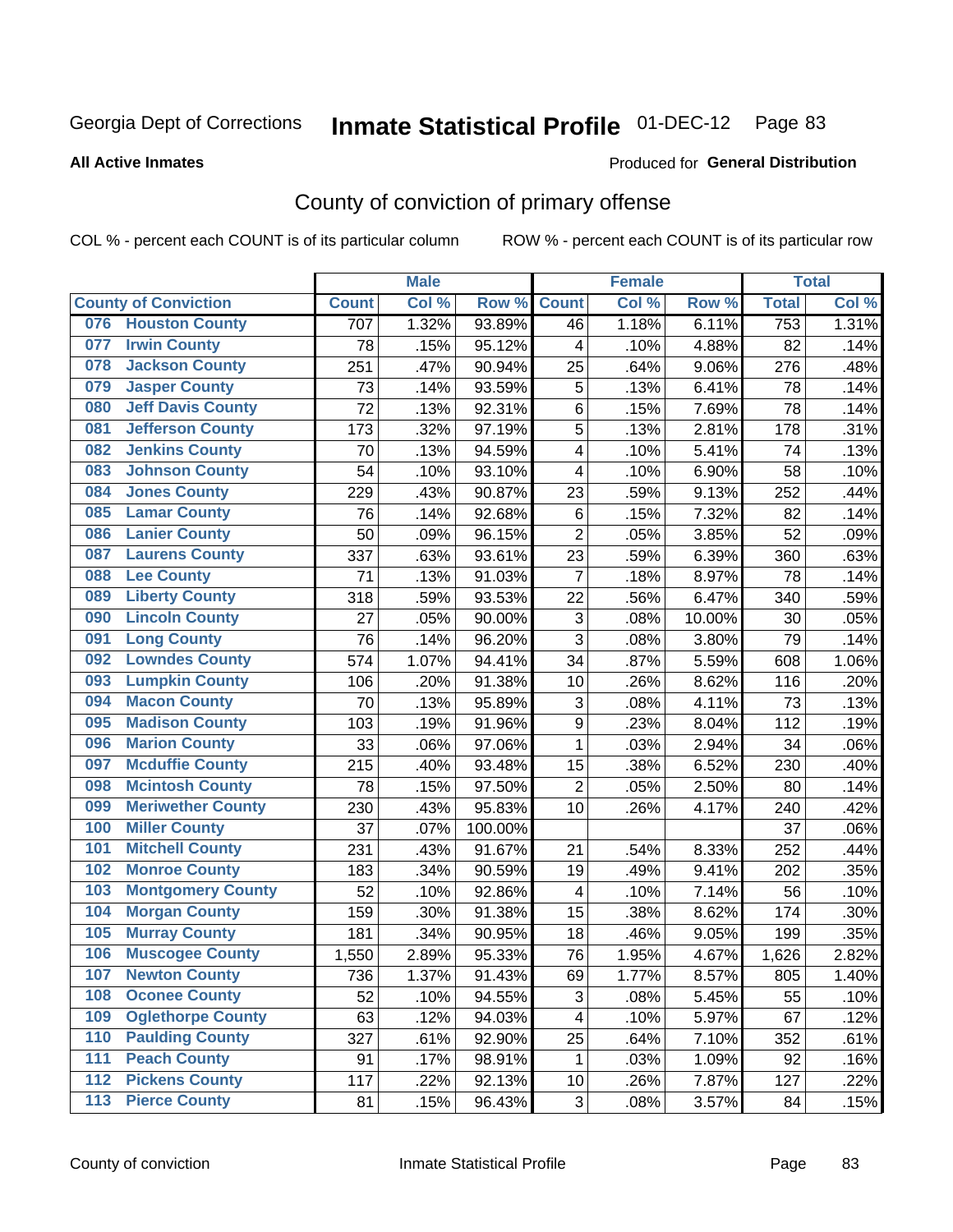#### **All Active Inmates**

#### Produced for **General Distribution**

### County of conviction of primary offense

|                                        |              | <b>Male</b> |         |                  | <b>Female</b> |        |                 | <b>Total</b> |
|----------------------------------------|--------------|-------------|---------|------------------|---------------|--------|-----------------|--------------|
| <b>County of Conviction</b>            | <b>Count</b> | Col %       | Row %   | <b>Count</b>     | Col %         | Row %  | <b>Total</b>    | Col %        |
| <b>Pike County</b><br>114              | 48           | .09%        | 90.57%  | $\overline{5}$   | .13%          | 9.43%  | $\overline{53}$ | .09%         |
| <b>Polk County</b><br>$\overline{115}$ | 167          | .31%        | 91.26%  | 16               | .41%          | 8.74%  | 183             | .32%         |
| <b>Pulaski County</b><br>116           | 61           | .11%        | 92.42%  | 5                | .13%          | 7.58%  | 66              | .11%         |
| <b>Putnam County</b><br>117            | 171          | .32%        | 92.43%  | 14               | .36%          | 7.57%  | 185             | .32%         |
| 118<br><b>Quitman County</b>           | 22           | .04%        | 100.00% |                  |               |        | 22              | .04%         |
| <b>Rabun County</b><br>119             | 53           | .10%        | 86.89%  | $\,8\,$          | .20%          | 13.11% | 61              | .11%         |
| <b>Randolph County</b><br>120          | 76           | .14%        | 97.44%  | $\overline{2}$   | .05%          | 2.56%  | 78              | .14%         |
| <b>Richmond County</b><br>121          | 1,951        | 3.64%       | 94.34%  | 117              | 3.00%         | 5.66%  | 2,068           | 3.59%        |
| <b>Rockdale County</b><br>122          | 462          | .86%        | 92.40%  | 38               | .97%          | 7.60%  | 500             | .87%         |
| <b>Schley County</b><br>123            | 22           | .04%        | 100.00% |                  |               |        | 22              | .04%         |
| <b>Screven County</b><br>124           | 138          | .26%        | 93.88%  | 9                | .23%          | 6.12%  | 147             | .26%         |
| <b>Seminole County</b><br>125          | 70           | .13%        | 88.61%  | 9                | .23%          | 11.39% | 79              | .14%         |
| 126<br><b>Spalding County</b>          | 593          | 1.11%       | 91.65%  | 54               | 1.38%         | 8.35%  | 647             | 1.12%        |
| 127<br><b>Stephens County</b>          | 166          | .31%        | 94.86%  | $\boldsymbol{9}$ | .23%          | 5.14%  | 175             | .30%         |
| <b>Stewart County</b><br>128           | 31           | .06%        | 93.94%  | $\overline{2}$   | .05%          | 6.06%  | 33              | .06%         |
| <b>Sumter County</b><br>129            | 249          | .46%        | 95.77%  | 11               | .28%          | 4.23%  | 260             | .45%         |
| <b>Talbot County</b><br>130            | 58           | .11%        | 95.08%  | 3                | .08%          | 4.92%  | 61              | .11%         |
| <b>Taliaferro County</b><br>131        | 22           | .04%        | 81.48%  | 5                | .13%          | 18.52% | 27              | .05%         |
| <b>Tattnall County</b><br>132          | 208          | .39%        | 94.12%  | 13               | .33%          | 5.88%  | 221             | .38%         |
| <b>Taylor County</b><br>133            | 82           | .15%        | 95.35%  | 4                | .10%          | 4.65%  | 86              | .15%         |
| <b>Telfair County</b><br>134           | 101          | .19%        | 91.82%  | 9                | .23%          | 8.18%  | 110             | .19%         |
| <b>Terrell County</b><br>135           | 79           | .15%        | 98.75%  | $\mathbf{1}$     | .03%          | 1.25%  | 80              | .14%         |
| <b>Thomas County</b><br>136            | 237          | .44%        | 95.56%  | 11               | .28%          | 4.44%  | 248             | .43%         |
| <b>Tift County</b><br>137              | 294          | .55%        | 97.03%  | $\boldsymbol{9}$ | .23%          | 2.97%  | 303             | .53%         |
| <b>Toombs County</b><br>138            | 363          | .68%        | 89.63%  | 42               | 1.08%         | 10.37% | 405             | .70%         |
| <b>Towns County</b><br>139             | 39           | .07%        | 86.67%  | $\,6$            | .15%          | 13.33% | 45              | .08%         |
| <b>Treutlen County</b><br>140          | 83           | .15%        | 94.32%  | 5                | .13%          | 5.68%  | 88              | .15%         |
| <b>Troup County</b><br>141             | 684          | 1.27%       | 92.18%  | 58               | 1.49%         | 7.82%  | 742             | 1.29%        |
| <b>Turner County</b><br>142            | 74           | .14%        | 96.10%  | 3                | .08%          | 3.90%  | 77              | .13%         |
| <b>Twiggs County</b><br>143            | 72           | .13%        | 93.51%  | 5                | .13%          | 6.49%  | 77              | .13%         |
| <b>Union County</b><br>144             | 80           | .15%        | 86.96%  | 12               | .31%          | 13.04% | 92              | .16%         |
| 145<br><b>Upson County</b>             | 179          | .33%        | 95.21%  | 9                | .23%          | 4.79%  | 188             | .33%         |
| <b>Walker County</b><br>146            | 408          | .76%        | 91.28%  | 39               | 1.00%         | 8.72%  | 447             | .78%         |
| <b>Walton County</b><br>147            | 549          | 1.02%       | 90.74%  | 56               | 1.43%         | 9.26%  | 605             | 1.05%        |
| <b>Ware County</b><br>148              | 354          | .66%        | 94.40%  | 21               | .54%          | 5.60%  | 375             | .65%         |
| <b>Warren County</b><br>149            | 50           | .09%        | 96.15%  | $\overline{2}$   | .05%          | 3.85%  | 52              | .09%         |
| <b>Washington County</b><br>150        | 185          | .34%        | 90.24%  | 20               | .51%          | 9.76%  | 205             | .36%         |
| <b>Wayne County</b><br>151             | 122          | .23%        | 91.73%  | 11               | .28%          | 8.27%  | 133             | .23%         |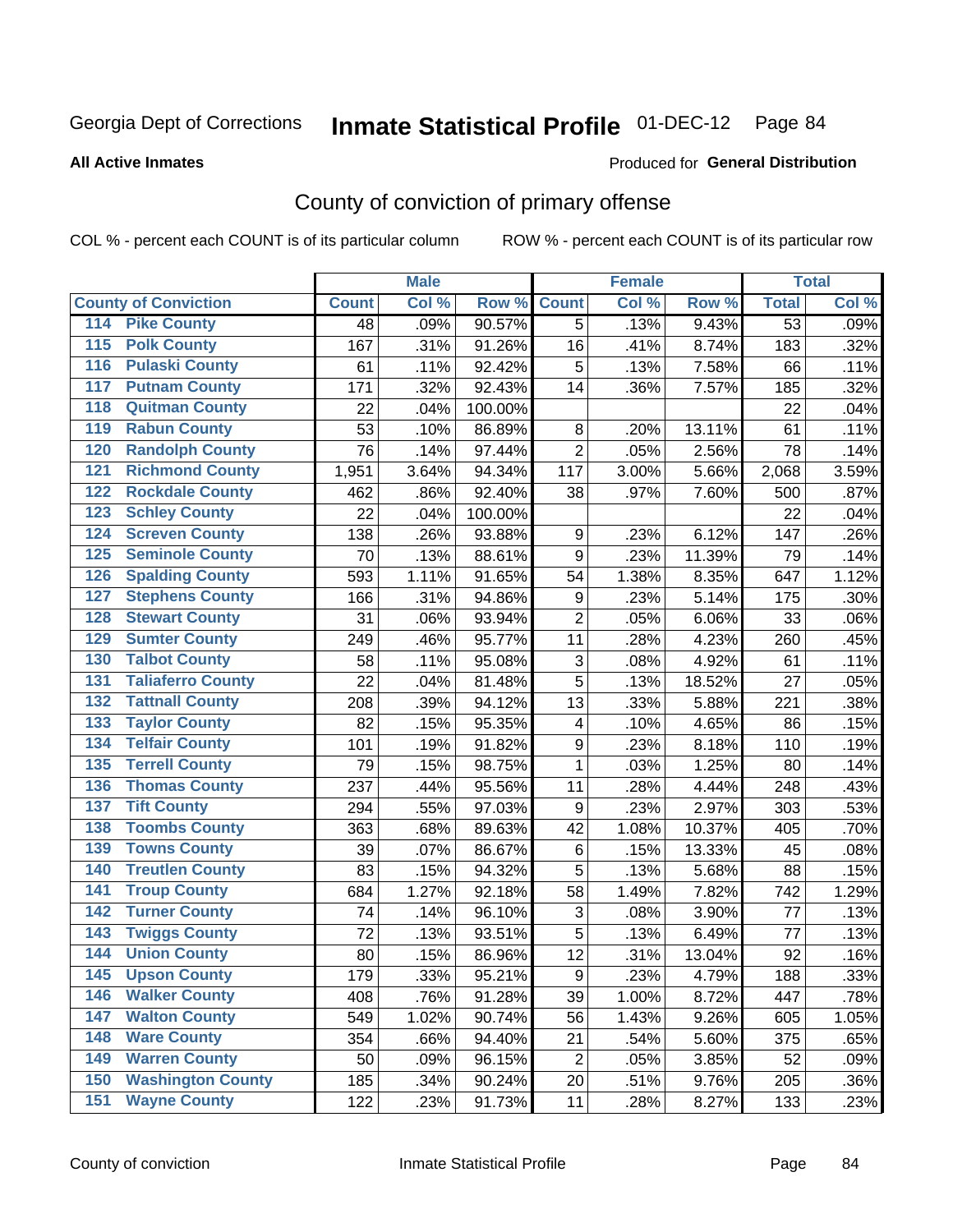**All Active Inmates**

#### Produced for **General Distribution**

### County of conviction of primary offense

|                                |              | <b>Male</b> |             |       | <b>Female</b> |        |              | <b>Total</b> |
|--------------------------------|--------------|-------------|-------------|-------|---------------|--------|--------------|--------------|
| <b>County of Conviction</b>    | <b>Count</b> | Col %       | Row % Count |       | Col %         | Row %  | <b>Total</b> | Col %        |
| <b>Webster County</b><br>152   | 11           | .02%        | 100.00%     |       |               |        | 11           | .02%         |
| <b>Wheeler County</b><br>153   | 37           | $.07\%$     | 92.50%      | 3     | .08%          | 7.50%  | 40           | .07%         |
| <b>White County</b><br>154     | 116          | .22%        | 87.88%      | 16    | .41%          | 12.12% | 132          | .23%         |
| <b>Whitfield County</b><br>155 | 643          | 1.20%       | 90.18%      | 70    | 1.79%         | 9.82%  | 713          | 1.24%        |
| <b>Wilcox County</b><br>156    | 52           | .10%        | 86.67%      | 8     | .20%          | 13.33% | 60           | .10%         |
| <b>Wilkes County</b><br>157    | 73           | .14%        | 91.25%      |       | .18%          | 8.75%  | 80           | .14%         |
| <b>Wilkinson County</b><br>158 | 49           | .09%        | 96.08%      | 2     | .05%          | 3.92%  | 51           | .09%         |
| <b>Worth County</b><br>159     | 115          | .21%        | 94.26%      |       | .18%          | 5.74%  | 122          | .21%         |
| <b>Total Rported</b>           | 53,661       | 100%        | 93.22%      | 3,905 | 100%          | 6.78%  | 57,566       | 100%         |

| <b>Not Reported</b> |        |       |        |
|---------------------|--------|-------|--------|
| <b>Grand Total</b>  | 53,661 | 3,905 | 57,566 |

| Mode (most frequent) | <b>Fulton County</b> | <b>Cobb County</b> | <b>Fulton County</b> |
|----------------------|----------------------|--------------------|----------------------|
|                      |                      |                    |                      |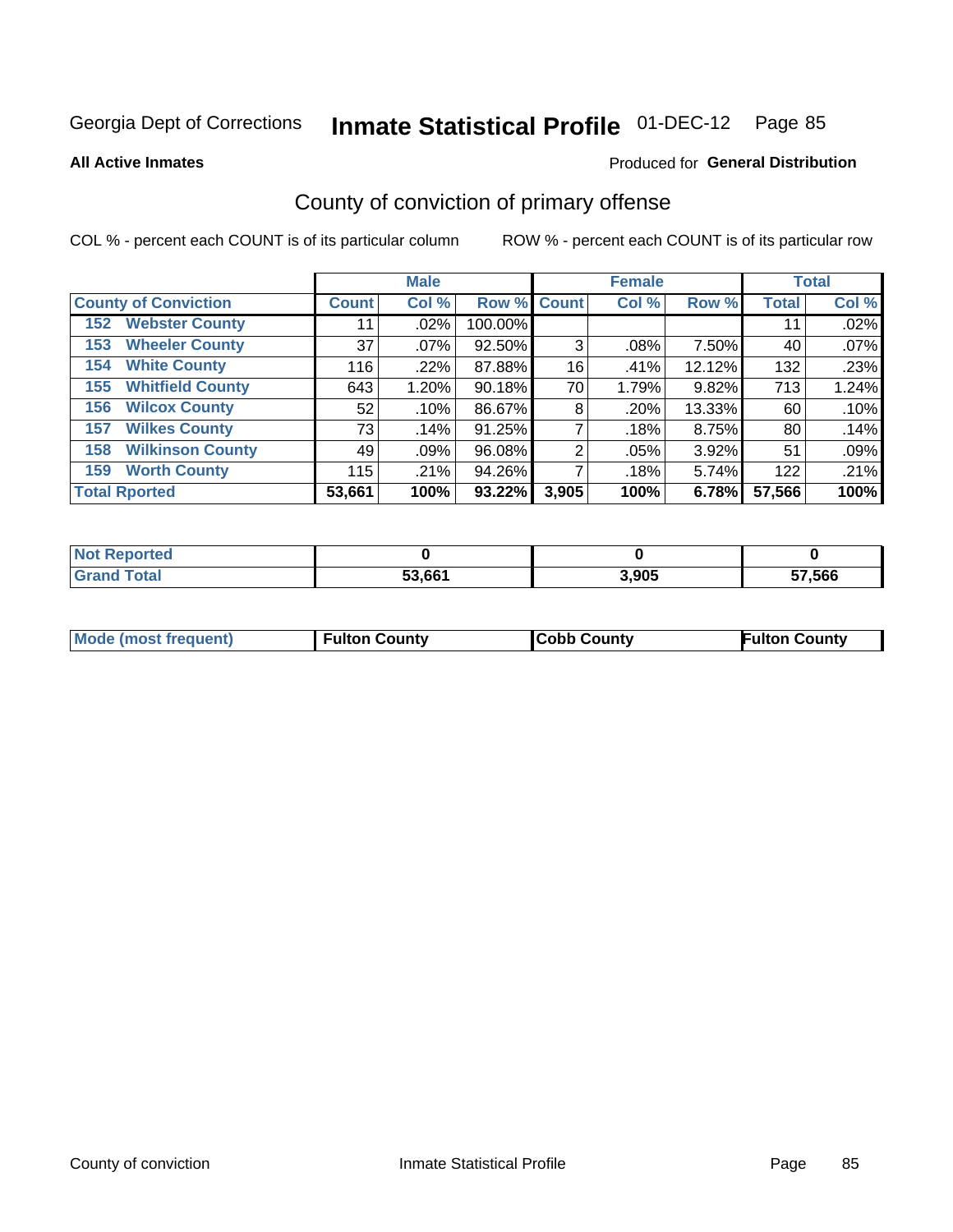#### **All Active Inmates**

#### Produced for **General Distribution**

### Circuit of conviction of primary offense

|                         |                                 |              | <b>Male</b> |        |              | <b>Female</b> |        |                    | <b>Total</b> |
|-------------------------|---------------------------------|--------------|-------------|--------|--------------|---------------|--------|--------------------|--------------|
|                         | <b>Circuit of Conviction</b>    | <b>Count</b> | Col %       | Row %  | <b>Count</b> | Col %         | Row %  | <b>Total</b>       | Col %        |
| $\overline{1}$          | <b>Alapaha Circuit</b>          | 413          | .77%        | 94.51% | 24           | .62%          | 5.49%  | 437                | .76%         |
| $\overline{2}$          | <b>Alcovy Circuit</b>           | 1,285        | 2.41%       | 91.13% | 125          | 3.22%         | 8.87%  | $\overline{1,}410$ | 2.46%        |
| 3                       | <b>Atlanta Circuit</b>          | 5,065        | 9.48%       | 95.73% | 226          | 5.82%         | 4.27%  | 5,291              | 9.23%        |
| 4                       | <b>Atlantic Circuit</b>         | 909          | 1.70%       | 95.28% | 45           | 1.16%         | 4.72%  | 954                | 1.66%        |
| 5                       | <b>Augusta Circuit</b>          | 2,545        | 4.76%       | 94.15% | 158          | 4.07%         | 5.85%  | 2,703              | 4.72%        |
| $6\overline{6}$         | <b>Blue Ridge Circuit</b>       | 580          | 1.09%       | 93.55% | 40           | 1.03%         | 6.45%  | 620                | 1.08%        |
| $\overline{\mathbf{7}}$ | <b>Brunswick Circuit</b>        | 890          | 1.67%       | 94.08% | 56           | 1.44%         | 5.92%  | 946                | 1.65%        |
| 8                       | <b>Chattahoochee Circuit</b>    | 1,880        | 3.52%       | 95.43% | 90           | 2.32%         | 4.57%  | 1,970              | 3.44%        |
| $\overline{9}$          | <b>Cherokee Circuit</b>         | 1,050        | 1.97%       | 88.38% | 138          | 3.55%         | 11.62% | 1,188              | 2.07%        |
| 10                      | <b>Clayton Circuit</b>          | 1,605        | 3.00%       | 93.04% | 120          | 3.09%         | 6.96%  | 1,725              | 3.01%        |
| 11                      | <b>Cobb Circuit</b>             | 2,736        | 5.12%       | 91.11% | 267          | 6.87%         | 8.89%  | 3,003              | 5.24%        |
| 12                      | <b>Conasauga Circuit</b>        | 824          | 1.54%       | 90.35% | 88           | 2.26%         | 9.65%  | 912                | 1.59%        |
| 13                      | <b>Cordele Circuit</b>          | 656          | 1.23%       | 93.45% | 46           | 1.18%         | 6.55%  | 702                | 1.23%        |
| 14                      | <b>Coweta Circuit</b>           | 2,156        | 4.04%       | 91.90% | 190          | 4.89%         | 8.10%  | 2,346              | 4.09%        |
| 15                      | <b>Dougherty Circuit</b>        | 1,053        | 1.97%       | 94.69% | 59           | 1.52%         | 5.31%  | 1,112              | 1.94%        |
| 16                      | <b>Dublin Circuit</b>           | 546          | 1.02%       | 93.65% | 37           | .95%          | 6.35%  | 583                | 1.02%        |
| 17                      | <b>Eastern Circuit</b>          | 2,383        | 4.46%       | 96.13% | 96           | 2.47%         | 3.87%  | 2,479              | 4.33%        |
| 18                      | <b>Flint Circuit</b>            | 632          | 1.18%       | 91.20% | 61           | 1.57%         | 8.80%  | 693                | 1.21%        |
| 19                      | <b>Griffin Circuit</b>          | 1,247        | 2.33%       | 91.36% | 118          | 3.04%         | 8.64%  | 1,365              | 2.38%        |
| 20                      | <b>Gwinnett Circuit</b>         | 2,580        | 4.83%       | 92.94% | 196          | 5.04%         | 7.06%  | 2,776              | 4.84%        |
| $\overline{21}$         | <b>Houston Circuit</b>          | 707          | 1.32%       | 93.89% | 46           | 1.18%         | 6.11%  | 753                | 1.31%        |
| $\overline{22}$         | <b>Lookout Mountain Circuit</b> | 1,157        | 2.17%       | 89.76% | 132          | 3.40%         | 10.24% | 1,289              | 2.25%        |
| 23                      | <b>Macon Circuit</b>            | 1,226        | 2.30%       | 95.33% | 60           | 1.54%         | 4.67%  | 1,286              | 2.24%        |
| 24                      | <b>Middle Circuit</b>           | 1,020        | 1.91%       | 91.56% | 94           | 2.42%         | 8.44%  | 1,114              | 1.94%        |
| 25                      | <b>Mountain Circuit</b>         | 328          | .61%        | 93.71% | 22           | .57%          | 6.29%  | 350                | .61%         |
| 26                      | <b>Northeastern Circuit</b>     | 881          | 1.65%       | 91.58% | 81           | 2.08%         | 8.42%  | 962                | 1.68%        |
| $\overline{27}$         | <b>Northern Circuit</b>         | 570          | 1.07%       | 93.29% | 41           | 1.06%         | 6.71%  | 611                | 1.07%        |
| 28                      | <b>Ocmulgee Circuit</b>         | 1,218        | 2.28%       | 92.98% | 92           | 2.37%         | 7.02%  | 1,310              | 2.29%        |
| 29                      | <b>Oconee Circuit</b>           | 496          | .93%        | 93.06% | 37           | .95%          | 6.94%  | 533                | .93%         |
| 30                      | <b>Ogeechee Circuit</b>         | 947          | 1.77%       | 92.93% | 72           | 1.85%         | 7.07%  | 1,019              | 1.78%        |
| $\overline{31}$         | <b>Pataula Circuit</b>          | 419          | .78%        | 95.44% | 20           | .51%          | 4.56%  | 439                | .77%         |
| 32                      | <b>Piedmont Circuit</b>         | 591          | 1.11%       | 92.06% | 51           | 1.31%         | 7.94%  | 642                | 1.12%        |
| 33                      | <b>Rome Circuit</b>             | 820          | 1.54%       | 89.42% | 97           | 2.50%         | 10.58% | 917                | 1.60%        |
| 34                      | <b>South Georgia Circuit</b>    | 867          | 1.62%       | 92.14% | 74           | 1.90%         | 7.86%  | 941                | 1.64%        |
| 35                      | <b>Southern Circuit</b>         | 1,165        | 2.18%       | 94.72% | 65           | 1.67%         | 5.28%  | 1,230              | 2.15%        |
| 36                      | <b>Southwestern Circuit</b>     | 454          | .85%        | 95.18% | 23           | .59%          | 4.82%  | 477                | .83%         |
| 37                      | <b>Stone Mountain Circuit</b>   | 3,256        | 6.10%       | 95.26% | 162          | 4.17%         | 4.74%  | 3,418              | 5.96%        |
| 38                      | <b>Tallapoosa Circuit</b>       | 266          | .50%        | 91.72% | 24           | .62%          | 8.28%  | 290                | .51%         |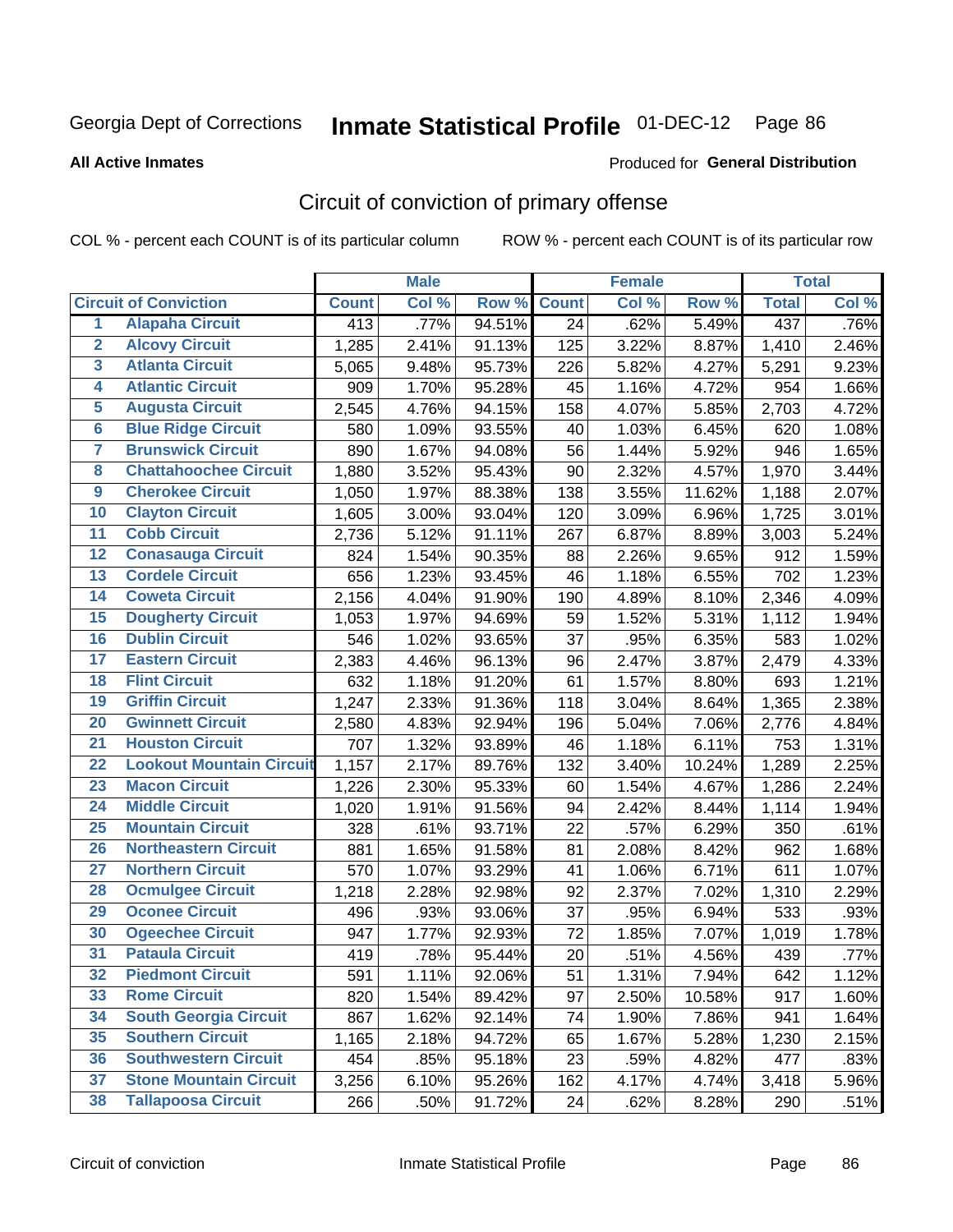**All Active Inmates**

#### Produced for **General Distribution**

### Circuit of conviction of primary offense

|    |                              |              | <b>Male</b> |        |              | <b>Female</b> |        |              | <b>Total</b> |
|----|------------------------------|--------------|-------------|--------|--------------|---------------|--------|--------------|--------------|
|    | <b>Circuit of Conviction</b> | <b>Count</b> | Col %       | Row %  | <b>Count</b> | Col %         | Row %  | <b>Total</b> | Col %        |
| 39 | <b>Tifton Circuit</b>        | 561          | 1.05%       | 96.06% | 23           | .59%          | 3.94%  | 584          | 1.02%        |
| 40 | <b>Toombs Circuit</b>        | 397          | .74%        | 92.33% | 33           | .85%          | 7.67%  | 430          | .75%         |
| 41 | <b>Waycross Circuit</b>      | 877          | 1.64%       | 93.90% | 57           | 1.47%         | 6.10%  | 934          | 1.63%        |
| 42 | <b>Western Circuit</b>       | 530          | .99%        | 95.15% | 27           | .69%          | 4.85%  | 557          | .97%         |
| 43 | <b>Rockdale Circuit</b>      | 462          | .86%        | 92.40% | 38           | .98%          | 7.60%  | 500          | .87%         |
| 44 | <b>Douglas Circuit</b>       | 1,341        | 2.51%       | 89.70% | 154          | 3.96%         | 10.30% | 1,495        | 2.61%        |
| 45 | <b>Appalachian Circuit</b>   | 354          | .66%        | 92.43% | 29           | .75%          | 7.57%  | 383          | .67%         |
| 46 | <b>Enotah Circuit</b>        | 341          | .64%        | 88.57% | 44           | 1.13%         | 11.43% | 385          | .67%         |
| 47 | <b>Bell-Forsyth Circuit</b>  | 366          | .69%        | 87.56% | 52           | 1.34%         | 12.44% | 418          | .73%         |
| 48 | <b>Towaliga Circuit</b>      | 439          | .82%        | 93.40% | 31           | $.80\%$       | 6.60%  | 470          | .82%         |
| 49 | <b>Paulding Circuit</b>      | 327          | .61%        | 92.90% | 25           | .64%          | 7.10%  | 352          | .61%         |
|    | <b>Total Rported</b>         | 53,418       | 100%        | 93.22% | 3,886        | 100%          | 6.78%  | 57,304       | 100%         |

| 243    | ı.    | 262 |
|--------|-------|-----|
| $\sim$ | 13    | $-$ |
| 53.661 | 3,905 |     |

| M | . | -----<br>oг | ----<br>пLс |
|---|---|-------------|-------------|
|   |   | <b>OUNN</b> |             |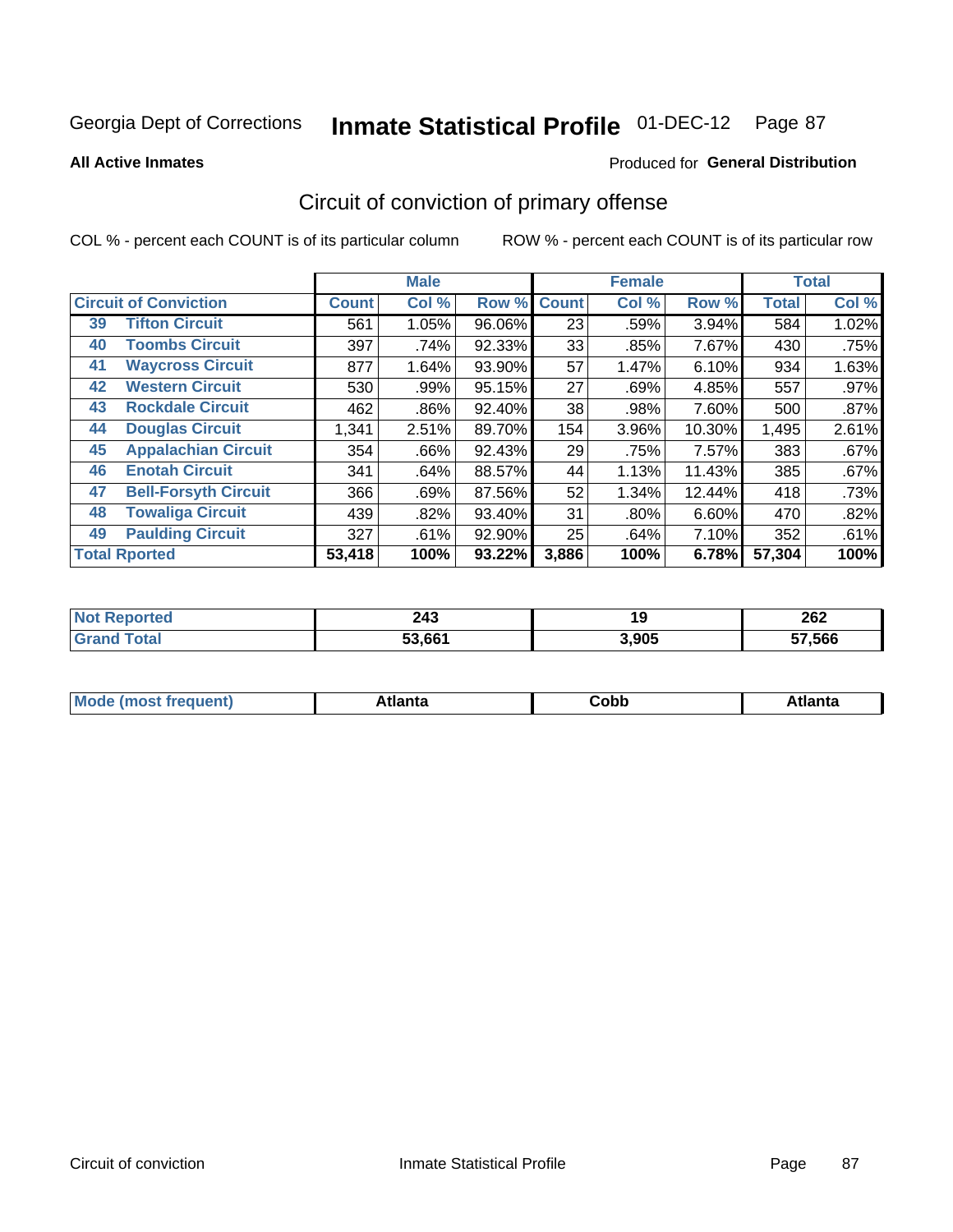### **All Active Inmates**

### Produced for **General Distribution**

### Years served (jail + prison) in this incarceration

|                       |              | <b>Male</b> |        |                         | <b>Female</b> |       |              | <b>Total</b> |
|-----------------------|--------------|-------------|--------|-------------------------|---------------|-------|--------------|--------------|
| <b>Years Served</b>   | <b>Count</b> | Col %       | Row %  | <b>Count</b>            | Col %         | Row % | <b>Total</b> | Col %        |
| Less than one year    | 10,740       | 20.02%      | 91.37% | 1,014                   | 25.97%        | 8.63% | 11,754       | 20.43%       |
| 1 to 1.99 years       | 9,280        | 17.30%      | 91.69% | 841                     | 21.54%        | 8.31% | 10,121       | 17.59%       |
| 2 to 2.99 years       | 6,134        | 11.44%      | 91.91% | 540                     | 13.83%        | 8.09% | 6,674        | 11.60%       |
| 3 to 3.99 years       | 5,035        | 9.39%       | 92.71% | 396                     | 10.14%        | 7.29% | 5,431        | 9.44%        |
| 4 to 4.99 years       | 3,770        | 7.03%       | 93.27% | 272                     | 6.97%         | 6.73% | 4,042        | 7.02%        |
| 5 to 5.99 years       | 3,045        | 5.68%       | 94.48% | 178                     | 4.56%         | 5.52% | 3,223        | 5.60%        |
| 6 to 6.99 years       | 2,210        | 4.12%       | 94.36% | 132                     | 3.38%         | 5.64% | 2,342        | 4.07%        |
| 7 to 7.99 years       | 1,645        | 3.07%       | 94.87% | 89                      | 2.28%         | 5.13% | 1,734        | 3.01%        |
| 8 to 8.99 years       | 1,422        | 2.65%       | 94.67% | 80                      | 2.05%         | 5.33% | 1,502        | 2.61%        |
| 9 to 9.99 years       | 1,353        | 2.52%       | 94.95% | 72                      | 1.84%         | 5.05% | 1,425        | 2.48%        |
| 10 to 10.99 years     | 981          | 1.83%       | 95.80% | 43                      | 1.10%         | 4.20% | 1,024        | 1.78%        |
| 11 to 11.99 years     | 920          | 1.72%       | 97.15% | 27                      | 0.69%         | 2.85% | 947          | 1.65%        |
| 12 to 12.99 years     | 793          | 1.48%       | 95.77% | 35                      | 0.90%         | 4.23% | 828          | 1.44%        |
| 13 to 13.99 years     | 699          | 1.30%       | 96.15% | 28                      | 0.72%         | 3.85% | 727          | 1.26%        |
| 14 to 14.99 years     | 715          | 1.33%       | 95.72% | 32                      | 0.82%         | 4.28% | 747          | 1.30%        |
| 15 to 15.99 years     | 670          | 1.25%       | 97.53% | 17                      | 0.44%         | 2.47% | 687          | 1.19%        |
| 16 to 16.99 years     | 562          | 1.05%       | 97.23% | 16                      | 0.41%         | 2.77% | 578          | 1.00%        |
| 17 to 17.99 years     | 528          | 0.98%       | 96.88% | 17                      | 0.44%         | 3.12% | 545          | 0.95%        |
| 18 to 18.99 years     | 450          | 0.84%       | 96.57% | 16                      | 0.41%         | 3.43% | 466          | 0.81%        |
| 19 to 19.99 years     | 436          | 0.81%       | 97.54% | 11                      | 0.28%         | 2.46% | 447          | 0.78%        |
| 20 to 20.99 years     | 281          | 0.52%       | 96.56% | 10                      | 0.26%         | 3.44% | 291          | 0.51%        |
| 21 to 21.99 years     | 302          | 0.56%       | 96.79% | 10                      | 0.26%         | 3.21% | 312          | 0.54%        |
| 22 to 22.99 years     | 210          | 0.39%       | 96.77% | 7                       | 0.18%         | 3.23% | 217          | 0.38%        |
| 23 to 23.99 years     | 184          | 0.34%       | 98.40% | 3                       | 0.08%         | 1.60% | 187          | 0.32%        |
| 24 to 24.99 years     | 188          | 0.35%       | 97.92% | 4                       | 0.10%         | 2.08% | 192          | 0.33%        |
| 25 to 25.99 years     | 149          | 0.28%       | 99.33% | $\mathbf 1$             | 0.03%         | 0.67% | 150          | 0.26%        |
| 26 to 26.99 years     | 109          | 0.20%       | 99.09% | $\mathbf{1}$            | 0.03%         | 0.91% | 110          | 0.19%        |
| 27 to 27.99 years     | 102          | 0.19%       | 98.08% | $\overline{\mathbf{c}}$ | 0.05%         | 1.92% | 104          | 0.18%        |
| 28 to 28.99 years     | 96           | 0.18%       | 97.96% | $\overline{2}$          | 0.05%         | 2.04% | 98           | 0.17%        |
| 29 to 29.99 years     | 61           | 0.11%       | 98.39% | 1                       | 0.03%         | 1.61% | 62           | 0.11%        |
| Thirty $+$ years      | 570          | 1.06%       | 98.79% | $\overline{7}$          | 0.18%         | 1.21% | 577          | 1.00%        |
| <b>Total Reported</b> | 53,640       | 100%        | 93.22% | 3,904                   | 100%          | 6.78% | 57,544       | 100%         |

| <b>Not Reported</b> | <u>. </u> |       | 22     |  |
|---------------------|-----------|-------|--------|--|
| <b>Grand Total</b>  | 53,661    | 3,905 | 57,566 |  |
|                     |           |       |        |  |
| Mean<br>(average)   | 5.58      | 3.6   | 5.45   |  |

| 1.00                   |                    |                    | .                     |
|------------------------|--------------------|--------------------|-----------------------|
| <b>Median (middle)</b> | 911                | 2.125              | 3.03                  |
| Mode (most frequent)   | Less than one year | Less than one year | Less than one<br>vear |
|                        |                    |                    |                       |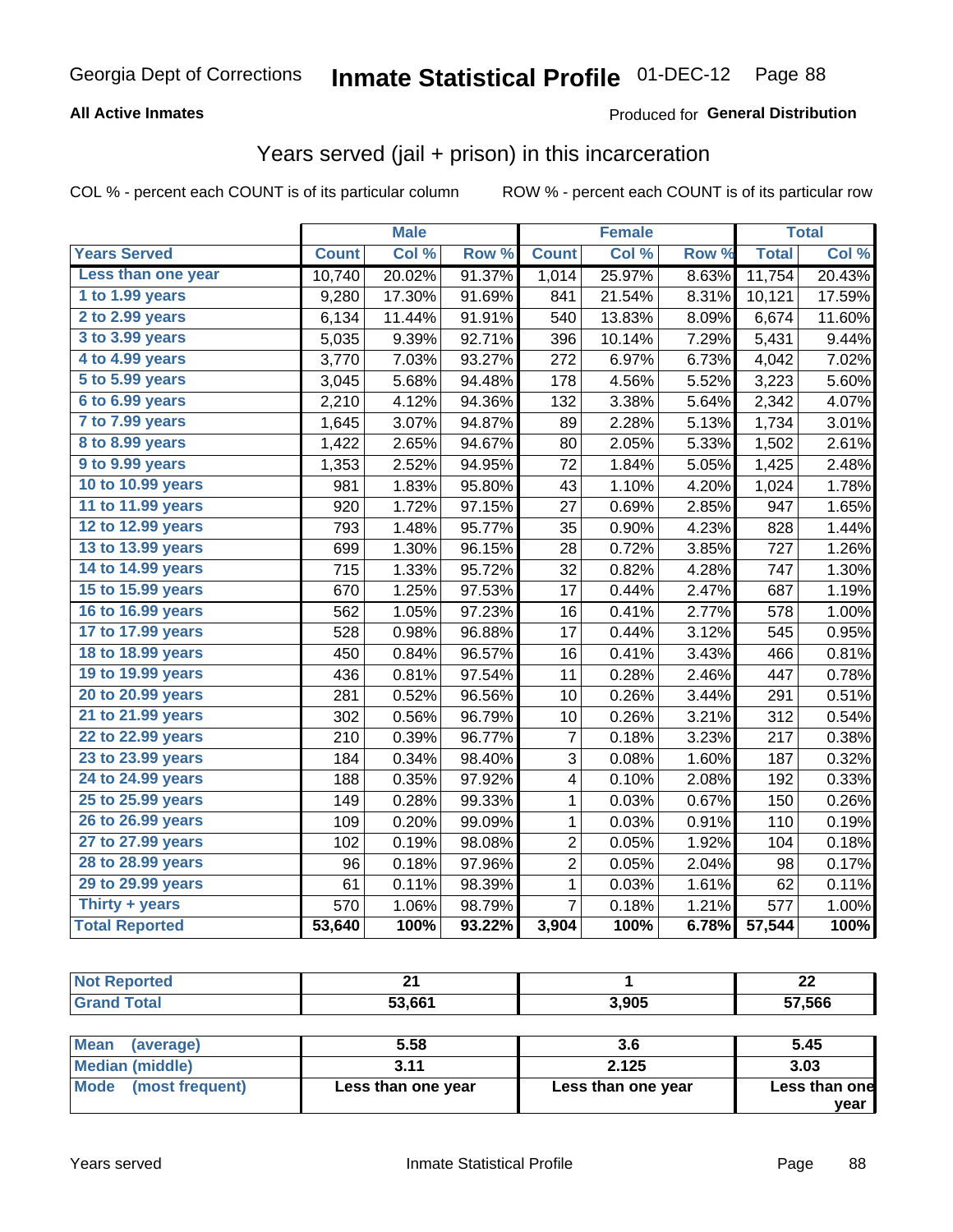#### **All Active Inmates**

Produced for **General Distribution**

### Results of most recent HIV tests

|                         | <b>Male</b>  |        |           | <b>Female</b> |           |          | Total  |        |
|-------------------------|--------------|--------|-----------|---------------|-----------|----------|--------|--------|
| <b>HIV Test Results</b> | <b>Count</b> | Col%   | Row %I    | <b>Count</b>  | Col %     | Row %    | Total  | Col %  |
| <b>Positive</b>         | 786          | 1.58%  | $92.04\%$ | 68            | 1.99%     | 7.96%    | 854    | 1.60%  |
| <b>Negative</b>         | 49,020       | 98.42% | 93.61%    | 3,346         | $98.01\%$ | 6.39%    | 52,366 | 98.39% |
| Indeterminate           | າ            | 0.01%  | 100.00%   |               |           |          |        | 0.01%  |
| <b>Total Reported</b>   | 49,809       | 100%   | 93.59%    | 3,414         | 100%      | $6.41\%$ | 53,223 | 100%   |

| <b>Not Reported</b> | 3,852  | 491   | 4,343  |
|---------------------|--------|-------|--------|
| <b>Total</b>        | 53,661 | 3,905 | 57,566 |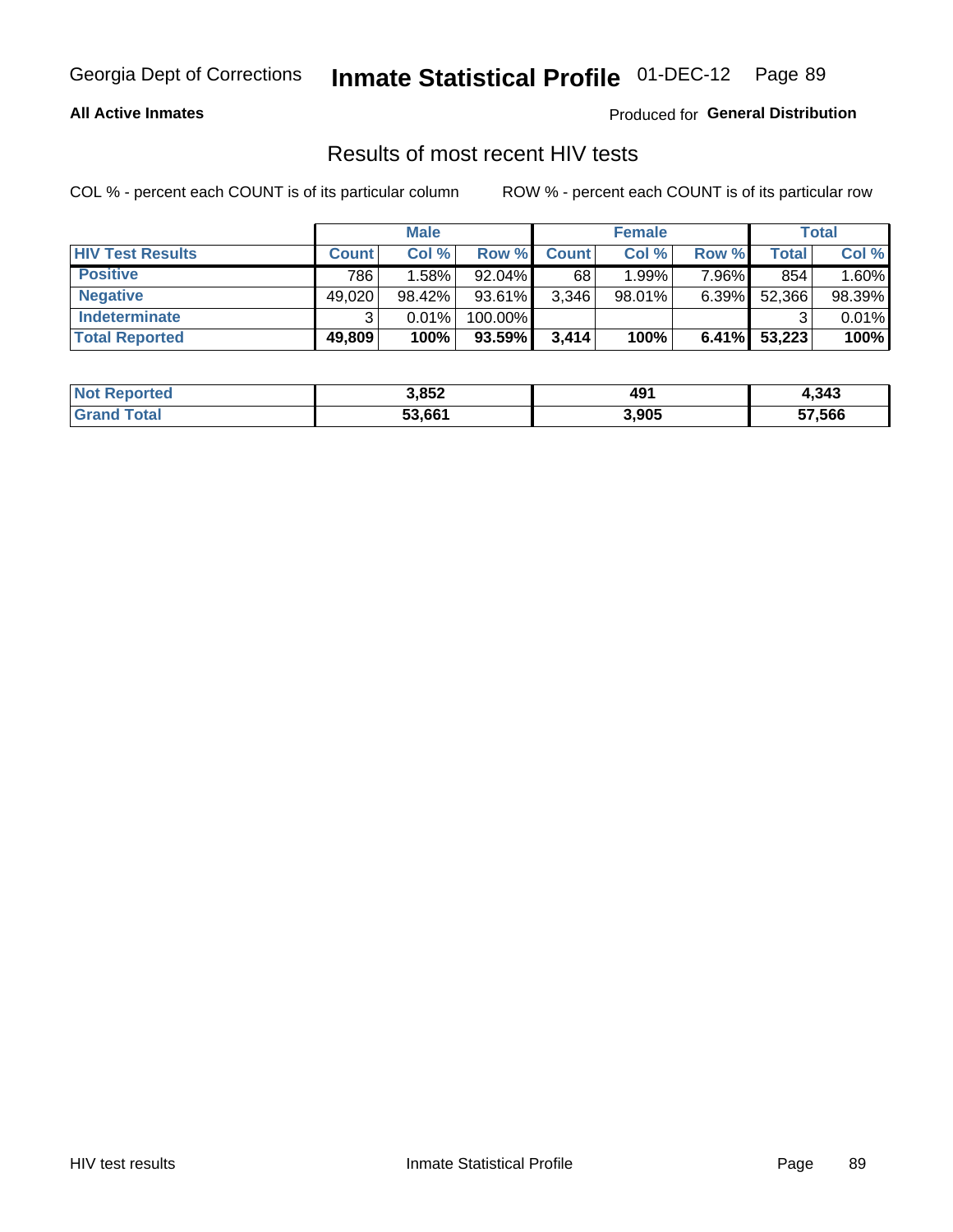#### **All Active Inmates**

#### Produced for **General Distribution**

### Results of most recent tuberculosis test

|                                  | <b>Male</b>  |          |           | <b>Female</b> |        |          | Total        |        |
|----------------------------------|--------------|----------|-----------|---------------|--------|----------|--------------|--------|
| <b>Tuberculosis Test Results</b> | <b>Count</b> | Col%     | Row %     | <b>Count</b>  | Col %  | Row %    | <b>Total</b> | Col %  |
| <b>Positive on current test</b>  | 9,239        | 18.45%   | 97.78%I   | 210           | 6.23%  | $2.22\%$ | 9,449        | 17.68% |
| <b>Positive on previous test</b> | 46           | $0.09\%$ | 100.00%   |               |        |          | 46           | 0.09%  |
| <b>Negative</b>                  | 40.799       | 81.46%   | 92.81%    | 3,163         | 93.77% | $7.19\%$ | 43,962       | 82.24% |
| <b>Total Reported</b>            | 50,084       | 100%     | $93.69\%$ | 3,373         | 100%   | $6.31\%$ | 53,457       | 100.0% |

| <b>Not Reported</b> | 3,577  | 532   | <b>↓,109</b> |
|---------------------|--------|-------|--------------|
| Total               | 53,661 | 3,905 | 57,566       |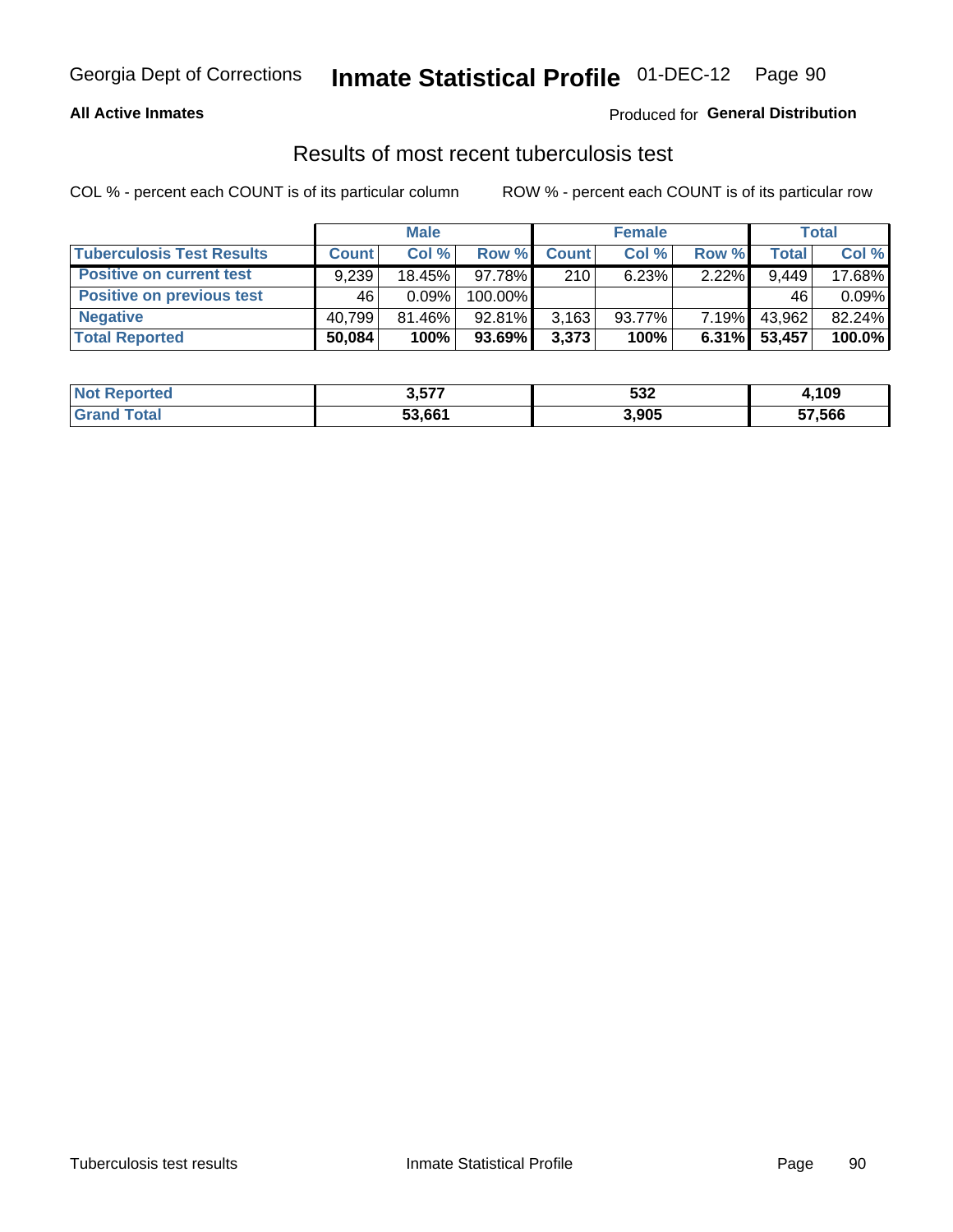#### **All Active Inmates**

Produced for **General Distribution**

### Results of most recent syphilis test

|                                 | <b>Male</b>  |           |           | <b>Female</b> |           |          | Total   |        |
|---------------------------------|--------------|-----------|-----------|---------------|-----------|----------|---------|--------|
| <b>Syphilis Test Results</b>    | <b>Count</b> | Col%      | Row %     | <b>Count</b>  | Col %     | Row %    | Total I | Col %  |
| <b>Positive on current test</b> | 393          | $1.41\%$  | 93.35%    | 28            | $2.01\%$  | $6.65\%$ | 421     | 1.43%  |
| <b>Negative</b>                 | 27,570       | $98.59\%$ | 95.27%    | .368          | $97.99\%$ | 4.73%    | 28,938  | 98.57% |
| <b>Total Reported</b>           | 27,963       | 100%      | $95.25\%$ | 1,396         | 100%      | 4.75%    | 29,359  | 100%   |

| <b>Not Reported</b> | 25,698 | 2,509 | 28,207 |
|---------------------|--------|-------|--------|
| <b>Grand Total</b>  | 53.661 | 3,905 | 57,566 |